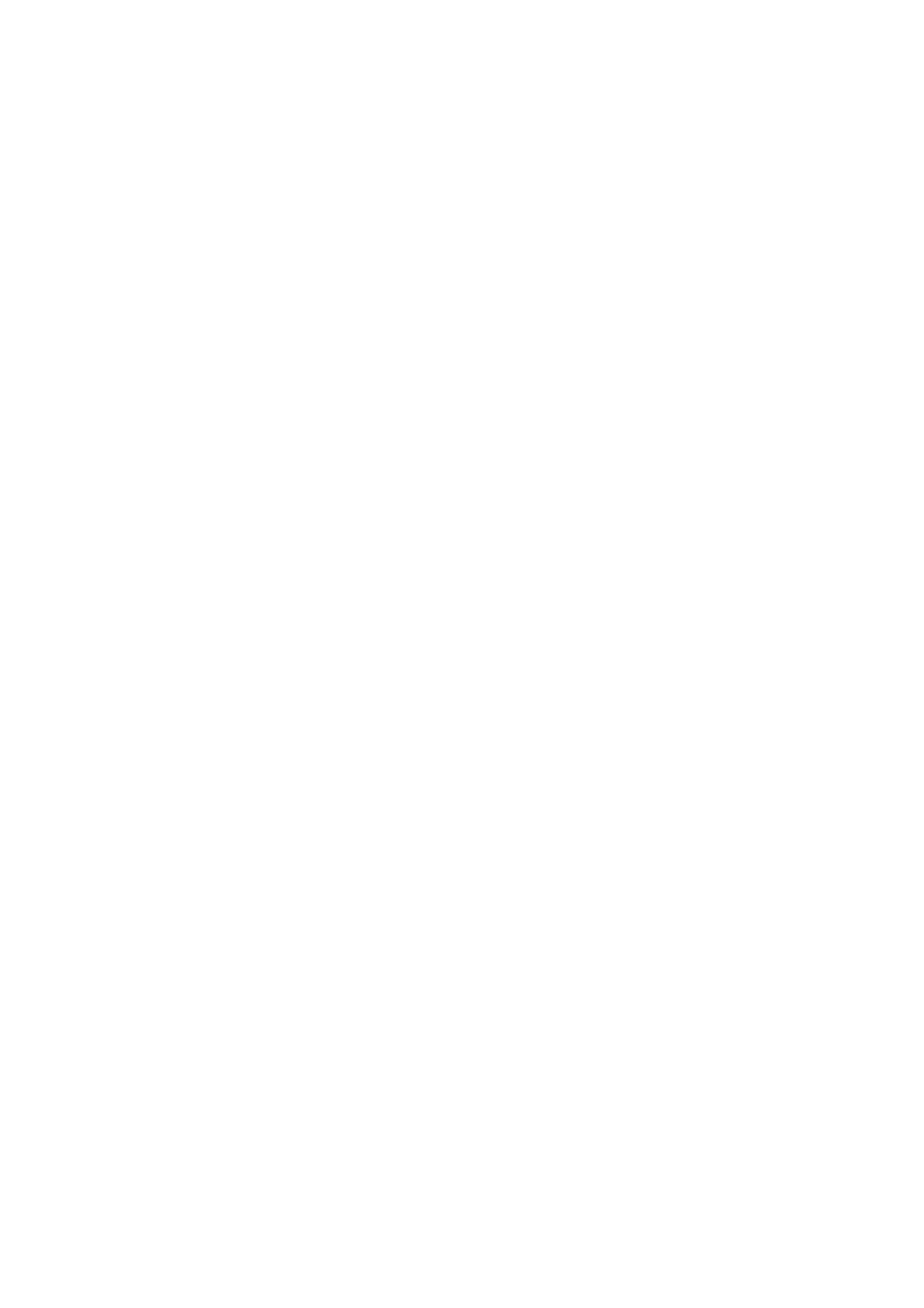

# House of Lords

House of Commons

Joint Committee on the Draft Corruption Bill

# **Draft Corruption Bill**

*Report together with formal minutes, oral and written evidence* 

*Ordered by The House of Lords to be printed 17 July 2003 Ordered by The House of Commons to be printed 17 July 2003* 

> **HL Paper 157 HC705**  Published 31 July 2003 by authority of the House of Lords and the House of Commons London: The Stationery Office Limited £0.00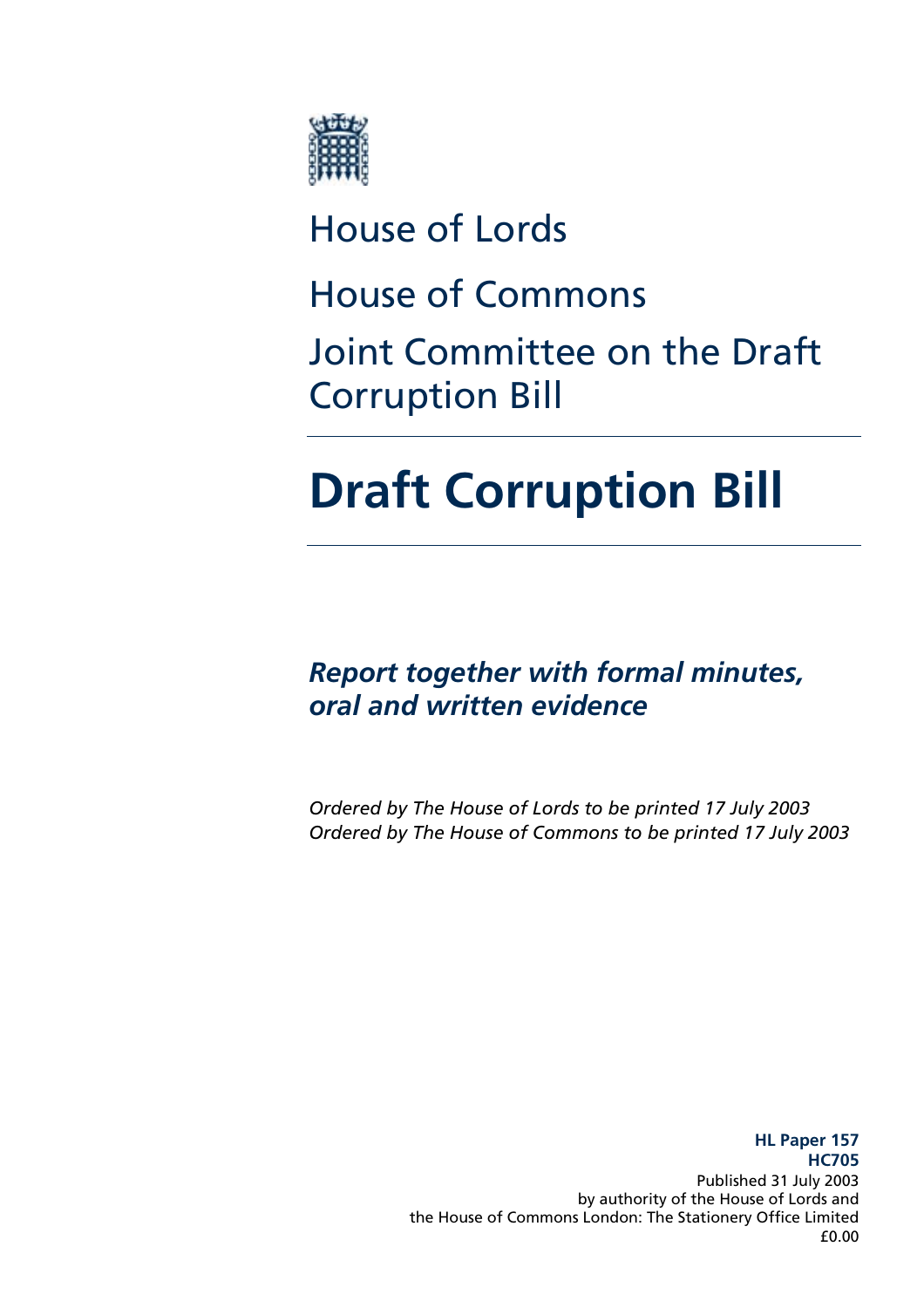#### **The Joint Committee on the Draft Corruption Bill**

The Joint Committee on the Draft Corruption Bill was appointed by the House of Commons and House of Lords on 24 March 2003 to examine the Draft Corruption Bill and report to both Houses no later than four months after the presentation of the draft Bill.

#### **Membership**

Lord Slynn of Hadley *(Crossbencher)* (Chairman) Lord Bernstein of Craigweil *(Labour)* Lord Campbell-Savours (*Labour*) Lord Carlisle of Bucklow *(Conservative)* Baroness Scott of Needham Market *(Liberal Democrat)* Lord Waddington *(Conservative)* Baroness Whitaker *(Labour)*

Vera Baird MP *(Labour, Redcar)* Mr Edward Garnier MP (*Conservative, Harborough*) Mr John MacDougall MP (*Labour, Central Fife*) Mr Mark Oaten MP (*Liberal Democrat, Winchester*) Mr Richard Shepherd MP *(Conservative, Aldridge-Brownhills)*  Mr Paul Stinchcombe MP *(Labour, Wellingborough)* Dr Desmond Turner MP *(Labour, Brighton Kemptown)*

#### **Powers**

The committee has the power to require the submission of written evidence and documents, to examine witnesses, to meet away from Westminster, to meet at any time, (except when Parliament is prorogued or dissolved), to appoint specialist advisers, and to make Reports to the two Houses.

#### **Publication**

The Report and evidence of the Joint Committee is published by The Stationery Office by Order of the two Houses. All publications of the Joint Committee (including press notices) are on the Internet at www.parliament.uk/parliamentary\_committees/jcdcb.cfm

#### **Committee staff**

The staff of the Committee were drawn from both Houses and comprised Andrew Kennon and Mary Robertson (Clerks), John Vaux (Speaker's Counsel), Ruth Winstone (House of Commons Library), Fiona McLean (Assistant Legal Adviser), Jennifer Smookler (Researcher), Richard Dawson (Committee Assistant), Claire Little (Secretary) and Tes Stranger (Office Support Assistant). This was the first Joint Committee on a draft Bill to be supported by the Scrutiny Unit in the House of Commons Committee Office.

#### **Contacts**

All correspondence should be addressed to the Clerk of the Joint Committee on the Draft Corruption Bill, Scrutiny Unit, House of Commons, 7 Millbank, London SW1P 3JA. The telephone number for general enquiries is 020 7219 8365; the Joint Committee's email address is scrutiny@parliament.uk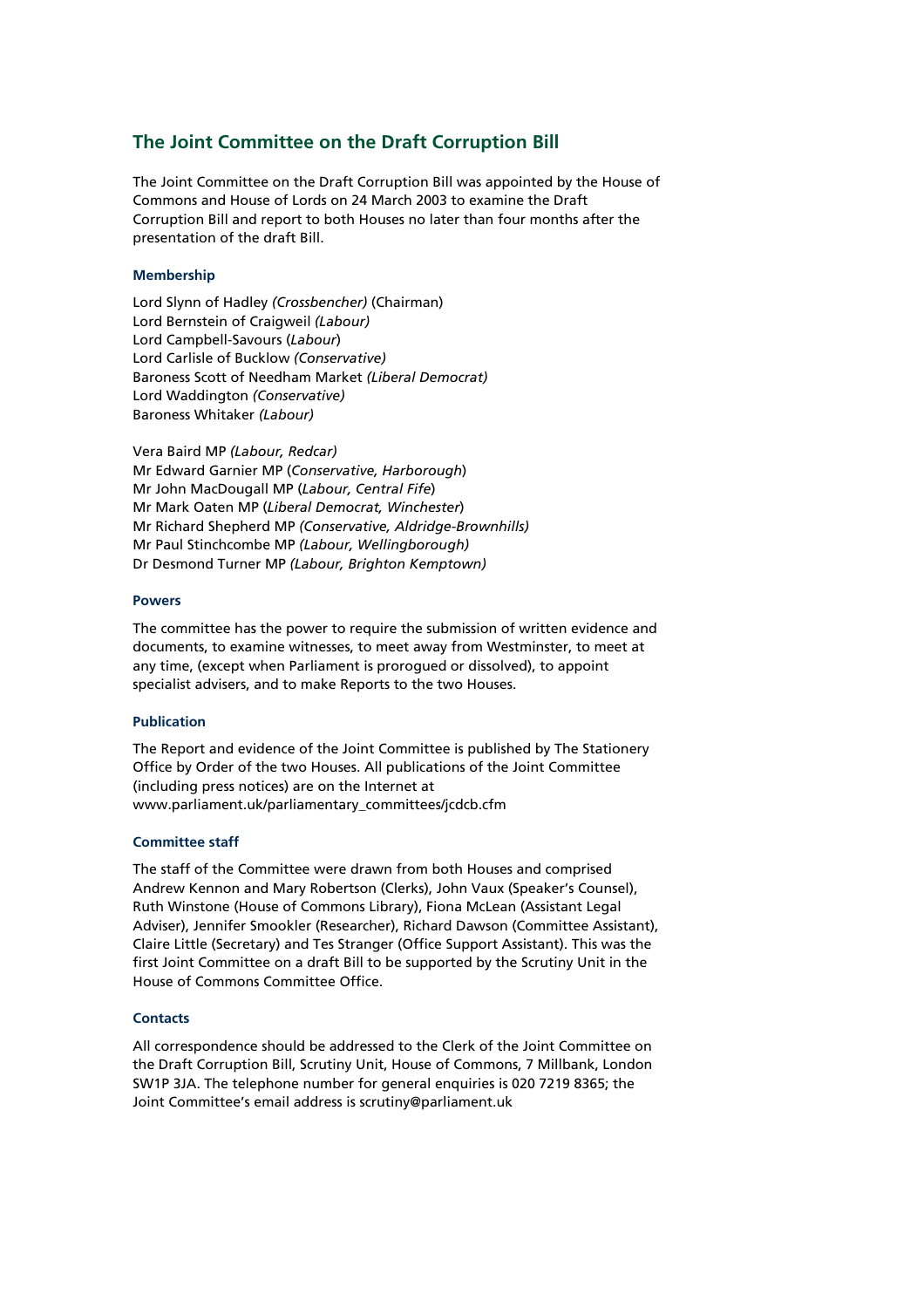# **Contents**

| <b>Report</b>  |                                                                                                                                                                                                                                                                                                                                                                                                                                                                                                                                                   | Page                                                                                                           |
|----------------|---------------------------------------------------------------------------------------------------------------------------------------------------------------------------------------------------------------------------------------------------------------------------------------------------------------------------------------------------------------------------------------------------------------------------------------------------------------------------------------------------------------------------------------------------|----------------------------------------------------------------------------------------------------------------|
|                | <b>Summary</b>                                                                                                                                                                                                                                                                                                                                                                                                                                                                                                                                    | 3                                                                                                              |
| 1              | <b>Introduction</b><br>Conduct of the inquiry<br>The need for new legislation<br>The criminal offences                                                                                                                                                                                                                                                                                                                                                                                                                                            | 5<br>6<br>8<br>10                                                                                              |
| $\overline{2}$ | <b>Evidence received</b><br>Clarity<br>Specific or broad offences<br>Definition of corruption<br>Agent/principal relationship<br>Consent of the principal<br>Advantage<br>Dishonesty<br>Compatibility with international conventions<br>Trading in influence<br>Misuse of public office<br>Non-resident subsidiaries of UK companies<br><b>Facilitation payments</b><br>Hospitality<br><b>Financial services commissions</b><br>Public interest defence<br>Prosecution of corruption offences<br>Missing evidence<br>Comment on evidence received | 11<br>11<br>13<br>14<br>16<br>16<br>17<br>17<br>18<br>19<br>20<br>20<br>22<br>24<br>24<br>25<br>25<br>26<br>26 |
| 3              | The Bill - the options<br>Option 1: Modifying the Bill<br>Option 2: An alternative analysis of the harm in corruption<br>Option 3: An alternative structure to the Bill<br>International experience<br>How would the Bill be restructured if the new definition<br>were adopted?<br>Conclusion                                                                                                                                                                                                                                                    | 26<br>28<br>30<br>31<br>32<br>36<br>36                                                                         |
| 4              | <b>Clause 12: parliamentary privilege</b><br>Prosecuting MPs and peers for corruption<br>Other matters on Parliamentary Privilege<br>Freedom of speech in Parliament<br>Resolving the dilemma<br>Accepting Clause 12 as drafted<br><b>Rejecting Clause 12 completely</b><br><b>Excluding witnesses from Clause 12</b>                                                                                                                                                                                                                             | 37<br>37<br>39<br>40<br>41<br>42<br>43<br>44                                                                   |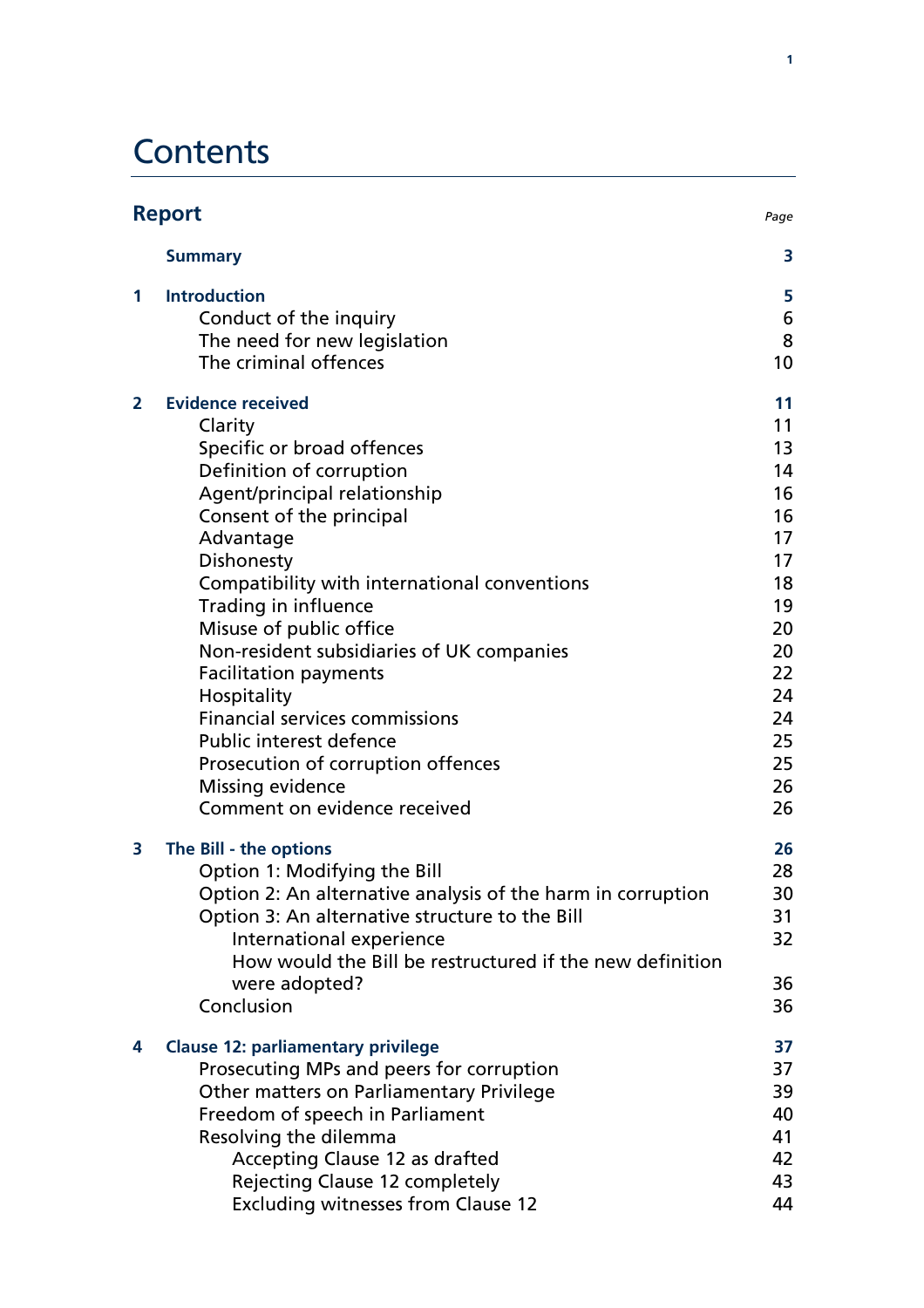|                                 | Confining Clause 12 to essential cases                                                                                                                                                                                                                                                                                                                                                                                 | 44                         |
|---------------------------------|------------------------------------------------------------------------------------------------------------------------------------------------------------------------------------------------------------------------------------------------------------------------------------------------------------------------------------------------------------------------------------------------------------------------|----------------------------|
|                                 | <b>Conclusion on Clause 12</b>                                                                                                                                                                                                                                                                                                                                                                                         | 46                         |
| 5                               | <b>Clause 17: Attorney General's consent</b>                                                                                                                                                                                                                                                                                                                                                                           | 46                         |
| 6                               | <b>Clause 15: Intelligence services</b><br>Functions of the intelligence agencies<br>Compliance with international obligations<br><b>Conclusion about Clause 15</b>                                                                                                                                                                                                                                                    | 47<br>49<br>49<br>50       |
| 7                               | <b>Other Matters</b><br>Guidance notes or Code of Practice<br>The Relationship of corruption law to<br>the Proceeds of Crime Act 2002                                                                                                                                                                                                                                                                                  | 51<br>51<br>52             |
| 8                               | <b>Conclusion</b>                                                                                                                                                                                                                                                                                                                                                                                                      | 53                         |
|                                 | <b>Conclusions and recommendations</b><br>Annex 1: Schedule of detailed points made about the draft Bill<br>by witnesses, together with comments by the Home Office<br>Annex 2: Table of international obligations<br>Annex 3: Statutory functions of the intelligence agencies<br>Annex 4: Note by Peter Alldridge, specialist adviser, on locating<br>the harm in bribery and corruption $-$ an alternative approach | 55<br>57<br>73<br>77<br>80 |
|                                 | <b>Formal minutes</b>                                                                                                                                                                                                                                                                                                                                                                                                  | 85                         |
| <b>Witnesses</b>                |                                                                                                                                                                                                                                                                                                                                                                                                                        | 98                         |
| <b>List of written evidence</b> |                                                                                                                                                                                                                                                                                                                                                                                                                        | 99                         |
|                                 | List of unprinted written evidence                                                                                                                                                                                                                                                                                                                                                                                     | 100                        |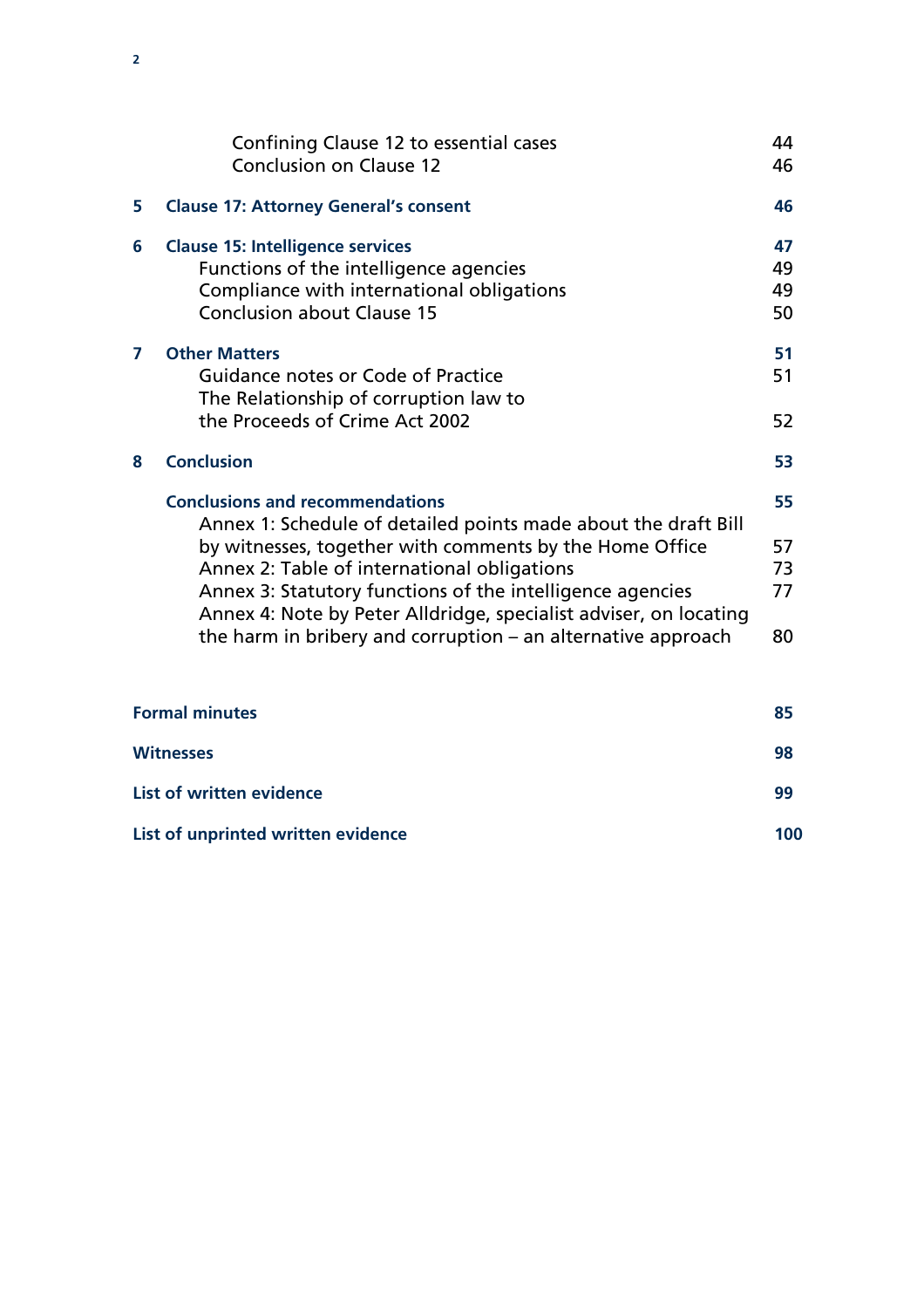# **Summary**

The draft Bill is the product of a long policy-making process dating back nearly thirty years. The Law Commission published a draft Bill on corruption in essentially similar terms five years ago. The written and oral evidence we have received has been highly critical of the Bill from a wide range of different viewpoints. While no one has challenged the need for new legislation, there have been many adverse comments on the approach adopted in the Bill and its drafting, clarity and comprehensibility.

At the start of this report we list the key questions we have addressed in this inquiry. Our answers to those questions are as follows:

*Is the existing law on corruption so deficient that it is necessary now to legislate?* 

Yes.

*If so, does the draft Bill criminalise all conduct which is corrupt without criminalising any conduct which is not?* 

It fails to cover some corrupt conduct such as when the head of one firm bribes the head of another firm or when an employer consents to the bribery of his agent.

*Further, does the draft Bill state clearly what types of conduct are punishable as corrupt in language which can readily understood by the police, by prosecutors, by jurors and by the public, including – especially – the business and public sector communities, and their advisors, both here and abroad?* 

No.

*What is the essence of corrupt conduct? How might it be defined? What distinguishes corrupt conduct from lawful conduct? Does this Bill draw that line in the correct place? In particular, is the definition in the Bill – which confined corruptness exclusively to a principal/agent relationship - both complete and robust, and is it clear so that it can readily be understood by all relevant parties?* 

We believe that (leaving aside related offences) the essence of corruption would be better expressed in the following terms:

A person acts corruptly if he gives, offers or agrees to give an improper advantage with the intention of influencing the recipient in the performance of his duties or functions;

A person acts corruptly if he receives, asks for or agrees to receive an improper advantage with the intention that it will influence him in the performance of his duties or functions.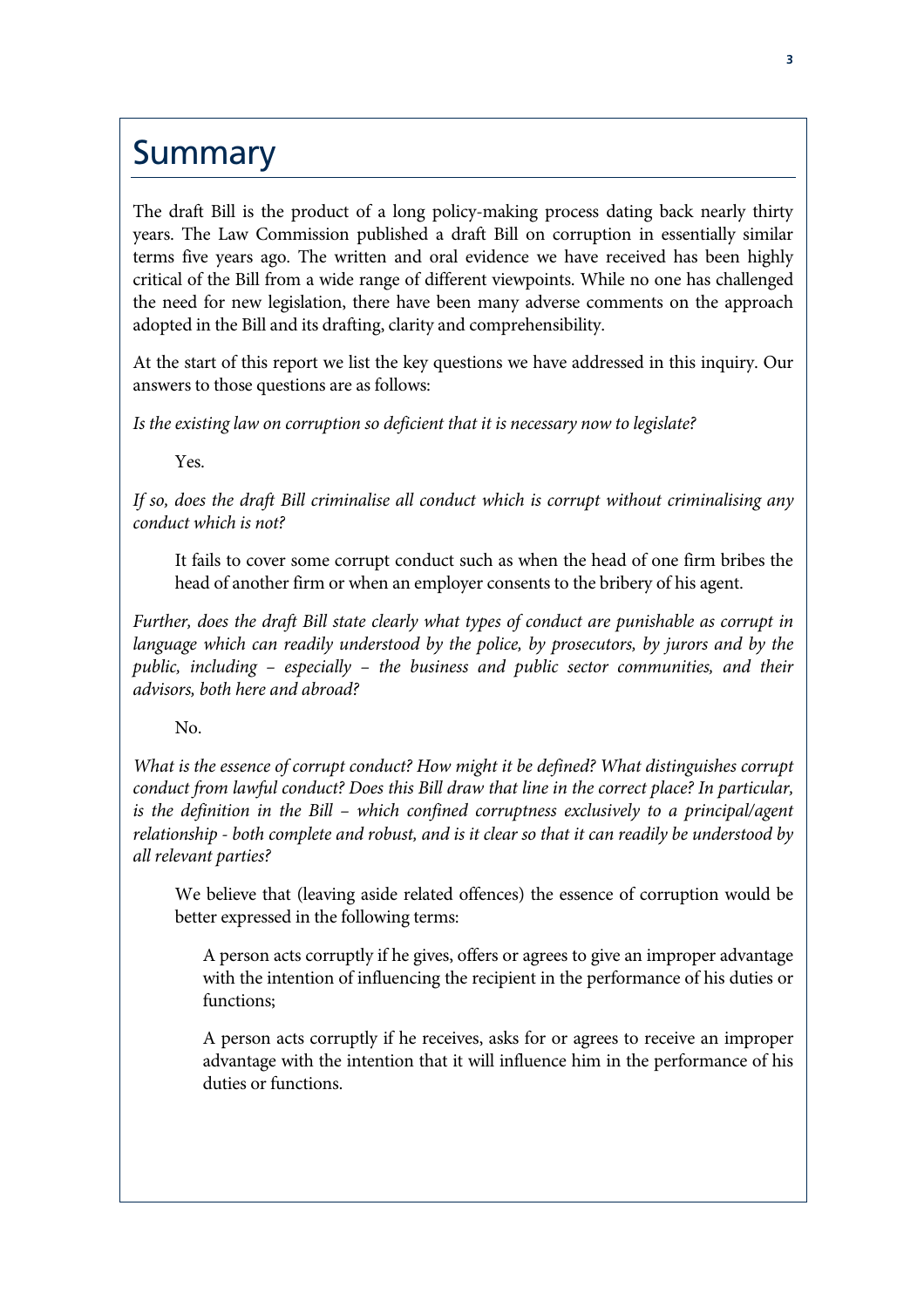*Should parliamentary privilege be waived in corruption cases?* 

Yes – but in a narrower form than proposed in the draft Bill.

*Should the Attorney General's consent for prosecution for corruption offences be required?* 

No – the consent of the Director of Public Prosecutions or one nominated deputy would be sufficient.

*Should the Intelligence Services be exempt from prosecution for corruption offences?*'

The compatibility of this provision with international law needs to be re-considered.

The Committee invites the Home Office to bring forward a revised Bill taking account of these points.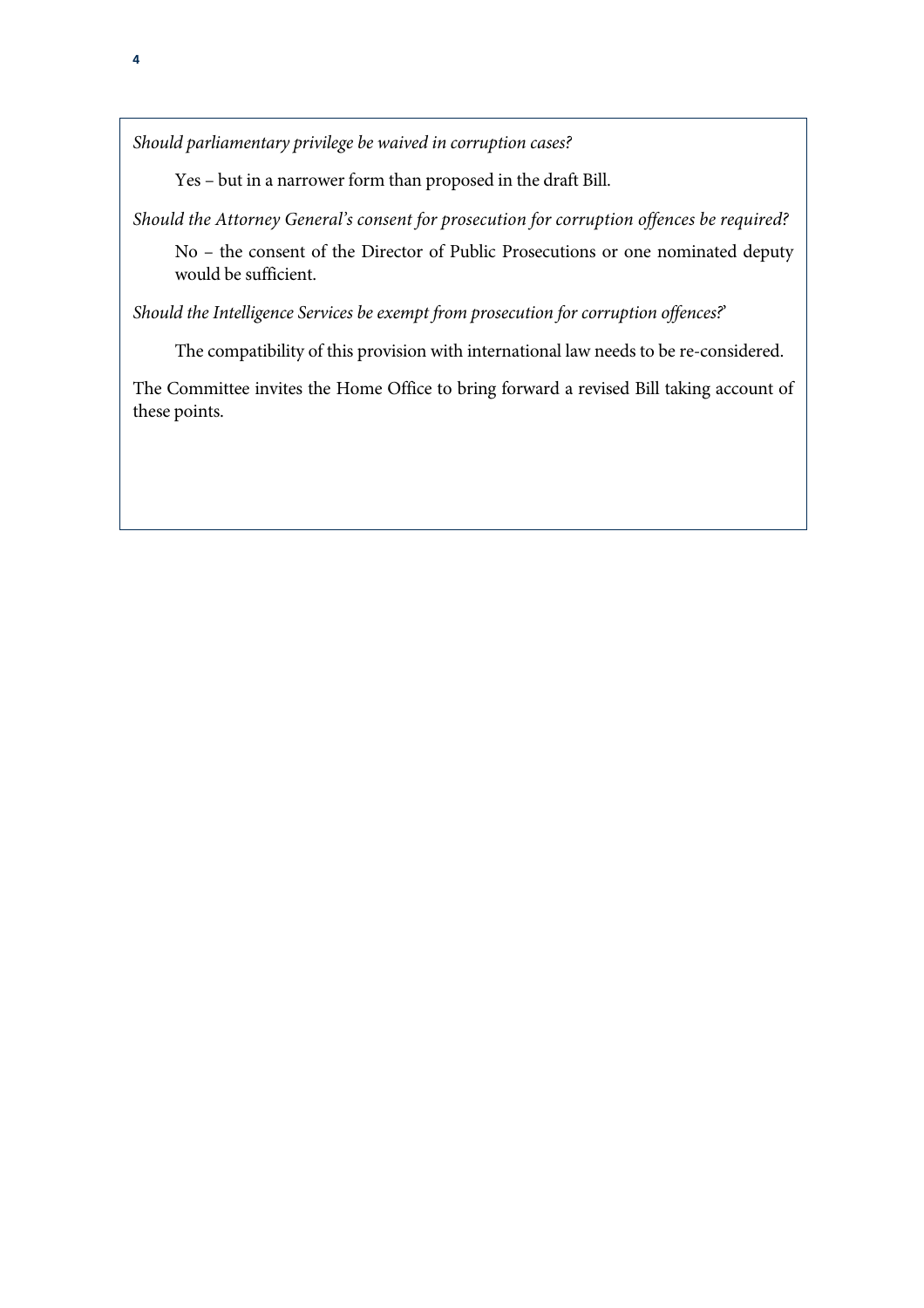# **1** Introduction

1. The Joint Committee was appointed on 24 March to consider the draft Corruption Bill published on that day as Cm 5777. The draft Bill is based on a Law Commission draft issued in 1998 as part of the planned codification of the criminal law. This draft Bill is thus the product of a long and detailed process of consultation. Its provenance includes:

- x Royal Commission on Standards in Public Life (the Salmon Commission) 1976 Cmnd 6524
- $\epsilon$  First Report from the Committee on Standards in Public Life 1995 Cm 2850
- $\epsilon$  Home Office paper Clarification of the Law Relating to the Bribery of Members of Parliament December 1996
- x Law Commission paper *Legislating the Criminal Code: Corruption* 1997 Consultation Paper no 145
- x Home Office paper *The Prevention of Corruption: Consolidation and Amendment of the Prevention of Corruption Acts 1889-1906: A Government Statement* June 1997
- x Law Commission report *Legislating the Criminal Code: Corruption* 1998 Report no 248
- $\epsilon$  Joint Committee on Parliamentary Privilege report March 1999 HL Paper 43 and HC 214
- x Home Office White Paper *Raising Standards and Upholding Integrity: the prevention of Corruption* published in June 2000 as Cm 4759 January 2000 Cm 4557
- $\epsilon$  Fourth Report 2000-01 from International Development Committee of the House of Commons on Corruption March 2001HC 39-I.

2. The draft Bill seeks to replace both the common law offence of bribery and most of the statutory offences contained in this legislation:

- x Public Bodies Corrupt Practices Act 1889
- $\epsilon$  Prevention of Corruption Act 1906
- $\epsilon$  Prevention of Corruption Act 1916.

3. The draft Bill also seeks to ensure that UK law complies with various international agreements which are either in force or in preparation, such as:

 $\epsilon$  OECD Convention on Combating Bribery of Foreign Public Officials in International Business Transactions, Paris, 17 December 1997 (Cm.3994)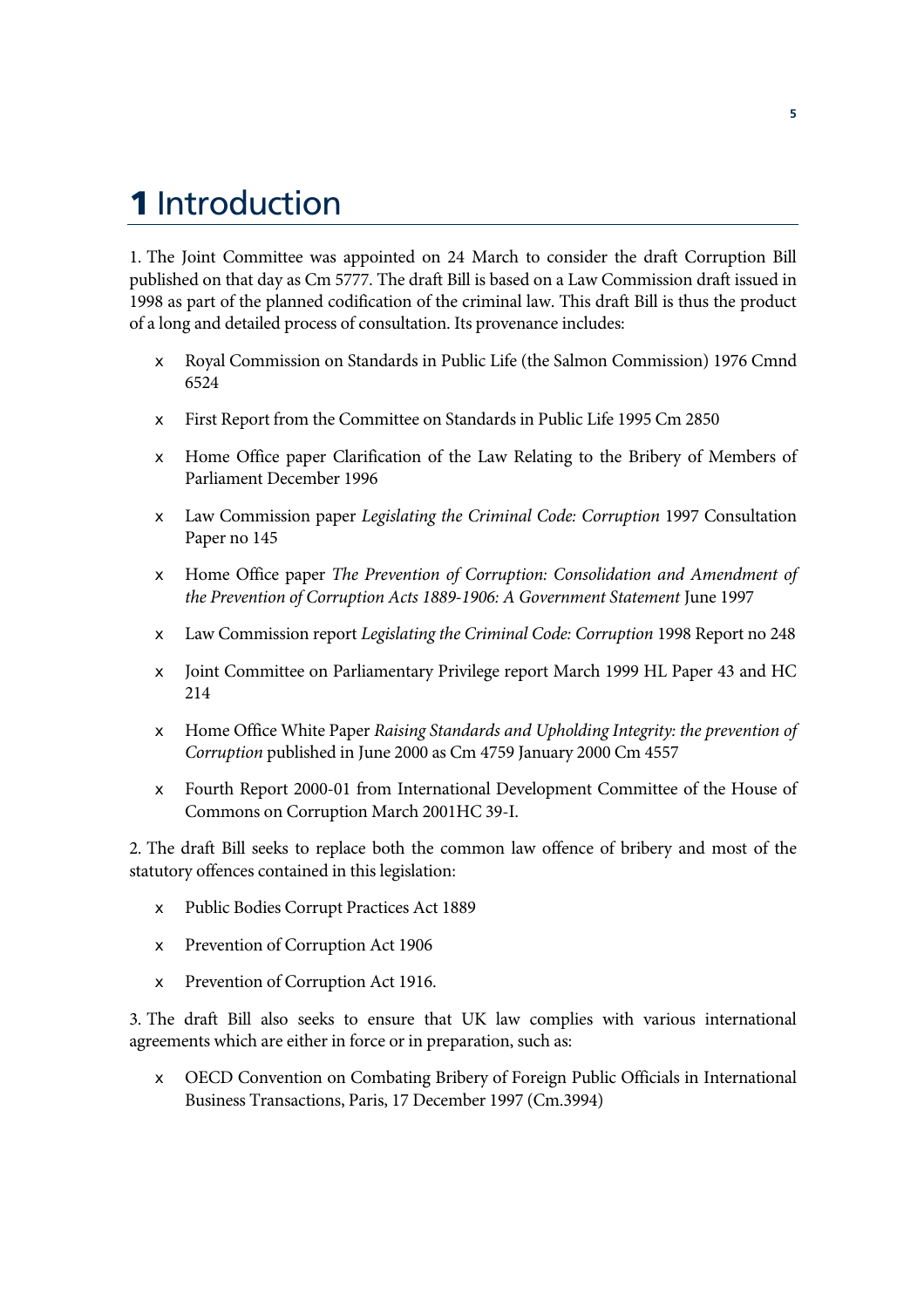- $\epsilon$  Council of Europe, Criminal Law Convention on Corruption (ETS no.173) and Civil Law Convention on Corruption (ETS no. 174) (both Strasbourg 1999)
- $\epsilon$  The Convention drawn up on the basis of Article K.3(2)(c) of the Treaty on European Union on the fight against corruption involving officials of the European Communities or officials of Member States of the European Union
- $\epsilon$  The Draft UN Convention on Corruption

### **Conduct of the inquiry**

4. At the outset the Committee set out the main matters on which it wished to take evidence:

a) What is the background to the draft Bill and what other options could have been pursued? What are the reasons for any changes from the Law Commission's 1998 report (No. 248) and the 2000 White Paper (Cm. 4759)?

b) Whether proposed definitions are workable and sufficient:

c) Whether they will be readily understood by police, prosecutors, jurors, the public etc

- i. Whether specific offences should have been proposed for specific situations
- ii. The effect of not making the new offences retrospective
- iii. The effect of removing the presumption of corruption

iv. Whether the agent/principal analogy is still relevant, in particular in the case of public acts

- v. The treatment of facilitation payments
- vi. Should there be a public interest defence?

d) Whether the proposals are compatible with international obligations and how they compare with equivalent law in other countries.

- e) Omission of misuse of public office and trading in influence.
- f) Waiver of parliamentary privilege in cases involving peers and MPs:

i. Attorney General's consent to prosecution

ii.relationship with Registration of Interests, Codes of Conduct and Electoral Commission requirements on political donations

5. As our inquiry into the draft Corruption Bill progressed, the Committee realised that these matters might require to be refocused. The principal questions we have thus considered are: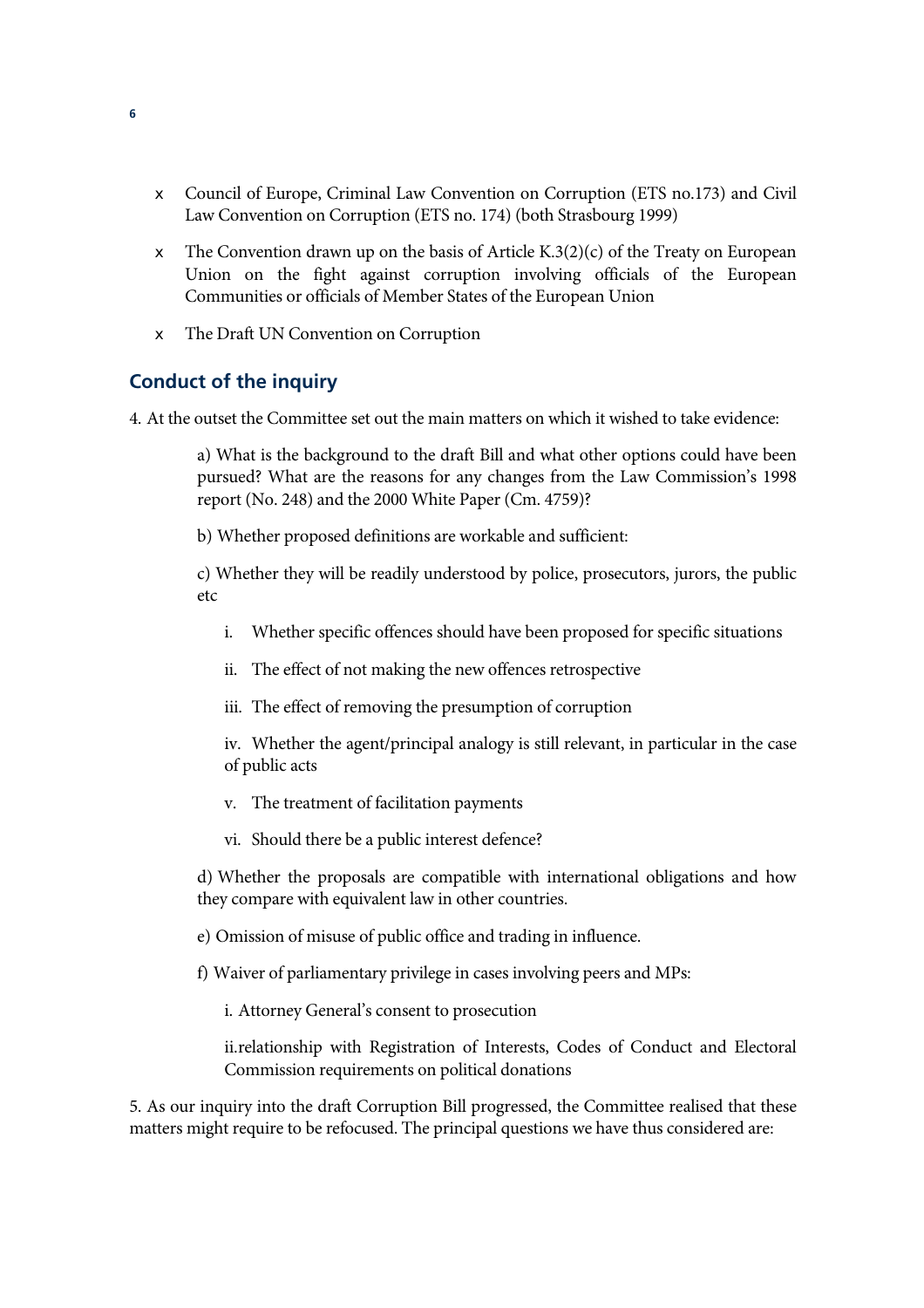a) Is the existing law on corruption so deficient that it is necessary now to legislate?

b) If so, does the draft Bill criminalise conduct which is corrupt without criminalising any conduct which is not?

c) Further, does the draft Bill state clearly what types of conduct are punishable as corrupt in language which can readily understood by the police, by prosecutors, by jurors and by the public, including – especially – the business and public sector communities, and their advisors, both here and abroad?

d) Should parliamentary privilege be waived in corruption cases?

e) Should the Attorney-General's consent be required for prosecution for corruption offences?

f) Should the intelligence services be exempt from prosecution for corruption offences?

6. It is under the above headings - and especially the second and third - that all of the other questions, important but subsidiary, fall properly to be considered: what is the essence of corrupt conduct? How might it be defined? What distinguishes corrupt conduct from lawful conduct? Does this Bill draw that line in the correct place? In particular, is Clause 5 of the Bill – which confined corruptness exclusively to a principal/agent relationship - both complete and robust, and is it clear so that it can readily be understood by all relevant parties?

7. We sought evidence from interested parties and are publishing with this report the memoranda we received and the transcripts of the eight sessions of oral evidence taken in the course of this inquiry. The full list of memoranda and witnesses appears on pages 98 and 99.We are very grateful to all those who gave us the benefit of their knowledge and experience. As specialist adviser we appointed Peter Alldridge, reader at Cardiff Law School and Professorelect at Queen Mary College, London. His advice and commitment have been invaluable. The other Committee staff are listed on the inside cover of the report.

8. The Committee was not appointed until the day the draft Bill was published: 24 March. We thus had no time to prepare for the inquiry in advance of publication. The Committee was ordered to report in four months – by 24 July. Prior commitments and the Easter recess meant we could not start taking oral evidence until early May. In all we have held 18 meetings, usually convening twice a week.

9. We have considered first what are the essential elements of corruption and how the criminal offences should be framed. Secondly, we have examined the issue of parliamentary privilege. Thirdly, we have looked at the Attorney-General's consent, the intelligence services and other matters.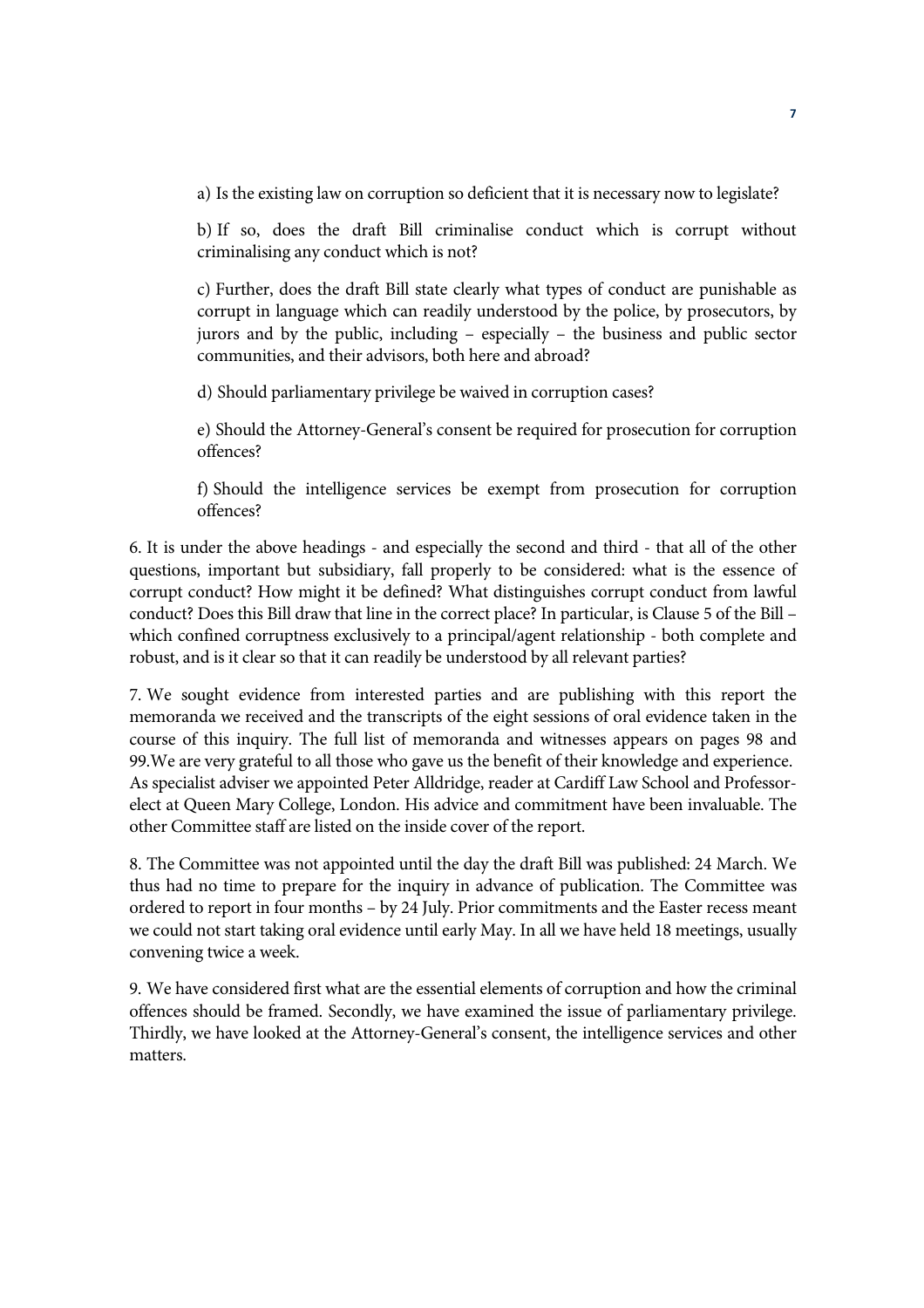#### **The need for new legislation**

10. The existing law covers:<sup>1</sup>

a) The common law offence of bribery. This is said in the legal textbook *Russell on Crime* to be the receiving or offering [of] any undue reward by or to any person whatsoever, in a public office, in order to influence his behaviour in office, and incline him to act contrary to the known rules of honesty and integrity.<sup>2</sup>

b) The Public Bodies Corrupt Practices Act 1889. This created an offence of corruptly giving to (or receiving by) an official of a public body. It uses terms such as "corruptly give, promise, or offer any gift, loan, fee, reward, or advantage … as an inducement to or reward for …. doing or forbearing to do anything …. actual or proposed, in which such public body ….is concerned…"

c) The Prevention of Corruption Act 1906. This extended corruption to the private sector and introduced the concept of an agent as someone acting for another person or for a public authority.

d) The Prevention of Corruption Act 1916. This increased the penalty and now defines 'public body' widely to include 'public and local authorities of all descriptions'. It also introduced the presumption of corruption in public sector cases. This shifted the burden of proof onto the defence to show that a given payment was not corrupt.

11. The number of prosecuted offences of corruption in recent years is set out in the chart below. The Audit Commission told us that very few cases of corruption are reported to them. Since 1995/96 the number of detected cases has averaged 43 a year, with annual losses averaging  $£262,000.<sup>3</sup>$  On average, 21 people were prosecuted under three Prevention of Corruption Acts in each year between 1993 and 2003.<sup>4</sup> Since 1988, the Serious Fraud Office has prosecuted seven cases where corruption was a charge and a further three are currently under investigation.<sup>5</sup> By comparison, an average of 23,000 defendants were prosecuted each year for fraud between 1997 and 2001<sup>6</sup> and an average of three people have been prosecuted for insider dealing in the 10 years to 2002.<sup>7</sup> The figures for corruption offences need to be treated with caution, partly because the borders between these and other offences are uncertain and partly because there is thought to be under-reporting of offences.

<sup>1</sup> For a full description of the present law, see the Law Commission's 1998 Report *Legislating the Criminal Code: Corruption* No 248

<sup>2 12&</sup>lt;sup>th</sup> ed 1964 p 361

<sup>3</sup> Ev 159 DCB 28 para 6

<sup>4</sup> Official Report I July 1999 col 252-3W and 6 November 2001 col 187w

<sup>5</sup> Ev 16

<sup>6</sup> Crime in England and Wales 2001/02, supplementary volume, Home Office

<sup>7</sup> Official Report 26 January 2002 c1144w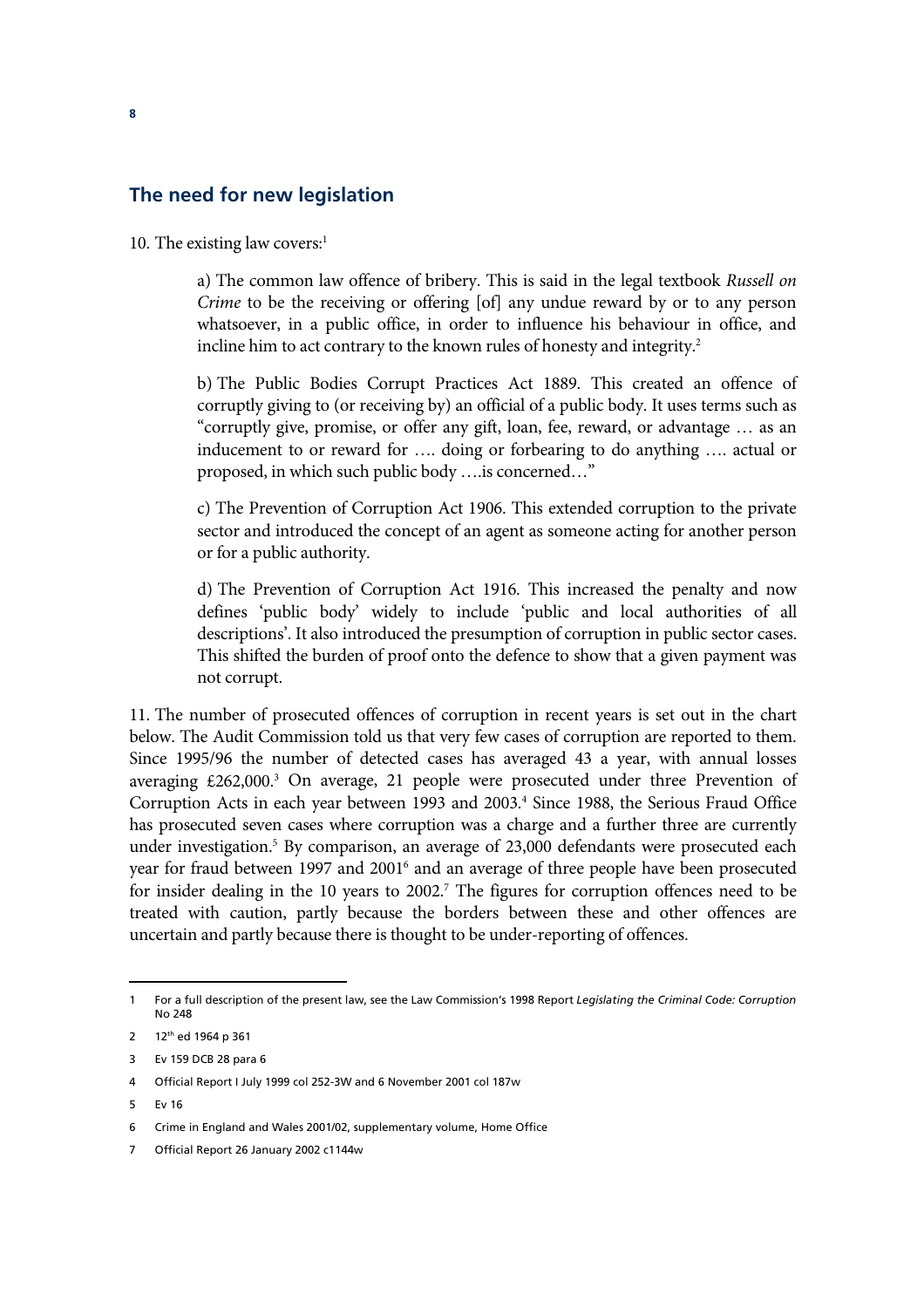

12. We have received no evidence which causes us to dissent from the conclusion of the Law Commission in 1998 that the present law is in an unsatisfactory state and that the common law offences of bribery and statutory offences of corruption should be replaced by a modern statute.<sup>8</sup> As Mr Justice Silber, who was responsible for the Law Commission report, told us:

"The present law suffers from numerous defects. It is drawn from a multiplicity of sources. Corruption offences are to be found in at least eleven statutes, the most important of which are the Prevention of Corruption Acts 1889 to 1916. Much of that legislation was impulsive being prompted by contemporary problems or fears. Thus it is neither comprehensive nor consistent. There are also many overlapping common law offences such as misconduct in public life, specific bribery offences, embracery (bribery of juries). Against that background, it was not surprising that the Royal Commission on Standards of Conduct in Public Life (Chairman: Lord Salmon) recommended the rationalisation of the statute law on bribery in its report in 1976".<sup>9</sup>

13. Over the past few years there has been a growing international movement on the part of the developed and the developing world to eradicate corruption, demonstrated by a number of international instruments and initiatives. It is in the interests of the United Kingdom to be seen to play an effective part in this field, not least because of its pre-eminent position in world financial markets. While the passage of time and new international obligations are two factors pointing to the need for new legislation, a third is the increasingly complex relationship between the public and private sectors. The old statutes are based on a clear separation that may no longer be appropriate .

14. If the current law is "obscure, complex, inconsistent and insufficiently comprehensive"<sup>10</sup>, we must consider whether the draft Bill avoids these criticisms. In particular, our evidence shows there is a general desire for clarity in the new legislation on corruption. This is not just

<sup>8</sup> Law Commission No 248 para 2.33

<sup>9</sup> Ev 98 para 3

<sup>10</sup> Law Commission 1998 No 248 para 1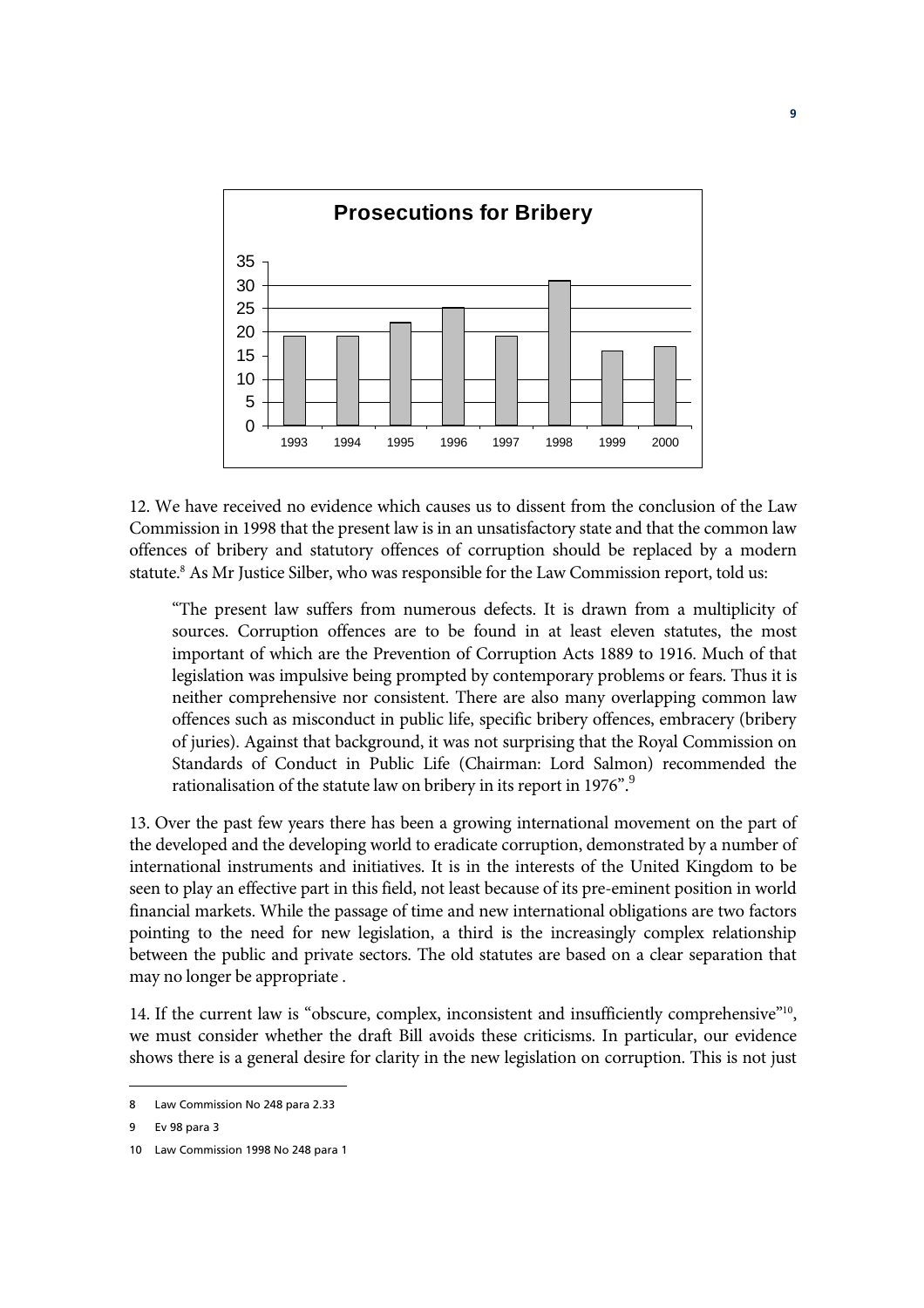for the benefit of those who may be involved in a trial – judge, jury, defendant, lawyers. It is even more important that the law should be understood by those going about their normal business so that they understand how to abide by it and do not take decisions which lead to the commission or apparent commission of a criminal offence. So clarity is a key test when considering this draft Bill. The wording should be easily translatable into foreign languages to enable mutual legal assistance with other jurisdictions. Such clarity may be aided by guidance notes but the Bill itself should be clear and understandable.

15. Cases involving corruption can often involve other offences and people have been prosecuted for those other offences as well as, or instead of, corruption. The variety of cases involving corruption which have been handled by the Crown Prosecution Service in recent years is set out on page 160 of our written evidence. These offences include:

- $\epsilon$  Offences under the Theft Acts
- $\epsilon$  Conspiracy to defraud
- $\epsilon$  Misconduct in public office
- $\epsilon$  Perjury
- Perverting the course of justice

## **The criminal offences**

16. Following the scheme in the Law Commission's draft Bill of 1998, this draft Bill builds on the current statutory corruption offences and the common law bribery offence to create three broad new offences:

- a) Corruptly conferring an advantage (Clause 1),
- b) Corruptly obtaining an advantage (Clause 2) and
- c) Performing functions corruptly (Clause 3).

17. In these Clauses the only word which implies illegality is 'corruptly'. So it is important to know how 'corruptly' is interpreted. While most people think they know what it means, in practice opinions differ. 'Corruptly' in Clause 1 is defined in Clause 5 in terms of conferring an advantage, giving examples of the actions and intentions of three people, A, B and C. This definition is expressed in terms of agents and principals. The offences, drawn from the existing statutes, are combined in the draft Bill to apply both to the public and private sector. There is a distinction in that the 'consent of the principal' (Clause 7) is a defence in private but not in public sector cases. Defining offences in terms of A, B and C could be read as illustrative or as exclusively definitive. It is not clear which it is.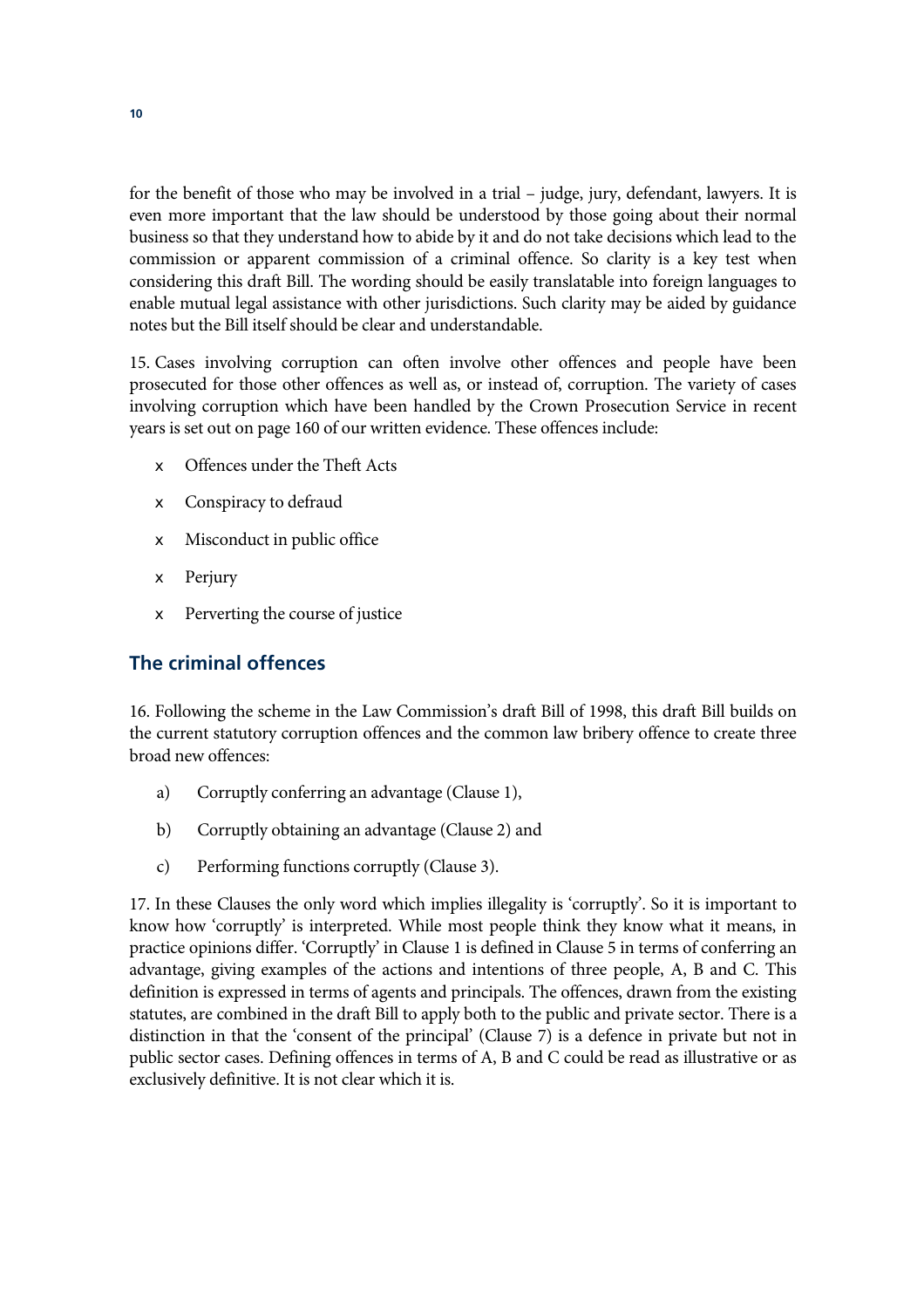## **2** Evidence received

18. The written and oral evidence we have received has been highly critical of the Bill from a wide range of different viewpoints. While no one has challenged the need for new legislation, there have been many adverse comments on the approach adopted in the Bill and its drafting, clarity and comprehensibility. Some have argued that the new corruption offences should be specific rather than broad-based. Among our witnesses, only the responsible Minister argued unequivocally for the Bill in its current form although he was willing to contemplate improvements. Comments on specific parts of the Bill are set out in the paragraphs below. Detailed points raised by witnesses, together with comments by the Home Office are set out in Annex 1.

## **Clarity**

19. On the general clarity of the Bill we have been told:

"The draft Corruption Bill sets out the proposed new offences in very abstract terms, which may not be easily understood by ordinary or business people. The objective of all legislative wording should be clarity and certainty, and this is especially important in legislation that imposes criminal sanctions".  $(CBI)^{11}$ 

"I do not believe that the drafters of the Bill understand the workings of corruption". (Bob McKittrick).12

 "The intention of the UK legislative drafters seems to have been to construct an offence that is as broad as possible. This approach is certainly coherent, but it does not make for legislation which is clear and readily understandable to those charged with enforcing it".  $(OECD)^{13}$ 

"I have considered whether the proposed definitions will be readily understood by police, prosecutors, jurors and the public, and have concluded that the way in which the proposed legislation is drafted will not, without considerable study, be readily understood by any of those groups". (George Staple)<sup>14</sup>

"It is very difficult to understand". (Professor Pieth)15

<sup>11</sup> Ev 111 CBI DCB 17 para 3

<sup>12</sup> Ev 31 McKittrick DCB 4 para 4.1

<sup>13</sup> Ev 165 DCB 26 part 2(a) – OECD Secretariat

<sup>14</sup> Ev 153 DCB 19 para 17 (George Staple)

<sup>15</sup> Q373 (Prof Pieth)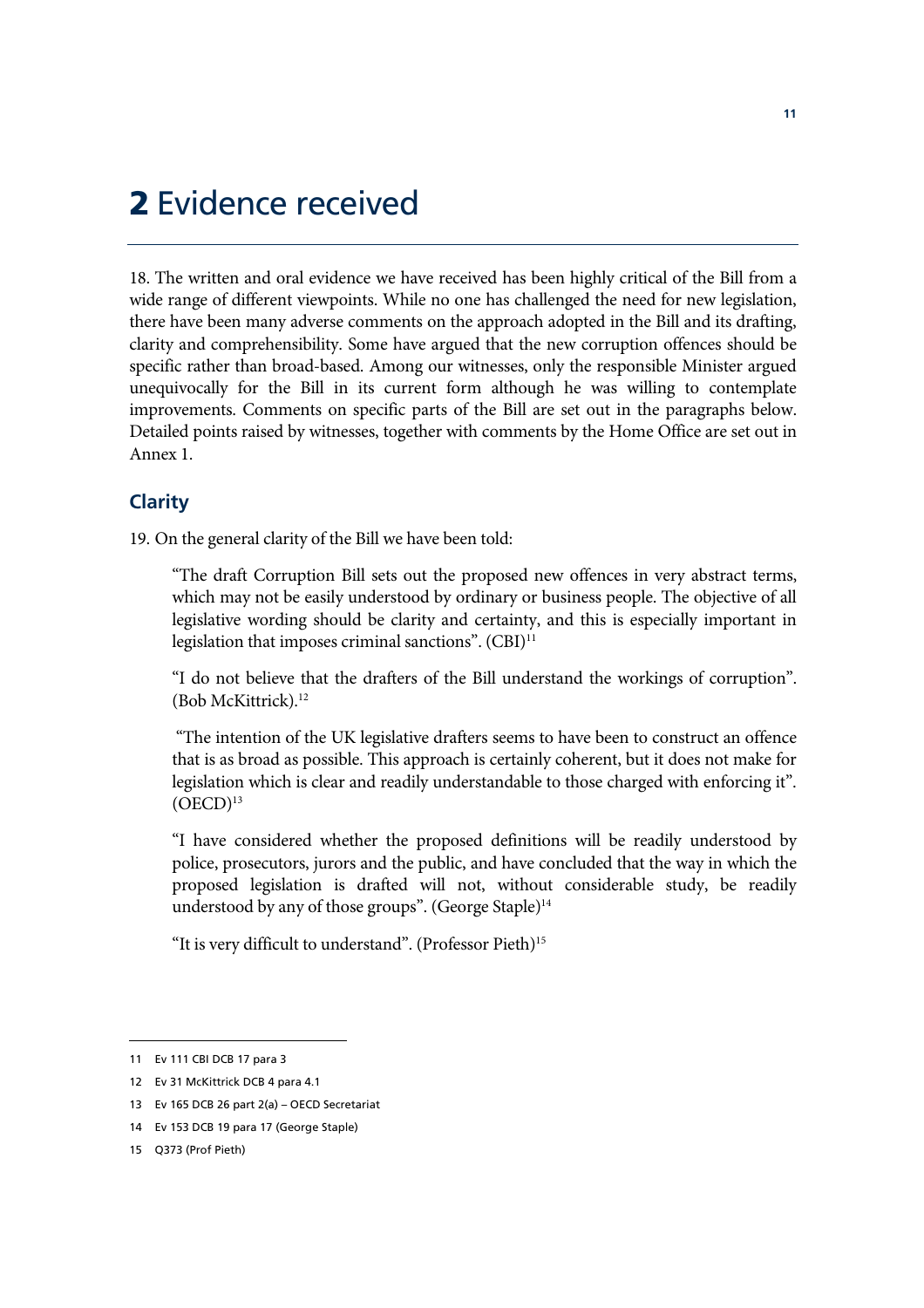"I think the technical provisions in the Bill will make a field day for lawyers but will not be helpful to the average person who has to refer to it in terms of seeing what it is driving at". (Transparency International (UK))<sup>16</sup>

"[The offences in the Bill could be translated into other languages] in the same way as they could be translated to your jurors but it would take quite a bit of effort to do so and you would raise a lot of issues that would leave your opposite number [in other countries] puzzled". (Professor Pieth)<sup>17</sup>

"To attempt to explain an offence as defined in the draft Bill to other jurisdictions, vital for the effective operation of mutual legal assistance and necessitating translation into other languages, would be formidable, resulting in huge expense and abandonment of cases". (Transparency International (UK)).<sup>18</sup>

20. The Director of the Serious Fraud Office told us:

"I think the Bill will be understandable to juries, at least as far as Clauses 1, 2, and 3 are concerned. There may be disadvantages in the wording which explains the meaning of corruption and the like, which I think juries may find quite difficult. Otherwise, I think it is a helpful Bill overall.<sup>19</sup>

21. The Director of Public Prosecutions said:

"This Act seems to me to fall short of the clear, comprehensive statement of the law that one would like. On the other hand, it is an extremely complex area because as soon as you try to define corruption in one sense, you find that you have included behaviour which people find perfectly acceptable, and you then move to another one and find you have excluded by mistake behaviour which people find unacceptable. I have great sympathy with the draftsmen, but [the Bill] is very, very complex ....."<sup>20</sup>

<sup>16</sup> Q10 Mr Rodmell

<sup>17</sup> Q367 (Prof Pieth)

<sup>18</sup> Ev 2 DCB 18 para 3.5

<sup>19</sup> Q56 Mr Wardle (SFO)

<sup>20</sup> Q57 Sir David Calvert-Smith (DPP)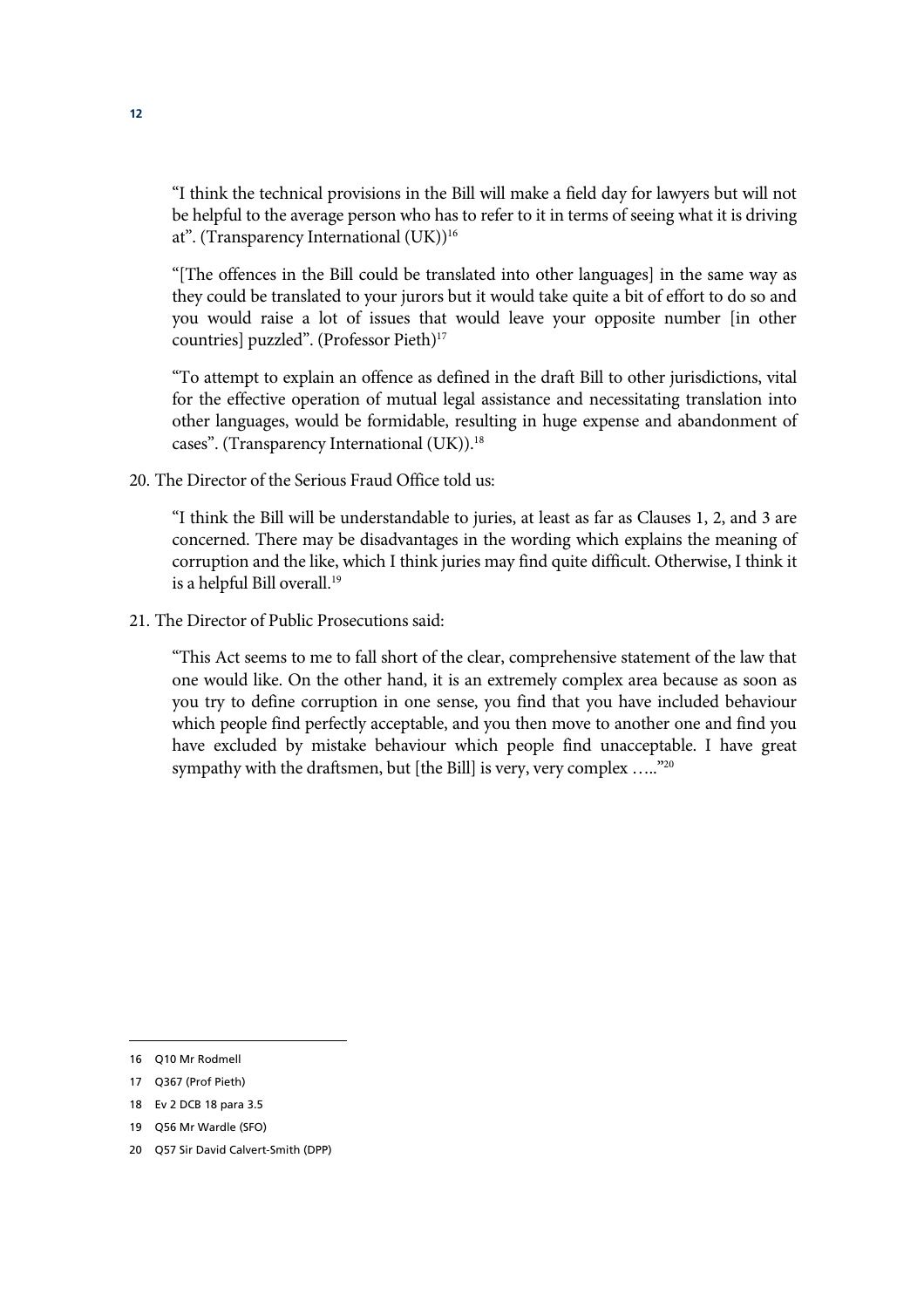22. The Home Office position was explained thus:

"The need to express concepts in terms of statutory drafting often leads to apparent complexity. This is particularly so in the present case where the criminality involves three parties. (This contrasts with most criminal law where the basic offences have two parties, the defendant and complainant – where three parties are concerned, as for example in conspiracy, further complexity is inevitable.) But we would argue that in spite of the apparent complexity, the underlying principles are clear and simple. We believe that when it comes to its operation in the courts - in particular cases with their individual circumstances, as opposed to its consideration as a Bill as a whole with all the various permutations possible to be considered - it will not in fact prove troublesome. But we would welcome any suggestions from the Committee on how to make the Bill more accessible".21

#### **Specific or broad offences**

23. Both the Crown Prosecution Service and the Serious Fraud Office favoured the approach of "one broadly-based and general offence of corruption".22 On the other hand, Transparency International (UK) said: "Practice elsewhere would suggest that corruption should be broken down into a series of readily identifiable specific offences".<sup>23</sup> They drew attention to a new Bill being considered in South Africa.<sup>24</sup> In a subsequent memorandum, Transparency International (UK) argued for combining the three general offences of corruption in the draft Bill with a small number of specific offences.<sup>25</sup> They pointed out that the latest version of the South African Bill had reduced the number of specific offences to 16. The Bill would provide for specific offences such as:

- $\epsilon$  Corruptly accepting gratification
- $\epsilon$  Bribery of public officer
- $\epsilon$  Corruption of witnesses
- $\epsilon$  Bribery of foreign public official
- Bribery in relation to auctions
- $\epsilon$  Bribery for giving assistance in regard to contracts
- $\epsilon$  Corruption in relation to sporting events.

<sup>21</sup> Ev 74 DCB 27 para 7

<sup>22</sup> Ev 16 DCB 13 (SFO) Ev 17 DCB 15 Para 1.2 (CPS)

<sup>23</sup> Ev 2 DCB 18 para 3.2

<sup>24</sup> Prevention of Corruption Bill 18 April 2002 [B19-2002]

<sup>25</sup> Ev 163 DCB 31 paras 3.2 and 5.1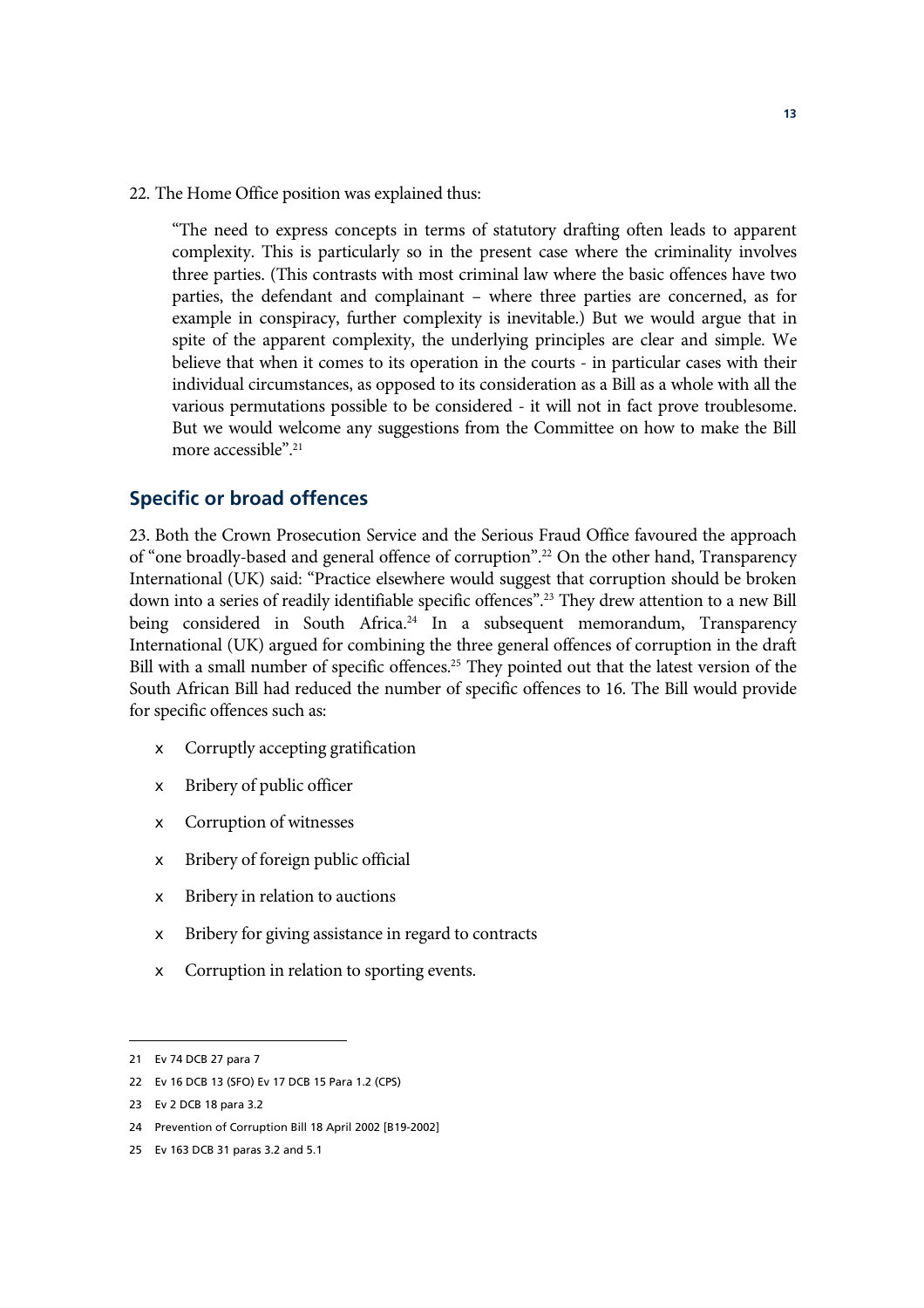24. The Home Office's response to the argument for a Bill based on the South African model was:

"Whatever the merits of this model in the South African situation, we are not minded to adopt it for the UK. That would be to move in the opposite direction to that recommended by the Law Commission – not only in their Corruption Report, but also in their Fraud Report (2002), which recommends the replacement of the existing 8 separate offences of deception under the Theft Acts 1968-96, and the common law of conspiracy to defraud. The multiplicity of offences has not proved helpful in practice in the case of fraud, or of corruption. By contrast, the South African legislation creates 23 separate offences, as well as reinstating the common law of bribery, which they abolished in 1992. Some of these offences are very clearly covered by the general offences in our Bill (for example, "bribery of public officer" and "bribery of foreign public officials"). Others are dealt with by other offences in our law (for example "intentional obstruction of investigation of offence"). Others criminalise behaviour which we do not think should be criminal (offence for a public official not to report a corrupt offer)".<sup>26</sup>

#### **Definition of corruption**

25. What constitutes corruption lies at the heart of this Bill. Mr Justice Silber told us:

"At the forefront of the criticisms of the present law is the use of the ambiguous word 'corruptly' in each of the main corruption statutes. This term is not defined in the legislation and its meaning has been the subject of probably six different conflicting judicial interpretations [dating from Cooper v. Stade (1858) to R v Harvey (1999)]. [The Law Commission] were told that this has led to difficulties for lawyers in advising and prosecutors in determining whether to prosecute".27

26. We have received a variety of comments on the definition used in the Bill:

"The high-level, abstract language used is difficult to translate into concrete terms. This is especially so with regard to the key definition of 'corruptly', which seeks to define the mental element of the offence by reference to exceptions which are themselves unclear".  $(OECD)<sup>28</sup>$ 

"At least one of the definitions of 'corruptly' remains circuitous, in that it depends ultimately on knowing what is meant by 'corruptly'". (Transparency International  $(UK))^{29}$ 

"Dishonestly could either be an alternative to 'corruptly' or an additional element in all the new offences". (Criminal Bar Association) $30$ 

<sup>26</sup> Ev 75 DCB 27 para 14

<sup>27</sup> Ev 98 DCB 30 para 7

<sup>28</sup> Ev 165 DCB 26 2(a) line 17-19

<sup>29</sup> Ev 2 DCB 18 para 3.4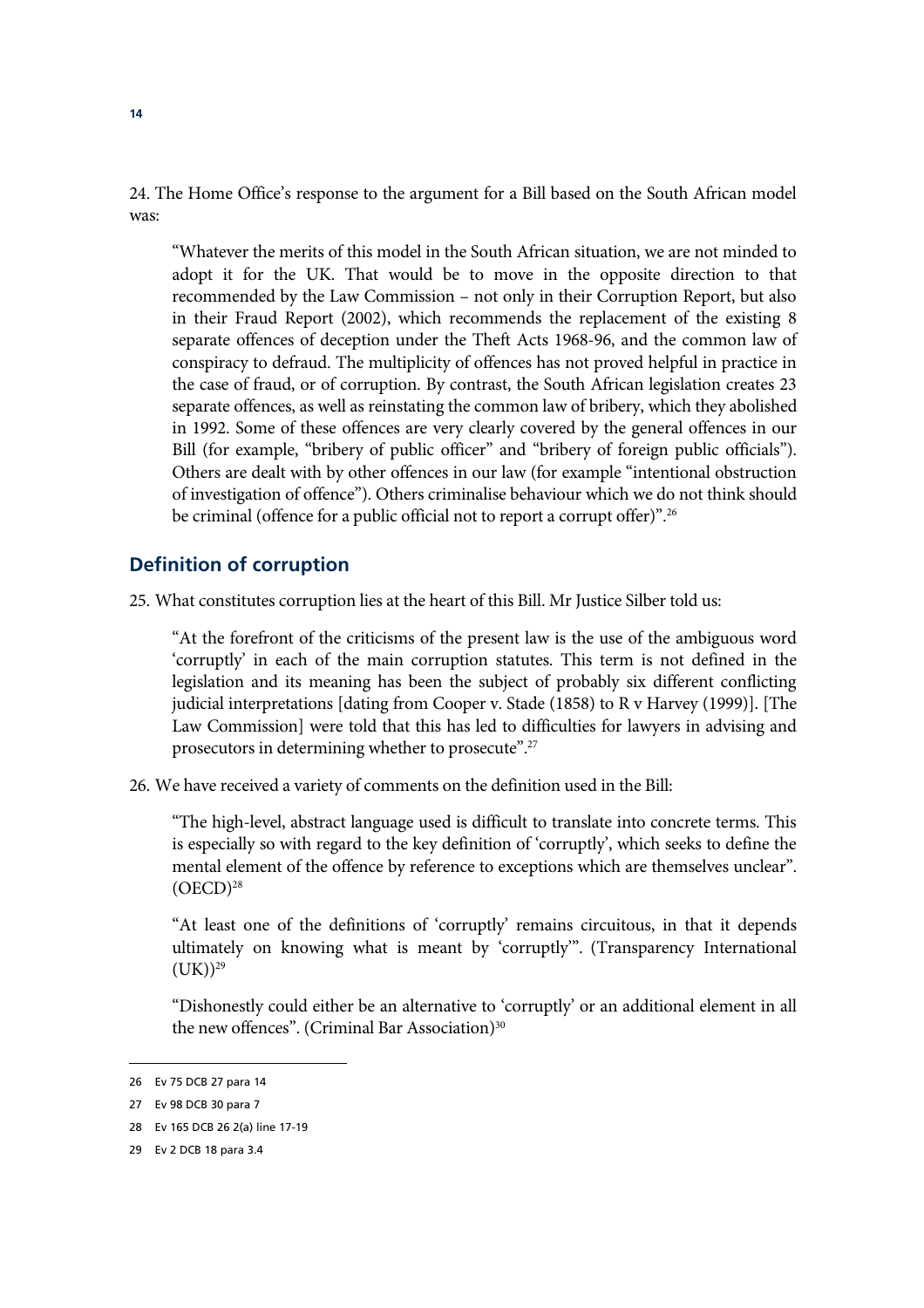"It is doubtful whether this [wording: 'primarily in return for the conferring of the advantage'] is in line with the requirements of international conventions. … the insertion of the word 'primarily' in the draft can give rise to difficulties of implementation in everyday practice". (Drago  $Kos$ )<sup>31</sup>

"There has been a lot of negative comment from employers about the ambiguity in Clauses 6 and  $7$ ".  $(CBI)^{32}$ 

27. In response to this, Lord Falconer, the Minister responsible for the draft Bill, set out what he considers to be the options and how he and his colleagues eventually adopted what they considered to be a middle course:

"There were a range of alternatives. You could have a Bill without any definition of 'corruption' or 'corruptly' in it at all and simply, as it were, leave it to the good sense of the jurors or the common law to determine what 'corruption' meant. The difficulty with that would be you would end up with potentially differing definitions of 'corruptly' from one case to another. We also took the view that if you did that you would be dealing with a situation where unlike the phrase, say, 'dishonesty' there is not a popular view necessarily of what 'corruptly' means. We were not attracted by the idea of having no definition of 'corruptly'. An alternative approach is to take the approach in the South African Bill. I am told it is not law yet in South Africa. What the South African approach has been is effectively to create 23 different sorts of offences of corruption, so it will be much, much more specific. We thought the problem in relation to that was if we were too specific we might catch things we would not necessarily as a matter of policy want to catch and you were not leaving it enough to the jury to decide what the right solution was. Yes, the answer is we did consider other solutions, and the range is really from having a Bill but no definition of 'corruption', to having something pretty precise like you have got in the South African Bill, and we have gone for a middle course which we think embraces both simplicity but also clarity and codification".<sup>33</sup>

<sup>30</sup> Ev 155 DCB 20 para 9

<sup>31</sup> Ev 142 DCB12

<sup>32</sup> Q740 (John Cridland)

<sup>33</sup> Q446 (Lord Falconer)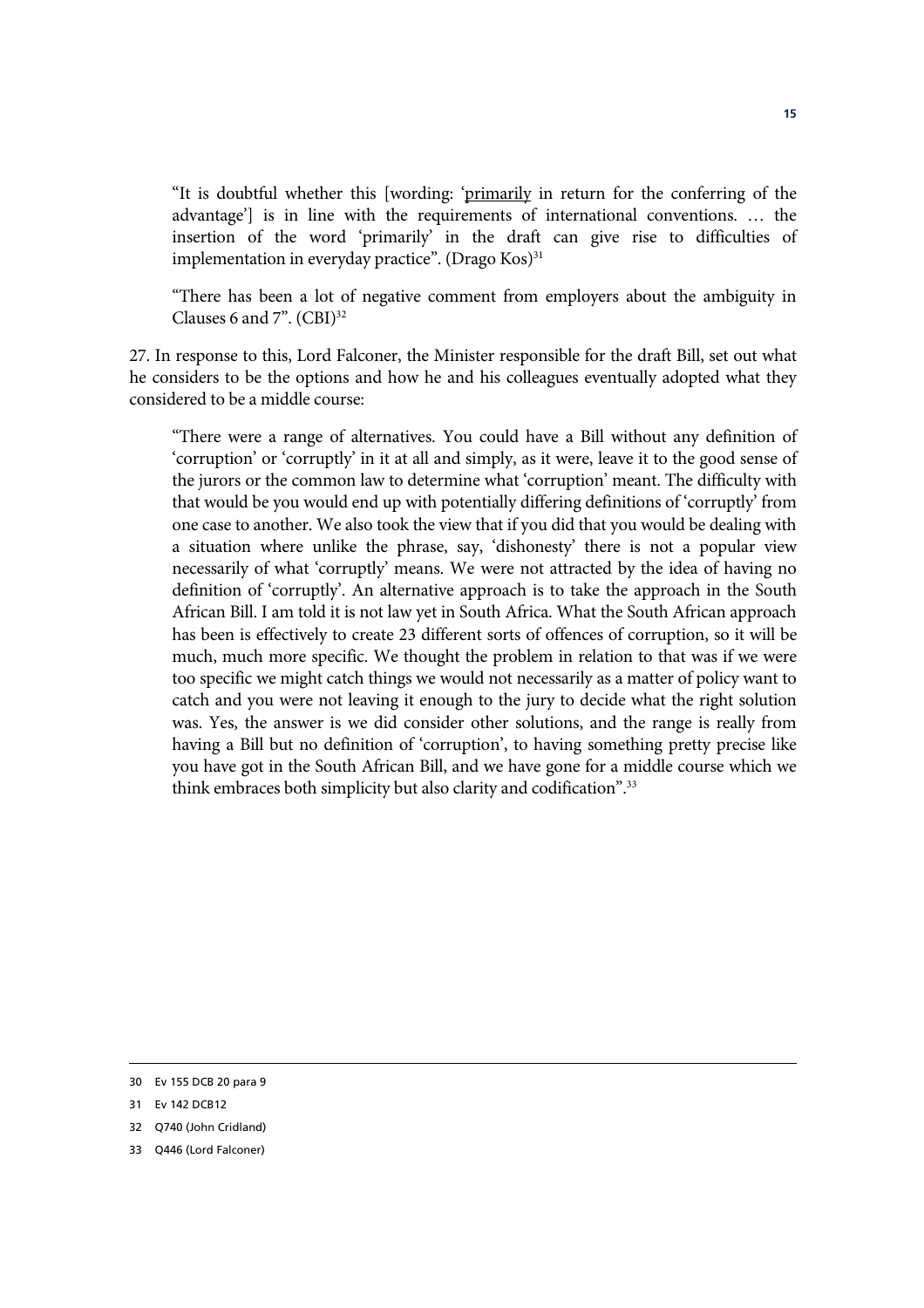#### **Agent/principal relationship**

28. Several witnesses were critical about how the agent/principal relationship applies in the public sector:

"In particular, I think that extending the concept of principal and agent to so many different relationships, particularly that between a public official and the public at large, is likely to cause confusion and uncertainty and may result in a reluctance to prosecute cases where, under the existing law, prosecution would be seen to be justified". (George Staple $)^{34}$ 

"The concept of agency, although well developed in common law, has been stretched unreasonably in this Bill". (Transparency International  $(UK))$ <sup>35</sup>

"It is very difficult nowadays for a company to be able to say whether it is acting in a public capacity or not. We are thinking perhaps of utility supply companies or the press or the media, the television service - whatever. How is a company to know whether, for the purposes of the Bill, it is acting in a public capacity or not?" (CBI)<sup>36</sup>

29. The Minister told us:

"We think the essence of corruption is cheating on the person who trusts you or cheating on the public. That is why we have focused, as you rightly say, on the principal/agent or agent/public relationship".37

#### **Consent of the principal**

30. Clause 7 provides one of the defences to a charge of corruption: that the principal consents to the conferring of an advantage. As the Crown Prosecution Service told us:

"A private principal can consent to something which would otherwise be corrupt but where functions are of a public nature the principal's consent cannot exonerate. This could give rise to problems where the public/private functions are blurred".<sup>38</sup>

31. Public Concern at Work pointed out that the draft Bill does not contain the same proviso as the explanatory notes about the defendant having a mistaken but genuine belief in his principal's consent.39 They argue that the draft Bill is currently too broad at this point and that it should state that the belief must be 'reasonable' or 'genuine'. Public Concern at Work also suggested that, to encourage employers to adopt clear policies on and routes for reporting about corruption, there should be some form of defence for an employer in relation to corrupt

<sup>34</sup> Ev 153 DCB 19 para 17 (George Staple, Clifford Chance)

<sup>35</sup> Ev 2 DCB 18 para 3.4 (Transparency International (UK)

<sup>36</sup> Q743 (CBI)

<sup>37</sup> Q464 (Lord Falconer)

<sup>38</sup> Ev 17 DCB 15 para 1.1

<sup>39</sup> Ev 139 DCB 9 Section 1 lines 3-11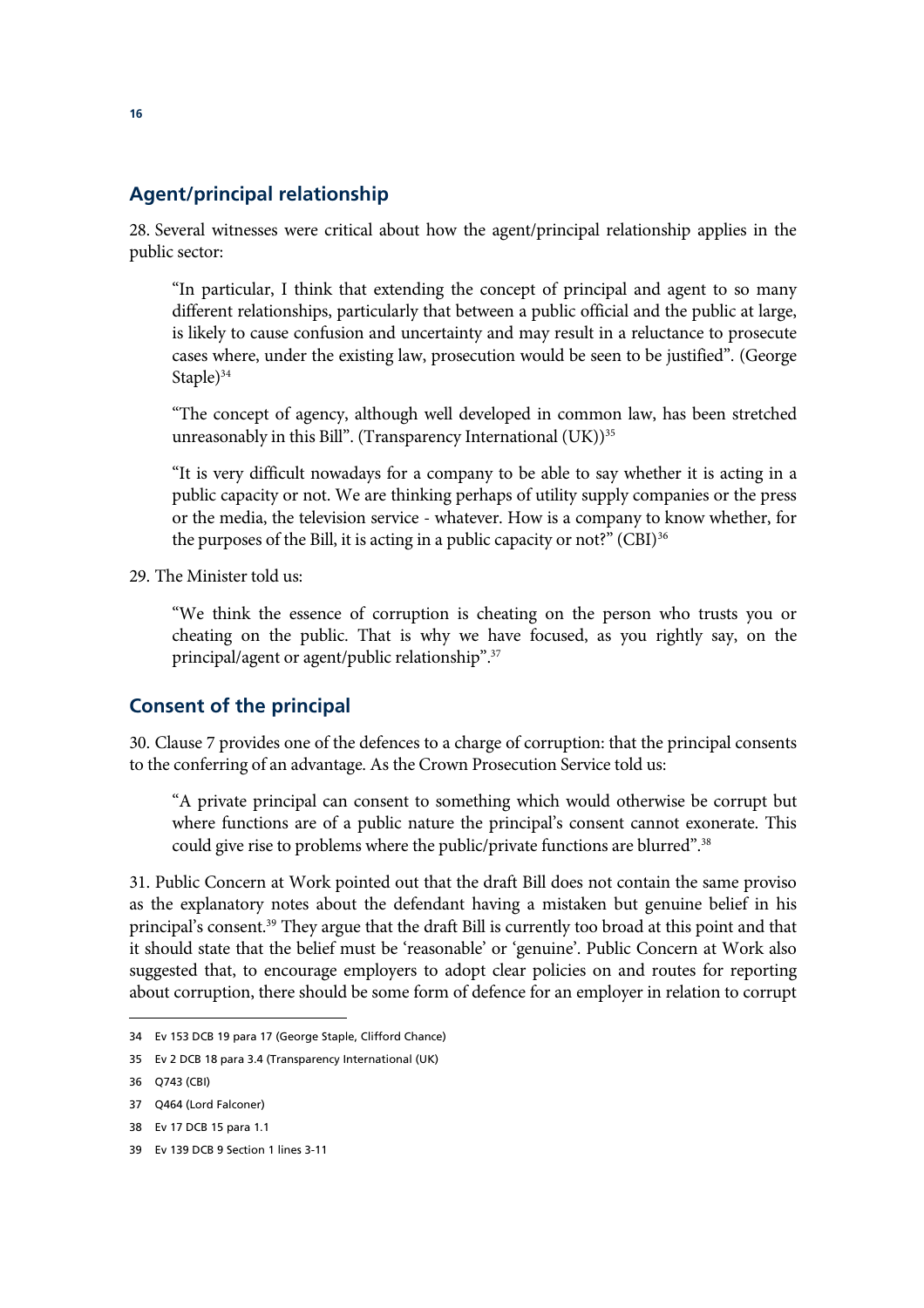activity by employees.<sup>40</sup> The Home Office argued against using either 'reasonable' or 'genuine'.<sup>41</sup>

#### **Advantage**

32. Clause 5 defines corruptly in terms of someone acting 'primarily' in return for the 'advantage' conferred on them. It is unclear whether 'primarily' posits a causal test, one of intention or one of purpose. The OECD argued that 'advantage' should be qualified with the word 'undue'.42 We were told by the Chairman of GRECO:

"The Council of Europe's Criminal Law Convention on Corruption refers repeatedly to 'undue advantage', a concept which is explained in detail in the explanatory memorandum. By comparison, the text of sections 4 and 5 of the draft Bill refers only to 'an advantage'. The reference of an unqualified 'advantage' entails a widening of the scope of the offence, which would cover more ground than required by CoE and other international standards. This leads to the need to provide for exceptions in sections 6 and 7".43

33. The CBI said:

"We are certainly strongly of the view that it is insufficient to rely upon 'primarily' and that it would be a much better approach to adopt either 'improper' or 'undue' or some other word that has international currency from the OECD or other appropriate international bodies".44

#### **Dishonesty**

34. We have heard a variety of evidence on whether dishonesty should be an element in the offence of corruption. The Criminal Bar Association has argued:

- $\epsilon$  'dishonestly' should be an alternative to 'corruptly' or
- $\epsilon$  'dishonestly' should be an additional element in all the new offences.<sup>45</sup>
- 35. The Director of the Serious Fraud Office said:

"I think that the Law Commission consultation paper concluded that corruption was not necessarily an offence of dishonesty, although in our cases I think very often, if not always, dishonesty is present. In practical terms, I think juries are very unwilling to

<sup>40</sup> Ev 140 DCB 9 Section 2 lines 12-14

<sup>41</sup> Annex 1

<sup>42</sup> Ev 165 DCB 26 Part 2 (b)

<sup>43</sup> Ev 142 DCB 12 (Drago Kos) Section 2 (text in the Bill)

<sup>44</sup> Q 694 (Mr Cridland)

<sup>45</sup> Ev 155 DCB 20 para 11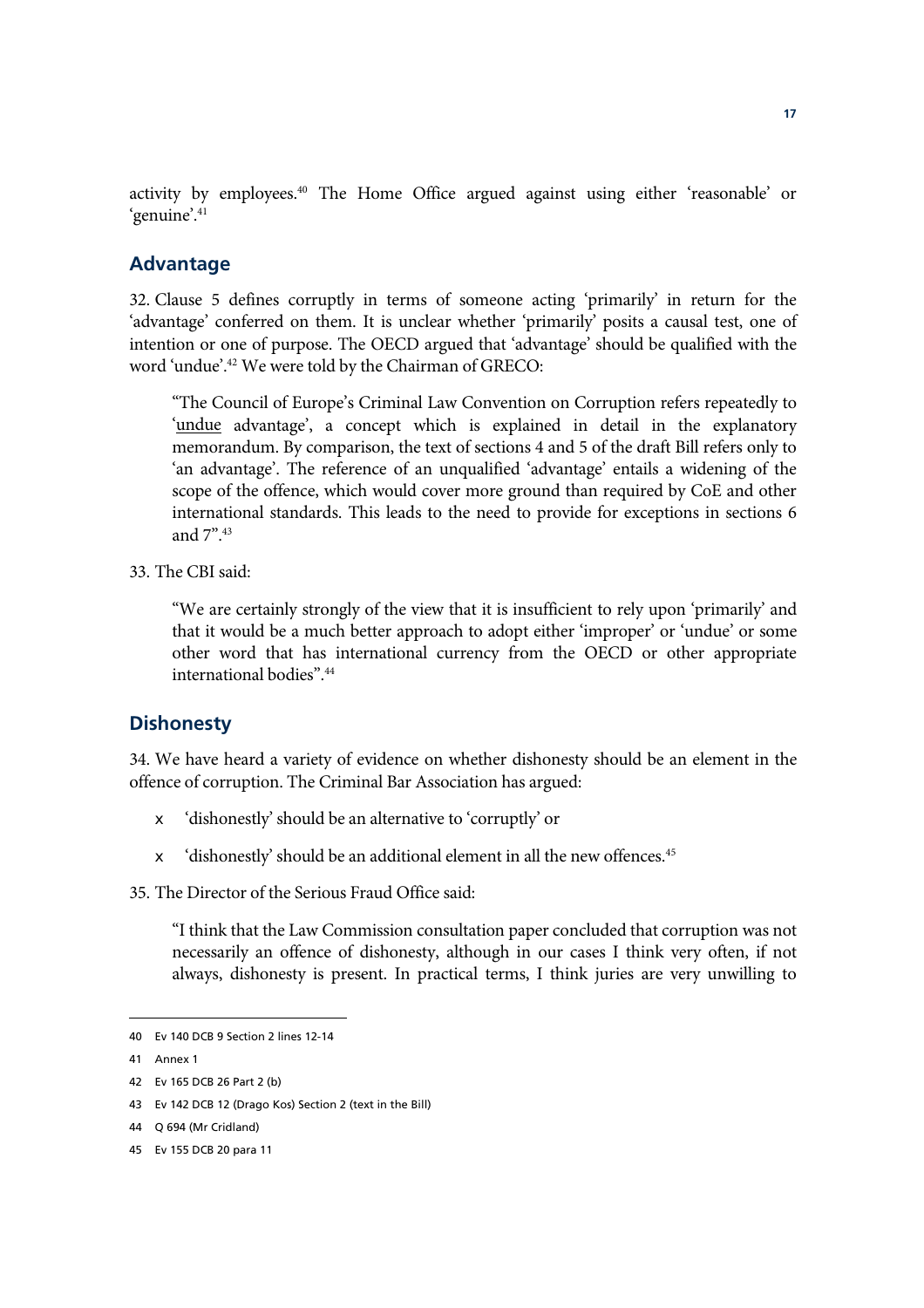convict unless they see some sort of dishonesty, or at least moral turpitude that they can really get a grip on in the way that people have behaved. Very few of the cases that we would prosecute would not involve dishonesty".46

36. The Director of Public Prosecutions agreed but pointed to other considerations:

"It is hard to imagine cases which we prosecute in which it could not be said that there was an element of dishonesty, but when one moves to the sort of behaviour which is probably better characterised as misuse of public office or some form of really outrageous behaviour as a public servant, then you are moving away from dishonesty into another kind of concept, some of which would be caught by this new Corruption Bill, I believe. So if the legislature decides it wants to include that sort of behaviour, I think dishonesty might limit the scope of the Bill beyond what was intended".<sup>47</sup>

37. On the other hand, the Minister (Lord Falconer) said: "We think that dishonesty is a different concept from corruption".48 Mr Justice Silber told us: "the word 'dishonestly' is a very uncertain word. It means different things to different people…. [in many statutory offences] the word 'dishonestly' is used where the matter would normally be criminal in itself …. 'dishonestly' does not add very much to it…. it has a totally uncertain meaning".49 The Committee understands that in most circumstances of corruption, if dishonesty is involved, there will also be conspiracy to defraud, an offence which is widely drawn.

## **Compatibility with international conventions**

38. Several witnesses have expressed concern that the draft Bill does not meet the United Kingdom's international obligations (set out in Annex 2). In this section we concentrate on those concerns relating to the definition of corruption. There are also issues (connected with parliamentary privilege, the Attorney-General's consent to prosecutions and the authorisation of the intelligence agencies to engage in activities which would otherwise be unlawful), which have international implications (see paragraphs 101 to 154 below).

39. The main concerns in relation to the definition of corruption are:

- $\epsilon$  Absence of an explicit offence of bribery of a foreign public official in relation to the OECD Convention
- $\epsilon$  Absence of an explicit offence of trading in influence as required by the Council of Europe Criminal Law Convention<sup>50</sup>

<sup>46</sup> Q63 (Mr Wardle)

<sup>47</sup> Q66 (Sir David Calvert-Smith)

<sup>48</sup> Q505 (Lord Falconer)

<sup>49</sup> Q648 (Mr Justice Silber)

<sup>50</sup> Ev 3 DCB 18 para 3.12 (Transparency International)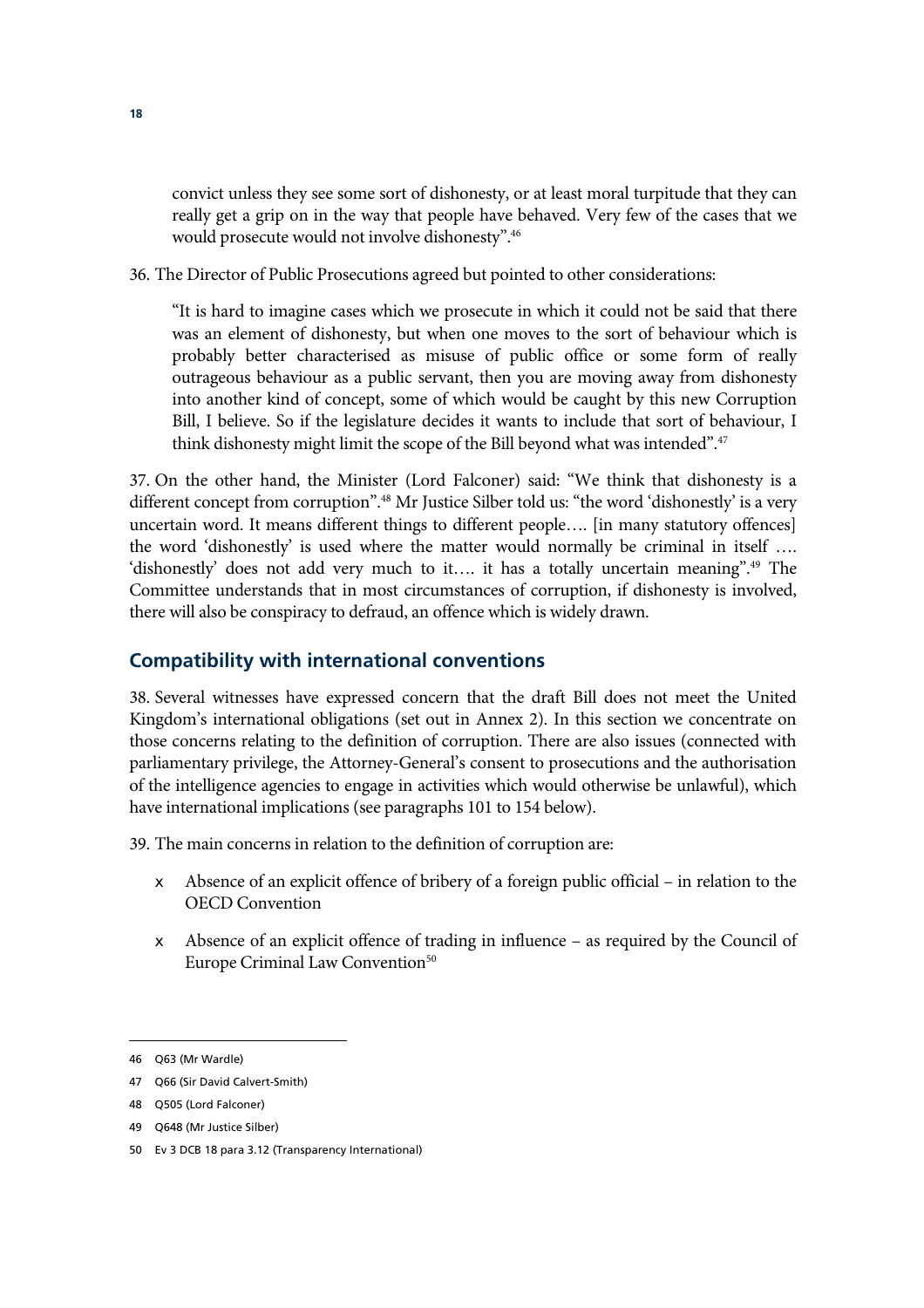x The formulation '*primarily* … conferring … an advantage' rather than 'conferring an *undue* advantage' may not be entirely consistent with the requirements of international conventions.<sup>51</sup>

40. Professor Mark Pieth, Chairman of the OECD Working Group on Bribery in International Business Transactions, told us:

"The one requirement we are looking for is that it says the active bribery of a foreign public official is captured….. You could save a lot of the situation if you inserted one Clause making it very clear that the foreign, public officials are covered…… all the other countries have simply picked up in one way or the other the language of the Convention" . 52

41. On the other hand we have been told by Khawar Qureshi, an expert on international law:

"The core of the activity of corruption identified in the Bill is rooted in the conferral of an advantage in return for a gain. This is often described as 'transactional' corruption, and it is reflected in the majority of definitions of corruption contained in international agreements, or the domestic law of most states. Accordingly the definition of corruption contained in the Bill accords with the UK's obligations under public international law".53

#### **Trading in influence**

42. Neither the Law Commission report in 1998 nor the draft Bill contains an offence of 'trading in influence'.54 The Home Office White Paper in 2000, however, did propose the inclusion in the offence of corruption of 'trading in influence' where the decision-making of public officials by intermediaries is targeted.<sup>55</sup> Support for inclusion of such an offence came from the Corner House.<sup>56</sup> Transparency International (UK) noted that this was a specified offence in the Council of Europe Criminal Law Convention.57 But the chairman of the Council of Europe's corruption body, GRECO, did not criticise this omission.<sup>58</sup>

 $\overline{a}$ 

56 Ev 128 DCB 1 para 6.1

<sup>51</sup> Ev 142 Part 2 DCB 12 (GRECO)

<sup>52</sup> Q356-8 (Professor Pieth)

<sup>53</sup> Ev 136 DCB 7 para 6 (Khawar Qureshi)

<sup>54 &</sup>quot;Trading in influence" is defined in the Council of Europe Criminal Law Convention on Corruption as: "intentionally, the promising, giving or offering, directly or indirectly, of any undue advantage to anyonewho asserts or confirms that he or she is able to exert an improper influence over the decision-making of [domestic public officials, members of domestic public assemblies, foreign public officials, members of foreign public assemblies, officials of international organisations, members of international parliamentary assemblies, and judges and officials of international courts] in consideration thereof, whether the undue advantage is for himself or herself or for anyone else, as well as the request, receipt or the acceptance of the offer or the promise of such an advantage, in consideration of that influence, whether or not the influence is exerted or whether or not the supposed influence leads to the intended result."

<sup>55</sup> Cm 4759 p21

<sup>57</sup> Ev 3 DCB 18 para 3.12

<sup>58</sup> Ev 142 DCB12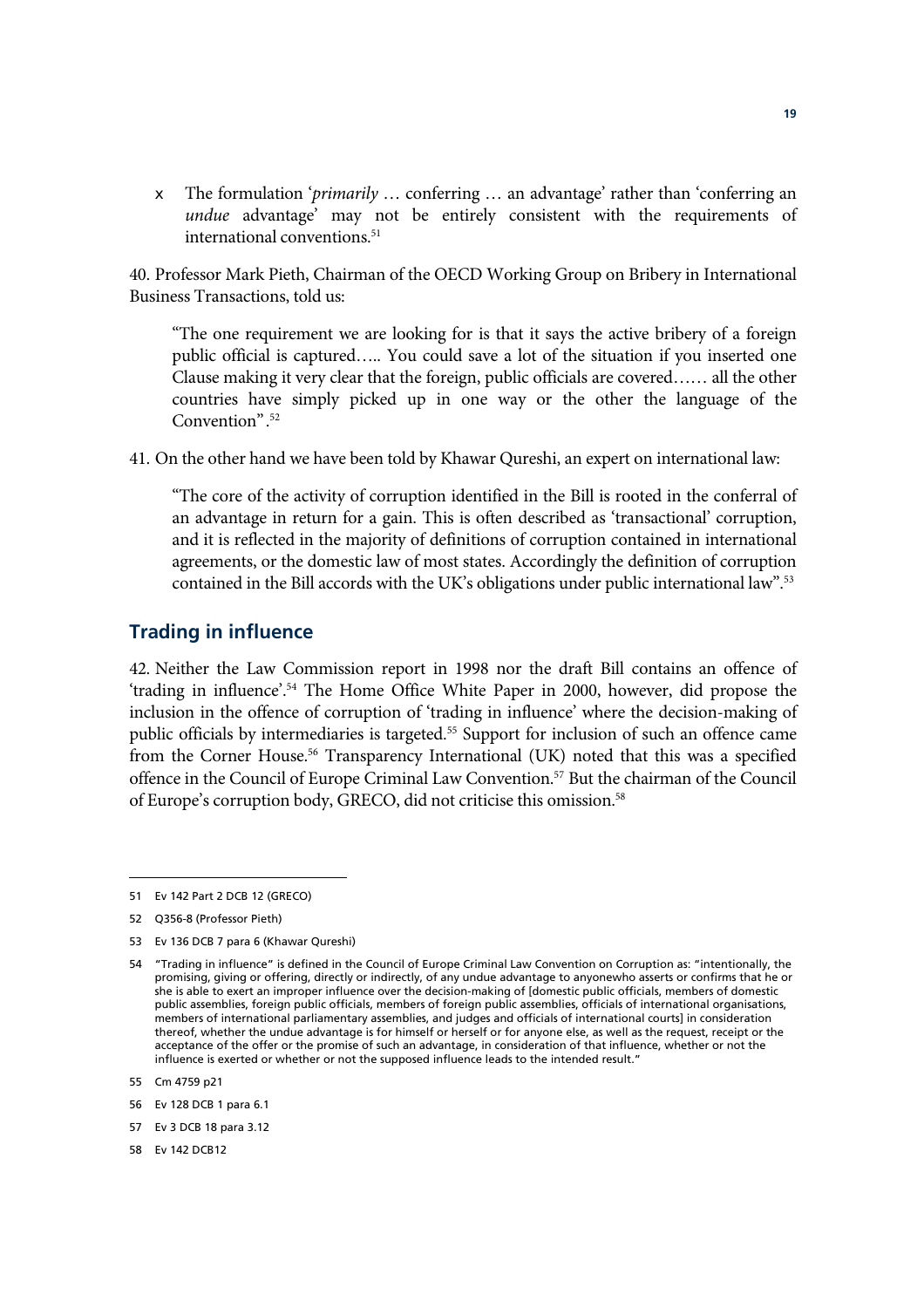43. The Director of Public Prosecutions told us that "looking at some of the continental legislation on trading in influence, it would actually be caught, the behaviour that they are attempting to criminalise would be covered almost certainly by the current provisions of the draft Bill".59 The Minister said that the activity of trading in influence would be covered by the draft Bill where an agent/principal relationship existed.<sup>60</sup>

#### **Misuse of public office**

44. The draft Bill does not contain a statutory offence of 'misuse of public office'. The Committee on Standards in Public Life (under Lord Nolan) published a consultation paper in July 1997 recommending a new statutory offence of 'misuse of public office' as a replacement for surcharges on councillors. This issue was not mentioned in the Law Commission report of 1998. Meanwhile the common law offence of 'misconduct in public office' has been revived in recent years as a means of prosecuting police officers in particular.<sup>61</sup> There is also, in civil law, the tort of 'misfeasance in public office'. The Law Commission has recently proposed a statutory offence of misconduct in the context of new fraud legislation.<sup>62</sup>

45. The Director of Public Prosecutions told us : "I can see great advantage for public servants in having a misconduct offence which was statutory rather than dredged up from the Middle Ages".<sup>63</sup> Transparency International (UK) said: "A separate offence committed by a public official or servant could be a useful tool for upholding public integrity in cases where to mount a full corruption prosecution would present insuperable difficulties eg the corruptor is beyond the jurisdiction".64

#### **Non-resident subsidiaries of UK companies**

46. The Corner House was "deeply concerned that intermediaries including agents and subsidiaries of UK companies are not covered by the new corruption offences…..[it] is a serious loophole which will be damaging to the efficacy of the Bill….evidence shows that it is through agents and subsidiaries that the vast majority of bribes are paid".<sup>65</sup>

47. PricewaterhouseCoopers told us:

"In the UK, the law generally does not automatically impute to parent companies absolute control over or knowledge of the actions of their subsidiaries. This means that a corrupt act committed by an overseas subsidiary may not necessarily render the UK parent company criminally liable under the Bill. To do so would appear to require

<sup>59</sup> Q125 Ev 29 (Sir David Calvert-Smith)

<sup>60</sup> Q525 and footnote (Lord Falconer)

<sup>61</sup> Q116-8 (Sir David Calvert-Smith)

<sup>62</sup> Q116 (Sir David Calvert-Smith)

<sup>63</sup> Q126

<sup>64</sup> Ev 3 DCB18 para 3.13

<sup>65</sup> Ev 28 DCB1 paras 7.1 - 7.2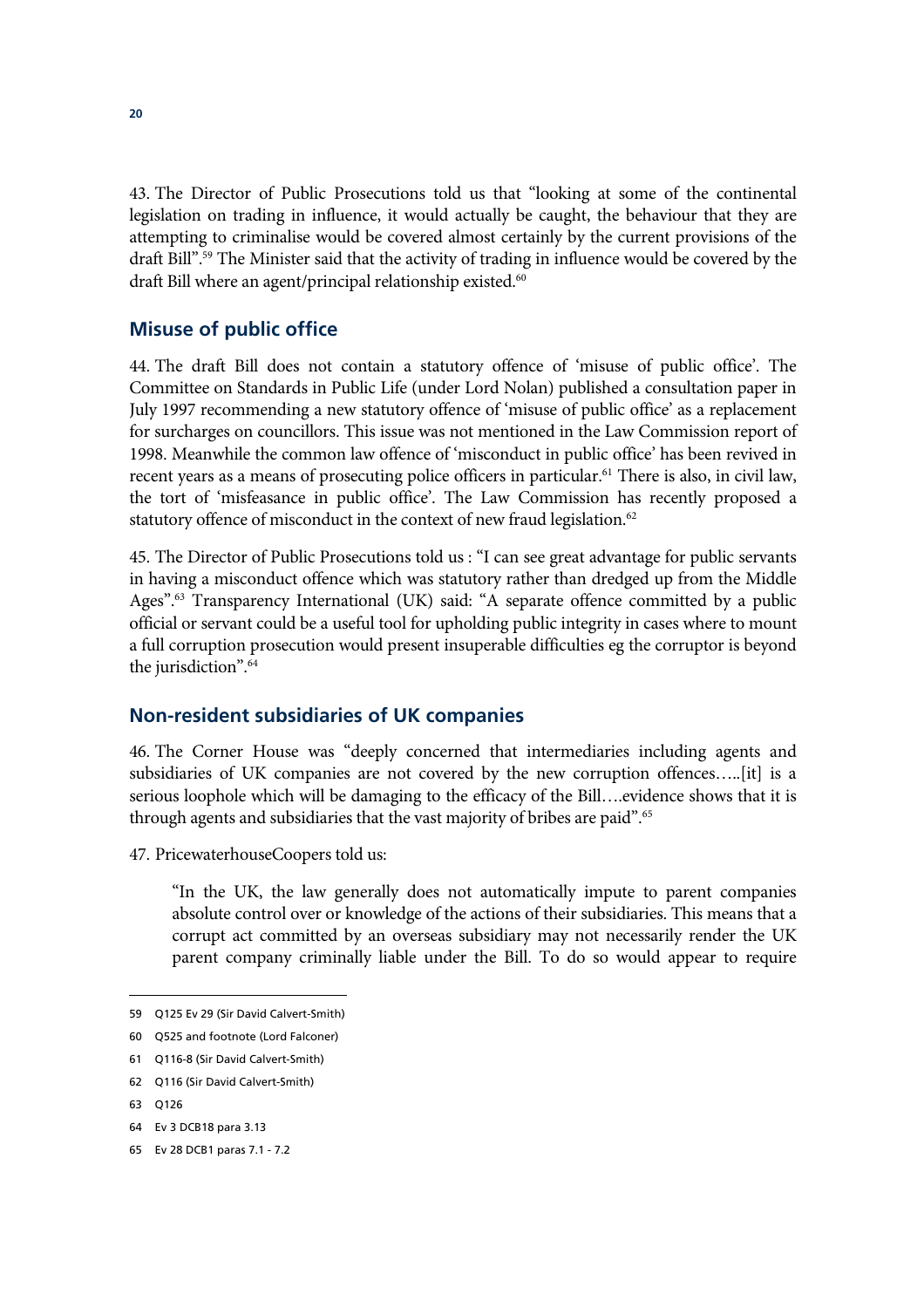evidence that the UK parent company had in some way directed or otherwise influenced the subsidiary to commit the corrupt act".<sup>66</sup>

#### 48. Transparency International (UK) said:

"United Kingdom prosecutors should be able to prosecute companies which are responsible for the actions of subsidiaries or effectively controlled joint ventures so that very few bribes or corrupt acts would take place directly from a UK based company or any country in the world. In nearly all cases, it would be done through an intermediary. Sometimes that would be a subsidiary. Sometimes it would be an intermediary agent working closely with that subsidiary. Even more often, it would be a joint venture which is rather more difficult to catch, but nonetheless highly relevant …. There is a suggestion that intermediaries will still be left out. If the Bill is really going to tackle the mischief, most people who understand the way in which international business is conducted are aware of the role of intermediaries..... We are not tackling that problem".<sup>67</sup>

"Clause 13 (Corruption outside the UK) should extend to include subsidiary companies of those incorporated in the UK if under actual control (according to an appropriate definition); in the case of other subsidiaries, associated companies and joint ventures, there should be an offence by the UK incorporated company if it fails to take adequate measures to satisfy itself that the foreign registered company or joint venture is implementing suitable anti-corruption policies in the conduct of its business".<sup>68</sup>

"Unincorporated associations and partnerships (according to English and Scottish definitions) should be included as bodies capable of committing corruption offences".69

49. This approach is similar to that of the Exports Credit Guarantee Department which requires applicants for support to warrant that neither they nor anyone acting on their behalf have engaged or will engage in any corrupt activity in connection with the supply contract.<sup>70</sup> The CBI told us that the draft Bill should not apply to overseas subsidiaries because they were subject to the law of the other country. $71$ 

50. We asked Professor Pieth, whether the draft Bill would cover foreign subsidiaries of British companies. He told us that the OECD Convention did not impose an international, binding standard on coverage of foreign subsidiaries. He said:

"We are in the process of discussing whether we should go further in the OECD to pick up also foreign subsidiaries. Under certain circumstances, foreign subsidiaries would be covered also in this framework because if it were proven that in the UK somebody was

<sup>66</sup> Ev 50 DCB 16 para 40

<sup>67</sup> Q27 (Mr Cockcroft and Mr Carver)

<sup>68</sup> Ev 4 DCB 18 para 4.3

<sup>69</sup> Ev 4 DCB 18 para 4.2

<sup>70</sup> Ev 141 DCB 10 para 9

<sup>71</sup> Q715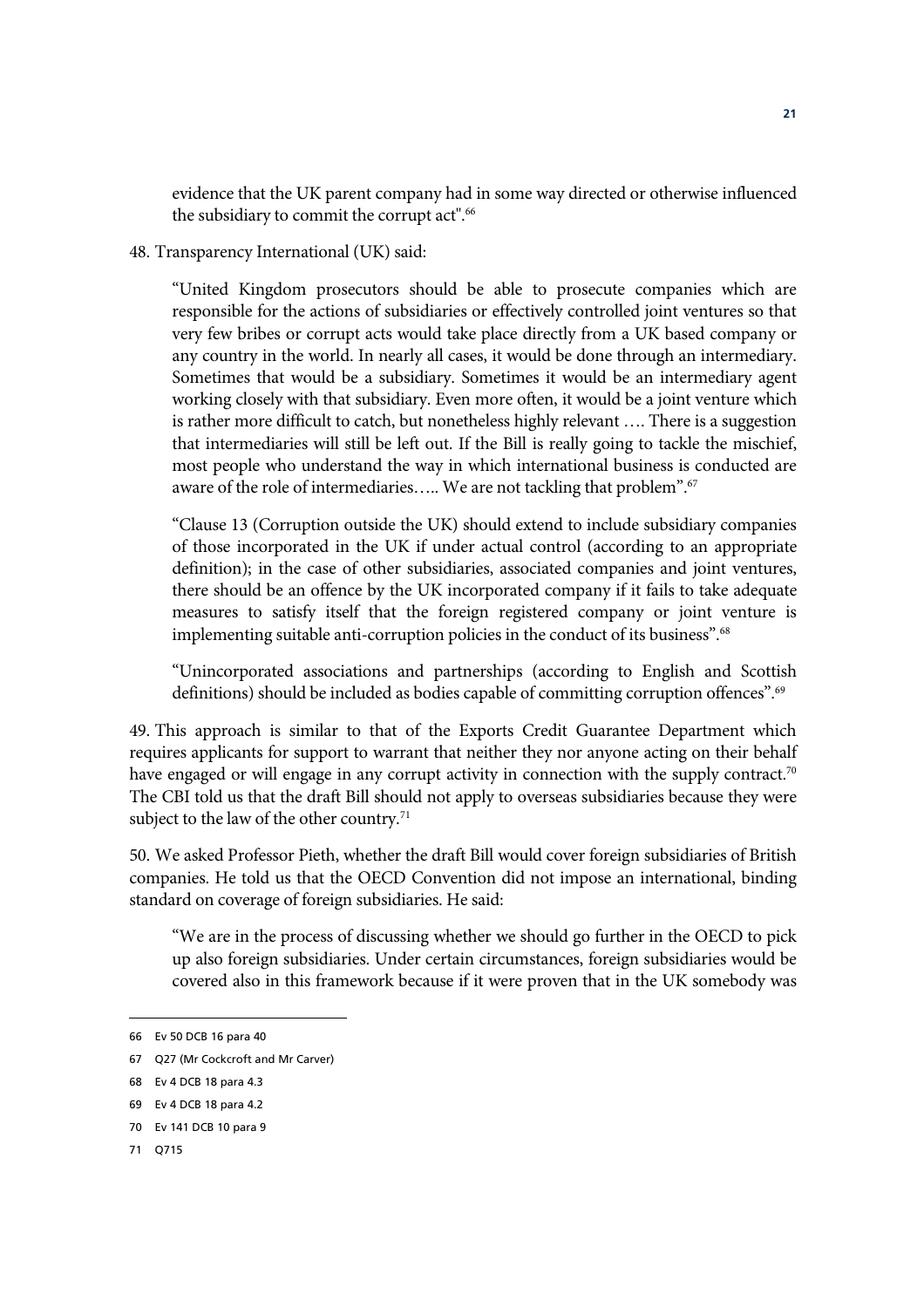aware -- that is where the intent issue comes back again -- not corruptly and not with some malicious intent but if they had knowledge that the UK company or its agent was involved in bribing somewhere, then we would have a case to be run in the UK under the territorial jurisdiction. You are covering some cases of foreign subsidiary and agent behaviour but you are not tackling it head on…" 72

#### **Facilitation payments**

51. Many witnesses have raised the issue whether the draft Bill is intended to make 'facilitation' payments criminal. As PricewaterhouseCoopers put it "it is not unknown in some countries for public officials to abuse their position by demanding payments from the unwary (or unlucky) for the granting of basic rights".<sup>73</sup> We understand this phrase to mean a small bribe necessary to obtain a service to which the payer is already entitled – the lorry driver who has to pay the customs officer to cross a road border, the businessman who has to include a donation to get his travel documents passed by the immigration officer. In most cases it is assumed that the service required would not be obtained without the additional payment, so there is an element of extortion.

52. Several witnesses have called for such payments to be treated as corruption and outlawed:

"The Corner House believes that the UK government and law enforcement agencies should operate a zero tolerance for facilitation payments, except in exceptional circumstances in which the life of an employee may be at risk if a payment is not made. The Corner House believes that if it does not do so, facilitation payments could become a serious loophole, which could be used by companies as a defence in court".74

"What is 'small'? A payment of 1% may be considered to be small, but it certainly is not small if it is 1% of a project worth £5,000,000. What is 'normal practice' and who will define 'normal'? Facilitation payments must be outlawed".75 (Bob McKittrick)

"Common law and UK legislation have never distinguished 'facilitation payments' from other bribes … TI(UK) supports the Government's position that it is unacceptable to apply different standards abroad to those that apply within the UK. Petty corruption remains unacceptable within the UK and the draft Bill rightly makes no express distinction".<sup>76</sup>

53. On the other hand we were told:

"Intuitively, payments made in such circumstances might be felt not to offend against justice or the public interest, which the Bill (like any other law) aims to serve. In practice,

<sup>72</sup> Q376

<sup>73</sup> Ev 149 DCB 16 para 37

<sup>74</sup> Ev 129 DCB 1 para 8.3

<sup>75</sup> Ev 31 DCB 4 para 4.2

<sup>76</sup> Ev 3 DCB 18 para 3.10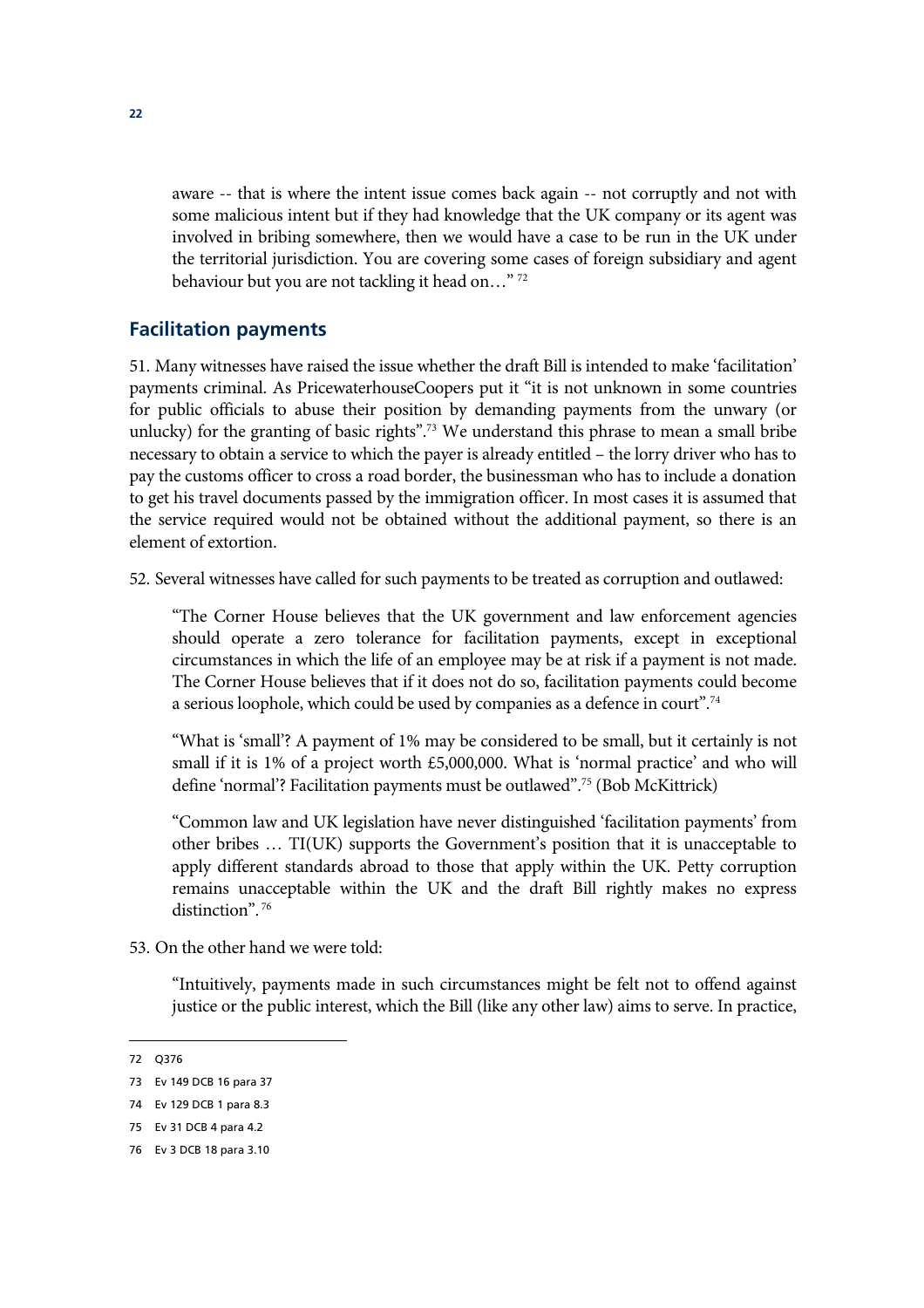in spite of the potential defences under the Bill suggested above, it appears that the maker of such payments could be caught under the Bill".<sup>77</sup> (PricewaterhouseCoopers)

"From the point of view of international competitiveness and achieving a level playing field for UK companies with other companies, CBI members would welcome a specific exemption or defence for small facilitation payments, along the lines of that provided in the US Foreign Corrupt Practices Act [1978] for US companies. This is especially important following the assumption of nationality jurisdiction by the United Kingdom for corruption overseas in the 2001 Act".78 (CBI)

54. There appear to be uncertainties about the aim of the draft Bill in respect of facilitation payments:

"Under Frequently Asked Questions No 5 on the Trade Partners UK website the following is quoted:…we do not think it appropriate to make an exemption for 'facilitation payments'. However, we do not envisage any circumstances in which the making of a small 'facilitation payment', extorted by a foreign official in countries where this is normal practice, would of itself give rise to a prosecution in the UK".79 (Bob McKittrick)

"The definition of 'corruptly' in Clause 5 and the need to prove 'belief' that an act was done or an omission made 'primarily' in return for the advantage, raises uncertainties as to whether some small facilitation payments may now be decriminalised".<sup>80</sup> (Transparency International (UK))

"The key distinction is that facilitation payments are made to a person who is already under a duty to do something and a facilitation payment is one which is designed to make him either do that duty or do it more quickly or more efficiently and this distinction, by the way, is taken in the Foreign Corrupt Practices Act of the United States".<sup>81</sup> (CBI)

55. Ministers and prosecutors have made plain that prosecutorial discretion will govern the operation of the law:

"The proper use of prosecutorial discretion is one important way of ensuring that the line is correctly drawn between morally questionable behaviour and criminal conduct".<sup>82</sup> (Serious Fraud Office)

<sup>77</sup> Ev 149 DCB 16 para 37 (PricewaterhouseCoopers)

<sup>78</sup> Ev 113 DCB 17 para 2(b)

<sup>79</sup> Ev 31 DCB 4 para 4.2

<sup>80</sup> Ev 3 DCB 18 para 3.10

<sup>81</sup> Q690 (Mr Berkeley)

<sup>82</sup> Ev 16 DCB 13 (Serious Fraud Office)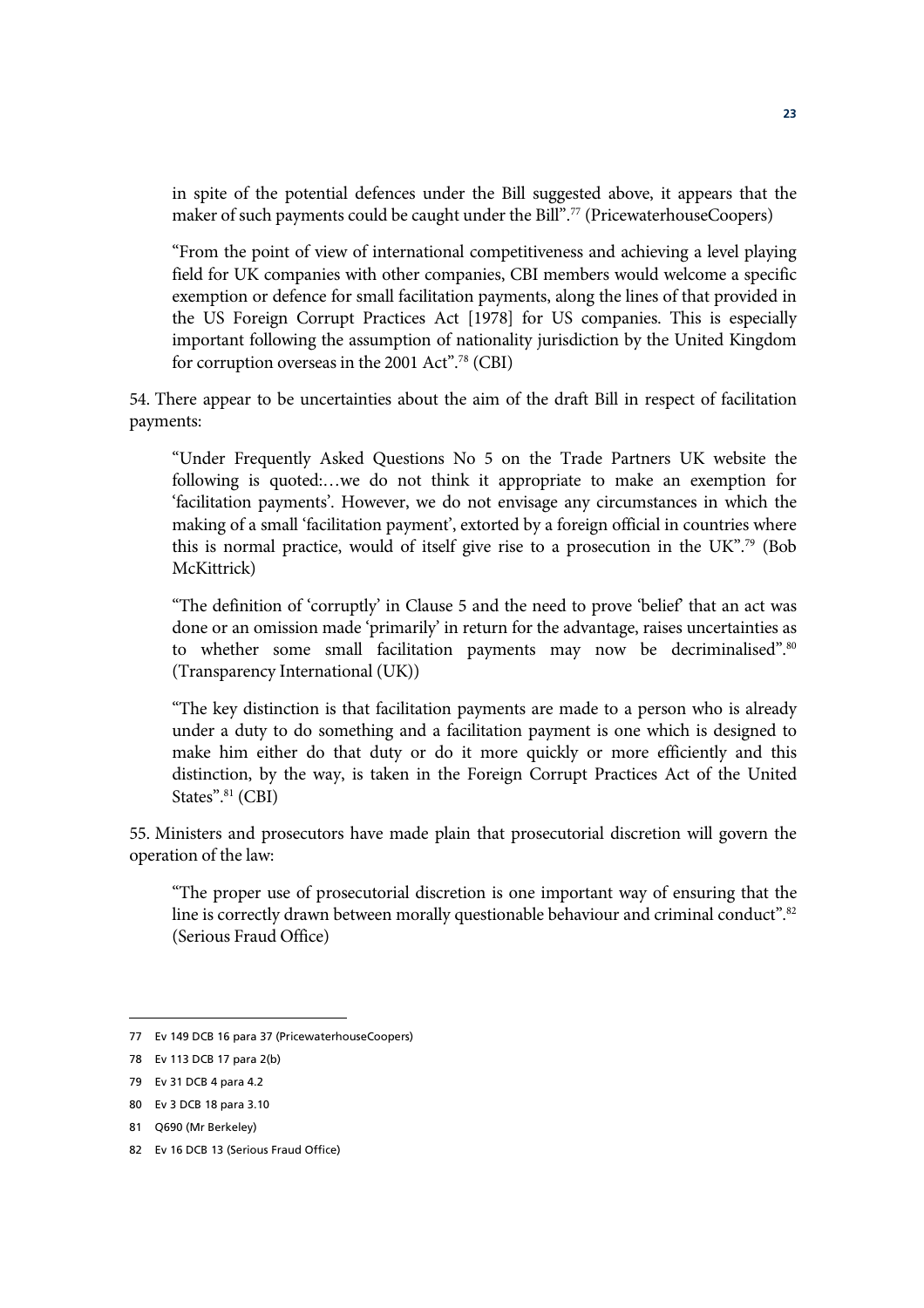"It is hard to envisage circumstances where the CPS would prosecute a case involving a small payment made as a result of extortion".<sup>83</sup> (Crown Prosecution Service)

"When the 2001 Anti-Terrorism Crime and Security Bill was going through, which has the extra-territorial bits of this Bill, we in effect gave an indication that small facilitation payments extracted by foreign officials in countries where this is normal practice would not of themselves give rise to a prosecution in the United Kingdom and we would be happy, when this Bill, in whatever form it comes, was going through Parliament again, to give a similar assurance".84 (Lord Falconer)

#### **Hospitality**

56. Some concern has been expressed that hospitality could fall within the definition of corruption in the draft Bill. Several witnesses urged that there should be a specific exemption or minimum threshold for the offences so that reasonable corporate hospitality and promotional expenditure would not be covered.<sup>85</sup> PricewaterhouseCoopers addressed this point thus:

"Arguably, the lack of a *de minimis* exemption is mitigated by the definition of the term 'corruptly' in the Bill, which requires that for any of the corruption offences to have been committed, the person who acts as agent for another must do so 'primarily' in return for (or in anticipation of) an advantage. This means that, regardless of the value of the advantage conferred, obtained or anticipated, the test of whether an offence of corruption has been committed involves determining whether the person receiving, or expecting to receive, the advantage acts or acted primarily in return for that advantage. If such is not the case, then even a substantial payment, gift or other advantage is, on the face of it, neither corruptly conferred nor so received".<sup>86</sup>

57. The Minister told us:

"People give various sorts of hospitality in the course of business. What is their intention in doing it? Obviously, it is to get a good relationship with their potential clients but not necessarily to make them make their decisions primarily based upon lunch at Wimbledon rather than the merits of a particular deal".<sup>87</sup>

#### **Financial services commissions**

58. Several witnesses have queried whether standard commission payments in the financial services industry would fall within the definition of corruption in the draft Bill.<sup>88</sup> The Home

<sup>83</sup> Ev 17 DCB 15 para 1.6

<sup>84</sup> Q526 (Lord Falconer)

<sup>85</sup> Ev 113 para 2 (d) DCB 17 (CBI) Ev 138 DCB 8 (Newspaper Society)

<sup>86</sup> Ev 149 DCB 16 para 32

<sup>87</sup> Q516 (Lord Falconer)

<sup>88</sup> Ev 144 DCB 14, Ev 152 DCB 19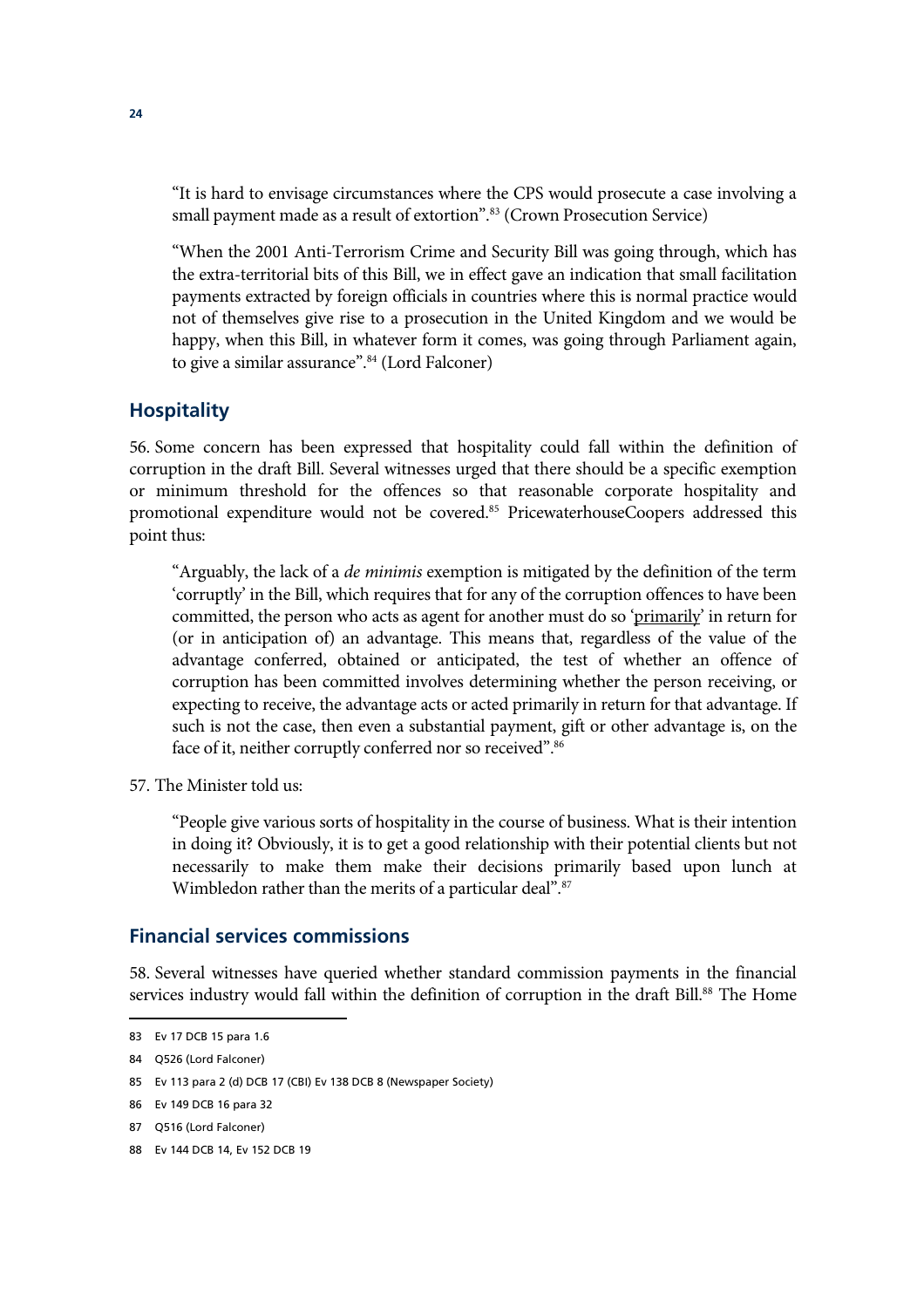Office told us that this might fall within the Bill if the agent gave advice not in the best interests of the client (principal) because of the commission received from a third party.<sup>89</sup> We understand that if the client consents to the payment of the commission there would be no offence.

#### **Public interest defence**

59. The Newspaper Society were concerned that "newsgathering practices could effectively be criminalized, thereby potentially inhibiting investigative journalism".90 They suggested that such conduct could be excluded from the definition of corruption or that there should be a public interest defence.

60. The Crown Prosecution Service did not favour such a defence "because it would open the door to all sorts of spurious defences".91 Transparency International (UK) pointed out that the public interest was one of the factors taken into account when a decision to prosecute was made.<sup>92</sup>

#### **Prosecution of corruption offences**

61. Although the Bill does not cover the administration of prosecutions for corruption, we have received some evidence that these offences could be prosecuted more effectively if this responsibility was given to the Serious Fraud Office.<sup>93</sup> The Serious Fraud Office have dealt with 10 corruption cases since 1988, but have among their criteria for investigation a minimum threshold for the sum involved of £1 million.<sup>94</sup> The Audit Commission told us that the average sum involved in the cases reported to it is just over one quarter of that amount.<sup>95</sup> When asked if the SFO should take responsibility for all corruption cases, the Attorney General told us:

"The Serious Fraud Office is a very important and skilled organisation dealing with complex and serious fraud which often does involve corruption, these two things do quite frequently go together, but I would have some questions about whether or not the office should be involved, for example, in the sort of …..pedestrian corruption which does take place, somebody slipping a backhander to the buying manager of a small company in order to sell particular goods to that company. I am not sure I would want the Serious Fraud Office to be taken up dealing with that, that is a question of resources".96

<sup>89</sup> Q477 (Lord Falconer)

<sup>90</sup> Ev 138 DCB 8

<sup>91</sup> Ev 18 DCB15 para 1.7

<sup>92</sup> Ev 3 DCB18 para 3.11

<sup>93</sup> Ev 4DCB 18 para 4.4

<sup>94</sup> Ev 16 DCB 13 Annex 1

<sup>95</sup> Ev 159 DCB28 para 6

<sup>96</sup> Q574 (Lord Goldsmith)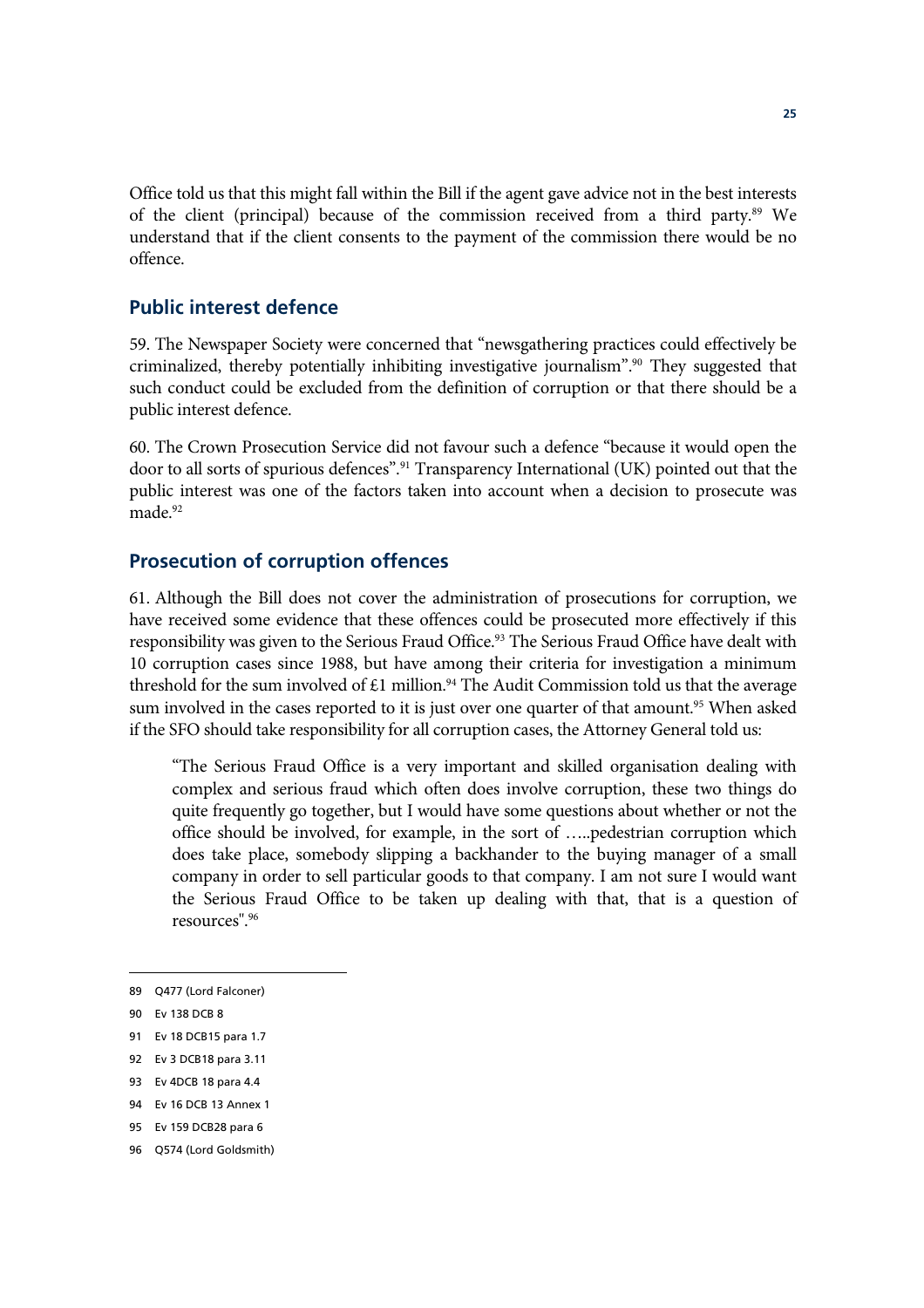#### **Missing evidence**

62. The Corner House has drawn our attention to the brevity of the Home Office's statement on the financial and manpower effects of the Bill and the absence of the normal Regulatory Impact Assessment.<sup>97</sup> The expenditure effects, manpower consequences and regulatory impact are all said to be 'negligible'. It is clear from other evidence that companies and professionals will be affected to some extent by the Bill.<sup>98</sup> The CBI made plain the burden on business:

"Our principal concern is that even sophisticated companies with suitable resources are struggling with what this Bill means, but the lay business community will not have confidence that they can train and brief their staff that certain actions will not cause them to fall foul of offence".99

#### **Comment on evidence received**

63. We have not so far commented on the evidence received. In the following sections of the report we turn to our conclusions. We are surprised, however, that legislation which has been so long in preparation and the essential elements of which have been the subject of extensive consultation by the Law Commission and the Home Office, should attract such a range of negative comment from a variety of sources at this late stage.

# **3** The Bill - the options

64. In the light of all the many criticisms and suggestions that have been made, we have to consider whether the best way forward is to retain the present structure of the Bill based on the Law Commission Report with some amendments or look for a different approach which avoids the criticisms which have been made of the present draft.

65. The central problems with the present Bill appear to be:

- $\epsilon$  the agent/principal relationship
- $\epsilon$  the meaning and scope of corruption for the purposes of the criminal law
- $\epsilon$  whether there should be specific or broad offences
- $\epsilon$  whether producing offences which cover both the public and private sectors has created artificial definitions which meet neither situation

<sup>97</sup> Ev 130 DCB 1

<sup>98</sup> Ev 30 DCB 4 (Bob McKittrick) Ev 144 DCB16 (PricewaterhouseCoopers) Ev111 DCB 17 (CBI), Ev 2 DCB 18 (Transparency International (UK)

<sup>99</sup> Q694 (Mr Cridland)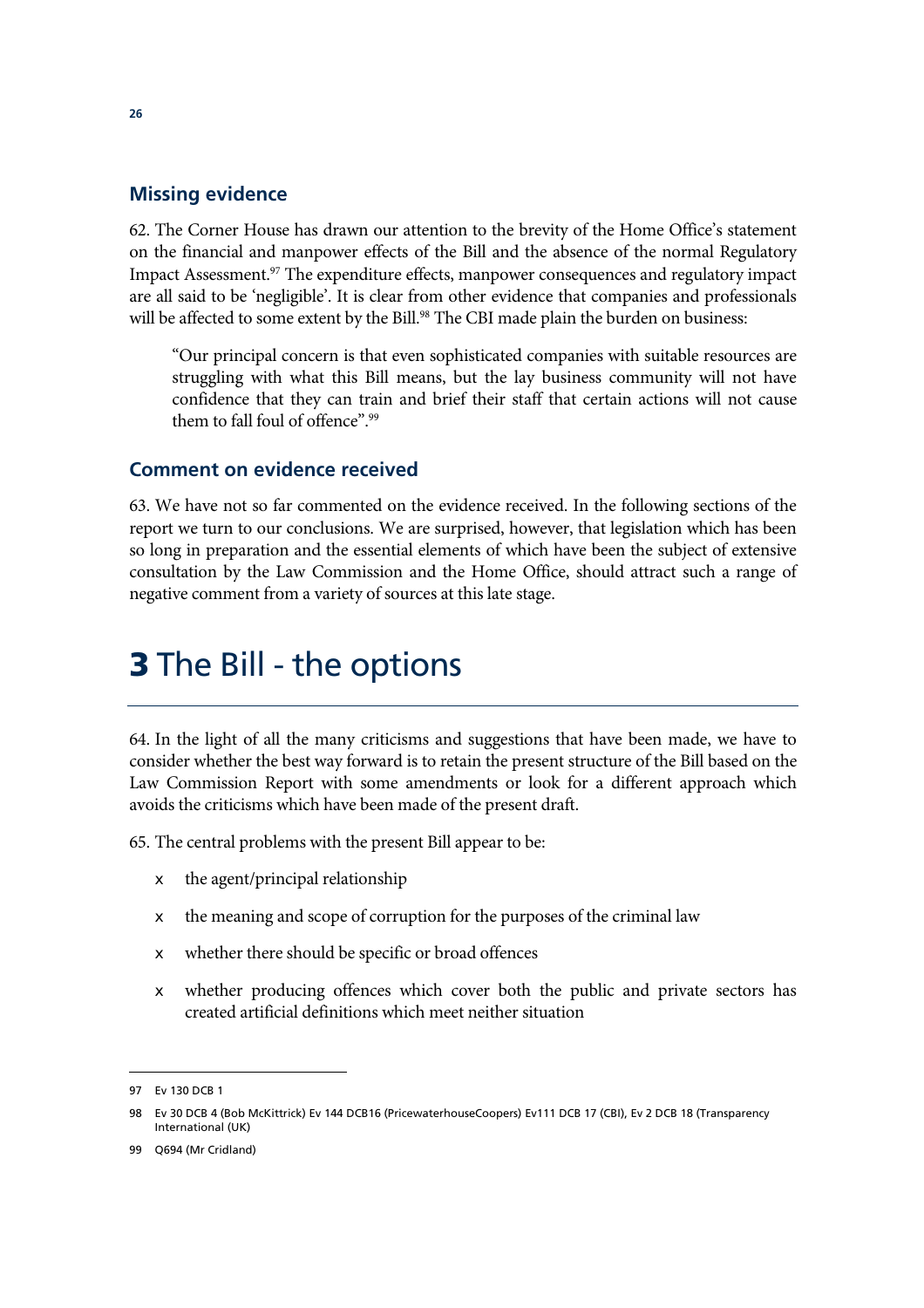66. The first question is to analyse what the law is trying to do. What is the conduct which the offence of corruption is seeking to deter or to punish? Is it the *betrayal* of the duty of loyalty which is owed by the agent to his principal or by the employee to his employer? Is corruption to cover only that or does it go wider? Is it the undermining of the efficiency of and trust in public administration and, in the private sector, an attack on fair dealing and proper behaviour? These two approaches are not necessarily mutually exclusive. The proponents of the Bill have proceeded on the basis that it is disloyalty which is the essence of the offence and that that alone should be covered.

67. The draft Bill contains this definition of corruption:

Conferring an advantage: meaning of corruptly

1) A person (C) who confers an advantage, or offers or agrees to confer an advantage, does so corruptly if –

a) He intends a person (A) to do an act or make an omission in performing functions as an agent of another person (B) or as an agent or the public;

b) He believes that if A did the act or made the omission it would be primarily in return for the conferring of the advantage (or the advantage when conferred), whoever obtains it;

- c) The exception provided by section 6 does not apply;
- d) The exception provided by section 7 does not apply.
- 2) A person (C) who confers an advantage, or offers or agrees to confer an advantage, does so corruptly if –

a) He knows or believes that a person (A) has done an act or made an omission in performing functions as an agent of another person (B) or as an agent for the public;

b) He knows or believes that A has done the act or made the omission primarily in order to secure that a person confers an advantage (whoever obtains it);

c) He intends A to regard the advantage (or the advantage when conferred) as conferred primarily in return for the act or omission;

- d) The exception provided by section 6 does not apply;
- e) The exception provided by section 7 does not apply.
- 3) For the purposes of subsection (1) the nature of the intended act or omission, and the time it is intended to be done or made, need not be known when the advantage is conferred or the offer or agreement is made.

68. The Committee proceeded to consider whether the problems with the Bill and the definition of corruption could be solved by minor modification; whether a different analysis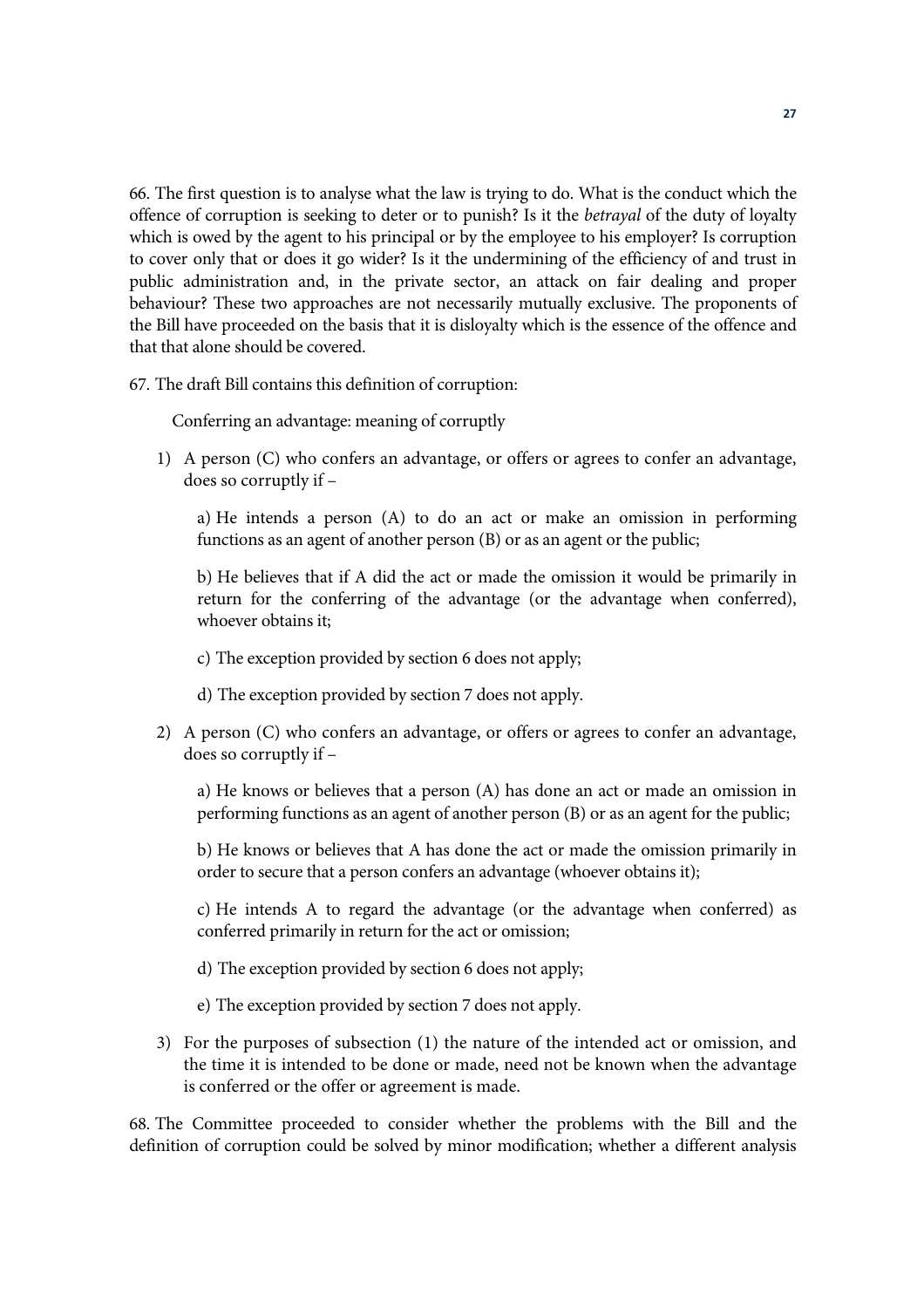was needed; or whether a whole new structure for the Bill was necessary. These three options are examined below.

## **Option 1: Modifying the Bill**

69. The Committee considered whether the Bill would be improved by the addition of 'dishonesty' or 'dishonestly' in the offence. If, however, the offence is based on a breach of loyalty there are arguments against using these words. 'Dishonesty' may not be the same as corruption. The courts have avoided giving a precise definition of 'dishonesty' saying that ordinary men and women know what it means. Yet the Committee believe that the offence does need to express some element of immoral or improper behaviour. Nothing can convey this as well as 'dishonest' but we accept the difficulties of relying on the word. We note that the Law Commission has undertaken a review of the law of fraud.<sup>100</sup> Introduction of a bribery offence of which dishonesty is an element will involve a very considerable overlap with the common law offence of conspiracy to defraud and should perhaps best be considered alongside other offences of dishonesty.

70. Another suggestion made is that the word 'undue' should be added. This word appears to have a technical meaning in civil law, but to introduce the phrase 'undue advantage' may raise more questions than it answers. We believe that juries would better understand the concept if the word 'improper' appears before 'advantage'. On the other hand we consider that an 'advantage to which a person is not entitled' would be an alternative formulation to 'improper advantage'.

71. We do not believe that the use of the word 'primarily' adequately meets the concerns about the unqualified use of the word 'advantage'. It does not clearly express the concept of improper or immoral even if it puts emphasis on the necessary intention. While we accept that many other countries have included the OECD wording of 'bribery of a foreign public official' we think there is some force in the Home Office view that the draft Bill adequately covers this point.<sup>101</sup>

72. While accepting the advantages for prosecutors of having broadly-based offences, we do not believe this excludes having in addition some specific offences. It would be up to the prosecutors to choose which offence would be most appropriate for the circumstances. People involved in corruption may currently be pursued for a variety of offences. Although this might add to the complexity of the law, specific offences will also be more readily understood.

73. At first glance the blurring of the distinction between the public and private sectors in economic life would support the combining of the old statutory offence into new ones which apply across all sectors. This is the approach the Law Commission took in 1998. This leads however to the awkwardness of using the agent/principal relationship in the public sector and the defence of consent of the principal applying only in the private sector. Another approach

 $\overline{a}$ 100 Law Commission Report no 276

<sup>101</sup> Ev 75 para 14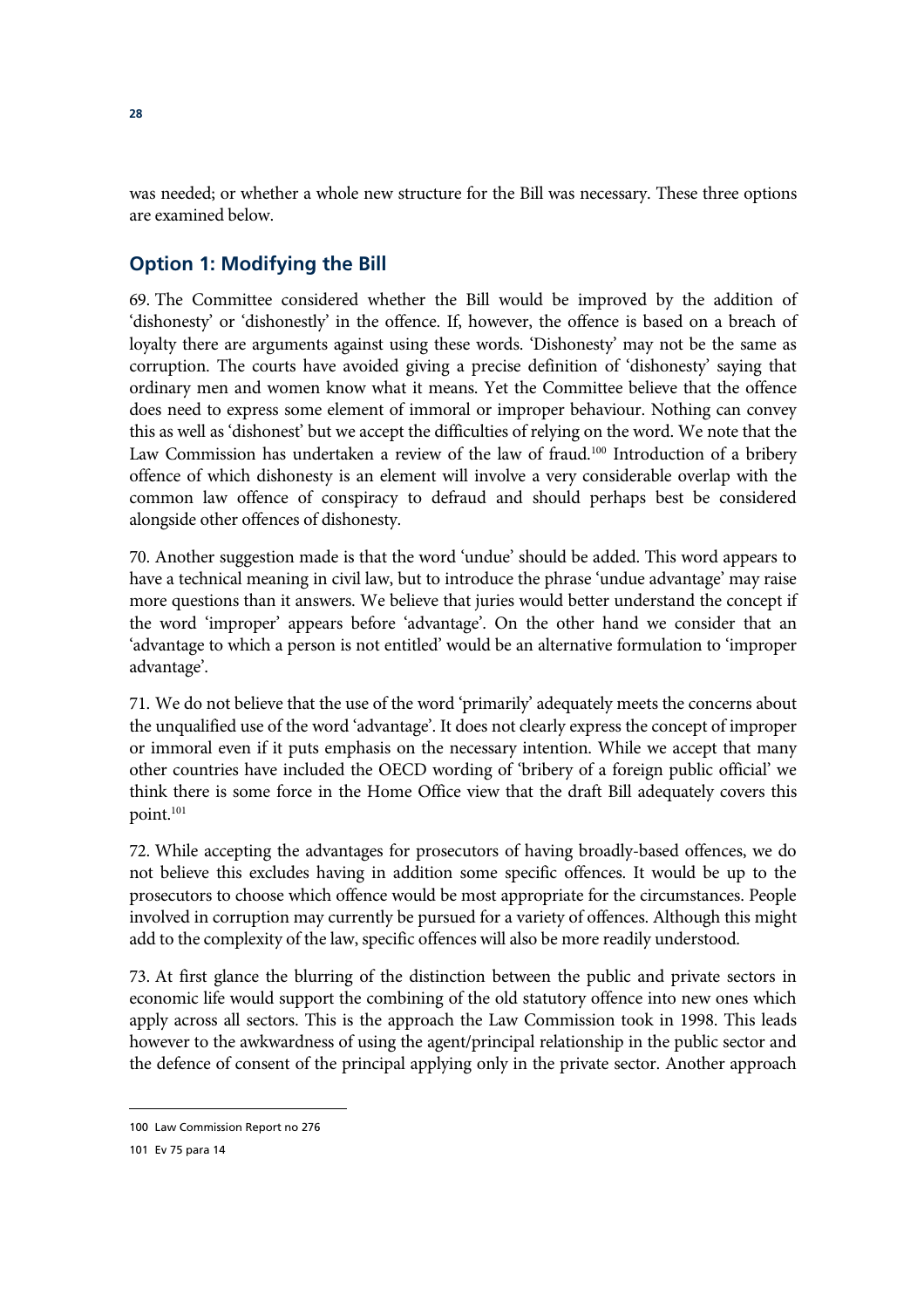would have been to produce offences some of which might apply in both the public and private sectors and others which were specific to only one sector.

74. The Crown Prosecution Service drew our attention to doubts about the meaning of 'functions' in the Bill.102 The Home Office has told us that this word is widely used across the statute book and recently in the Human Rights Act 1998. Mr Justice Silber set out the case for replacing the word 'functions' with 'duties'.103 This would be a return to the wording originally proposed by the Law Commission in 1997 but changed in their 1998 draft Bill. We also note the willingness of the Attorney General to express the offence in terms of breach of duty.<sup>104</sup>

75. We considered whether the Bill could be made clearer by re-casting its various Clauses and provisions and Mr Justice Silber in his latest submission sets out a way in which this could be done by including the relevant words of Clause 5 in the earlier Clauses.<sup>105</sup> But the Home Office states that such a change would have to be reflected throughout the early part of the Bill and would substantially lengthen it. And in our view we would after all these changes still be left with a Bill lacking in clarity. This kind of redraft is not therefore the way forward.

76. Is it however right or sufficient to look only at the loyalty of the agent to the principal? We are persuaded that this approach is too narrow. There could well be cases where the giving of a secret or underhand advantage to the prejudice of competitors or members of the public is corrupt in the eyes of the ordinary public. The head of a company who bribes another not to bid for a contract would be guilty of an offence even though no agent were involved. Lord Falconer and the representatives of the CBI<sup>106</sup> took the view that these cases were already covered by appropriate parts of anti-competition law, and that this was sufficient regulation. The Enterprise Act 2002, which came into force on 20 June 2003, introduces criminal penalties for individuals who dishonestly engage in the worst types of cartels such as horizontal price fixing, limiting supply or production, market sharing or bid-rigging. We are not satisfied that this is sufficient and we consider that there should be legislation dealing with this type of corruption.

77. We have also considered adding separate specific offences to the Bill such as:

- $\epsilon$  making explicit the liability of UK companies for the actions of foreign subsidiaries and agents
- $\epsilon$  creating a separate offence of trading in influence
- $\epsilon$  making misconduct in public office a statutory offence (with a wider definition of public office).

<sup>102</sup> Ev 17 DCB 15 para 1.1

<sup>103</sup> Ev 170 DCB 33

<sup>104</sup> Q578

<sup>105</sup> Ev 170

<sup>106</sup> Q487 (Lord Falconer) and Q752 (Mr Berkeley)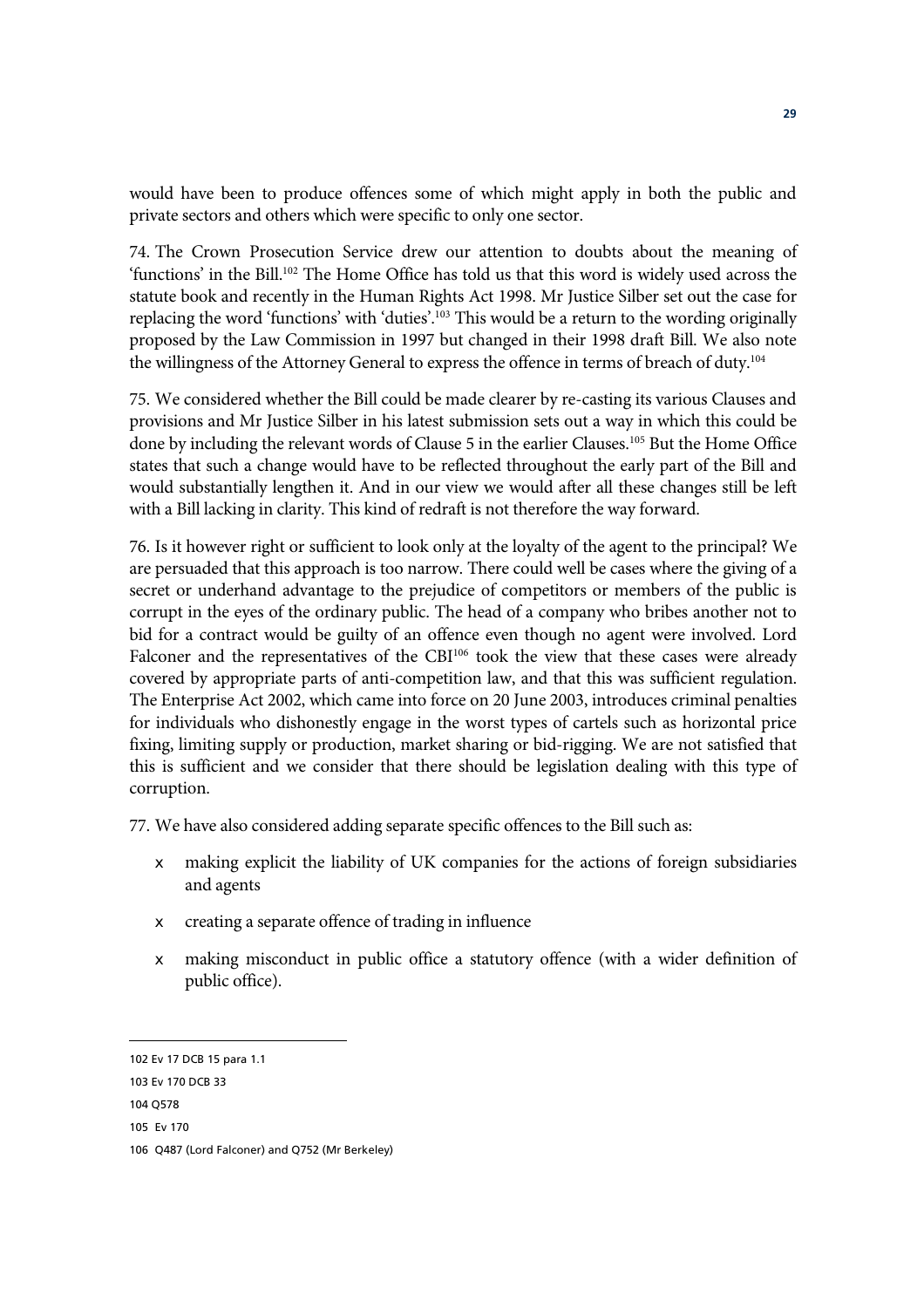78. **We are not persuaded that UK companies should be made explicitly liable for the actions of non-resident foreign subsidiaries and agents because the individuals – in many cases nationals of the countries concerned – will be subject to national law in that jurisdiction.**

79. **The case for a separate offence of trading in influence is not, in our view, convincing.**

80. **The draft Bill does not seem to us the appropriate vehicle for giving a statutory definition of misconduct in public office.**

81. **Our overall conclusion, however, is that by adopting only the agent/principal approach the Bill does not proceed on the right basis and that corrupt acts outside that relationship ought to be included in the Bill.** 

## **Option 2: An alternative analysis of the harm in corruption**

82. As we have said, the essence of the offence in the draft Bill is the breach of loyalty owed by an agent to his principal. Another approach is to look at the harm corruption does to public administration or the efficient operation of the economy. Taking such a different approach could solve many of the problems which have been identified in the evidence we have received. A full explanation of this alternative is set out in the opinion given by our specialist adviser, Peter Alldridge.<sup>107</sup> In the introduction to the draft Bill, Lord Falconer wrote:

"Corruption is potentially devastating. If it is not kept in check, it has the potential to cause serious damage to government and business – indeed to every aspect of economic and social life. We need to be constantly on our guard against corruption – it is a complex crime, by its nature very insidious and its effects stretch across international borders. Corruption world-wide weakens democracy, harms economies, impedes sustainable development and can undermine respect for human rights by supporting corrupt governments, with widespread destabilising consequences".

83. The alternative approach identifies serious consequential harm in bribery as having greater significance than disloyalty. A Bill based on the harm done to the system would make it an offence to confer or receive a benefit with the intention of corrupting or frustrating the proper functioning of government and public services or with the intention of corrupting or frustrating the proper functioning of a regulated market. An offence along these lines was contemplated by Mr Justice Silber.108 As against the draft Bill the advantages of this model are:

- $\epsilon$  it is no longer necessary that the consent of the principal be a defence (Clause 7);
- $\epsilon$  the vice is clear, because now "corrupting" is used as a transitive verb. The reader knows that the statute is intended to prevent corruption: (i) of government (ii) of

107 Annex 4

<sup>108</sup> Q657 Ev 171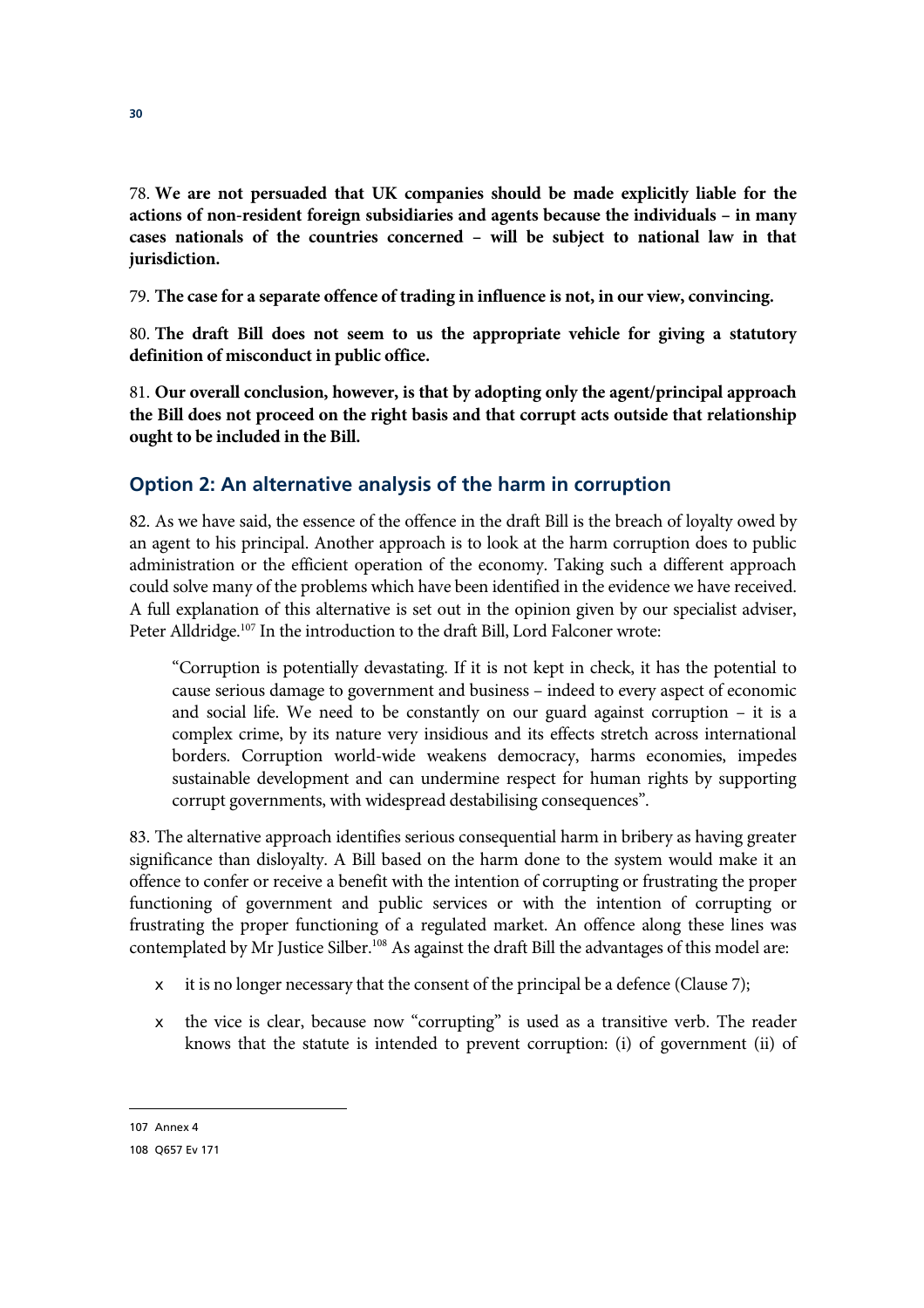markets. Clearer identification of the vice will enable judges to sentence more rationally and consistently;

 $\epsilon$  the adoption of extra-territorial liability is in principle easier to justify. The criminal law of England and Wales has far greater cause to be concerned with proper operation of the organs of government and markets than with the loyalty of individual public servants.

84. This is an interesting way of looking at corruption in terms of its legal and economic impact. It makes a stimulating contrast to the more conventional approaches to the criminal law. Yet we have received no evidence from those who would be affected by the new law which would support such a radical departure at this stage. We therefore have used this analysis as a means of comparison with the approach in the Bill and as an indication that a wider approach should be adopted.

## **Option 3: An alternative structure to the Bill**

85. As has been seen, much of the concern of our witnesses has centred around the decision to draft the Bill on the agent/principal model. Experienced lawyers and professionals in the anticorruption field expressed doubt as to whether the new legislation would be intelligible to juries – or indeed to companies and individuals who wanted to be clear that they were acting within the law. The definition of 'corruptly' given in Clause 5 caused particular concern, and we too found it to be opaque.

86. The defences in Clauses 6 and 7 are not clear. Their inclusion is a consequence of the reliance on the agent/principal relationship. If the Bill is based on a breach of loyalty, then the consent of the principal must be a defence. But we still believe that these two Clauses are very complex and hard to understand. It seems to the Committee that in a private sector case, even if the employer consents to his purchasing agent accepting bribes from contractors, this is dishonest, immoral and done to get an unfair advantage at the expense of competitors and /or the public, and there is a strong argument for saying it should be categorised as criminal. We note that there is a case for specifying that the belief in the principal's consent should be genuine or reasonable but this was not accepted by the Home Office (see paragraph 31).

87. Finally, as we have indicated, the agent/principal model fails to cover corruption which takes place between two principals. It is as corrupt for one owner of a firm to give money to an owner of another firm to persuade him not to tender for a particular contract, as it is to give money to the buyer to recommend a particular seller to his principal. The former example would fall outside the offences created by the draft Bill since the two firm owners are not necessarily agents. Moreover, as Lord Falconer pointed out, where the enterprise is incorporated, the owner of the company may be its agent.<sup>109</sup>

88. These problems with the agent/principal model go to the heart of the Bill. The culpable mental state in Clause 5 is directed against the breach of the agent/principal relationship. But

**31**

<sup>109</sup> Q524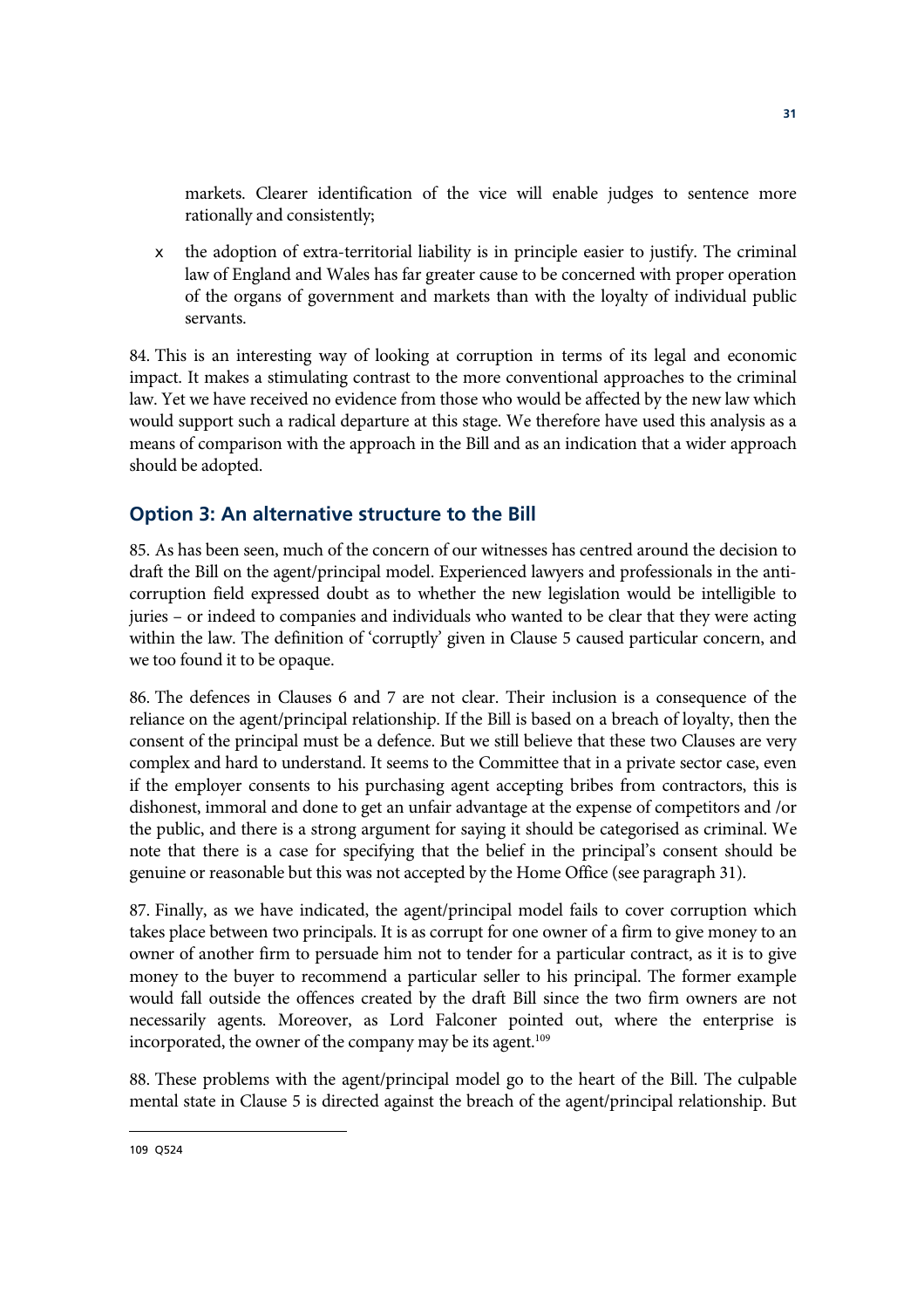the agent/principal relationship is defined so widely in Clause 11 that almost any legal relationship giving rise to duties and functions will be an agent/principal relationship. Where there is a civil law duty, there will be a principal-agent relationship. It is better to rely on the element of duty rather than the principal-agent relationship.

89. **The Committee has therefore concluded that the only way to address the problems which are inherent in the Bill (which arise from agent/principal model) is to move away from the definition of 'corruptly' in Clause 5.** 

#### *International experience*

90. For this purpose it is valuable to see how corruption is defined in different legal systems across the world. Some of the legal provisions relate specifically to the bribery of a foreign public official but it may be that a similar definition would apply equally to domestic public sector corruption.

#### *OECD*

"It is a criminal offence …. for any person intentionally to offer, promise or give any undue pecuniary or other advantage, whether directly or through intermediaries, to [a foreign] public official …. in order that the official act or refrain from acting in relation to the performance of official duties, in order to obtain or retain business or other improper advantage in the conduct of international business".<sup>110</sup>

#### *South Africa*

"Corruptly" means in contravention of or against the spirit of any law, provision, rule, procedure, process, system, policy, practice, directive, order or any other term or condition pertaining to:

- a) any employment relationship;
- b) any sporting event;
- c) any agreement; or
- d) the performance of any function in whatever capacity. $111$

#### *Australia*

 $\overline{a}$ 

A person is guilty of an offence if the person:

a) provides a benefit to another person; or

<sup>110</sup> Convention on Combating Bribery of Foreign Public Officials in International Business Transactions (1997) Article 1

<sup>111</sup> Prevention of Corruption Bill 2002 Clause 1 (iv)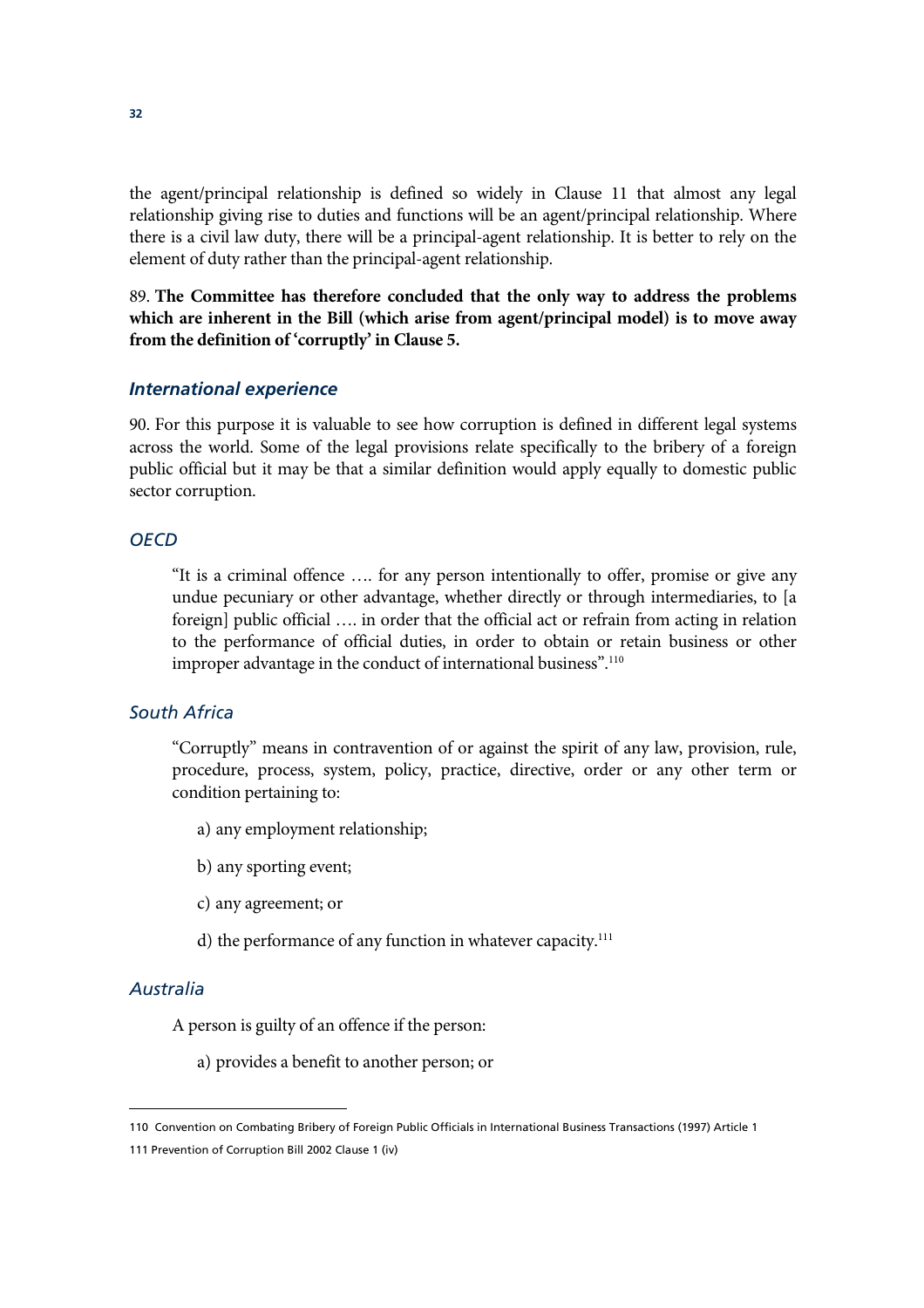b) causes a benefit to be provided to another person; or

c) offers to provide or promises to provide a benefit to another person; or

d) causes the offer of a provision of a benefit, or the promise of the provision of a benefit, to be made to another person; and

e) The benefit is not legitimately due to the other person; and

f) The first-mentioned person does so with the intention of influencing [a foreign] public official (who may be the other person) in the exercise of the official's duties as [a foreign] public official in order to:

i. obtain or retain business; or

ii. obtain or retain a business advantage that is not legitimately due to the recipient, or intended recipient, of the business advantage (who may be the firstmentioned person).<sup>112</sup>

#### *Canada*

"Every person commits an offence who, in order to obtain or retain an advantage in the course of business, directly or indirectly gives, offers or agrees to give or offer a loan, reward, advantage or benefit of any kind to [a foreign] public official or to any person for the benefit of [a foreign] public official as a consideration for an act or omission by the official in connection with the performance of the official's duties or functions; or to induce the official to use his or her position to influence any acts or decisions of the foreign state or public international organisation for which the official performs duties or functions." 113

#### *Switzerland*

"Anyone who offers, promises or grants an undue advantage to a person acting for [a foreign] state or an international organisation, as a member of a judicial or other authority, a civil servant, expert, translator, or interpreter employed by an authority, or an arbitrator or military person, for that person or for another, for him to act or not to act in his official capacity, contrary to his duties, or using his discretionary powers, will be punished by five years of imprisonment."

#### *Council of Europe*

 $\overline{a}$ 

"For the purpose of this Convention, 'corruption' means requesting, offering, giving or accepting, directly or indirectly, a bribe or any other undue advantage or prospect

<sup>112</sup> Chapter 4, Division 70 of the Criminal Code

<sup>113</sup> Title 19, Article 322 of the Penal Code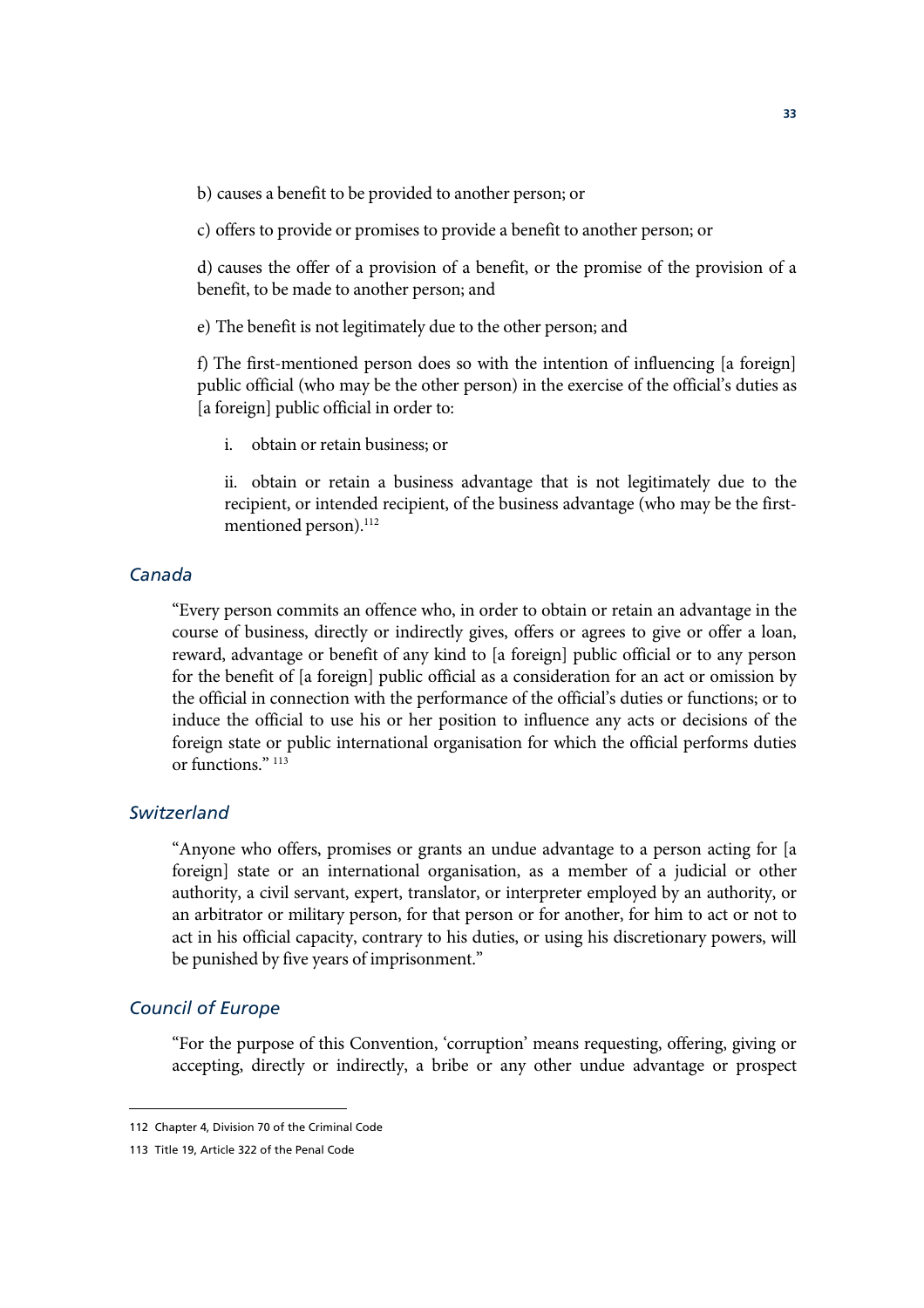thereof, which distorts the proper performance of any duty or behaviour required of the recipient of the bribe, the undue advantage or the prospect thereof".114

"When committed intentionally, the promising, offering or giving by any person, directly or indirectly, of any undue advantage to any of its public officials, for himself or herself or for anyone else, for him or her to act or refrain from acting in the exercise of his or her functions".115

"When committed intentionally, the request or receipt by any of its public officials, directly or indirectly, of any undue advantage, for himself or herself or for anyone else, or the acceptance of an offer or a promise of such an advantage, to act or refrain from acting in the exercise of his or her functions".116

"The promising, offering or giving, directly or indirectly, of any undue advantage to any persons who direct or work for, in any capacity, private sector entities, for themselves or for anyone else, for them to act, or refrain from acting, in breach of their duties".<sup>117</sup>

#### *Kenya*

" 'Corruption' means –

an offence under any of the provisions of sections 39 to 44, 46 and 47;

39.(1) This section applies with respect to a benefit that is an inducement or reward for, or otherwise on account of, an agent –

a) doing or not doing something in relation to the affairs or business of the agent's principal; or

b) showing or not showing favour or disfavour to anything, including to any person or proposal, in relation to the affairs or business of the agent's principal

40.(2) A person is guilty of an offence if the person –

a) receives or solicits, or agrees to receive or solicit, a benefit to which this section applies if the person intends the benefit to be a secret from the person being advised; or

b) gives or offers, or agrees to give or offer, a benefit to which this section applies if the person intends the benefit to be a secret from the person being advised

c) bribery;

<sup>114</sup> Council of Europe Civil Law Convention (1999) Article 2

<sup>115</sup> Council of Europe Criminal Law Convention (1999) Article 2

<sup>116</sup> Council of Europe Criminal Law Convention Article 3

<sup>117</sup> Council of Europe Criminal Law Convention Article 7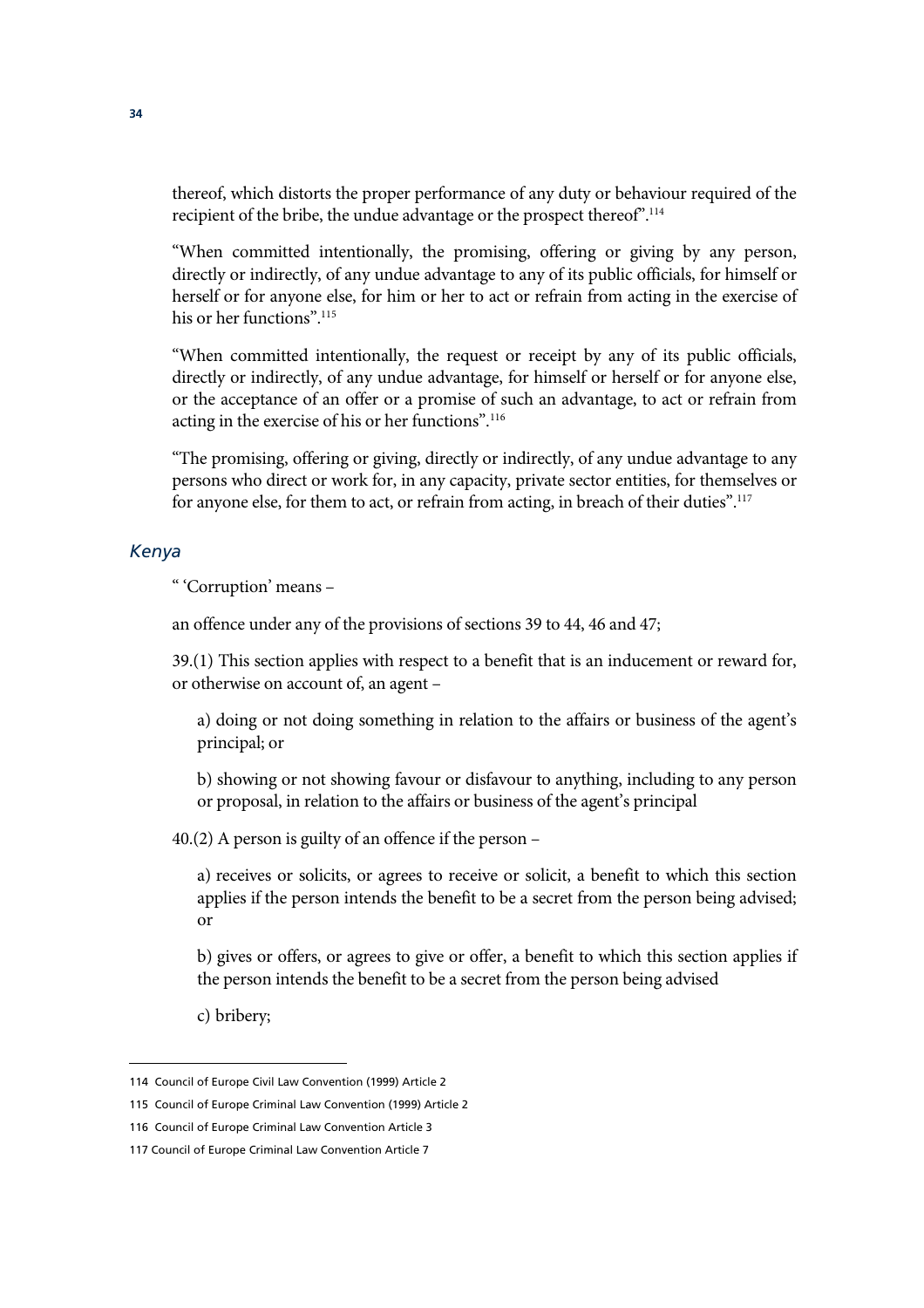d) fraud;

e) embezzlement or misappropriation of public funds;

f) abuse of office;

g) breach of trust;

h) an offence involving dishonesty - in connection with any tax, rate or impost levied under any Act; or under any written law relating to the elections of persons to public office".118

91. The World Bank refers to the classic definition of corruption as " the exercise of public power for private gain".119 The Asian Development Bank uses the phrase "the abuse of public or private office for personal gain".120

92. The diversity of these definitions illustrates how difficult it is to arrive at an agreed definition of corruption. Some definitions rely on a single, general, overarching offence: others rely on a number of specific offences**. Having examined all these different models, we consider that (leaving aside related offences) the essence of corruption could be expressed in the following terms:** 

**A person acts corruptly if he gives, offers or agrees to give an improper advantage with the intention of influencing the recipient in the performance of his duties or functions;**

**A person acts corruptly if he receives, asks for or agrees to receive an improper advantage with the intention that it will influence him in the performance of his duties or functions.**

93. **As we have already indicated, it could be possible to substitute for 'improper advantage' the words 'advantage to which a person is not legally entitled'.** 

94. It might be helpful to give some examples of how our definition might work in practice. To take a simple example from the private sector, it is corrupt to give a bribe to a buyer to persuade him to buy his supplies from one company rather than from another: and in the public sector it is corrupt to give a bribe to someone involved in a local planning authority so as to obtain planning permission which the giver would otherwise be unlikely to obtain. From the receiver's point of view it is corrupt to receive the bribe knowing of the giver's intention and acting accordingly.

95. The advantages of having a clear and simple definition of corruption such as this are as follows:

<sup>118</sup> Anti-Corruption and Economic Crimes Act 2003 Section 2

<sup>119</sup> World Development Report 2002 p 101

<sup>120</sup> Cited in 'Turning a Blind Eye – Corruption and the UK Exports Credit Guarantee Department' June 2003 p 17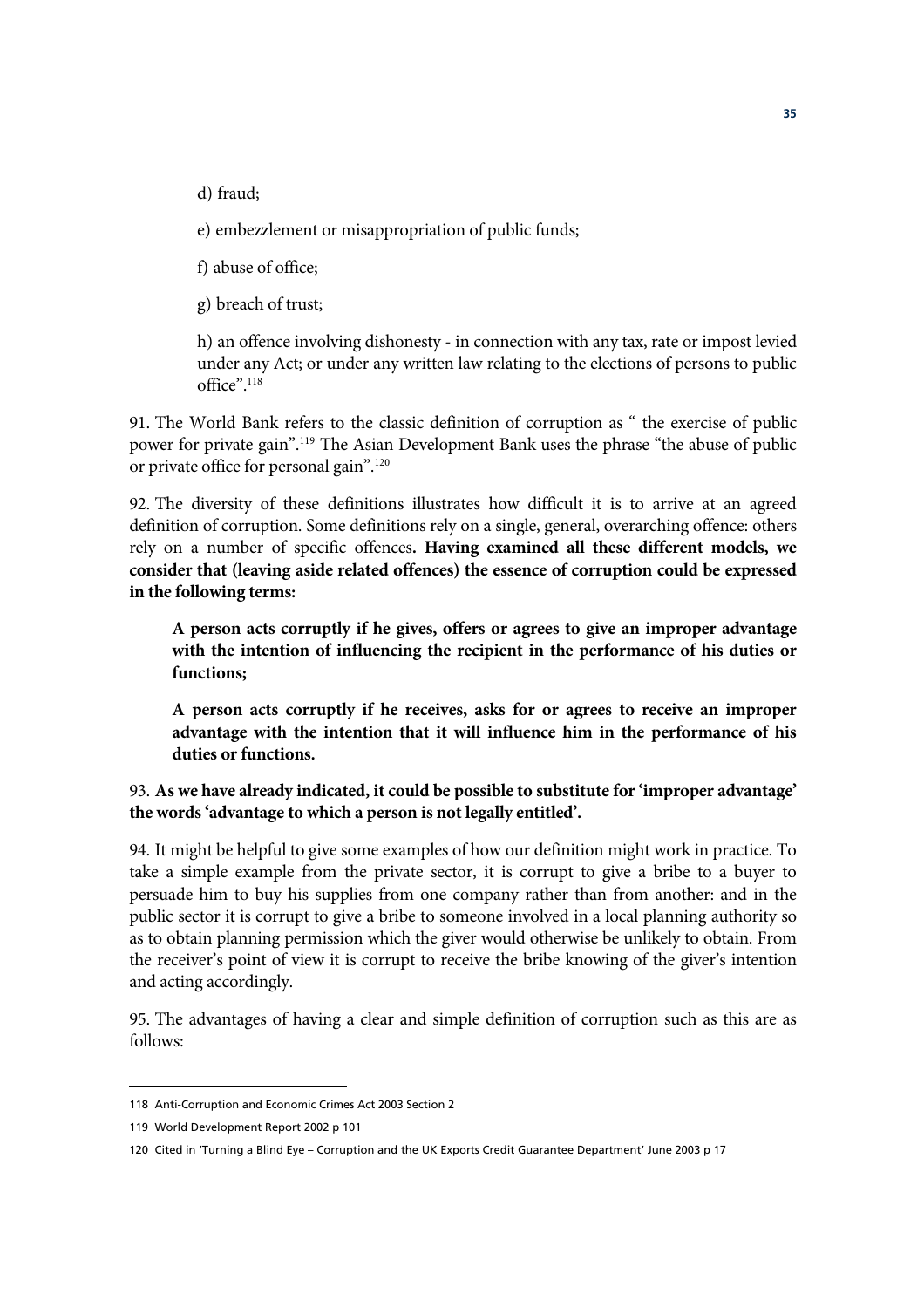- $\epsilon$  There is no need for the agent/principal relationship and the obscurity and complexity it brings;
- $\epsilon$  The definition applies equally to the public and private sectors;
- $\epsilon$  Corruption between principals is covered;
- $\epsilon$  It leaves open the question of whether further, specific offences could be created, or whether a single, general offence of corruption would suffice.

#### *How would the Bill be restructured if the new definition were adopted?*

96. If a definition such as the one proposed above were used instead of the definition given at Clause 5 of the current Bill, it follows that all references in the draft Bill to agents and principals would fall from the Bill. Thus the first two Clauses would remain broadly as they are and Clause 3 would no longer be necessary as a separate offence. Clause 5 would be replaced with a new Clause containing the new definition. These three Clauses would form the heart of the new Bill and Clauses 6, 7 and 10 would be omitted.

97. In addition, it would be possible to implement some of the suggestions given in paragraphs 69 to 81 above (under "Modifying the Bill"). In particular, it would be right to consider whether to add the text of Article 1 of the OECD convention, appropriately modified, for 'bribery of foreign public official', and whether to replace 'functions' with 'functions and duties' throughout.

#### **Conclusion**

98. **In the light of the criticisms which have been made of it, we do not consider that the draft Bill should be left as it stands on the essential issue.** The choice is between modifying the Bill by trying to improve it marginally (by, for instance, making clear that the offences created include an element of moral turpitude) and restructuring the Bill on a new definition of corruption. **We conclude that the Bill would still be obscure and unsatisfactory if the offences remain based on the concept of agency.** On the other hand we can adopt a completely different approach which concentrates not on breach of the duty of loyalty which an agent owes to his principal but on the giving or receipt of an improper advantage in secret and underhand dealing to the prejudice of the interests of competitors or the public. This alternative course is, we believe, the right one.

#### 99. **We believe that a Bill centred on a simple definition such as ours would be clearer and would work better. We also believe it would be more likely to receive general approval.**

100. We consider that this approach would equally apply to the bribery of a foreign public official. The Home Office may wish to consider whether one broad offence is in itself sufficient or, as in many other jurisdictions, it should be supported by certain specific offences such as bribing a foreign public official.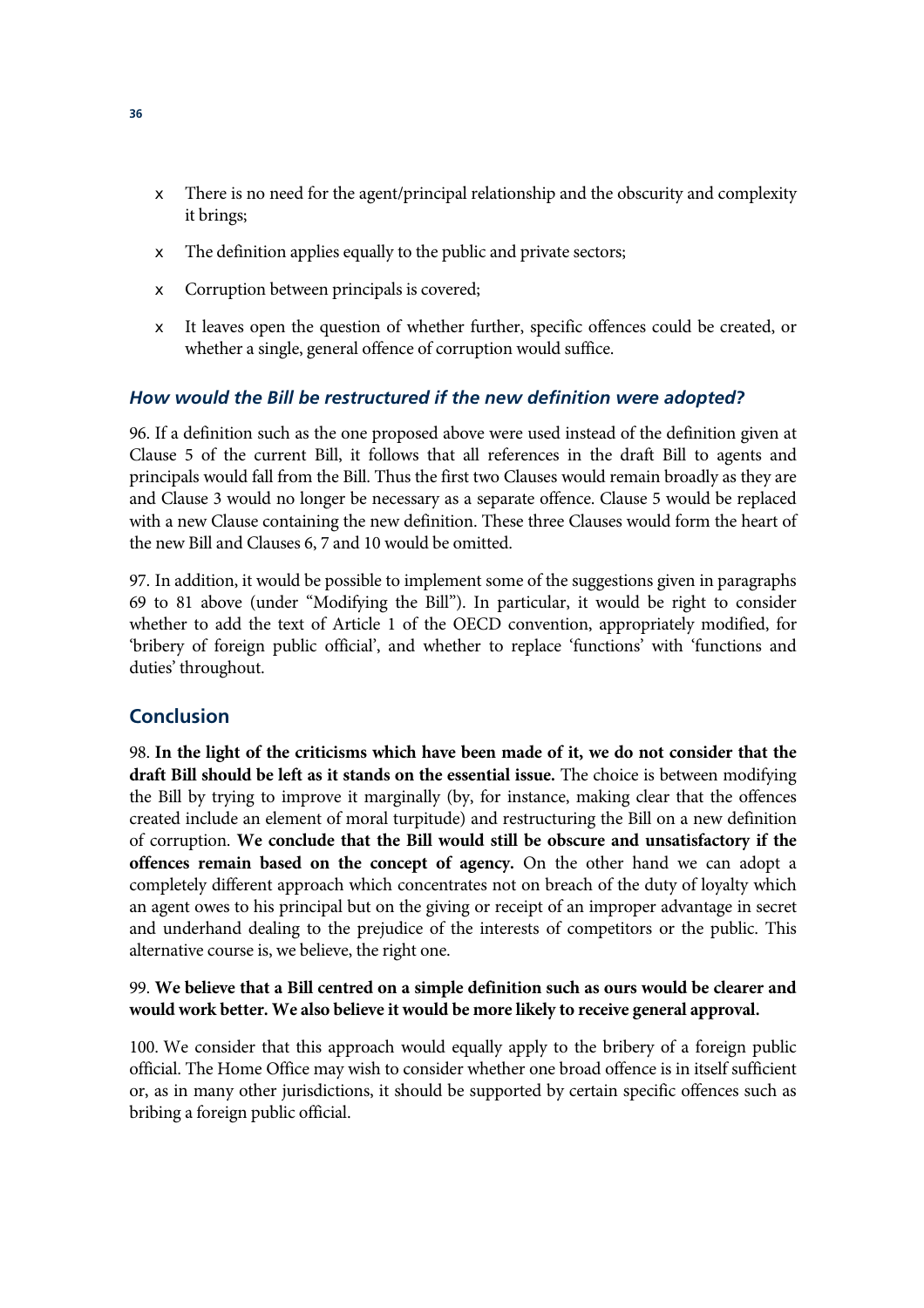## **4** Clause 12: parliamentary privilege

#### **Prosecuting MPs and peers for corruption**

101. The draft Bill intends that Members of Parliament and peers should be subject to the same corruption law as everyone else. We support this objective. No witness argued that MPs and peers should be immune from the corruption laws. The Standards and Privileges Committee of the House of Commons, the Constitution Committee of the House of Lords and the (Wicks) Committee on Standards in Public life support the proposal. 121

102. Corruption in Parliament has not wholly escaped punishment in the past. Indeed Members have been punished by expulsion for accepting bribes since at least 1667.<sup>122</sup> The leading authority on parliamentary procedure, *Erskine May,* says:

"The acceptance by a Member of either House of a bribe to influence him in his conduct as a Member, or of any fee, compensation or reward in connection with the promotion of or opposition to any Bill, resolution, matter or thing submitted or intended to be submitted to the House or to a committee is a contempt. Any person who is found to have offered such a corrupt consideration is also in contempt".<sup>123</sup>

103. We understand that the exclusion of MPs from the *statutory* offences of corruption is a result of historical accident rather than deliberate policy. This is because the statutory offences have been interpreted to mean that neither House is a public body for the purposes of the Public Bodies Corrupt Practices Act 1889 and a Member of Parliament is not an agent for the purposes of the Prevention of Corruption Act 1906.

104. In 1992 one Member of Parliament was prosecuted for the *common law* offence of bribery. The judge ruled that MPs were subject to the common law offence.<sup>124</sup> In that case it was alleged that the MP accepted bribes from a company in his constituency "to show such favour as might be within his power as a member of Parliament" to the company and its directors in relation to their business and contracts with British Rail. The case never came to a full trial because in a separate trial of the company executives the judge ruled that there was no case to answer and the Crown later offered no evidence against the MP.

105. The Committee has received little evidence that any MPs and peers have avoided prosecution for corruption either because of their status or because parliamentary proceedings cannot be questioned in court.125 As the Joint Committee on Parliamentary Privilege noted in

<sup>121</sup> Ev 172 DCB 35; Ev 158 DCB 24; Ev 157 DCB 23 para 8

<sup>122</sup> For a recent account of the history see Oliver & Drewry in *Conduct Unbecoming* Ch 6 Parliament and the Law relating to Parliamentary Standards

<sup>123</sup> *Erskine May*, 22nd edn., Butterworths, 1997, p. 112

<sup>124</sup> R V Greenway. See Public Law April 1998.

<sup>125</sup> Q233 (Sir William McKay)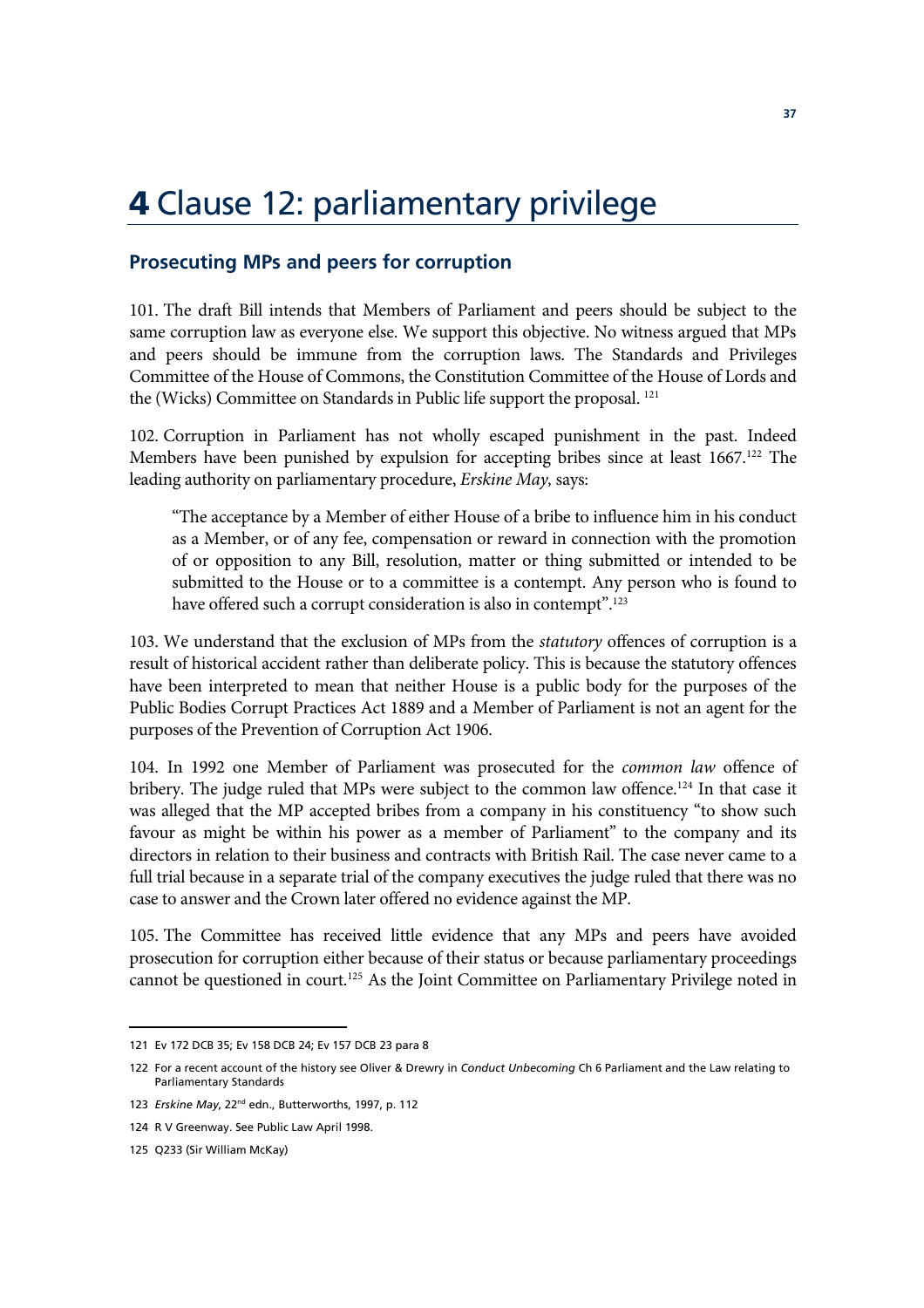1999, "there are very few instances of corruption involving Members of Parliament".126 The Attorney General could not identify any occasions in which MPs or peers have escaped prosecution because of the provisions of Article IX of the Bill of Rights 1689.<sup>127</sup> We have been told there have been very few cases in other comparable jurisdictions.<sup>128</sup>

106. The draft Bill does not explicitly mention MPs and peers but its intention and effect are clearly to include them within the new corruption offences. This is the case irrespective of whether Clause 12 is in the Bill**.**

107. The purpose of Clause 12 is to remove any evidential difficulty in prosecuting MPs and peers. We understand that in many situations MPs and peers could be prosecuted for corruption without any evidence of proceedings in Parliament being adduced in court. Nonetheless there may be circumstances in which a conviction could not be obtained without such evidence. The 1999 Joint Committee on Parliamentary Privilege expected that there would be few prosecutions of Members for corruption and that in only a small proportion *of*  such cases would it be necessary to question proceedings in Parliament.<sup>129</sup> The Attorney General and Director of Public Prosecutions, respectively, told us:

"I think there would be cases where without Clause 12 it would not be possible to bring a prosecution because evidence of a key ingredient of the offence would not otherwise be available" 130

"I can imagine that it would be very important in order to secure a conviction of a corrupt elected Member to be able to adduce in evidence things that he or she had said, either in a Committee like this or in the House itself, as evidence of whatever the bribe had been intended to achieve".<sup>131</sup>

108. On the issue whether Clause 12 is necessary, we refer below to Australian and American cases. The Clerk of the House of Commons told us:

"It can .... be argued that the fundamental requirement for the successful prosecution of the proposed new criminal offence of corruption will be clear evidence of the existence of a corrupt bargain and that Clause 12 will not materially assist the prosecution in meeting that requirement…..[but] I accept that some hypothetical cases of corruption by Members of Parliament would be, at least, extremely difficult to prosecute as criminal offences without encroaching on the Bill of Rights".132

 $\overline{a}$ 

128 Q260 (Sir William McKay)

<sup>126</sup> para 140

<sup>127</sup> Q547 (Lord Goldsmith)

<sup>129</sup> para 168

<sup>130</sup> Q562 (Lord Goldsmith)

<sup>131</sup> Q101 (Sir David Calvert-Smith)

<sup>132</sup> Ev 134 DCB 5 para 10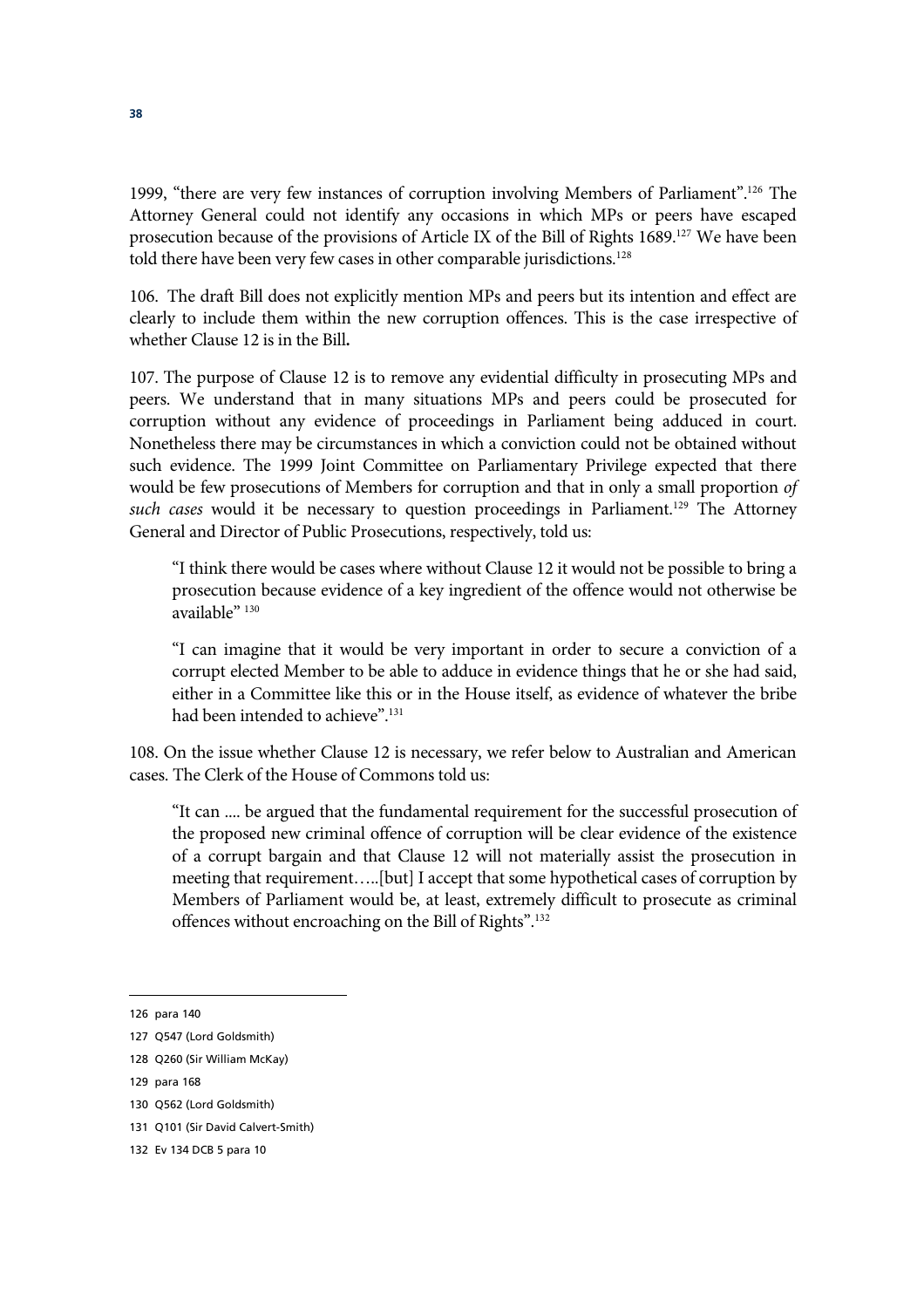109. There is experience of legislators being prosecuted in other countries without impinging on freedom of speech in Parliament. We were told that in Australia, evidence of parliamentary proceedings could be cited in court as long as the participants in those proceedings were not exposed to criminal liability.133 In several instances Members have been prosecuted for corruption-type offences without reference to parliamentary proceedings and without it being thought that the prosecution was hampered thereby.134 In the United States of America, convictions of legislators for corruption have been obtained by concentrating on the improper agreement to do something rather than on the act which was done as part of proceedings in Congress.135 In both countries the development in the law has resulted from the decisions of courts in actual cases; in Australia this has led to Parliament enacting a statutory definition of parliamentary proceedings.

110. The leading American case on this point was described to us in these terms:

"In *US v Brewster* a U S Senator was charged with accepting a bribe to be influenced in his performance of official acts in respect to his action, vote and decision on legislation. The Supreme Court decided that while a prosecution might not inquire into legislative acts or their motivation, taking or agreeing to take money to act in a certain way when participating in a legislative act cannot itself be a legislative act. Taking a bribe is, obviously, no part of the legislative process or function; it is not a legislative act. It is not, by any conceivable interpretation, an act performed as part of or even incidental to the role of a legislator. Nor is inquiry into a legislative act or the motivation for a legislative act necessary to a prosecution … It is the taking of the bribe, and not the performance of any illicit compact that is the criminal act under the statute. The speech or debate Clause interposes no obstacle to this type of prosecution. The guilty act is the acceptance of the bribe, and that is complete without performance".136

#### **Other matters on Parliamentary Privilege**

111. In bringing forward this measure, the Home Office has relied on the recommendations of the Joint Committee on Parliamentary Privilege in 1999. It has sought, in the explanatory notes, to portray Clause 12 as the inevitable consequence of that Joint Committee's recommendation. The Lords Constitution Committee, responding to our invitation to submit evidence, said "We endorse the conclusions of that Joint Committee, which form the basis of Clause 12 of the draft Bill, that Article IX of the 1689 Bill of Rights should be disapplied in respect of allegations of corruption against members of Parliament".137 We do not read these recommendations as showing that it was the intention of that Joint Committee to allow witnesses before select committees to be questioned in court on what they had said in Parliament.

<sup>133</sup> Q239 (Sir William McKay)

<sup>134</sup> Ev 132 lines 49 and 50 DCB 2 (Harry Evans)

<sup>135</sup> Q248 (Sir William McKay)

<sup>136</sup> Ev 45 DCB 11 para 26

<sup>137</sup> Ev 158 DCB 24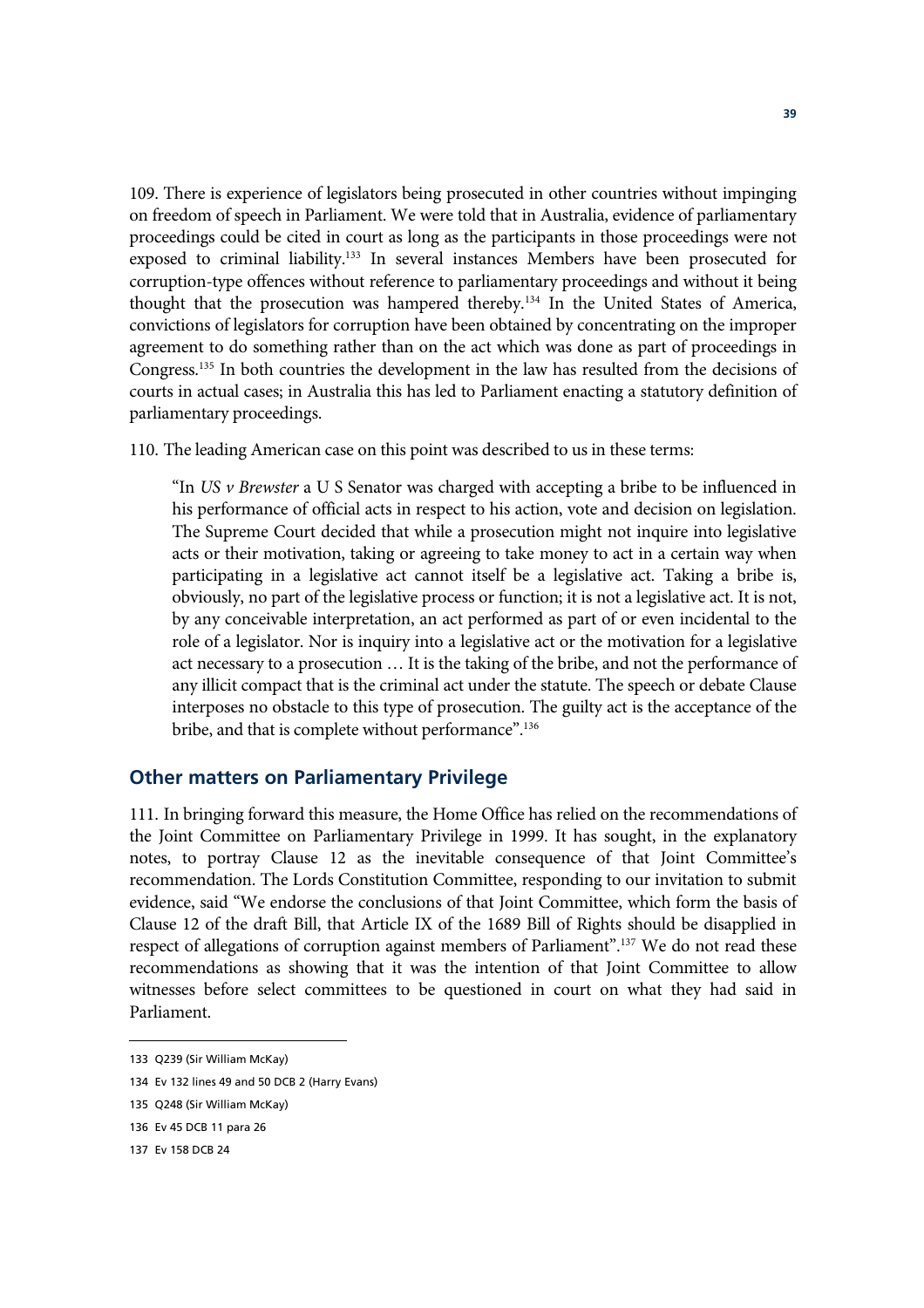112. No reference is made in the Home Office documents to the other recommendations of that report. One key recommendation was that parliamentary privilege should be put on a statutory basis on the lines of the Australian Parliamentary Privileges Act. As the Clerk of the House put it:

"I would find it somewhat easier to accept the inclusion in the Bill of a provision derogating from the principle of freedom of speech in the case of alleged corruption by a Member of Parliament if it were being presented in the context of a wider statutory restatement of parliamentary immunities and the scope of parliamentary freedom of speech".138

113. We note that the Joint Committee itself contemplated the Government adopting a selective approach to implementation of its recommendations and said:

"The recommendations of the Joint Committee requiring enactment by legislation should be included in a new Parliamentary Privileges Act**.** These recommendations will stand enactment by themselves, but if so enacted the results will be an uncomfortable mixture of modern statute and ancient learning".<sup>139</sup>

114. **We consider it would be better if the Joint Committee recommendations were followed and a Parliamentary Privilege Bill dealing with all these matters were brought forward.**

#### **Freedom of speech in Parliament**

115. The aim of parliamentary privilege has never been to protect Members from the consequences of their own wrong-doing. Article IX of the Bill of Rights protects freedom of speech so that Parliament can debate all matters fully without the participants being in fear of adverse consequences. The most obvious examples include:

- $\epsilon$  A witness before a select committee who might be deterred from explaining the full details of a matter
- $\epsilon$  An MP asking a question about a sensitive constituency matter
- $\epsilon$  A Minister replying to a debate about how a particular matter had been handled.

116. We understand that Clause 12 as drafted would apply to all parliamentary proceedings including:

- a) an MP's words about his own conduct
- b) an MP's words about another MP's conduct

<sup>138</sup> Ev 134 DCB 5 para 7 (Clerk of the House)

<sup>139</sup> HL Paper 43-1 (1998-99), HC 214-1 (1998-99) page 3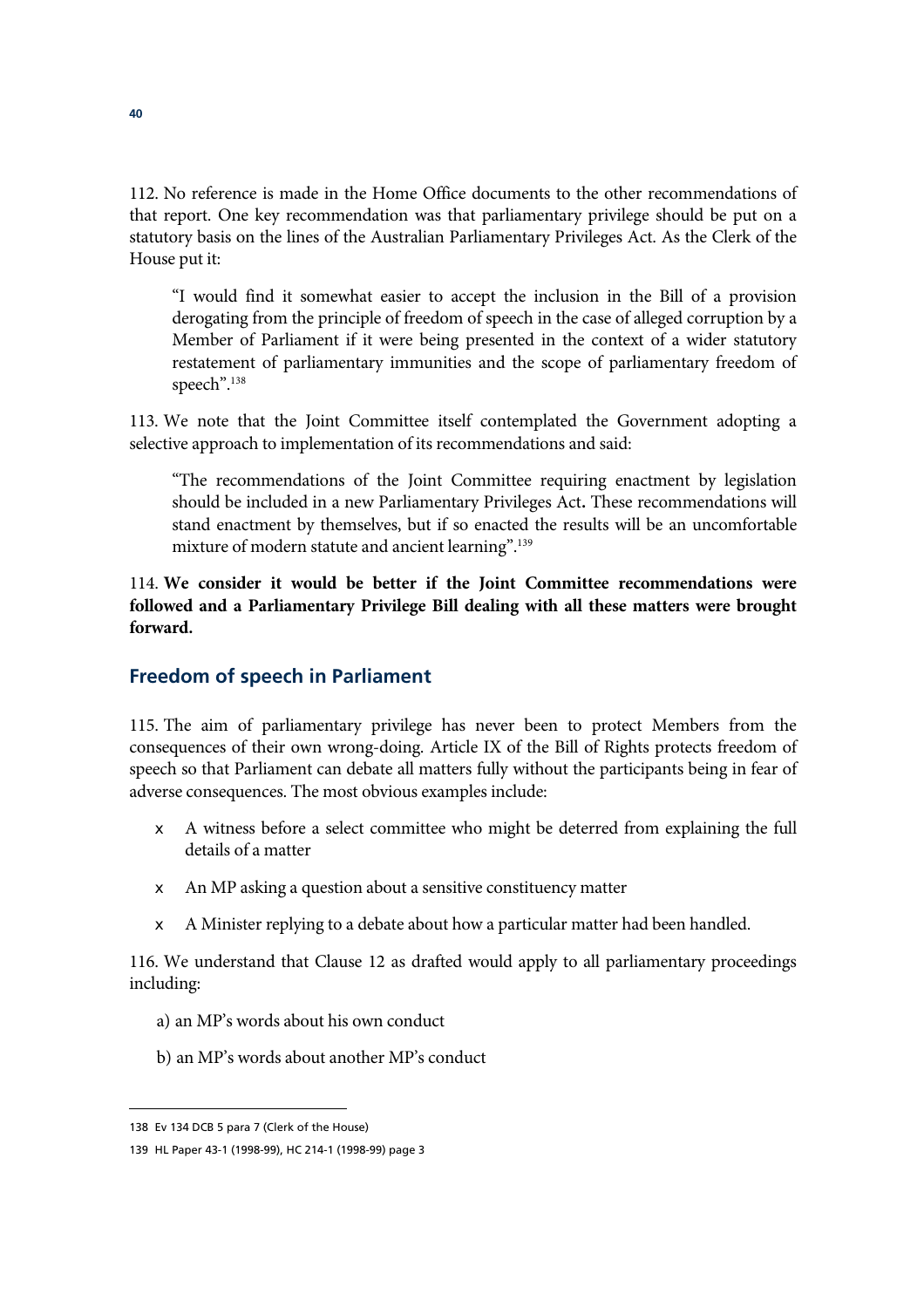- c) an MP's words about a non-Member's conduct
- d) a witness' words about his own conduct, the conduct of an MP or someone else.

117. In all these instances there is a public interest in ensuring that the fullest facts are disclosed in Parliament and that no one – witness, Member or minister – should feel inhibited by the prospect of what he or she says being subsequently questioned in court. The importance of such freedom of speech in Parliament was recognised recently when the European Court of Human Rights rejected an action against the UK in respect of what an MP had said in debate.140 That case concerned an MP who in 1996 initiated a debate on municipal housing policy. He referred to anti-social behaviour and cited the name and address of a constituent. As a consequence the constituent received adverse press coverage. Her application to the European Court of Human Rights alleged that the absolute parliamentary immunity which prevented her from taking legal action in respect of statements made about her in Parliament violated her right of access to court under Article 6 and her right to privacy under Article 8 of the Convention. In another case the Court had stated that while freedom of expression was important for everyone, it was especially so for an elected representative of the people, who represented the electorate, drew attention to their preoccupations and defended their interests.141 In the case of *A v. UK* the Court noted that most if not all signatory states to the Convention had in place some form of immunity for members of their national legislatures and that the immunity afforded to MPs in the UK was in several respects narrower than in certain other countries. The Court stated: "The absolute immunity enjoyed by MPs is moreover designed to protect the interests of Parliament as a whole as opposed to those of individual MPs".

#### **Resolving the dilemma**

118. There are thus competing interests between convicting the corrupt and protecting freedom of speech in Parliament. There is a high public interest in protecting the frankness of witnesses giving information to parliamentary committees. On the other hand there is also a high public interest in preventing parliamentary proceedings from being corrupted in ways which are immune from censure in the courts or in Parliament itself. Parliament should be aware of the implications of legislating in ways which make it appear as though the only place where one could lawfully act in corrupt ways is in the Houses of Parliament.

119. There may be different ways of resolving these competing interests in respect of, on the one hand, witnesses before select committees and, on the other, Members and peers. The Liaison Committee of select committee chairmen has expressed concern about the effect of Clause 12 on witnesses.142 Witnesses are usually unfamiliar with Parliament, they are expected to answer questions put to them and they only appear before select committees. We are

<sup>140</sup> A v UK application no 35373/97 – judgment of 17 December 2002.

<sup>141</sup> Jerusalem v Austria 40 ECHR, 2001-II

<sup>142</sup> Ev 175 DCB 36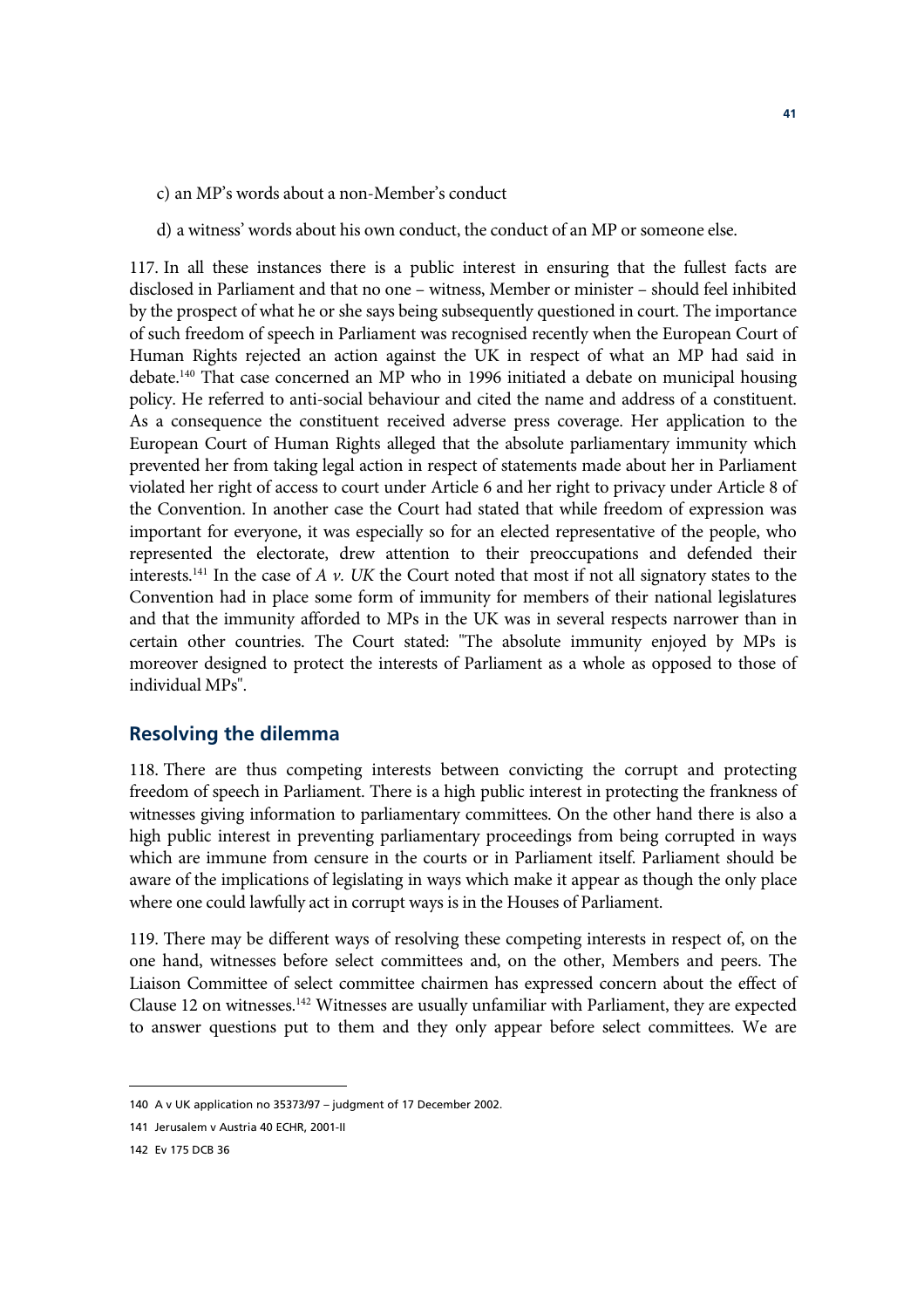inclined to accept the argument that they are more likely to be inhibited in their evidence by the prospect of it being questioned in court.

120. We have therefore considered the following possibilities:

- $\epsilon$  Accepting Clause 12 as drafted
- $\epsilon$  Rejecting Clause 12 completely
- $\epsilon$  Excluding witnesses from Clause 12
- $\epsilon$  Confining Clause 12 to essential cases.

#### *Accepting Clause 12 as drafted*

121. The Explanatory Notes on the draft Bill state that Clause 12 implements a recommendation of the Joint Committee on Parliamentary Privilege in 1999. In weighing up four options for dealing with bribery of MPs – proposed by the Home Office in its 1996 consultation paper – that Committee accepted both that MPs and peers should be brought within new statutory corruption offences and that there should be a derogation from Article IX to secure convictions in rare cases where there was insufficient evidence from other sources. The Committee appear to have accepted that the first objective could not be secured without the second. Our evidence on that point is more mixed (see paragraphs 107 to 110 above). But the Joint Committee's consideration of the waiver of Article IX is expressed entirely within the context of bribery of MPs – it did not contemplate withdrawing the protection of Article IX from witnesses before select committees.

122. The case for Clause 12 as drafted – allowing any proceedings in Parliament to be cited in court in a corruption case – was put by the Attorney General:

"Clause 12 does go further than simply dealing with a Member, I agree. It would cover a case where somebody comes before a committee such as this or another committee, who perhaps comes forward as an expert to come and tell the Committee that there is not a problem from a particular scientific process, or something of that sort, and has in fact been bribed to say the opposite of the truth. What would happen at the moment would be that the evidence that had been given to the select committee could not be brought into court to prove that this person had been corrupted into giving that false evidence. I would add that it is obviously a policy matter but I think you can argue very strongly that freedom of speech is actually enhanced by having a limited exception so that you can be satisfied that people who are speaking are speaking from the heart, honestly and genuinely, and not speaking because they have been paid secretly by some interested party to do so".<sup>143</sup>

 $\overline{a}$ 143 Q551 (Lord Goldsmith)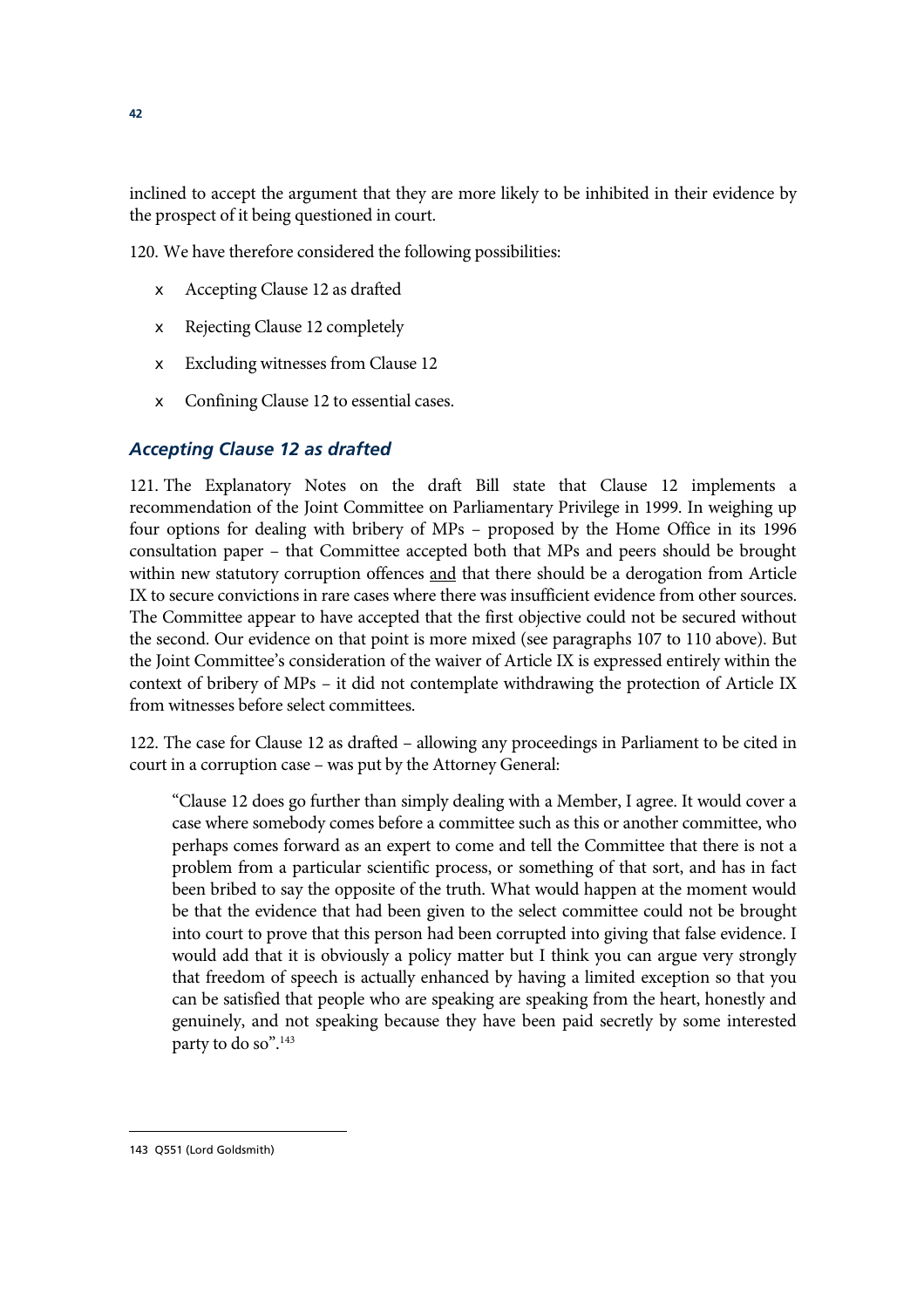#### *Rejecting Clause 12 completely*

123. The principal arguments put against Clause 12 were that:

- $\epsilon$  Clause 12 is not essential -- the aim of prosecuting MPs and peers for corruption could be achieved by other means and
- $\epsilon$  any erosion of privilege will inhibit freedom of speech in the chamber or other parliamentary proceedings.

124. Ways in which the purpose could be achieved by other means are described in paragraph 109 above and whether Clause 12 is essential is dealt with in paragraphs 107 and 108 above. On the dangers of eroding freedom of speech, the case for rejecting Clause 12 completely was put largely by Mr Harry Evans, the Clerk of the Australian Senate, and Sir William McKay, the recently-retired Clerk of the House of Commons:

"Any dilution of Article IX in the United Kingdom would weaken its status as a statement of major constitutional principle".<sup>144</sup>

"It would still allow one side or the other in court to ask a Member what he meant by what he said. I think that is too high a price to pay for the remedying of a very, very serious but very rare mischief".<sup>145</sup>

"If the protection of Article IX is broken into, your position is very much weaker than if you have untouched protection".<sup>146</sup>

"If the words or actions in proceedings of a member or a witness could be used to prosecute the member or witness or some other person, proceedings in Parliament would no longer be free from all external interference. Members and witnesses would be aware that what they say and do in the course of proceedings could be turned against them or other persons in some future criminal investigations, and therefore would not speak freely".<sup>147</sup>

"[If you ask me: Would Members be less willing to speak freely in Parliament?] I think they would. The Member who has the floor does not need to be within a million miles of corruption he just needs to be talking about it or an instant case or a case that comes on next year, a constituency problem which at the time the Member speaks he has no conception will fetch up in the courts".148

<sup>144</sup> Ev 131 DCB 2 lines 10 and 11

<sup>145</sup> Q266 (Sir William McKay)

<sup>146</sup> Q273 (Sir William McKay)

<sup>147</sup> Ev 13 DCB 2 (Harry Evans)

<sup>148</sup> Q268 (Sir William McKay)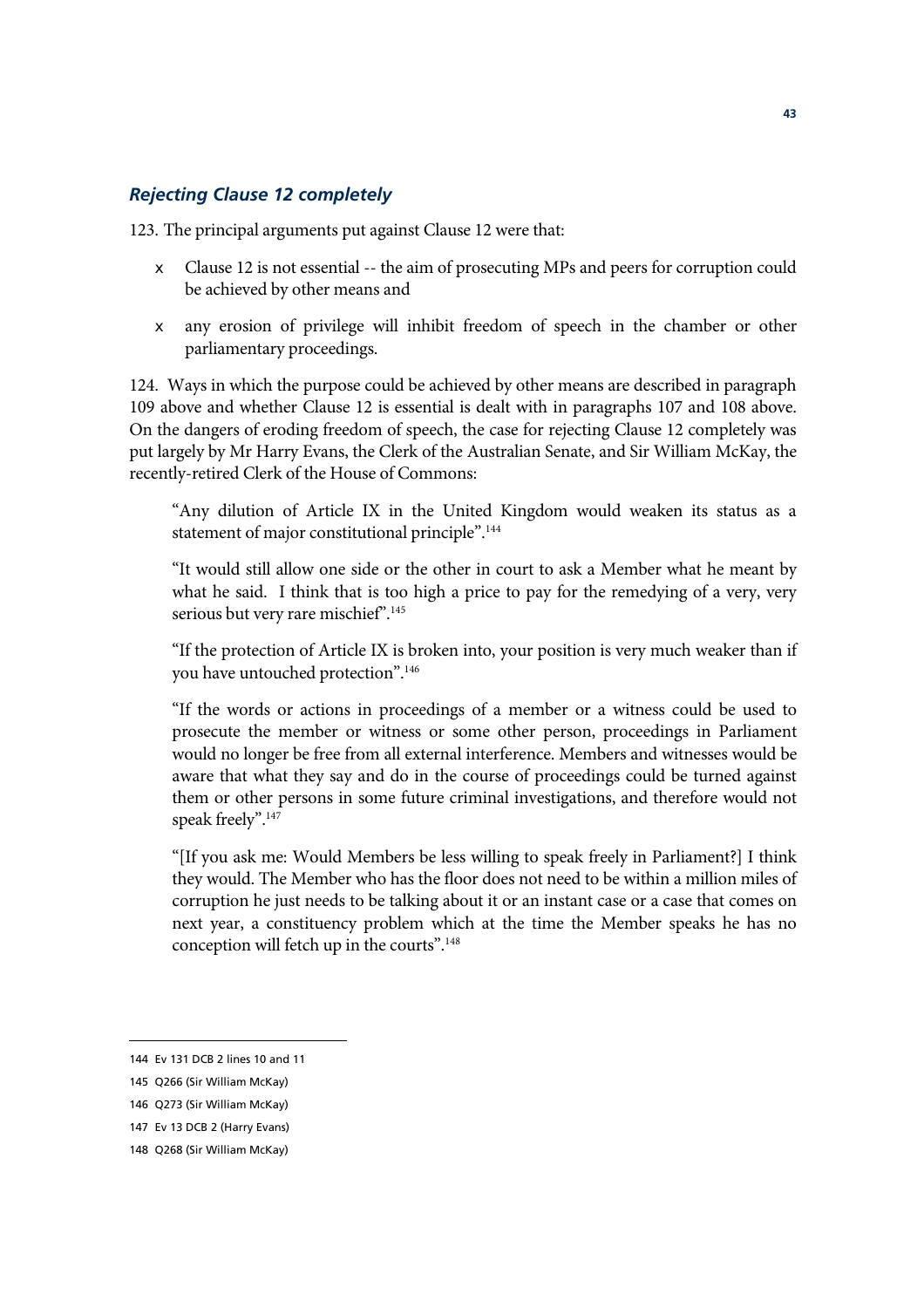#### *Excluding witnesses from Clause 12*

125. One way of narrowing the effect of Clause 12 would be to exclude from it anyone other than MPs and peers – bearing in mind the overt rationale for the Clause is to overcome difficulties in prosecuting MPs and peers. The Liaison Committee have suggested that the balance of public interest between securing convictions for corruption and protecting freedom of speech in Parliament lies differently with outsiders giving evidence to committees than it does with MPs and peers.<sup>149</sup> We note that while witnesses are the main category of non-Member who would be caught by Clause 12, it also includes outsiders submitting petitions concerning private Bills and parliamentary staff directly engaged in proceedings.

126. The case against excluding one category of people was set out by Sir William McKay:

"My objection to this method of approach is not lessened by the narrowing, because all you have done is you have highlighted those who should be protected and who are not going to be protected. MPs and Peers were protected, and now they are not".150

127. The Attorney General told us that there would be advantages for prosecutors if witnesses before select committees could be prosecuted for corruption offences on the basis of their evidence to committees. He also said it would be helpful if Clause 12 could be extended not just to corruption cases but also to fraud cases.<sup>151</sup>

#### *Confining Clause 12 to essential cases*

128. We have also considered confining Clause 12 to the immediate situation the Bill was originally designed to overcome: the prosecution of MPs and peers for corruption. Leaving aside for the moment the issue of witnesses before committees, the Clause as drafted would enable MPs and peers to be questioned in court about what they had said in Parliament in respect of at least three scenarios where it was alleged that the person involved in corruption was:

- $\epsilon$  the individual MP or peer whose words were in question
- $\epsilon$  another MP or peer
- $\epsilon$  another person who was not an MP or peer.

129. We have already referred, in paragraphs 107 and 108 above, to the question whether it would be necessary in order to secure a conviction of an MP to cite in court what they themselves had said or done in parliamentary proceedings. We have also heard conflicting evidence about whether a court would admit evidence as to what an MP or peer had said about another person whether or not an MP or peer. The Director of Public Prosecutions told us:

<sup>149</sup> Ev 175 DCB 36

<sup>150</sup> Q287 Ev 52 (Sir William McKay)

<sup>151</sup> Q569 Ev 93 (Lord Goldsmith)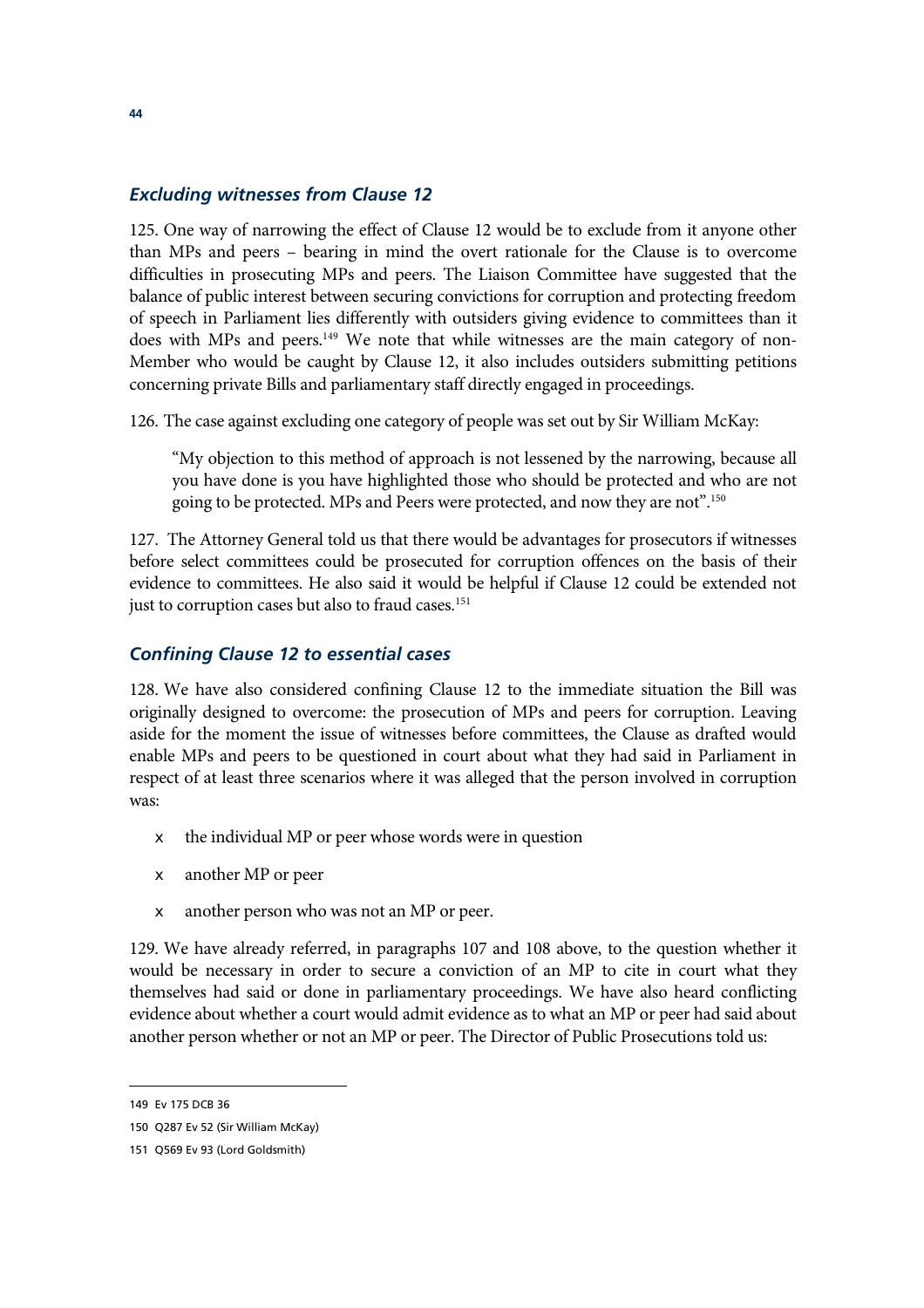"I cannot see how that would ever be admissible in a criminal trial. Saying things about people is not evidence. Facts are evidence. I think that particular bit actually over-states the difficulty. If a Member of Parliament had commented in a debate on an individual, that is highly unlikely to be evidence relevant to the commission of a criminal offence".152

130. In arguing against Clause 12, however, Sir William McKay gave an example of how this might apply in practice:

"The consequences of partial withdrawing of the protection of Article IX would very, very rarely fall on the corrupt Member of either House. They would be much more likely to fall … on the Member who has got a corruption case going on in his constituency, nothing to do whatever with Parliament, and that Member makes a contribution to debate and either by accident or design says something about the case … I would imagine any defence counsel would be anxious to throw a little smoke around and ask for the Member's attendance to discuss what it was he said, how he knew it and what his motives were. This is, it seems to me, exactly what the Bill of Rights is intended to prevent happening. The Member himself is not corrupt but having lost the protection of Article IX he or she is asked to explain themselves before the courts".153

131. We have heard there is some uncertainty and that it would be up to the judge in particular cases to decide (on the basis of the relevance of evidence) whether a Member should be called to be questioned on what he had said. This uncertainty goes to the heart of the issue of freedom of speech: would a witness before a committee or a Member raising a constituency case in debate be inhibited from doing so by the *possibility* that they might be questioned in court on why they had said it? A very recent example of what can happen in practice was drawn to our attention by the Clerk of the Australian Senate: in that country, during the trial of a Member of Parliament for corruption, he was questioned about statements he had made in Parliament – while the appeal court held that the questioning had been in breach of the Australian Parliamentary Privileges Act, this had not resulted in a miscarriage of justice.154

132. The DPP told us that Clause 12 could be amended:

"It certainly could be drafted more narrowly. It could, for instance, be limited to cases where the defendant is the elected representative, because here this could be evidence in a quite different case against somebody who is not elected, and that would be one limitation that could be placed on it. Obviously it could be limited more than it currently is. It is quite a wide provision at the moment".155

<sup>152</sup> Q112 (Sir David Calvert-Smith)

<sup>153</sup> Q234 (Sir William MacKay)

<sup>154</sup> R v Theophanous [2003] VSCA 78 (20 June 2003)

<sup>155</sup> Q105 (Sir David Calvert-Smith)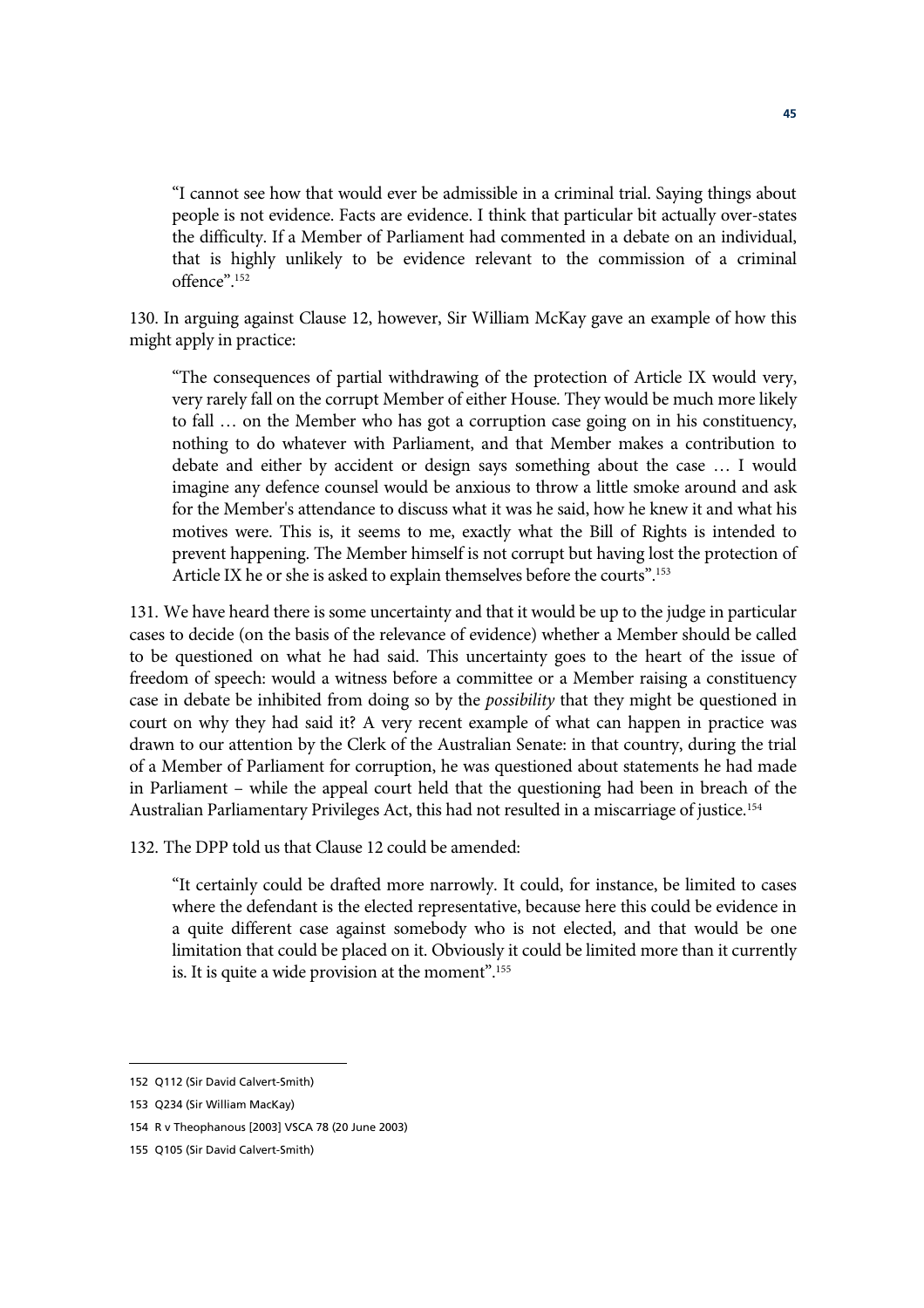#### *Conclusion on Clause 12*

133. The choice is between accepting Clause 12 as drafted and adopting a modified form of protecting parliamentary proceedings from consideration in the courts. There are arguments in favour of either course, but we do not consider that the law should be left as it is now in Article IX. We have already set out the opinion of the Director of Public Prosecutions that it is almost impossible to conceive of situations when comments made by MPs or peers in Parliament about third parties could be admissible in evidence in any event. However, given that some people express uncertainty on this, and given also that the DPP has told us this Clause could be narrowed, there are some advantages in following that course. The weight of evidence we have heard is against the inclusion of Clause 12 as drafted. We are persuaded that some changes in the exclusion of parliamentary proceedings from consideration by the courts has to be accepted if the prosecution of an MP or peer for corruption is to be achieved.

134. **We therefore recommend that Clause 12 be narrowed. This would apply only to the words or actions of an MP or peer in a case where he is the defendant.** This is in line with the recommendations of the 1999 Joint Committee on Parliamentary Privilege. **We also recommend that, to the extent that the words or actions of an MP or peer are admissible for or against him, they should also be admissible for or against all co-defendants in respect of corruption offences based on the same facts.** So the words of an MP could be used for or against a non-Member who was a defendant in the same trial.

135. In relation to witnesses and other Members, however, we conclude that the balance of public interest lies with protecting freedom of speech in Parliament. **We recommend that Clause 12 be redrafted on the lines set out below** *(with new words in italics),* subject to further drafting advice:

"No enactment or rule of law preventing proceedings in Parliament being impeached or questioned in any court or place out of Parliament is to prevent any evidence *of words spoken, or acts performed, by a person alleged to have committed a corruption offence as a Member of either House of Parliament,* being admissible –

- a) *in proceedings for that offence against that person; or*
- *b)* in proceedings for a corruption offence *which arises out of the same facts.*

## **5** Clause 17: Attorney General's consent

136. Clause 17 of the draft Bill provides that prosecutions for the new offences can only proceed with the consent of the Attorney General. The original Law Commission report in 1998 did not include such a requirement. The Joint Committee on Parliamentary Privilege, when agreeing to the waiver of freedom of speech in Parliament to secure the conviction of MPs and peers, did recommend a requirement of Attorney General's consent. Generally,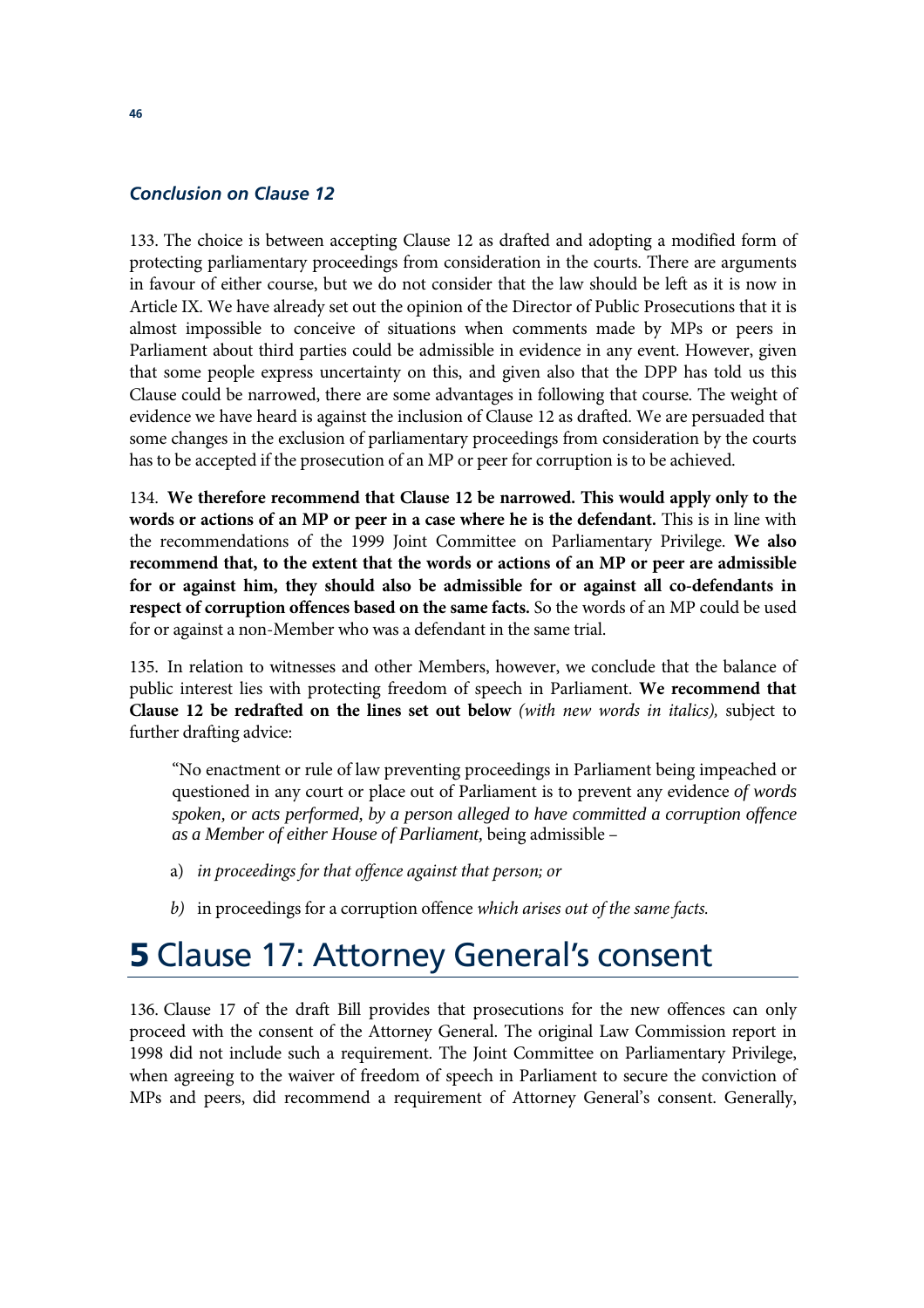however, the trend has been to reduce the number of offences for which the Attorney's consent is required.<sup>156</sup>

137. We have been told that MPs and peers, among other public figures, are vulnerable to frivolous or vexatious private prosecutions for corruption. These could, if raised during an election or other sensitive time, distort the political process. We therefore accept the need for some filter before prosecutions are launched.

138. Where some consent to prosecution is required for other offences, the decision-maker is usually the Director of Public Prosecutions. This responsibility is normally exercised through delegated powers by Chief Crown Prosecutors. We understand that there is little practical advantage in requiring the consent of the Attorney as opposed to the DPP. Furthermore, involving a member of the Government in the decision to prosecute may be counter to our international obligations.157 Without doubting the independence of the Attorney General and his predecessors, we accept that the appearance of ministerial involvement in the prosecution decision would best be avoided.

139. Ideally the consent to prosecute would be vested in the Director of Public Prosecutions and exercised either by him personally or in his absence by one nominated deputy. In cases involving MPs it would be open to the DPP to consult the Parliamentary Commissioner for Standards on the interpretation of the Code of Conduct. **We recommend that Clause 17 be replaced by a requirement for the consent to be given by Director of Public Prosecutions or one nominated deputy.**

# **6** Clause 15: Intelligence services

140. Clauses 15 and 16 apply to the Security Service, the Secret Intelligence Service and the Government Communications Headquarters (GCHQ)—referred to collectively as "the intelligence agencies". Clause 15 effectively exempts the intelligence agencies from being charged with committing a corruption offence, provided that they are operating under the authority of an authorisation given by the Secretary of State at the time of the apparent offence. The Secretary of State may authorise the intelligence agencies to carry out an act which would otherwise constitute a corruption offence only if he or she is satisfied that the three conditions set out in sub-Clauses (4) to (6) of Clause 15 have first been met. However, even if the intelligence agencies were to act in accordance with an authorisation which the Secretary of State should not have given—because one or more of the three conditions had not, as a matter of fact, been met—it would appear that the agencies would still be exempt from being charged with a corruption offence.

141. We have heard a range of evidence as to the desirability of the current broad scope of the Clause 15 exemption. The chairpersons of the bodies responsible for monitoring the implementation of the OECD convention and the Council of Europe's criminal law

<sup>156</sup> Law Commission Report no. 255 (1998)

<sup>157</sup> Ev126 DCB1 (Corner House) para 4.2, Ev 143 DCB 12 (GRECO)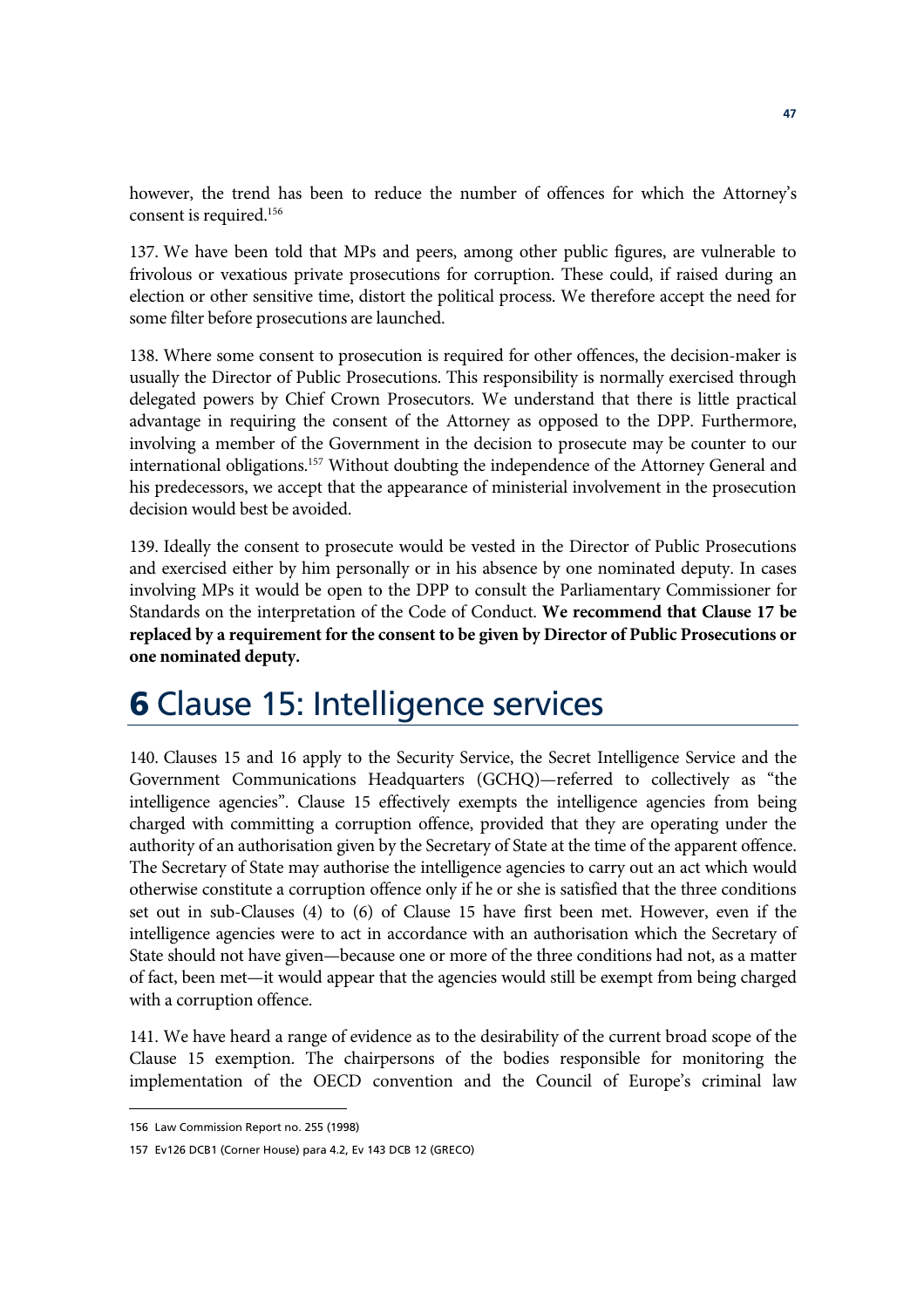convention separately told us that Clause 15 is not in compliance with the UK's obligations under either convention.158 Professor Pieth, the chairman of the OECD Working Group on Bribery in International Business Transactions stated in oral evidence that:

"Clause 15 is being explicit and just asking for trouble. There you will be in massive trouble with the intelligence agencies. That is going to trigger off huge debates internationally …"159

142. Mr Drago Kos, the chairman of GRECO, the body responsible for monitoring the implementation of the Council of Europe convention, told us that:

"No international treaty would allow an exemption from the general criminalisation of corruption like the one included in [Clause 15]. Even admitting the "special" or "unusual" nature of the activities of the intelligence services and the strict conditions laid down in [Clauses 15 and 16], there is no doubt that the text of the draft is not in compliance with the Council of Europe's Criminal Law Convention on Corruption or with the OECD Convention ... [Clauses 15 and 16 are] in direct opposition to international legal instruments in the field of corruption and might attract heavy and undeserved criticism towards the whole draft [Bill]. There is hardly any reasonable legal explanation for the text of [Clauses 15 and 16]".<sup>160</sup>

143. On the other hand, we have also heard evidence supporting the inclusion of Clause 15 in the Bill in its present form. The Intelligence and Security Committee has stated that Clauses 15 and 16 are necessary to ensure that, when the intelligence agencies conduct activities that would otherwise be illegal in the UK, they do so with the authorisation of the responsible Secretary of State.<sup>161</sup> The Attorney General told us that the intelligence agencies:

"… are required from time to time to act in a way which would contravene what the law is in order to protect national security and to protect the people of the country. I think it is much more desirable that that should be within a framework within which Parliament has authorised with checks and balances and set out clearly rather than leaving it to the discretion of the prosecutor at the end of the day simply to say whether it was appropriate or not".162

144. We consider further below the question of whether the scope of the Clause 15 exemption is such that Clause 15 is not in compliance with the UK's obligations under either convention.

<sup>158</sup> The UK has not yet ratified the Council of Europe's criminal law convention, although we understand it intends to do so shortly; see Annex 2

<sup>159</sup> Q373

<sup>160</sup> Ev 143 DCB 12 (GRECO)

<sup>161</sup> Ev 169 DCB 32

<sup>162</sup> Q 593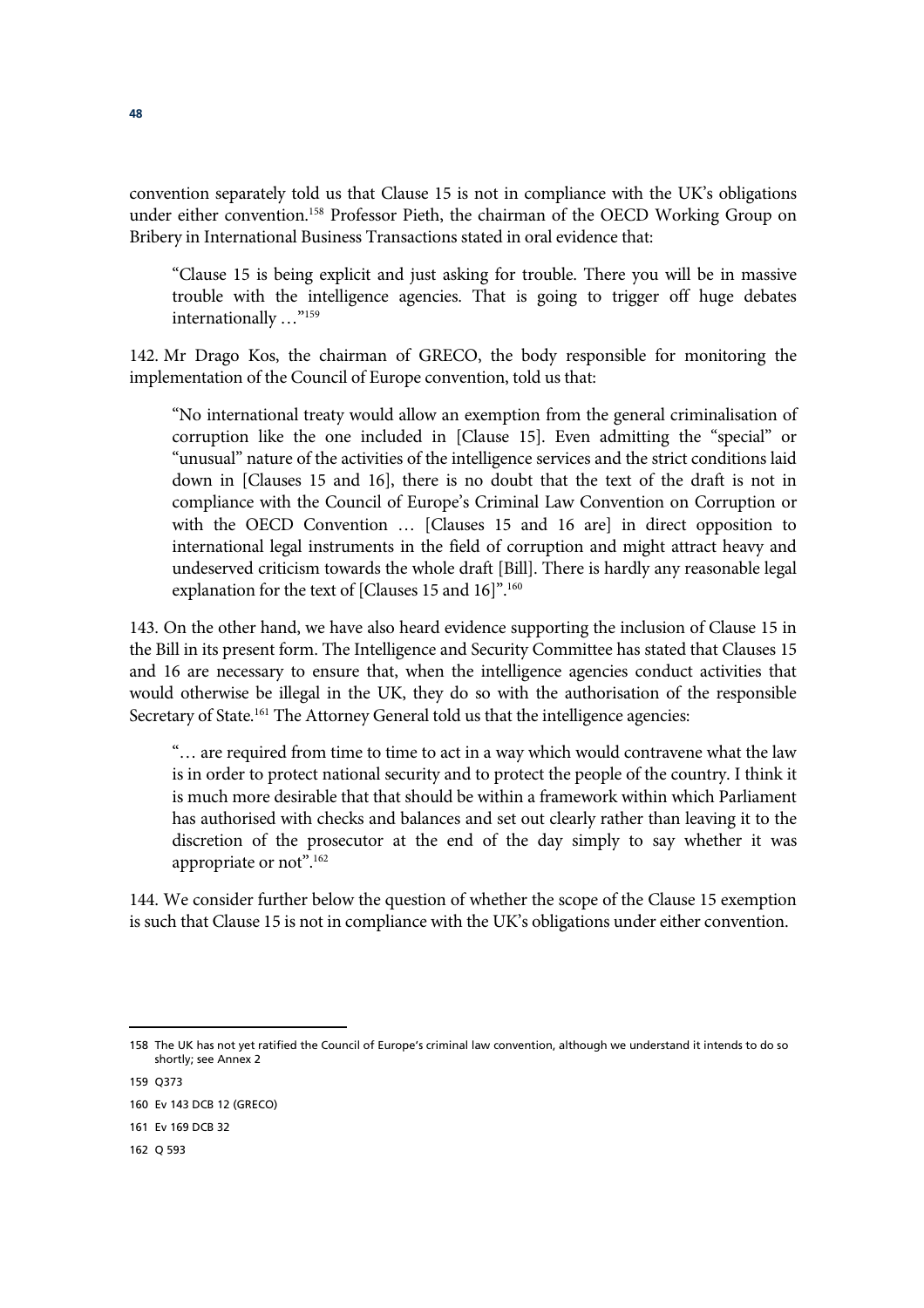#### **Functions of the intelligence agencies**

145. In order to understand the application of Clause 15, it is necessary to consider the statutory functions of the intelligence agencies, and the purposes for which those functions may be exercised. This is because Clause 15(4) requires that the act or omission that is authorised (or the operation in the course of which such acts or omissions will be done or made) must be necessary for the proper discharge of a function of the intelligence agencies.

146. The statutory functions of these agencies are set out in detail in Annex 3. In summary, on the basis of the relevant legislative provisions, it would appear that all three intelligence agencies are empowered to carry out their respective functions only:

- $\epsilon$  in the interests of national security, or
- $\epsilon$  in order to prevent or detect serious crime, or
- $\epsilon$  (in the case of the Security Service) "to safeguard" the economic well-being of the UK; or (in the case of the Intelligence Service and the GCHQ) "in the interests of" the economic well-being of the UK.

#### **Compliance with international obligations**

147. Neither the OECD convention nor the Council of Europe's criminal law convention expressly provide for intelligence agencies to be exempted from the corruption offences that parties to the conventions are required to establish. On the face of it, therefore, the intelligence agencies are required to be subject to the provisions of the conventions, unless there is some basis for arguing that there is an implied exception.

148. In establishing whether there is such a basis, it is necessary to consider what the objectives of each convention are. While we do not propose here to undertake an extensive examination of the objectives of each convention, we have commented briefly on each.

149. The preamble to each convention is helpful in establishing each convention's objectives. The preamble to the OECD convention indicates that it is directed against bribery because bribery "raises serious moral and political concerns, undermines good governance and economic development and distorts international competitive conditions". The preamble to the Council of Europe's criminal law convention indicates that it is directed against corruption because "corruption threatens the rule of law, democracy and human rights, undermines good governance, fairness and social justice, distorts competition, hinders economic development and endangers the stability of democratic institutions and the moral foundations of society".

150. This suggests that the objectives of both conventions are essentially threefold:

- $\epsilon$  to safeguard fundamental features of democratic societies, such as the rule of law and human rights, and the stability of democratic institutions
- $\epsilon$  to promote economic development and international competition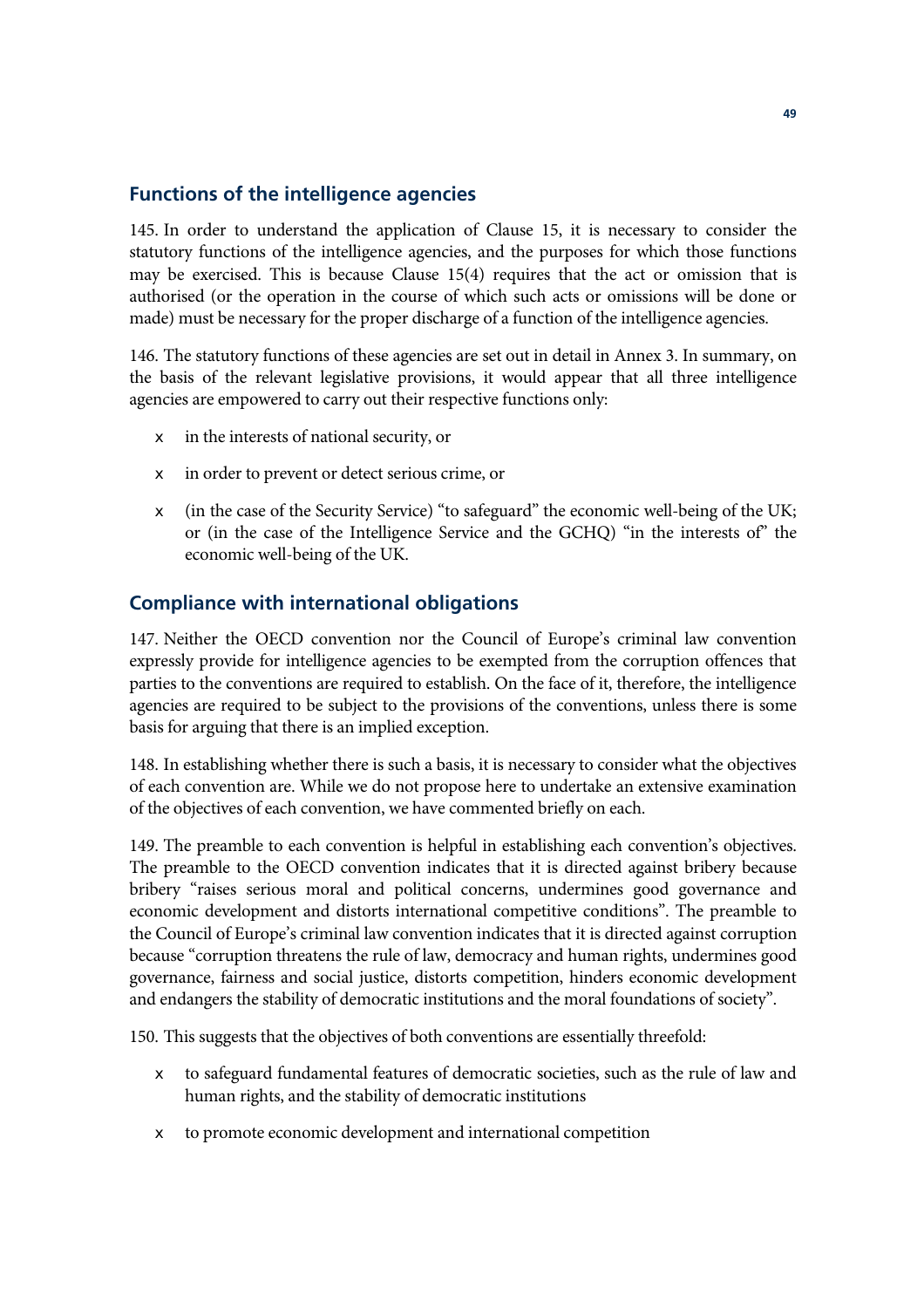$\epsilon$  to address the "immorality" of corruption.

151. Any exception implied in the conventions must be compatible with these objectives. Consequently, in order to answer the concerns raised by Mr Kos and Professor Pieth, the Government must be able to demonstrate that the exemption given to the intelligence agencies under Clause 15 does not conflict with these objectives. Professor Pieth acknowledged that all international conventions arguably contain an implicit exemption in respect of actions safeguarding national security.<sup>163</sup> However, he questioned whether Clause 15 could not be limited to providing an exemption for "defence and public security in a very narrow sense"—a sense that would "exclude economic considerations".<sup>164</sup> He suggested that, if Clause 15 did not exclude such "economic considerations", it would risk non-compliance with the OECD convention". He told us:

"My uneasiness is [that] we are here talking in an economic context and we all know that secret services have been heavily involved in economic espionage. It would certainly be against the Convention to allow a secret service agency, for the purpose of furthering business, to use such an exemption. That is where we would really be very concerned".165

#### **Conclusion about Clause 15**

152. We have serious concerns that the breadth of the Clause 15 exemption for intelligence agencies is such that Clause 15 risks non-compliance with the UK's obligations under the OECD convention and the Council of Europe's criminal law convention. It seems to us that the Clause 15 exemption is compatible with international law in so far as it promotes two of the three purposes for which the intelligence agencies may exercise their functions, national security and the prevention and detection of serious crime. We are concerned, however, about the proposal to extend the Clause 15 exemption to functions exercised for the third purpose: acts or omissions of the Security Service intended to safeguard the economic well-being of the UK and, even more broadly, to acts or omissions of the Intelligence Service or the GCHQ done or made in the interests of the economic well-being of the UK. For the following reasons, we consider that drawing the Clause 15 exemption so broadly as to include these cases would appear to risk placing the UK in breach of its international obligations:

> a) Article 5 of the OECD convention provides that the investigation and prosecution of offences under the convention "shall not be influenced by considerations of national economic interest … or the identity of the natural or legal persons involved." As presently drafted, Clause 15 would appear to be in direct contravention of article 5.

> b) Giving the intelligence agencies licence to commit corruption offences in the interests of the economic well-being of the UK would appear to undermine the

<sup>163</sup> Q 401 (Professor Pieth)

<sup>164</sup> Q 413 (Professor Pieth)

<sup>165</sup> Q405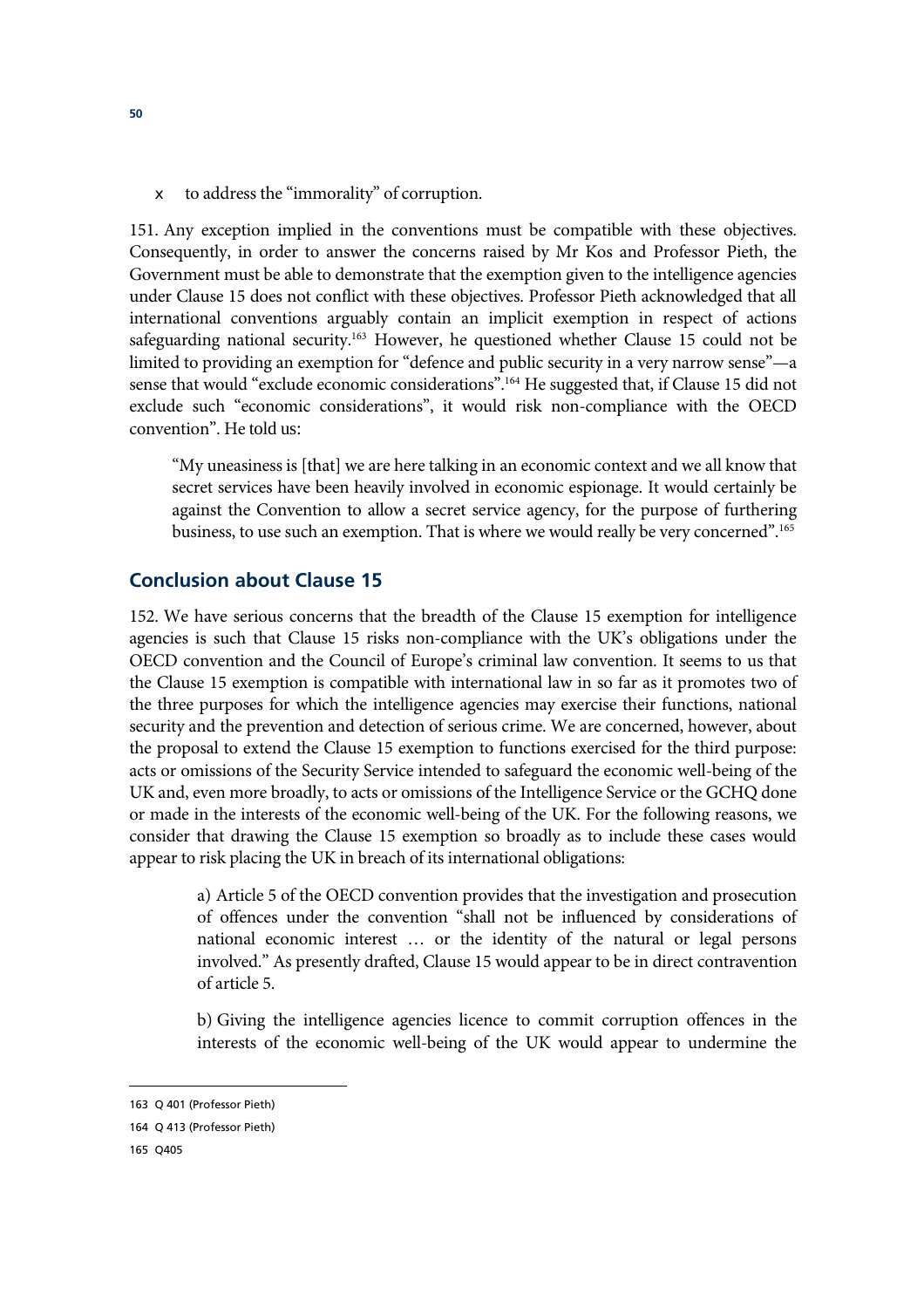objectives of the OECD convention and the Council of Europe's criminal law convention. A very wide range of corrupt activities could fall under the umbrella of safeguarding or promoting the UK's economic well-being; such activities, of their nature, risk undermining other democratic societies or compromising economic development and international competition. Likewise, such activities would risk appearing immoral in the eyes of the international community. Very few, if any, of these activities would be sufficiently vital to justify that risk.

153. **For these reasons, we recommend that the Government gives further consideration to the question of whether the Clause 15 exemption for intelligence agencies is so wide that Clause 15 risks non-compliance with the UK's international obligations.**

154. **We also recommend that the Government considers whether Clause 15 should be amended so that the exemption for activities of the intelligence agencies applies only to acts or omissions done or made in the interests of national security or of preventing or detecting serious crime.**

# **7** Other Matters

#### **Guidance notes or Code of Practice**

155. Since the criminal law of corruption derives its normative standards (its requirements as to how people should and should not behave) from pre-existing civil law obligations, the Committee does not regard the criminal law of corruption as being principally a mechanism for laying down minimum standards of conduct, whether in public life, in business, in local government or elsewhere. Rather, the Committee regards the criminal law of corruption as a means of punishing some of the grosser breaches of standards that should be laid down elsewhere. In many areas in which corruption is possible there is already relevant guidance available. The major area in which a Code of Practice is required as a matter of urgency is to give guidance to businesses attempting to procure contracts overseas. Lord Falconer told us that an Approved Code of Conduct might be helpful.<sup>166</sup> As the CBI told us:

"There will be a need for very clear guidance on these points and I can see the case that some of the fairly specific and technical issues we referred to could lend themselves very well to guidance".<sup>167</sup>

156. Consideration could be given to the possibility of including in the Bill powers to make or approve Codes of Practice. This would enable the Government to put any Guidance before Parliament for approval as a Code of Practice. Whilst such a Code would not be legally binding, it would have persuasive force in encouraging companies to introduce procedures

 $\overline{a}$ 166 Q537

<sup>167</sup> Q704 (Mr Cridland)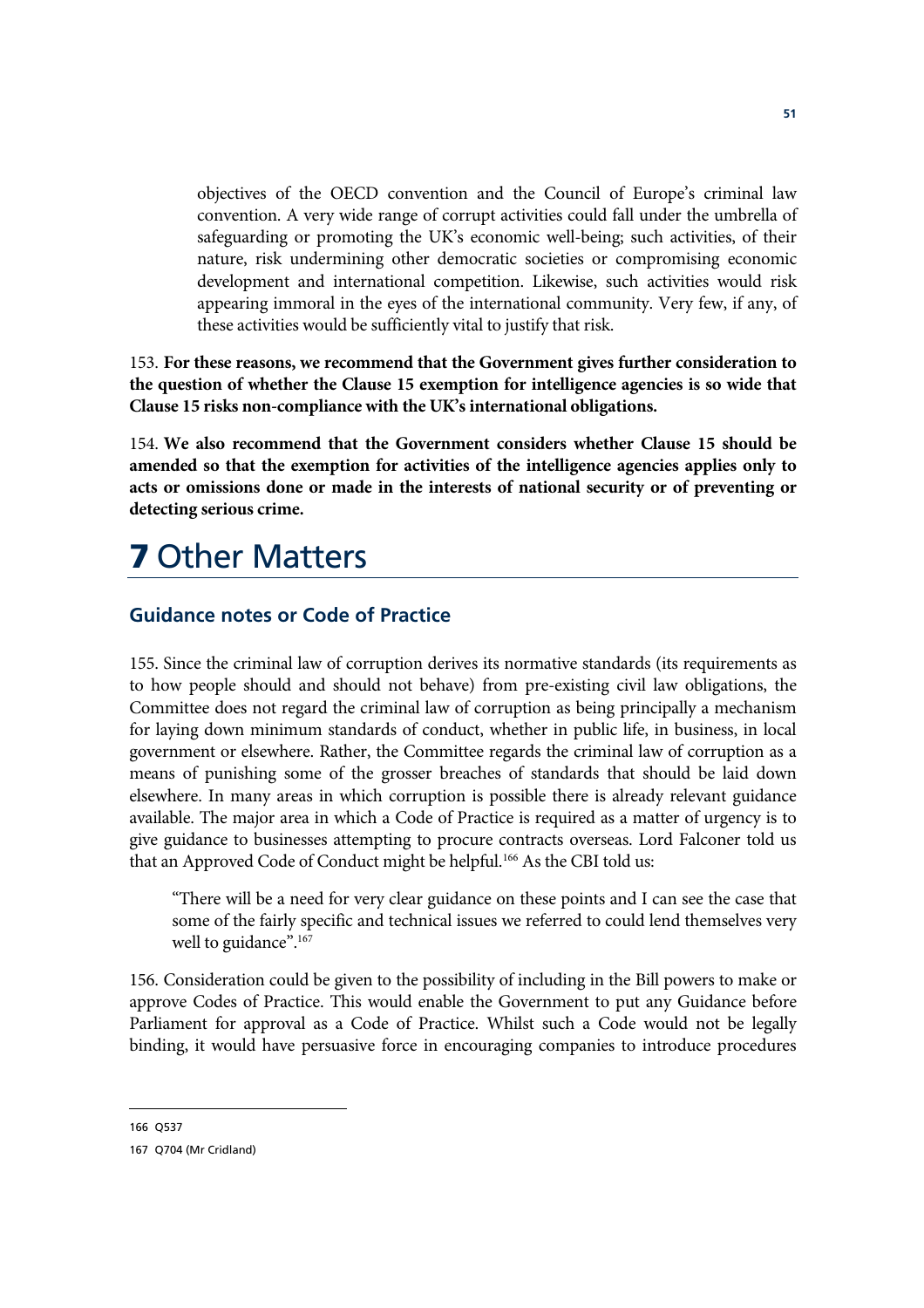which ensured compliance. The overriding consideration is that the Bill should - on its face clearly establish what is and what is not corrupt.

### **The Relationship of corruption law to the Proceeds of Crime Act 2002**

157. The relationship between the Bill and the Proceeds of Crime Act has been raised in some of the evidence.168 There are the issues of reporting requirements and whether confiscation should apply to the net or gross sum involved in corruption.

158. On reporting requirements, an offence under the Bill would be a predicate offence for the purposes of the Proceeds of Crime Act 2002, generating a reporting obligation on accountants and auditors within the regulated sector to report any instance of corruption by or against a UK client. Concern was raised as to the weight of this obligation in the absence of an exception as *de minimis* or for facilitation payments.<sup>169</sup>

159. Confiscation orders and civil recovery proceedings are both computed gross.170 No deductions are allowed for expenditure incurred by the criminal in the commission of crime. This makes a certain sense when applied to a drug dealer's expenses (though even the drug dealer is allowed to deduct from his liability to tax expenses which are not themselves unlawful).<sup>171</sup> This has significant consequences in the case of corruption. It means that in the case of a corruptly acquired contract all the benefit income of the job is vulnerable either to a confiscation order or to civil recovery proceedings. This will create significantly greater uncertainty and risk in commercial transactions.

160. For example, by bribing some of the directors of A Plc, B Plc is able to take over A Plc. The entire company (A Plc) and/or all its property is liable to a confiscation order or to civil recovery proceedings under the Proceeds of Crime Act 2002. Anyone who has extended unsecured credit to A Plc will lose.

161. Although this is not explicitly covered by the Bill, the Committee considers that both Houses may wish to debate whether this is wrong in principle and whether it would be a violation of the First Protocol to the ECHR.

<sup>168</sup> Ev 145-148 para 3(c) and 12 and 13 Part 4 (18-22) PricewaterhouseCoopers DCB 16.

<sup>169</sup> Ev 147 DCB 16.

<sup>170</sup> Ev 147 para 21 Proceeds of Crime Act 2002 ss. 76(4) & (7), Proceeds of Crime Act 2002 s.242 respectively.

<sup>171</sup> Ev 149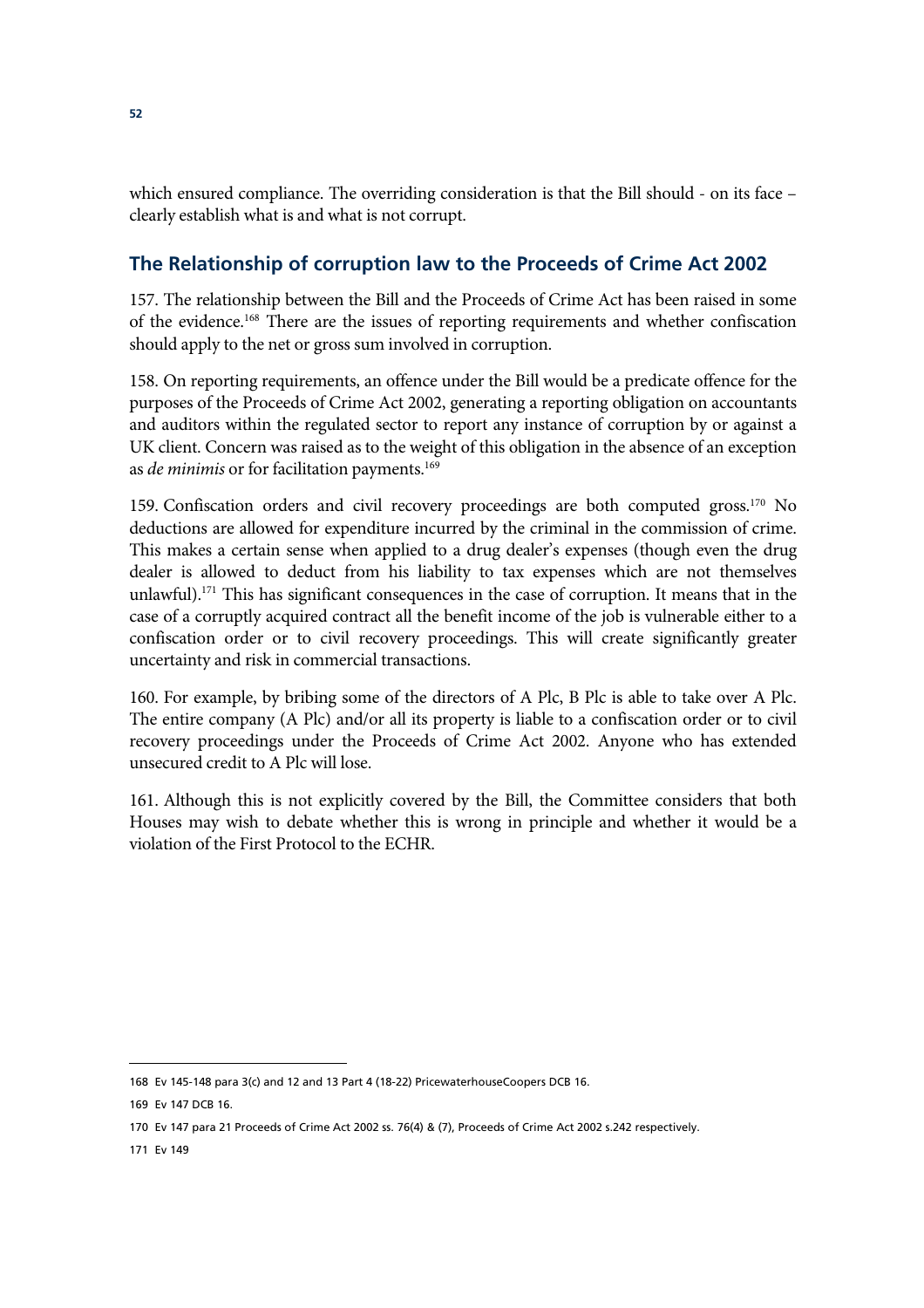### **8** Conclusion

162. At the start of this report we listed the key questions we have addressed in this inquiry. Our answers to those questions are now as follows:

*Is the existing law on corruption so deficient that it is necessary now to legislate?* 

Yes.

*If so, does the Draft Bill criminalise all conduct which is corrupt without criminalising any conduct which is not?* 

It fails to cover some corrupt conduct such as when the head of one company bribes the head of another company (neither being agents) or when the principal consents to the bribery of his agent (so it is not an offence).

*Further, does the Draft Bill state clearly what types of conduct are punishable as corrupt in language which can readily understood by the police, by prosecutors, by jurors and by the public, including – especially – the business and public sector communities, and their advisors, both here and abroad?* 

 $N<sub>0</sub>$ 

*What is the essence of corrupt conduct? How might it be defined? What distinguishes corrupt conduct from lawful conduct? Does this Bill draw that line in the correct place? In particular, is the definition in the Bill – which confined corruptness exclusively to a principal/agent relationship - both complete and robust, and is it clear so that it can readily be understood by all relevant parties?* 

We believe that (leaving aside related offences) the essence of corruption would be better expressed as in the following terms:

A person acts corruptly if he gives, offers or agrees to give an improper advantage with the intention of influencing the recipient in the performance of his duties or functions;

A person acts corruptly if he receives, asks for or agrees to receive an improper advantage with the intention that it will influence him in the performance of his duties or functions.

*Should parliamentary privilege be waived in corruption cases?* 

Yes – but in a narrower form than proposed in the draft Bill.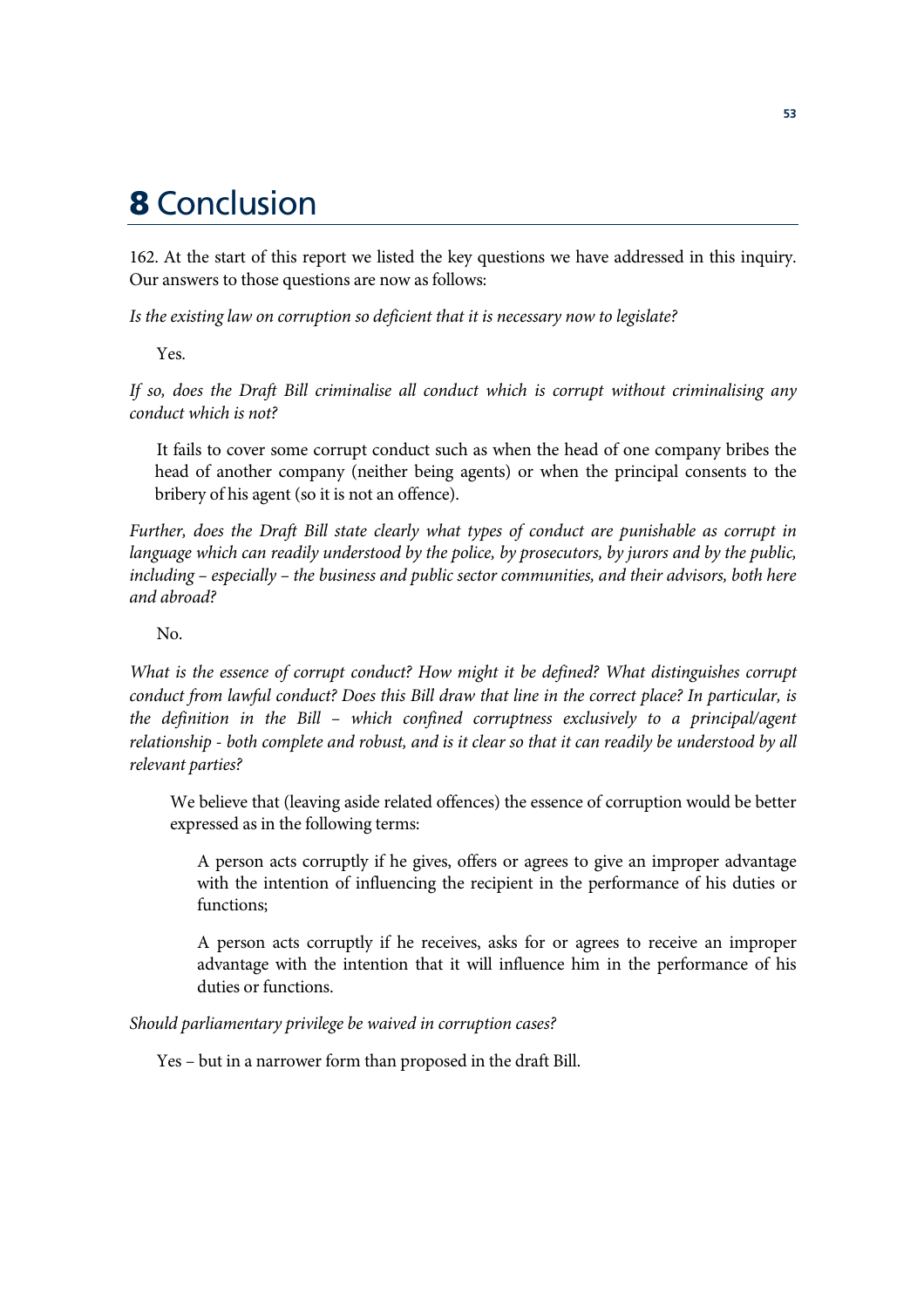*Should the Attorney General's consent for prosecution for corruption offences be required?* 

No – the consent of the Director of Public Prosecutions or one nominated deputy would be sufficient.

*Should the Intelligence Services be exempt from prosecution for corruption offences?*'

The compatibility of this provision with international law needs to be re-considered.

The Committee invites the Home Office to bring forward a revised Bill taking account of these points.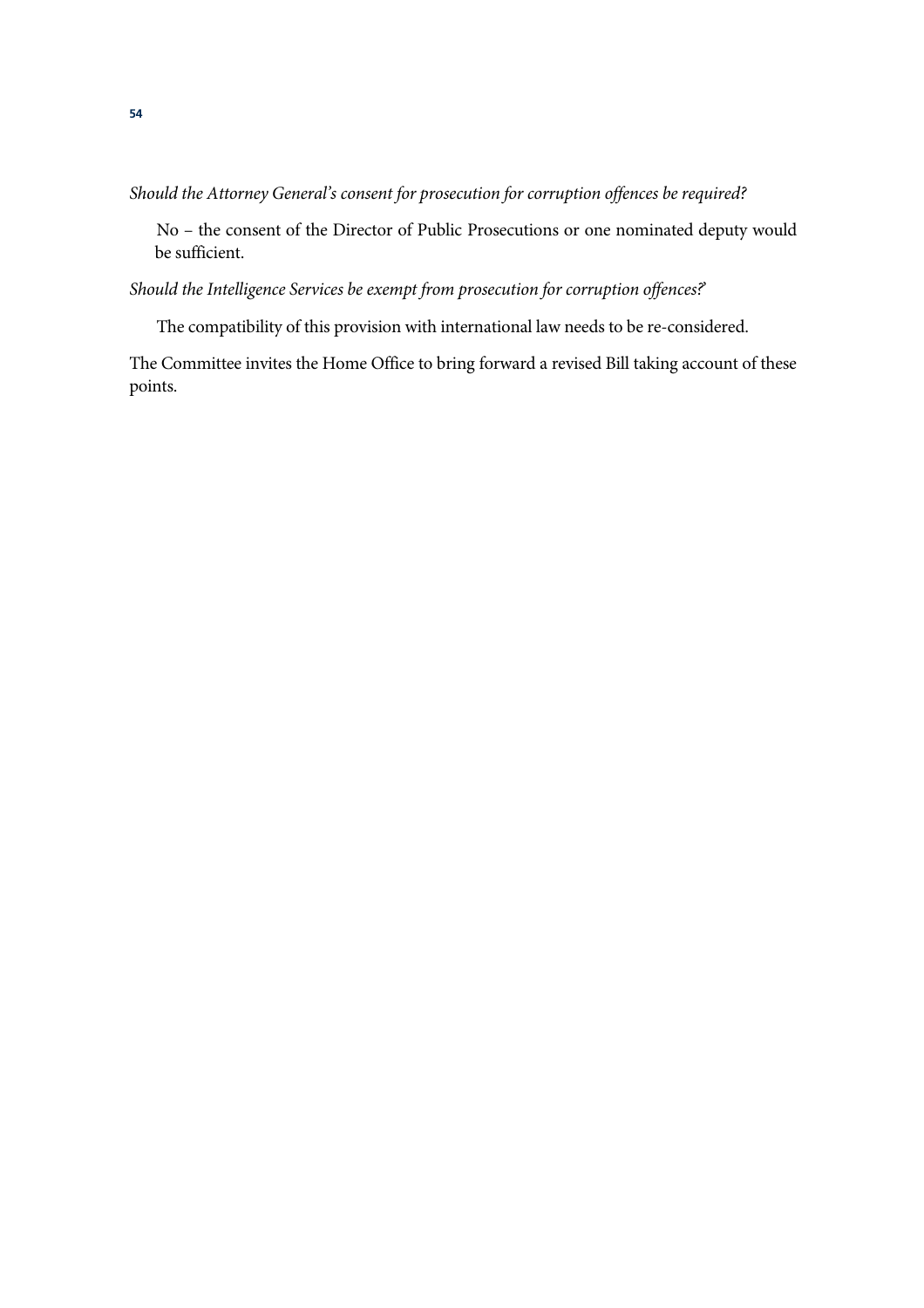## Conclusions and recommendations

- **1.** We are not persuaded that UK companies should be made explicitly liable for the actions of non-resident foreign subsidiaries and agents because the individuals – in many cases nationals of the countries concerned – will be subject to national law in that jurisdiction. (Paragraph 78)
- **2.** The case for a separate offence of trading in influence is not, in our view, convincing. (Paragraph 79)
- **3.** The draft Bill does not seem to us the appropriate vehicle for giving a statutory definition of misconduct in public office. (Paragraph 80)
- **4.** Our overall conclusion, however, is that by adopting only the agent/principal approach the Bill does not proceed on the right basis and that corrupt acts outside that relationship ought to be included in the Bill (Paragraph 81)
- **5.** The Committee has therefore concluded that the only way to address the problems which are inherent in the Bill (which arise from agent/principal model) is to move away from the definition of 'corruptly' in Clause 5. (Paragraph 89)
- **6.** Having examined all these different models, we consider that (leaving aside related offences) the essence of corruption could be expressed in the following terms:

A person acts corruptly if he gives, offers or agrees to give an improper advantage with the intention of influencing the recipient in the performance of his duties or functions;

A person acts corruptly if he receives, asks for or agrees to receive an improper advantage with the intention that it will influence him in the performance of his duties or functions. (Paragraph 92)

- **7.** As we have already indicated, it could be possible to substitute for 'improper advantage' the words 'advantage to which a person is not legally entitled'. (Paragraph 93)
- **8.** In the light of the criticisms which have been made of it, we do not consider that the draft Bill should be left as it stands on the essential issue. …We conclude that the Bill would still be obscure and unsatisfactory if the offences remain based on the concept of agency. (Paragraph 98)
- **9.** We believe that a Bill centred on a simple definition such as ours would be clearer and would work better. We also believe it would be more likely to receive general approval. (Paragraph 99)
- **10.** We consider it would be better if the Joint Committee recommendations were followed and a Parliamentary Privilege Bill dealing with all these matters were brought forward. (Paragraph 114)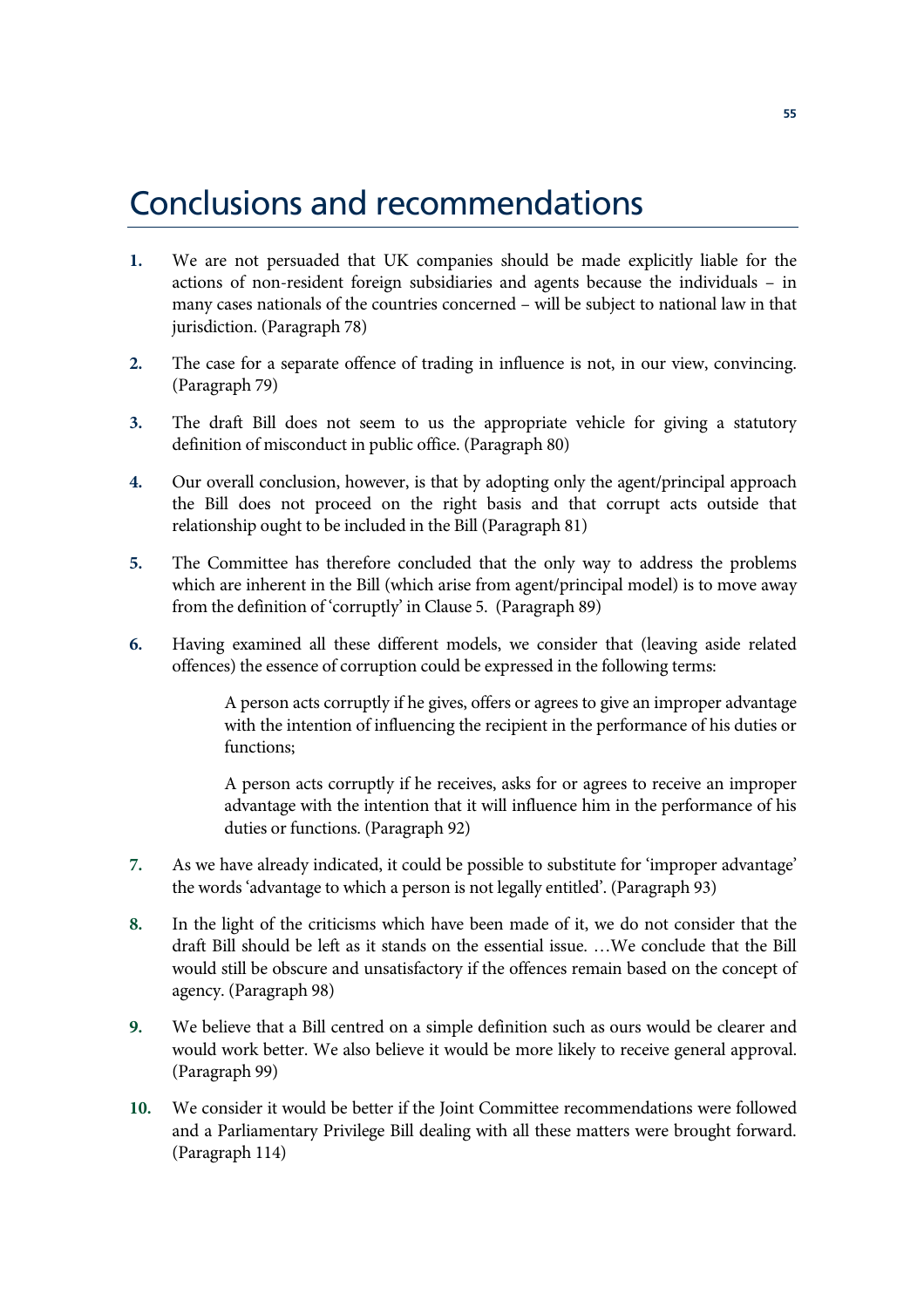- **11.** We therefore recommend that Clause 12 be narrowed. This would apply only to the words or actions of an MP or peer in a case where he is the defendant. …. We also recommend that, to the extent that the words or actions of an MP or peer are admissible for or against him, they should also be admissible for or against all co-defendants in respect of corruption offences based on the same facts. (Paragraph 134)
- **12.** We recommend that Clause 12 be redrafted on the lines set out in paragraph 135 (Paragraph 135)
- **13.** We recommend that Clause 17 be replaced by a requirement for the consent to be given by Director of Public Prosecutions or one nominated deputy. (Paragraph 139)
- **14.** For these reasons, we recommend that the Government gives further consideration to the question of whether the Clause 15 exemption for intelligence agencies is so wide that Clause 15 risks non-compliance with the UK's international obligations. (Paragraph 153)
- **15.** We also recommend that the Government considers whether Clause 15 should be amended so that the exemption for activities of the intelligence agencies applies only to acts or omissions done or made in the interests of national security or of preventing or detecting serious crime. (Paragraph 154)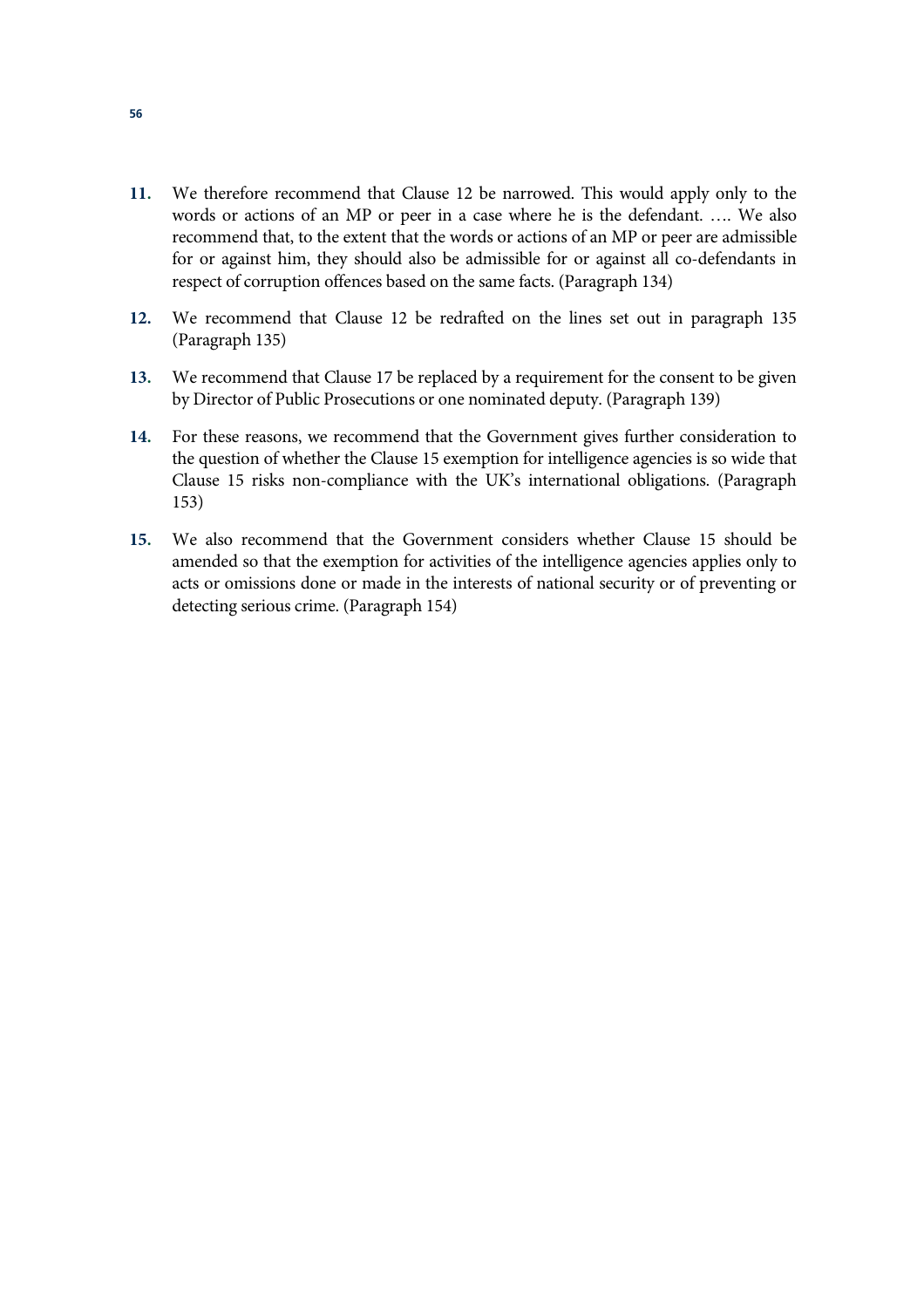| <b>Clause</b>    | <b>Original text</b>    | <b>Change/comment</b>                                                                                                                         | <b>Source</b>         | <b>Comments by Home Office</b>                                                                           |
|------------------|-------------------------|-----------------------------------------------------------------------------------------------------------------------------------------------|-----------------------|----------------------------------------------------------------------------------------------------------|
|                  | A person commits an     | Clarify the word "person". In Part 1, the word "person" is used, but in                                                                       | Khawar Qureshi        | The reason the general word "person" is not used in clause                                               |
|                  | offence if              | clause 13 the provision applies to any " <i>national</i> of the United Kingdom                                                                | DCB 7, para 13        | 13 is because it is necessary to identify which persons                                                  |
|                  |                         | or a body incorporated in any part of the United Kingdom".                                                                                    |                       | incur extra-territorial liability. The answer is persons who                                             |
|                  |                         |                                                                                                                                               |                       | are either UK nationals or bodies incorporated in the UK.                                                |
|                  |                         | It might be argued that the avoidance of the word "person" in clause                                                                          |                       |                                                                                                          |
|                  |                         | 13, and the use of the word "person" in Part 1 mean that "person"                                                                             |                       |                                                                                                          |
|                  |                         | should not be interpreted to include a legal person (as it would be                                                                           |                       |                                                                                                          |
|                  |                         | presumed to mean in accordance with Section 5 of the Interpretation                                                                           |                       |                                                                                                          |
|                  |                         | Act 1978).                                                                                                                                    |                       |                                                                                                          |
|                  |                         | Clarify how widely this clause is intended and the problems of proof in<br>non-pecuniary advantage (also applicable to clause 2). The current | CPS, DCB 15, para 1   | We think that the Bill is very clear on the width of<br>meaning of "advantage". Although a non-pecuniary |
|                  |                         | definition is very broad.                                                                                                                     |                       | advantage may be more difficult to prove than an                                                         |
|                  |                         |                                                                                                                                               |                       | exhibitable bribe, removing the possibility of non-                                                      |
|                  |                         |                                                                                                                                               |                       | pecuniary bribes would significantly weaken the existing                                                 |
|                  |                         |                                                                                                                                               |                       | law.                                                                                                     |
|                  |                         | Insert the operative words in clause 5 into clause 1. The definition of                                                                       | Sir Stephen Silber,   | It would not just be clause 5 that would need to be                                                      |
|                  |                         | corruption will therefore be captured in one clause and make the bill                                                                         | oral evidence, 9 June | incorporated, but also clauses 4, 6 and 7. Clause 2 would                                                |
|                  |                         | easier to understand.                                                                                                                         | 2003                  | then need to have incorporated clauses 4, 5, 6, 7, 8 and 9.                                              |
|                  |                         |                                                                                                                                               |                       | Clause 3 would need to have incorporated clauses 4, 5, 6, 7                                              |
|                  |                         |                                                                                                                                               |                       | and 10. This would make clauses 1, 2 and 3 very long and                                                 |
|                  |                         |                                                                                                                                               |                       | repetitive.                                                                                              |
| 1 <sub>(b)</sub> | "he corruptly offers or | The arguments in favour of 'dishonesty' as the basis for the                                                                                  | CBA Working Party,    | We agree that where there is corruption, there is often also                                             |
|                  | agrees to confer an     | criminalisation of this sort of conduct are well described in the joint BC                                                                    | DCB 20, para $5(a)$   | dishonesty, for example, fraud. But we do not think that                                                 |
|                  | advantage"              | and CBA response of 1997. The potential advantages of a scheme                                                                                |                       | corruption necessarily involves dishonesty, and this is in                                               |
|                  |                         | based on 'dishonesty' have plainly been rejected completely by the                                                                            |                       | line with existing law.                                                                                  |
|                  |                         | draftsman, but will need to be reconsidered by the Joint Committee.                                                                           |                       | The Court of Appeal has held $(R vs\ Harvey\ 1999)$ that                                                 |
|                  |                         |                                                                                                                                               |                       | dishonesty is not a necessary element in the existing                                                    |
|                  |                         |                                                                                                                                               |                       | offences. Instead, the word "corruptly" was to be                                                        |
|                  |                         |                                                                                                                                               |                       | construed as meaning deliberately offering money or other                                                |
|                  |                         |                                                                                                                                               |                       | favours, with the intention that it should operate on the                                                |
|                  |                         |                                                                                                                                               |                       | mind of the person to whom it was made so as to                                                          |
|                  |                         |                                                                                                                                               |                       | encourage him to enter into a corrupt bargain. Introducing                                               |
|                  |                         |                                                                                                                                               |                       | a requirement of 'dishonesty' would therefore constitute a                                               |
|                  |                         |                                                                                                                                               |                       | weakening of the law.                                                                                    |
|                  |                         |                                                                                                                                               |                       |                                                                                                          |
|                  |                         |                                                                                                                                               |                       | Including an element of dishonesty might suggest that the                                                |
|                  |                         |                                                                                                                                               |                       | offence must involve damaging the interests of the                                                       |
|                  |                         |                                                                                                                                               |                       | principal or the public. Whilst this will no doubt usually                                               |
|                  |                         |                                                                                                                                               |                       | occur where there is corruption, it does not seem to us to                                               |
|                  |                         |                                                                                                                                               |                       | be a necessary element of the offence. For example, where                                                |
|                  |                         |                                                                                                                                               |                       | two companies put in identical tenders, but one offers an                                                |
|                  |                         |                                                                                                                                               |                       | advantage on top, we would want that to count as                                                         |
|                  |                         |                                                                                                                                               |                       | corruption (unless there was principal's consent to the                                                  |
|                  |                         |                                                                                                                                               |                       | advantage). But if an element of dishonesty were required,                                               |
|                  |                         |                                                                                                                                               |                       | arguably there would be no corruption because there would                                                |

#### **ANNEX 1:SCHEDULE OF DETAILED POINTS ON THE DRAFT BILL**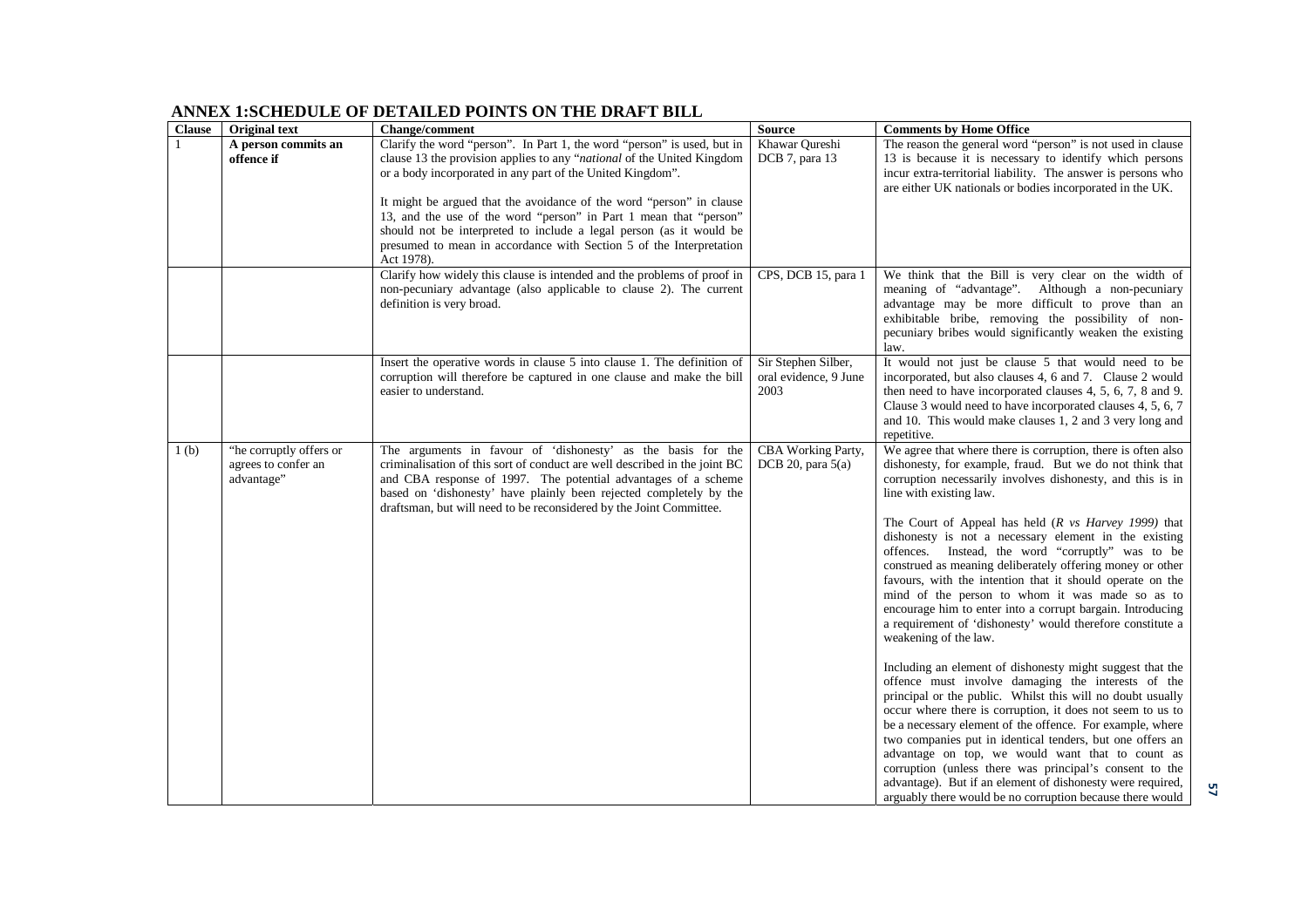|                |                                                                                                                                                                          |                                                                                                                                                                                                                                                                                                                                                 |                                                                                     | be no damage to the interests of the principal since the<br>tenders are identical.<br>Please also see Lord Falconer's answer to Q506 and Lord<br>Goldsmith's answer to Q576.                                                                                                                                                                                                                                                                                                                                                                                    |
|----------------|--------------------------------------------------------------------------------------------------------------------------------------------------------------------------|-------------------------------------------------------------------------------------------------------------------------------------------------------------------------------------------------------------------------------------------------------------------------------------------------------------------------------------------------|-------------------------------------------------------------------------------------|-----------------------------------------------------------------------------------------------------------------------------------------------------------------------------------------------------------------------------------------------------------------------------------------------------------------------------------------------------------------------------------------------------------------------------------------------------------------------------------------------------------------------------------------------------------------|
| 3              | <b>Performing functions</b><br>corruptly                                                                                                                                 | Define the meaning of "function".                                                                                                                                                                                                                                                                                                               | CPS, DCB 15, para 1                                                                 | 'Functions' is a term which gives the necessary breadth in<br>our view - it covers both what a person is required to do<br>and what he is permitted to do as part of his job - and it is<br>used without definition across the statute book (eg section<br>6(3) of the Human Rights Act 1998).                                                                                                                                                                                                                                                                  |
|                |                                                                                                                                                                          | Is this offence necessary or appropriate? Is it clear what the criminal act<br>actually is or is intended to be?                                                                                                                                                                                                                                | CBI, DCB 17, para 4<br>$&$ response to $HO$<br>para 17)                             | We do not envisage that the third offence, ("acting<br>corruptly"), will be prosecuted very frequently. However,<br>in some cases it will be necessary, in order to ensure that<br>corrupt behaviour can be punished (e.g. if an agent acts in<br>a certain way because he believes that he would get an<br>advantage - other agents may have got advantages in the<br>past - and finally is not given an advantage).                                                                                                                                           |
| $\overline{4}$ | A person confers an<br>advantage if                                                                                                                                      | The definition of "conferring an advantage" would catch a wide range<br>of business activities which are normal business practice and<br>universally viewed as wholly unexceptionable. There are currently a<br>number of concerns over potential grey areas (free meals/ holidays<br>provided to journalists for review purposes).             | The Newspaper<br>Society DCB 8, para                                                | Whilst it is true that clause 4 is wide, it has to be read with<br>clause 5. Concerning the coverage of clause 5, please see<br>comments below.                                                                                                                                                                                                                                                                                                                                                                                                                 |
|                |                                                                                                                                                                          | Clauses 4 and 5 only refer to "an advantage", rather than the Council of<br>Europe's Criminal Law Convention on Corruption (CoE), which<br>repeatedly refers to an "undue advantage". The draft Bill therefore<br>widens the scope of the offence, which would cover more ground than<br>required by the CoE and other international standards. | Drago Kos, GRECO,<br>DCB 12, para 6                                                 | The word "undue" is unclear.<br>The Oxford English<br>Dictionary has three meanings, including "not owing or<br>and "excessive" or<br>"improper"<br>payable" (rare),<br>disproportionate". We do not think the inclusion of a term<br>which would not be uniformly understood would lend<br>clarity to the Bill.                                                                                                                                                                                                                                                |
|                |                                                                                                                                                                          |                                                                                                                                                                                                                                                                                                                                                 |                                                                                     | The international conventions do not require parties to use<br>specific terms in their law. We do not think that the current<br>Bill substantially widens the scope of the law.                                                                                                                                                                                                                                                                                                                                                                                 |
| 4(1)(a)        | "A person confers an<br>advantage if -<br>(a) he does something (for<br>example makes a<br>payment) or he omits to<br>do something that he has a<br>right or duty to do" | Clause $4(1)(a)$ gives an example of doing something which confers an<br>advantage but does not give an example of omitting to do something.<br>An example here would help to clarify this clause.                                                                                                                                              | Bob McKittrick.<br>Institution of<br><b>Structural Engineers</b><br>DCB 4, para 3.3 | We avoid examples in primary legislation unless necessary<br>to avoid the provision being misunderstood. Where<br>examples are useful by way of explanation, they can be<br>placed in explanatory notes. It was felt necessary to give<br>an example of "doing something" so that it was clear that<br>clause 4 was dealing with the bribe rather than what was<br>done in return. This point is now clear so there is no need<br>for a further example, and we do not think that "omitting to<br>do something" is in itself a difficult concept to understand. |
|                |                                                                                                                                                                          | The language of this clause is ambiguous. It needs to be made clear, by<br>punctuation or otherwise, that the subordinate clause "which he has a<br>right or duty to do" applies only to an omission and not to an act.                                                                                                                         | Secretariat to the<br>OECD's Bribery<br>Working Group,<br>DCB 26, para 2b           | We see no ambiguity in view of the repetition of the<br>pronoun 'he'.                                                                                                                                                                                                                                                                                                                                                                                                                                                                                           |
|                |                                                                                                                                                                          | Clause $4(1)$ as presently drafted gives rise to one potential ambiguity as<br>to the definition of "advantage".                                                                                                                                                                                                                                | Secretariat to the<br>OECD's Bribery<br>Working Group,                              | This seems to be the same point addressed above.                                                                                                                                                                                                                                                                                                                                                                                                                                                                                                                |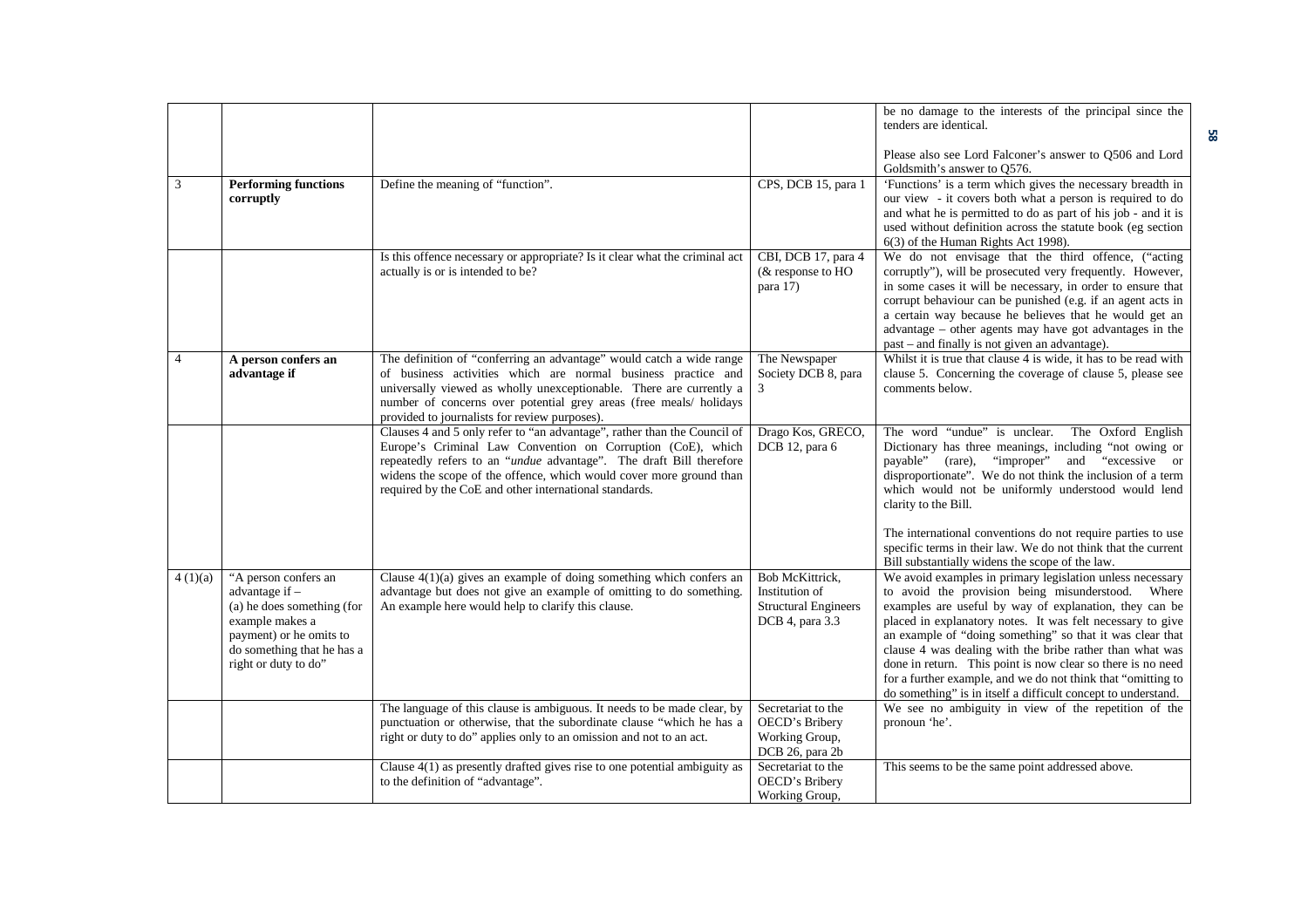|      |                                                                                                                                                                                                                                        |                                                                                                                                                                                                                                                                                                                                                                                                         | DCB 26, para 2b                                                                                         |                                                                                                                                                                                                                                                                                                                                                                                                                                                                                                                                                                                                                                                |
|------|----------------------------------------------------------------------------------------------------------------------------------------------------------------------------------------------------------------------------------------|---------------------------------------------------------------------------------------------------------------------------------------------------------------------------------------------------------------------------------------------------------------------------------------------------------------------------------------------------------------------------------------------------------|---------------------------------------------------------------------------------------------------------|------------------------------------------------------------------------------------------------------------------------------------------------------------------------------------------------------------------------------------------------------------------------------------------------------------------------------------------------------------------------------------------------------------------------------------------------------------------------------------------------------------------------------------------------------------------------------------------------------------------------------------------------|
|      |                                                                                                                                                                                                                                        | Replace ";" ["semi-colon"] with ", and" ["comma and"] at end of<br>$4(1)(a)$ , $5(1)(a)$ , (b) and (c), $5(2)(a)$ , (b), (c) and (d), $6(2)(a)$ , $6(3)(a)$ ,<br>$6(4)(a)$ , $7(1)(a)$ , $8(1)(a)$ , $10(1)(a)$ , $10(2)(a)$ , $13(1)(a)$ , $13(2)(b)$ and<br>$16(3)(b)$ . This would reflect consistency with the correctly punctuated<br>clauses in the rest of the draft Bill.                       | CBA Working Party,<br>DCB 20, para 16a                                                                  | We think it is clear from the context that in each case these<br>are cumulative conditions and therefore "and" adds<br>nothing of substance. However, we will be checking the<br>consistency of the Bill's punctuation before it is introduced<br>into Parliament.                                                                                                                                                                                                                                                                                                                                                                             |
| 4(2) | "An act or omission may<br>be done or made in<br>consequence of a person's<br>request even if the nature<br>of the act or omission, and<br>the time it is intended to<br>be done or made, are not<br>known at the time of<br>request." | Clause $4(2)$ is too vague and unclear. It needs the example (or similar)<br>that is given in the explanatory notes.                                                                                                                                                                                                                                                                                    | Bob McKittrick,<br>Institution of<br><b>Structural Engineers</b><br>DCB 4, para 3.3                     | As explained above, the practice is to avoid examples in<br>primary legislation<br>unless necessary to<br>avoid<br>We do not consider that<br>misunderstanding.<br>misunderstanding will arise here.                                                                                                                                                                                                                                                                                                                                                                                                                                           |
| 5    | Conferring an<br>advantage: meaning of<br>corruptly                                                                                                                                                                                    | A majority of the Working Party favours adding "dishonestly" as an<br>additional element in all new offences.                                                                                                                                                                                                                                                                                           | CBA Working Party,<br>DCB 20, paras 9-13                                                                | Please see response on 1b.                                                                                                                                                                                                                                                                                                                                                                                                                                                                                                                                                                                                                     |
|      |                                                                                                                                                                                                                                        | The offences in the draft Bill are framed according to whether<br>advantages have been conferred or obtained and do not require a<br>specific element of dishonesty or even a breach of the agent's duties to<br>his principal. Exceptions would be very difficult to establish.                                                                                                                        | <b>Financial Services</b><br>and Markets<br><b>Legislation City</b><br>Liaison Group, DCB<br>14, para 3 | Please see response on 1b. The Law Commission rejected<br>the idea of breach of duty (paras 5.5-5.10 of their report).<br>However we will reconsider in view of the concerns<br>expressed.                                                                                                                                                                                                                                                                                                                                                                                                                                                     |
|      |                                                                                                                                                                                                                                        | Replace "an advantage" with "an improper advantage". Emphasis<br>should not just rely on "primarily" and primary purpose, but should<br>also apply a concept of conferring or receiving an improper advantage<br>(in line with OECD Convention Outlawing Bribery of Foreign Public<br>Officials). Using the word 'improper' would considerably strengthen<br>the bill and make it easier to understand. | CBI, DCB 17, para 4<br>and CBI oral<br>evidence, 11 June<br>2003                                        | In Article 1 of the OECD Convention, the terms 'undue'<br>and 'improper' are both used: the first<br>qualifies the<br>advantage given by the briber and the second the<br>advantage given in return by the official. But we do not<br>believe that either term (or both if we follow the OECD<br>precedent) would add clarity to the Bill. Jurors, in<br>particular, would not necessarily have the same                                                                                                                                                                                                                                       |
|      |                                                                                                                                                                                                                                        | Detailed guidance should be provided once the scope of the new<br>offences is decided, so that companies can review and update their<br>codes of conduct and practice for employees.                                                                                                                                                                                                                    | Para 17                                                                                                 | understanding of what is or is not improper ("not in<br>accordance with accepted standards of behaviour" (OED)).                                                                                                                                                                                                                                                                                                                                                                                                                                                                                                                               |
|      |                                                                                                                                                                                                                                        | Exclude small facilitation payments, 'offset' contracts, insurance and<br>other commissions paid in the financial services industry. Exemptions<br>or specific defences should be made for corporate entertainment, bona<br>fide promotional expenditure, payments made or conferred under<br>duress and small facilitation payments as recognised in commentaries<br>to 1997 OECD Convention.          |                                                                                                         | We are considering guidance (see Lord Falconer's answer<br>to Q537).<br><b>Facilitation Payments</b><br>We do not think it desirable for UK law to apply<br>differently overseas to the way it applies in the UK. That<br>admits a double standard. The realities of life in less<br>developed countries may well be very different, but we see<br>no formal way of distinguishing those countries from the<br>others, and there is an international effort to raise standards<br>so that the number of countries where such payments are<br>normal should be reducing over time.<br>Blanket exemptions are always liable to misuse, and we do |
|      |                                                                                                                                                                                                                                        |                                                                                                                                                                                                                                                                                                                                                                                                         |                                                                                                         | not think it appropriate to make an exemption for                                                                                                                                                                                                                                                                                                                                                                                                                                                                                                                                                                                              |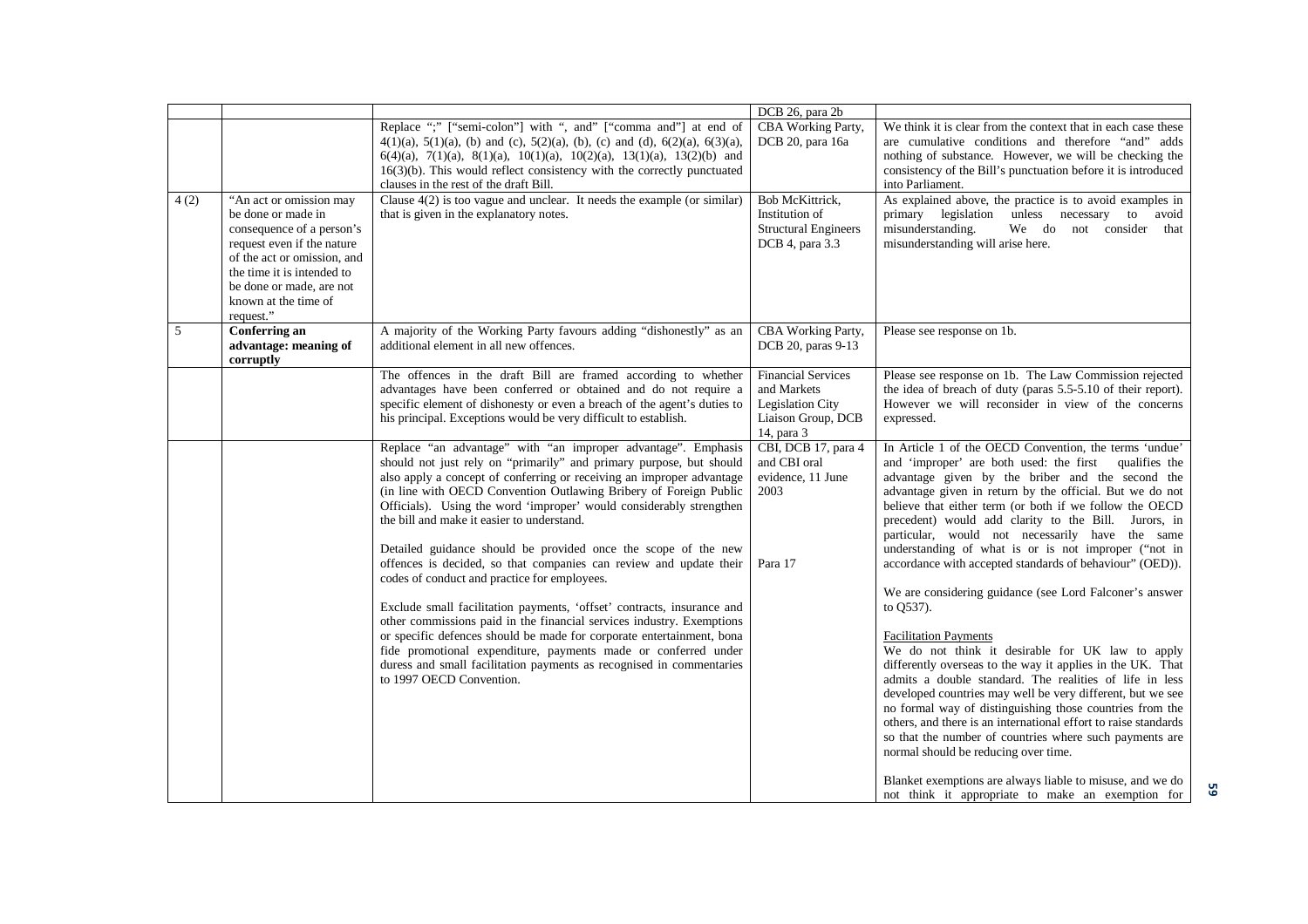|                                                                                                                                                                                                                                                                                                                                                                                                                                             |                                                                             | 'facilitation payments'. However, in considering whether<br>or not to prosecute individual cases, prosecutors must<br>decide whether it would be in the public interest to do so.<br>They may then take into account how the payment is<br>viewed locally. Lord Falconer dealt with this in answer to<br>Q 526. As concerns corruption cases, there is the additional<br>safeguard of Attorney General's consent: the Attorney<br>General must give his agreement to any prosecution.<br>Offset payments<br>We do not believe that the draft Bill would ordinarily<br>capture offset contracts. Offset is, in essence, a<br>commitment from a contractor to provide an extra service<br>(e.g. buy local components, build a local hospital) in<br>addition to the main terms of the contract for which he is<br>bidding. As such, it can be seen as one of the<br>specifications of bidding, whether mandatory or not. We<br>do not see it being treated any differently under the<br>Corruption Bill than any other contractual term. See Lord<br>Falconer's answer to Q468.<br>Promotional expenditure/corporate hospitality<br>An act of corporate hospitality would not be corrupt<br>unless the "advantage" (for example a corporate lunch, a<br>gift, or a sum of money) was given or received on the<br>understanding that it is <i>primarily</i> the advantage, or promise<br>of an advantage, that would make an agent act in a certain<br>way – for example award a contract. Thus corporate<br>hospitality is not corrupt unless it is on such a scale as to<br>be the prime motivation for an act by an agent. It would |
|---------------------------------------------------------------------------------------------------------------------------------------------------------------------------------------------------------------------------------------------------------------------------------------------------------------------------------------------------------------------------------------------------------------------------------------------|-----------------------------------------------------------------------------|-------------------------------------------------------------------------------------------------------------------------------------------------------------------------------------------------------------------------------------------------------------------------------------------------------------------------------------------------------------------------------------------------------------------------------------------------------------------------------------------------------------------------------------------------------------------------------------------------------------------------------------------------------------------------------------------------------------------------------------------------------------------------------------------------------------------------------------------------------------------------------------------------------------------------------------------------------------------------------------------------------------------------------------------------------------------------------------------------------------------------------------------------------------------------------------------------------------------------------------------------------------------------------------------------------------------------------------------------------------------------------------------------------------------------------------------------------------------------------------------------------------------------------------------------------------------------------------------------------------------------------------|
|                                                                                                                                                                                                                                                                                                                                                                                                                                             |                                                                             | also not be corrupt if the agent receiving it has his<br>principal's consent and the agent is not performing<br>functions for the public.                                                                                                                                                                                                                                                                                                                                                                                                                                                                                                                                                                                                                                                                                                                                                                                                                                                                                                                                                                                                                                                                                                                                                                                                                                                                                                                                                                                                                                                                                           |
| Definition of corruption could also encompass non 'transactional'<br>corruption, including:<br>- misuse of position by officials (as defined by Asia Development<br>Bank)<br>- improper use of information and property (Article X1, Inter-American<br>Convention Against Corruption).                                                                                                                                                      | Khawar Qureshi,<br>DCB 7, para 7                                            | This Bill is designed to repeal and replace the common law<br>of bribery and the statutory offences of corruption in the<br>Prevention of Corruption Acts 1889-1916. While other<br>forms of behaviour may be characterised loosely as<br>'corruption' they are distinct issues, and are not for this<br>Bill.                                                                                                                                                                                                                                                                                                                                                                                                                                                                                                                                                                                                                                                                                                                                                                                                                                                                                                                                                                                                                                                                                                                                                                                                                                                                                                                      |
| New legislation should incorporate a comprehensive set of specific<br>corruption offences, including 'trading in influence', (as specified in<br>the Council of Europe Criminal Law Convention).<br>The offences should be defined so as not to require proof of dishonest<br>intent, but on the basis of payment or other gratification without<br>reasonable explanation (an inference of corrupt behaviour compatible<br>with the ECHR). | Transparency<br>International (UK),<br>DCB 18, para 3.12,<br>4.1.2 and 3.13 | $A$ / A list is less likely to be comprehensive – it would be<br>problematic to ensure that all corrupt behaviour is covered.<br>The multiplicity of existing offences has not proved<br>helpful in practice either in the case of corruption or fraud.<br>UK law already contains sufficient offences to meet the<br>requirements of the Council of Europe Convention, with<br>the exception of 'trading in influence.'<br>Trading in influence is a complicated concept. It is                                                                                                                                                                                                                                                                                                                                                                                                                                                                                                                                                                                                                                                                                                                                                                                                                                                                                                                                                                                                                                                                                                                                                    |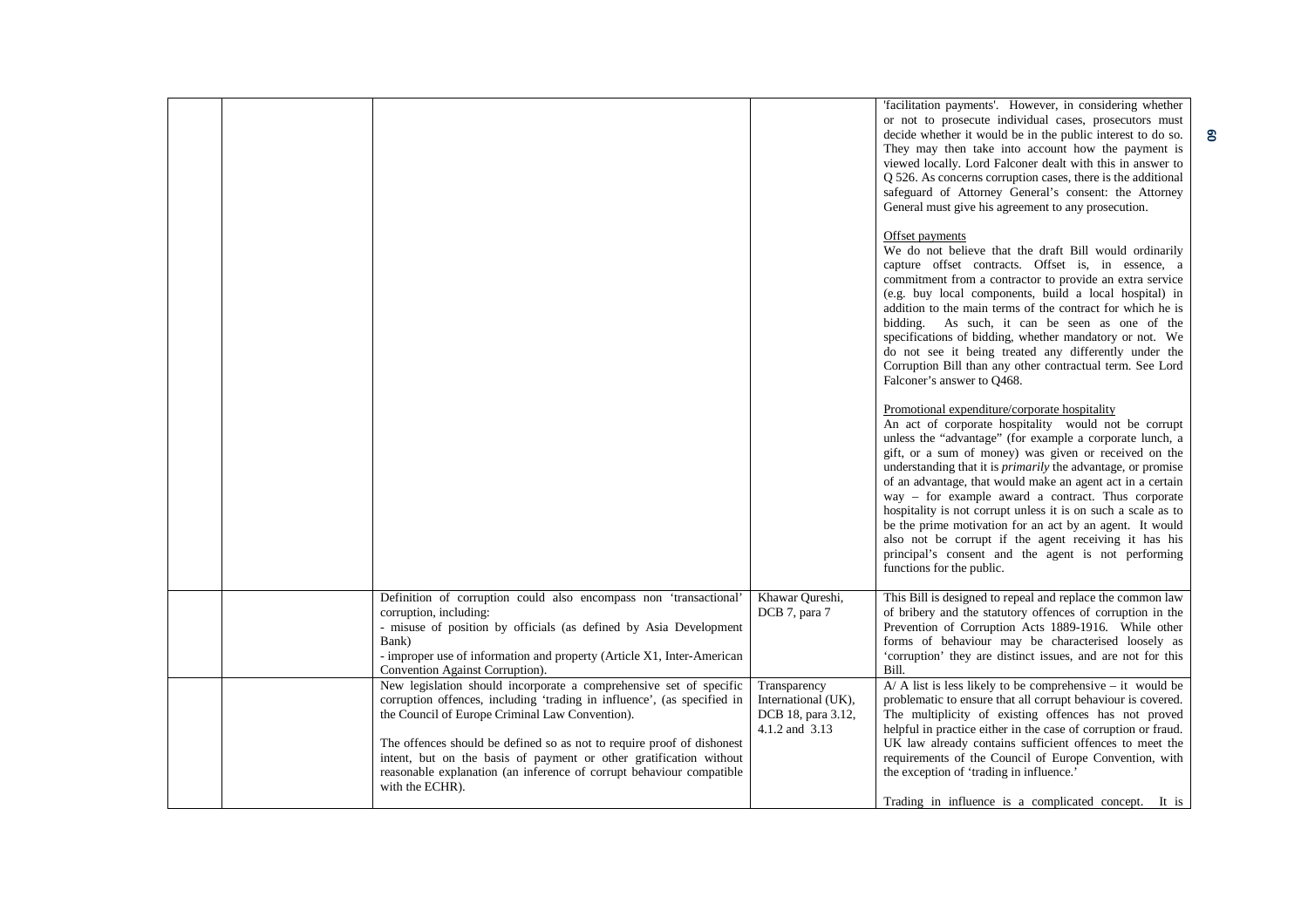| Misuse or abuse of public office as a separate offence committed by a<br>public official or servant could be a useful tool for upholding public<br>integrity in cases where to mount a full corruption prosecution would<br>present insuperable difficulties.                                                                                             |                                                           | difficult to ensure that the offence only covers dishonest<br>behaviour, and does not cover legitimate actions such as<br>lobbying and advice giving. (It is possible to make a<br>reservation on the Council of Europe provision on trading<br>in influence - many countries including the US and<br>Sweden have done so or intend to do so). Where an<br>agency relationship exists, trading in influence is included<br>in the corruption offences. It can be argued that if a person<br>taking advice does not establish some kind of agency<br>relationship with the one who gives him advice, he has<br>only himself to blame if he gets biased advice. |
|-----------------------------------------------------------------------------------------------------------------------------------------------------------------------------------------------------------------------------------------------------------------------------------------------------------------------------------------------------------|-----------------------------------------------------------|---------------------------------------------------------------------------------------------------------------------------------------------------------------------------------------------------------------------------------------------------------------------------------------------------------------------------------------------------------------------------------------------------------------------------------------------------------------------------------------------------------------------------------------------------------------------------------------------------------------------------------------------------------------|
|                                                                                                                                                                                                                                                                                                                                                           |                                                           | B/Payment or other gratification without reasonable<br>explanation appears to create a reverse burden of proof that<br>goes to the heart of the offence. It is difficult to imagine<br>how any reverse burden provision of this nature would not<br>have potential problems of compatibility with ECHR.                                                                                                                                                                                                                                                                                                                                                       |
|                                                                                                                                                                                                                                                                                                                                                           |                                                           | C/ Misuse of Public Office is a very complex area of the<br>law and its reform, while it may be desirable, is not urgent<br>when compared with some other issues in the criminal<br>justice arena. Cases can be prosecuted under the common<br>law, though there have been a number of recent court cases<br>on misfeasance where issues (such as the exact definition<br>of recklessness in this context) have arisen. It may be that<br>one or more of these cases will yet come before the Appeal<br>Court, and the outcome would be relevant to the content of<br>any future statutory offence of misuse of office.                                       |
| Language needs to be clarified to counter uncertainties as to whether<br>some small facilitation payments may now be decriminalised. This is<br>suggested by the definition of 'corruptly' in clause 5 and the need to<br>prove 'belief' that an act was done, or omission made, 'primarily' in<br>return for the advantage.                              | Transparency<br>International (UK),<br>DCB 18, para 3.10  | Some facilitation payments may not be 'corruptly' given<br>under existing law. It depends on the circumstances. The<br>'primarily' test in our view does not decriminalise any<br>particular type of payment that might be criminal now.                                                                                                                                                                                                                                                                                                                                                                                                                      |
| The Bill should include a general exemption for the financial services<br>industry, as various forms of commissions and fees are standard<br>commercial practice throughout the financial services industry, not<br>least between manufacturers and distributors.                                                                                         | Investment<br>Management<br>Association, DCB 3,<br>para 4 | For a commission to be corrupt, it would be necessary to<br>establish that the commission was the primary motivator<br>for the agent to act or forbear to act in relation to his<br>functions as an agent of another person, and that the<br>agent's principal had not consented, or would not have<br>consented if he had known all the facts. As concerns the<br>recipient of the commission: in order for him to be<br>considered guilty, it would be necessary to establish that he<br>knew or believed that the person conferring the<br>commission conferred it corruptly. (See Lord Falconer's<br>answer to question 477).                             |
| Standard newsgathering practices, including inducements or reward,<br>could effectively be criminalised, thereby potentially inhibiting<br>investigative journalism. Journalists may have a defence under<br>sections 6 and 7 of the Bill, but this could be obviated by excluding<br>such conduct altogether from the definition of 'corrupt' behaviour. | The Newspaper<br>Society, DCB 8, para<br>2                | See answer under 4 "public interest defence".                                                                                                                                                                                                                                                                                                                                                                                                                                                                                                                                                                                                                 |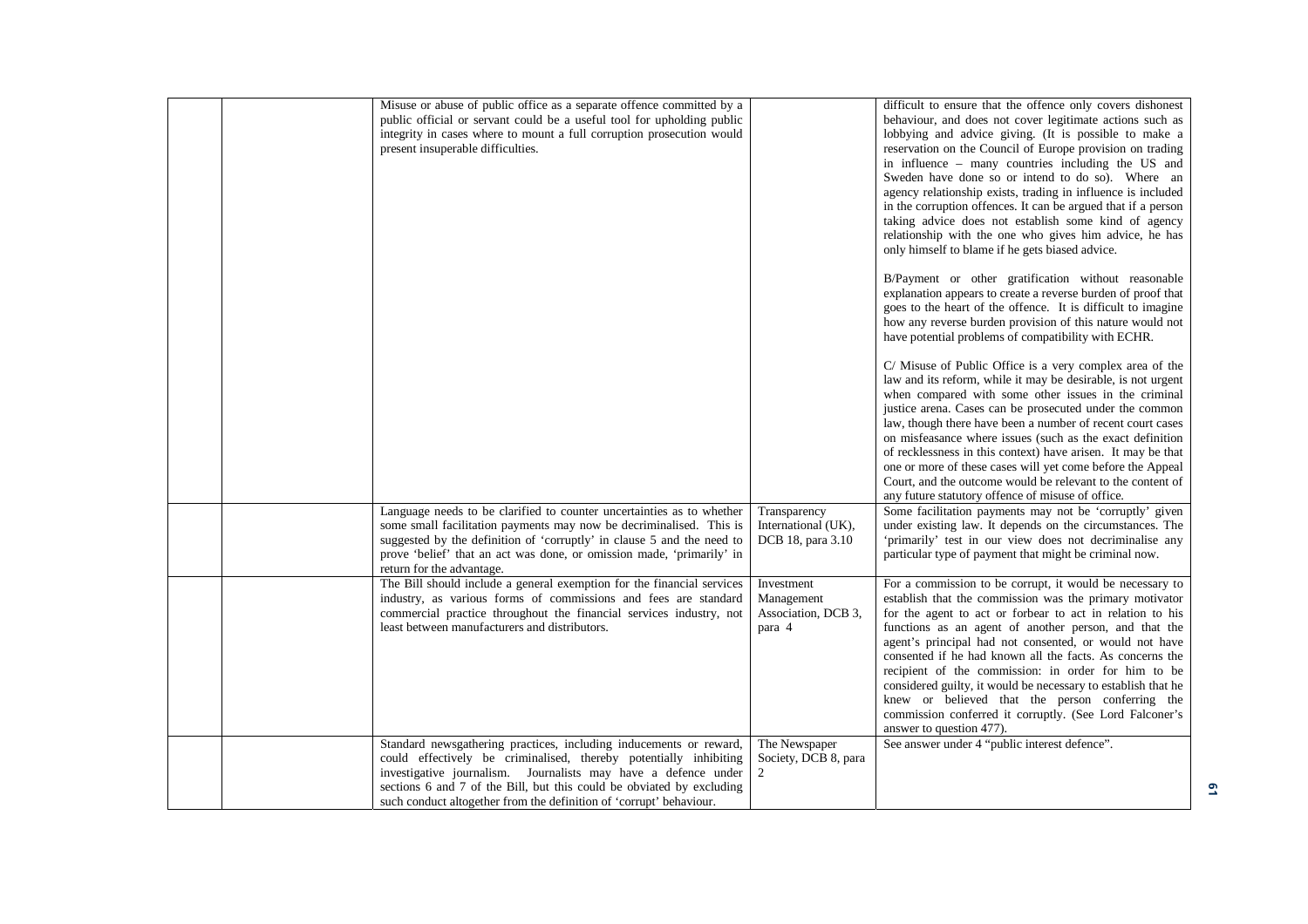|                            |                                                                                                                                                                                                                                                                                                                          | Alternatively, an additional public interest defence could be introduced<br>into the Bill. This could follow the definition in the Code of Practice<br>administered by the Press Complaints Commission.<br>The concept of A, B and C is particularly difficult to understand, as it<br>focuses on the relationship between the agent and principal, rather than<br>the briber and bribee (which is how most people conceive of it).<br>Corruption can be fundamentally defined by 'secrecy'.                                                                                                                                                                                                                                                                                                                                                                                            | DPP and SFO, oral<br>evidence session, 14 <sup>th</sup><br>May 2003                            | The essence of corruption, according to the Law<br>Commission, is the suborning of an agent against his<br>principal. By being bribed, an agent is going against the<br>bond of duty and trust he owes to his principal and is<br>acting in the interests of the briber. Corruption must<br>involve three persons or entities. If there is no principal,<br>then there is no reason to criminalise acting primarily<br>because of an advantage. To do so would run counter to<br>principles of freedom of contract.<br>See Lord Falconer's answers to questions 460, and 483 -<br>486. |
|----------------------------|--------------------------------------------------------------------------------------------------------------------------------------------------------------------------------------------------------------------------------------------------------------------------------------------------------------------------|-----------------------------------------------------------------------------------------------------------------------------------------------------------------------------------------------------------------------------------------------------------------------------------------------------------------------------------------------------------------------------------------------------------------------------------------------------------------------------------------------------------------------------------------------------------------------------------------------------------------------------------------------------------------------------------------------------------------------------------------------------------------------------------------------------------------------------------------------------------------------------------------|------------------------------------------------------------------------------------------------|----------------------------------------------------------------------------------------------------------------------------------------------------------------------------------------------------------------------------------------------------------------------------------------------------------------------------------------------------------------------------------------------------------------------------------------------------------------------------------------------------------------------------------------------------------------------------------------|
|                            |                                                                                                                                                                                                                                                                                                                          | A serious effort should be made to devise a more easily understandable<br>definition of "corruptly" than the present one. Ideally, this key<br>definition should be worded in affirmative terms and might be based,<br>for example, on existing common law or statutory language and include<br>the word "undue" as used in the Convention.                                                                                                                                                                                                                                                                                                                                                                                                                                                                                                                                             | Secretariat to the<br>OECD's Bribery<br>Working Group,<br>DCB 26, para 3                       | See answer under clause 4                                                                                                                                                                                                                                                                                                                                                                                                                                                                                                                                                              |
| 5(1)                       | "A person (C) who<br>confers an advantage, or<br>offers or agrees to confer<br>an advantage, does so<br>corruptly if "                                                                                                                                                                                                   | Give examples to illustrate what is meant by this clause.<br>A threshold should be given, as a way of delineating what is<br>acceptable. This should not be a percentage, but could be based, for<br>instance, on the tax threshold for entertaining staff per annum.                                                                                                                                                                                                                                                                                                                                                                                                                                                                                                                                                                                                                   | Bob McKittrick, oral<br>evidence session, 20 <sup>th</sup><br>May 2003                         | A/See answer under clause 4 above.<br>B/ There are strong practical difficulties in establishing<br>minima. What would hold good for one sector of society<br>(for example the extractive industries) would not hold<br>good for another (for example a parking attendant). In<br>addition, if "corruptly" is defined in terms of an intention<br>to induce an agent to act in a certain way, the fact that a<br>gift was of small value will be evidence that it could not<br>have been intended to act as an inducement.                                                             |
| 5(1)<br>(a)<br>5(1)<br>(b) | "he intends a person (A)<br>to do an act or make an<br>omission in performing<br>functions as an agent of<br>another person (B) or as<br>an agent for the public;"<br>"he believes that if A did<br>the act or made the<br>omission it would be<br>primarily in return for the<br>conferring of the<br>advantage (or the | The UK authorities should consider substituting "in performing<br>functions" with "in relation to the performance of functions" in order<br>not to restrict the scope of the offence as required by Article 1.1 of the<br>OECD Convention. The language should not exclude, for example, acts<br>done outside the public agent's "authorised competence".<br>Any conferring of an advantage done with the intent in (a) and the<br>belief in (b) will be corrupt according to this definition, unless it falls<br>within one of the exceptions. As a definition of the core mens rea<br>element of the offence, this is obscure, circular and unsatisfactory. It<br>would be preferable to devise an affirmative definition of "corrupt" or<br>"corruptly" using language drawn from existing common law, cases<br>and statutes, or by using the word "undue" as it is used in the OECD | Secretariat to the<br>OECD's Bribery<br>Working Group,<br>DCB 26, para 3 and<br>2 <sub>b</sub> | We think that the language does not exclude acts done<br>outside the scope of the public agent's "authorised<br>competence". If a public agent does something outside of<br>his job description because of a bribe (for example an<br>official who does not normally give out passports gives out<br>a passport because of a bribe), then he is still performing<br>functions as an agent for the public, albeit functions he<br>does not normally perform.<br>Please see Lord Falconer's Memo paras 7-9. On "undue"<br>please see above.                                              |
| 5(1)(b)                    | advantage when<br>conferred), whoever<br>obtains it"<br>"it would be primarily in<br>return for the conferring of<br>an advantage"                                                                                                                                                                                       | Convention.<br>The use of the word "primarily" is not in line with the requirements of<br>international conventions and could cause difficulties in<br>implementation, by making it more difficult to prove the genuine                                                                                                                                                                                                                                                                                                                                                                                                                                                                                                                                                                                                                                                                 | Drago Kos, GRECO,<br>DCB 12, para 8                                                            | The term 'undue' is not defined in the Conventions, and is<br>left to the interpretation of Parties. The 'primarily' test is<br>our interpretation of the term.                                                                                                                                                                                                                                                                                                                                                                                                                        |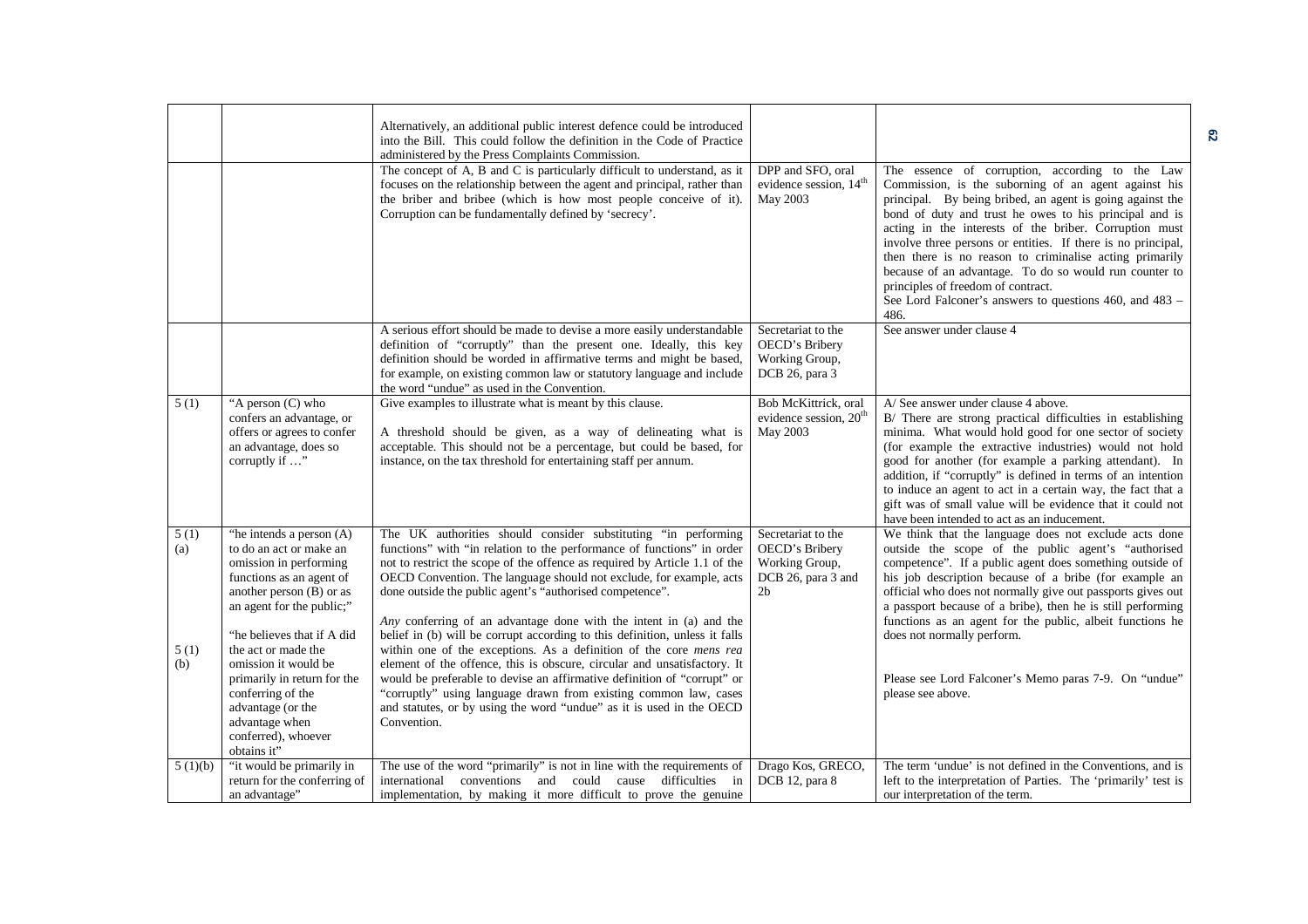| 5(2)(b) |                                                      | intention of the perpetrator.                                                                            |                               |                                                                              |
|---------|------------------------------------------------------|----------------------------------------------------------------------------------------------------------|-------------------------------|------------------------------------------------------------------------------|
|         | "he knows or believes that                           |                                                                                                          |                               |                                                                              |
|         | A has done the act or                                |                                                                                                          |                               |                                                                              |
|         | made the omission                                    |                                                                                                          |                               |                                                                              |
|         | primarily in order to                                |                                                                                                          |                               |                                                                              |
|         | secure that a person                                 |                                                                                                          |                               |                                                                              |
|         | confers an advantage"                                |                                                                                                          |                               |                                                                              |
| 5(3)    | "For the purposes of                                 | Clause $5(3)$ is too vague and unclear                                                                   | Bob McKittrick.               | For issues of general clarity, please see Lord Falconer's                    |
|         | subsection (1) the nature                            |                                                                                                          | Institution of                | Memo paras 7-9.                                                              |
|         | of the intended act or                               |                                                                                                          | Structural Engineers,         |                                                                              |
|         | omission, and the time it is                         |                                                                                                          | DCB 4, para 3.4               |                                                                              |
|         | intended to be done or                               |                                                                                                          |                               |                                                                              |
|         | made, need not be known                              |                                                                                                          |                               |                                                                              |
|         | when the advantage is                                |                                                                                                          |                               |                                                                              |
|         | conferred or the offer or                            |                                                                                                          |                               |                                                                              |
|         | agreement is made."                                  |                                                                                                          |                               |                                                                              |
| 6       | Acting on behalf of                                  | This is unclear and is likely to be ignored.                                                             | Bob McKittrick.               | Clause 6 is needed so that, for example, where an agent's                    |
|         | principal or public: no                              |                                                                                                          | Institution of                | salary is paid by a third party on behalf of his principal, no               |
|         | corruption                                           |                                                                                                          | Structural Engineers,         | corruption offences are committed. It seems very unlikely                    |
|         |                                                      |                                                                                                          | DCB 4, para 3.5               | that a case revolving around clause 6 would come to court,                   |
|         |                                                      |                                                                                                          |                               | but it is still a very important aspect of the definition of                 |
|         |                                                      |                                                                                                          |                               | "corruptly". We do not agree that clause 6 is unclear.                       |
|         |                                                      | Exceptions would be needed in clause 6 and 7, to describe situations                                     | Drago Kos, GRECO,             | We are not attracted by the term 'undue', as already                         |
|         |                                                      | where the advantage cannot be described as an 'undue' one. Additional                                    | DCB 12, para 6                | mentioned. The point however may be met by our                               |
|         |                                                      | language to explain the reasons for clause 6 might be useful to avoid                                    |                               | reconsideration of 'breach of duty' referred to above (on                    |
|         |                                                      | misinterpretation.                                                                                       |                               | Clause 5).                                                                   |
| 6(3)    | "The second condition is                             | If a definition by reference to exceptions is to be retained, a clearer                                  |                               | We think that the layout of the Bill is clear but, as                        |
|         | that $-$                                             | explanation is needed of exactly what it is intended to exclude from the                                 |                               | explained above, it seems unlikely that the enforcement                      |
|         | The functions<br>(a)                                 | scope of the offence, so that this is more easily understandable to the                                  |                               | authorities will frequently be concerned with a case where                   |
|         | concerned are                                        | enforcement authorities. It should be stated which party bears the                                       |                               | clause 6 is relevant. The burden of proving that the                         |
|         | performed only for                                   | burden of proving an exception.                                                                          |                               | exception does not apply is on the prosecution.                              |
|         | the public and not                                   |                                                                                                          |                               |                                                                              |
|         | for a principal;                                     |                                                                                                          |                               |                                                                              |
|         | (b) C is acting on behalf                            |                                                                                                          |                               |                                                                              |
|         | of the public"                                       |                                                                                                          |                               |                                                                              |
| 6(3)(b) | "C is acting on behalf of                            | Insert "on behalf of the public as remuneration or reimbursement in                                      | George Staple,                | The point may be met by our reconsideration of 'breach of                    |
|         | the public"                                          | respect of the performance of the function" (as in original draft Bill                                   | Clifford Chance,              | duty' referred to above (on Clause 5).                                       |
|         |                                                      | produced by Law Commission). Even with this inclusion, it is still                                       | DCB 19, para 5                |                                                                              |
|         |                                                      | questionable whether it is appropriate to define corruption offences in                                  |                               |                                                                              |
|         |                                                      | such a way as to require no element of lack of integrity, or breach of                                   |                               |                                                                              |
|         |                                                      | duty.                                                                                                    |                               |                                                                              |
| 6(4)(b) | "each element of the                                 | Insert "improper" before "advantage" to make the meaning and ambit                                       | CBI, DCB 17, para 5<br>and 17 | For issues of general clarity, please see Lord Falconer's<br>Memo paras 7-9. |
|         | advantage is conferred"<br>"References to the public | of this exemption more clear.<br>There should be a specific and explicit inclusion of the crime wherever | Transparency                  | That this is the effect of the Bill is quite clear from Clause               |
| 6(6)    | are not confined to the                              | it takes place in the world (rather than the current provision, which                                    | International (UK)            | 13.                                                                          |
|         | public of the United                                 | suggests it is an addendum).                                                                             | from oral evidence,           |                                                                              |
|         | Kingdom or any part of                               |                                                                                                          | $13^{th}$ May 2003            |                                                                              |
|         | $it.$ "                                              |                                                                                                          |                               |                                                                              |
|         |                                                      |                                                                                                          |                               |                                                                              |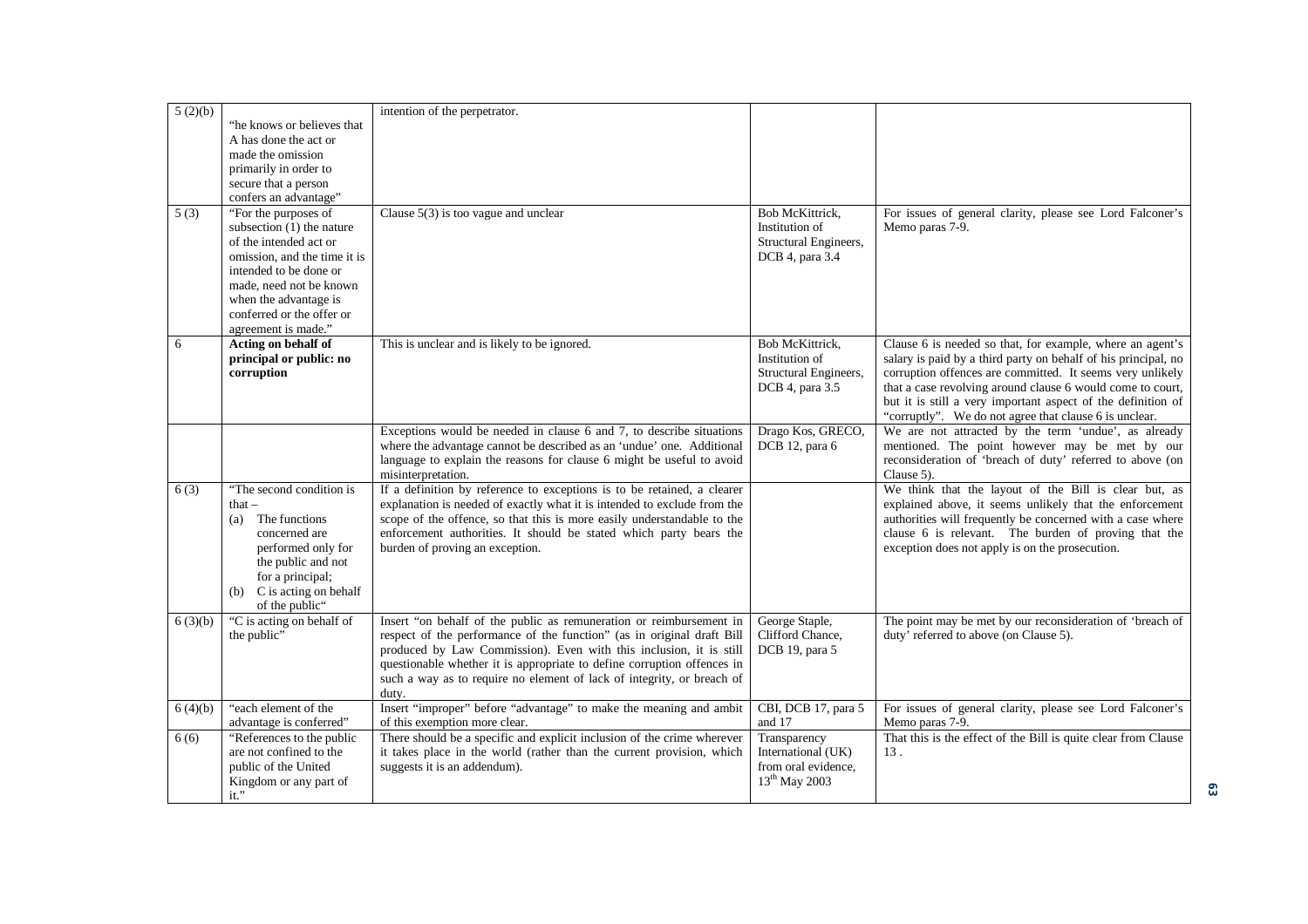| $\overline{7}$ | Principal's consent: no<br>corruption                                                                                                                                             | This is unclear and is likely to be ignored.                                                                                                                                                                                                                                                                                           | Bob McKittrick,<br>Institution of<br>Structural Engineers,<br>DCB 4, para 3.5 | No comment.                                                                                                                                                                                                                                                                                                                                                                                                                                                                                                                                                                                                                                                                                                                                                                                                                                                                                                                                                                                                                                                                                                                                                                                                                                                                                                                                                                                                                                                                                   |
|----------------|-----------------------------------------------------------------------------------------------------------------------------------------------------------------------------------|----------------------------------------------------------------------------------------------------------------------------------------------------------------------------------------------------------------------------------------------------------------------------------------------------------------------------------------|-------------------------------------------------------------------------------|-----------------------------------------------------------------------------------------------------------------------------------------------------------------------------------------------------------------------------------------------------------------------------------------------------------------------------------------------------------------------------------------------------------------------------------------------------------------------------------------------------------------------------------------------------------------------------------------------------------------------------------------------------------------------------------------------------------------------------------------------------------------------------------------------------------------------------------------------------------------------------------------------------------------------------------------------------------------------------------------------------------------------------------------------------------------------------------------------------------------------------------------------------------------------------------------------------------------------------------------------------------------------------------------------------------------------------------------------------------------------------------------------------------------------------------------------------------------------------------------------|
| 7(1)(a)        | "the functions concerned<br>are performed only for a<br>principal and not for the<br>public"                                                                                      | Provide a more detailed definition of functions "performed for the<br>public". Do privatised bodies perform functions "for the public" or for<br>its shareholders or both? In addition, in its dealings with its employees,<br>does a local authority perform functions for the public or for the benefit<br>of its employees or both? | Sir Stephen Silber,<br>DCB 22, para 5                                         | The draft Bill draws a distinction between public and<br>private which is based on the nature of the functions<br>concerned. Choosing this approach, rather than, for<br>example, listing which bodies are to be considered public<br>bodies, affords greater flexibility in dealing with a<br>changing political and economic environment. The draft<br>Bill follows the example of the Human Rights Act 1998.<br>In determining whether a body is performing functions of a<br>public nature for the purposes of section 6 of the 1998 Act,<br>the courts have said that the issue must be looked at in the<br>round, taking into account all the circumstances of the<br>particular case. But the following factors have been picked<br>out as having general application:<br>Whether the act is done pursuant to a statutory power<br>or duty<br>The extent of control over the body's functions<br>exercised by another body which is a public authority<br>The more closely the act concerned is enmeshed in the<br>activities of a public body, the more likely it is to be a<br>function of a public nature.<br>The degree of public funding the body receives in<br>relation to the act<br>The Joint Committee on Human Rights is currently<br>conducting a short inquiry into the issue, and is expected to<br>report on it before the summer recess.<br>We will consider whether it is possible to achieve greater<br>clarity on this issue without losing anything from the Bill. |
|                |                                                                                                                                                                                   | Problems could arise where the public/private functions are blurred.<br>For instance, a private principal can consent to something which would<br>otherwise be corrupt, but where functions are of a public nature the<br>principal's consent cannot exonerate.                                                                        | CPS, DCB 15, para<br>1.1                                                      | See above                                                                                                                                                                                                                                                                                                                                                                                                                                                                                                                                                                                                                                                                                                                                                                                                                                                                                                                                                                                                                                                                                                                                                                                                                                                                                                                                                                                                                                                                                     |
|                |                                                                                                                                                                                   | Should a distinction between public and private acts be drawn, as this<br>goes against the Government's general stated intention?                                                                                                                                                                                                      | CBI, DCB 17, para<br>13                                                       | The Law Commission identified practical difficulties in<br>consent on behalf of the public. However, if it is possible<br>to eliminate the one public/private distinction made in the<br>Bill we would be glad to do so.                                                                                                                                                                                                                                                                                                                                                                                                                                                                                                                                                                                                                                                                                                                                                                                                                                                                                                                                                                                                                                                                                                                                                                                                                                                                      |
| 7(2)           | "A person is to be treated<br>as if he were aware of all<br>the material circumstances<br>and consented to the<br>conferring of the<br>advantage or the making<br>of the offer or | The defence should only apply where the belief is 'reasonable' or<br>'genuine'. Without this qualification, the exception is too wide in<br>where it will apply.                                                                                                                                                                       | Public Concern at<br>Work, DCB 9, para 6                                      | We do not think it is necessary to require the belief to be<br>genuine. If the belief were not genuine, it would not be a<br>belief and clause $7(2)$ would not apply. We do not want to<br>require the belief to be "reasonable". The defendant<br>should be able to rely on clause $7(2)$ if he had a genuine<br>belief in consent even if his belief was not necessarily<br>reasonable <i>i.e.</i> one that the reasonable man would have                                                                                                                                                                                                                                                                                                                                                                                                                                                                                                                                                                                                                                                                                                                                                                                                                                                                                                                                                                                                                                                  |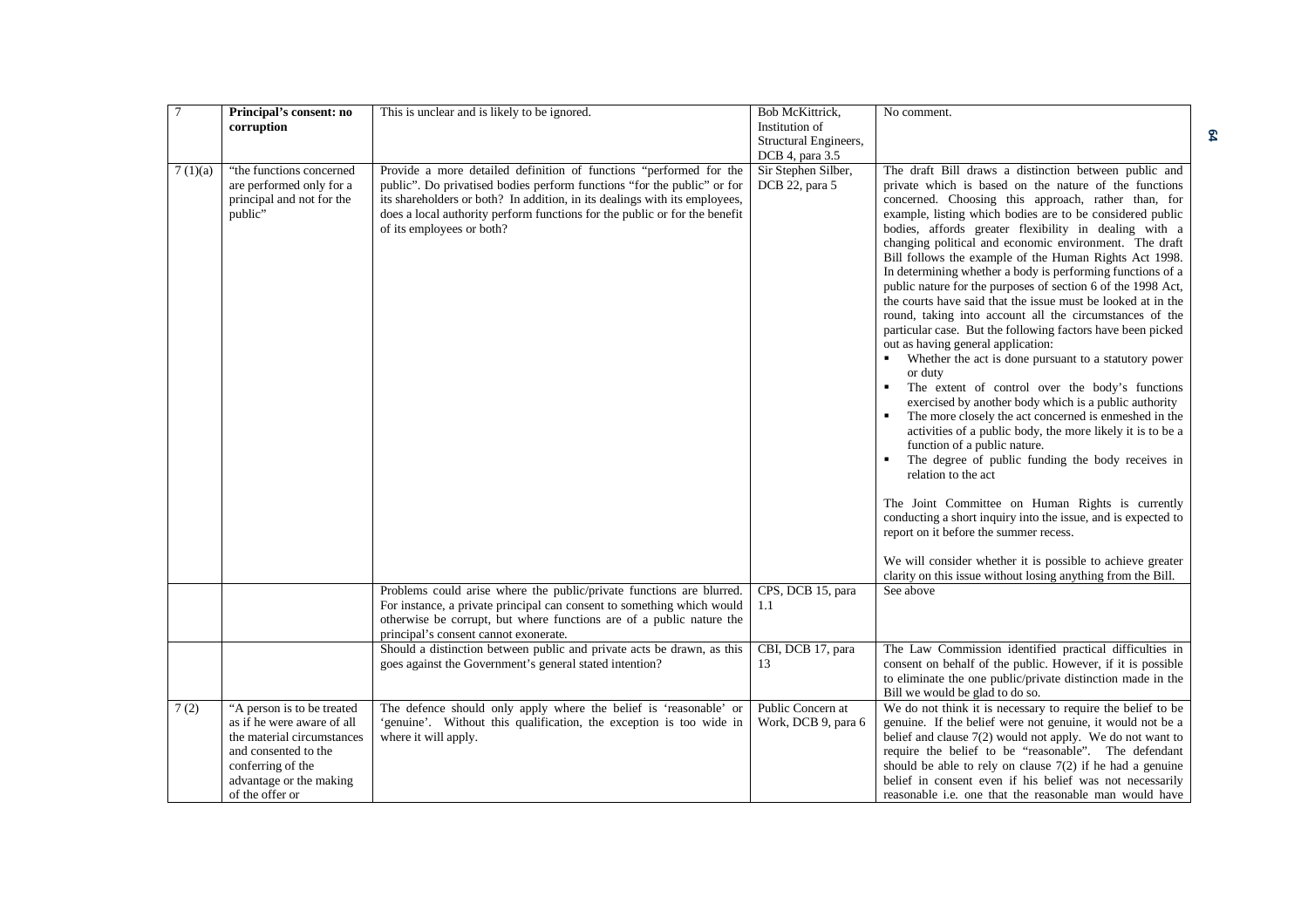|                    | agreement"                                                                                                                                                                   |                                                                                                                                                                                                                                                  |                                                                        | come to.                                                                                                                                                                                                                                                                                                                                                                                                                                                         |
|--------------------|------------------------------------------------------------------------------------------------------------------------------------------------------------------------------|--------------------------------------------------------------------------------------------------------------------------------------------------------------------------------------------------------------------------------------------------|------------------------------------------------------------------------|------------------------------------------------------------------------------------------------------------------------------------------------------------------------------------------------------------------------------------------------------------------------------------------------------------------------------------------------------------------------------------------------------------------------------------------------------------------|
|                    |                                                                                                                                                                              | Insert "improper" before "advantage" to make more clear the meaning<br>and ambit of this exemption.                                                                                                                                              | CBI, DCB 17, para<br>17                                                | See above on "improper".                                                                                                                                                                                                                                                                                                                                                                                                                                         |
| 8(1)(a)            | "another does something<br>(for examples, makes a<br>payment) or he omits to<br>do something which he<br>has a right or duty to do"                                          | Delete "he" before "omits".                                                                                                                                                                                                                      | CBA Working Party,<br>DCB 20, para 14a                                 | On reflection, we agree that "he" is ambiguous and we will<br>clarify its meaning before the Bill is introduced into<br>Parliament.                                                                                                                                                                                                                                                                                                                              |
| 8(1)(a)            |                                                                                                                                                                              | Insert "and" after ";"<br>General drafting point: there is inconsistency in whether "and" is used<br>in the cases of cumulatively required conditions - e.g. $6(4)$ 7(1) $8(1)$<br>$10(1) 10(2)$ (no "and") $9(1)$ , $9(3)$ ("and")              | Peter Alldridge,<br>University of Cardiff                              | We think it is clear from the context that in each case these<br>are cumulative conditions and therefore "and" adds<br>nothing of substance. However, we will be checking the<br>consistency of the Bill's punctuation before it is introduced<br>into Parliament.                                                                                                                                                                                               |
| 8(2)               | "an act or omission may<br>be done or made in<br>consequence of a person's<br>request"                                                                                       | Replace with: "the act or omission of that other person is done or made<br>in consequence of his request (express or implied) or with the result<br>(direct or indirect) that he benefits".                                                      | CBA Working Party,<br>DCB 20, para 14b                                 | Clause $8(2)$ applies only where an act or omission is done<br>or made in consequence of a person's request. It is only in<br>this situation (as opposed to the situation where the act or<br>omission benefits the person) that the nature of the act or<br>omission and the time that it is intended to be done may<br>not be known. The suggested wording which includes<br>reference to the act or omission benefiting the person is<br>therefore incorrect. |
| 9                  | Obtaining an advantage:<br>meaning of corruptly                                                                                                                              | The wording is unclear.<br>The Bill makes certain acts illegal but the authorities (Trade Partners<br>UK) have suggested that some behaviour within this definition (eg.<br>facilitation payments) will be overlooked in a discretionary manner. | Bob McKittrick, oral<br>evidence session, 20 <sup>th</sup><br>May 2003 | See answer on 'facilitation payments' in Clause 5).                                                                                                                                                                                                                                                                                                                                                                                                              |
| 9(1)(b)            | "he gives his express or<br>implied consent to<br>obtaining it (in a case<br>where he does not have to<br>request it)"                                                       | Replace with: "he either requests it or gives his express or implied<br>consent in obtaining it, or both".                                                                                                                                       | CBA Working Party,<br>DCB 20, para 14c                                 | There is no need for a request to be covered in clause<br>$9(1)(b)$ since it is already covered by clause $8(1)(b)$ .                                                                                                                                                                                                                                                                                                                                            |
| 9(2)               | "A person who agrees to<br>obtain an advantage<br>agrees to obtain it<br>corruptly if he knows or<br>believes that the person<br>agreeing to confer it<br>agrees corruptly". | Replace the last "agrees" with "does so" (thus mirroring clause 5 (1)).                                                                                                                                                                          | CBA Working Party,<br>DCB 20, para 14d                                 | This is not an issue of substance but we will consider it as<br>regards consistency.                                                                                                                                                                                                                                                                                                                                                                             |
| 10<br>(1)(a)<br>10 | "he does an act or makes<br>an omission primarily in<br>order to secure that a<br>person confers an<br>advantage"<br>"he regards the act or                                  | The use of the word "primarily" is not in line with the requirements of<br>international conventions and could cause difficulties in<br>implementation, by making it more difficult to prove the genuine<br>intention of the perpetrator.        | Drago Kos, GRECO,<br>DCB 12, para 8                                    | See above, under Clause 5 (1) (b).                                                                                                                                                                                                                                                                                                                                                                                                                               |
| (2)(b)             | omission as done or made<br>primarily in return for the<br>conferring of the<br>advantage"                                                                                   |                                                                                                                                                                                                                                                  |                                                                        |                                                                                                                                                                                                                                                                                                                                                                                                                                                                  |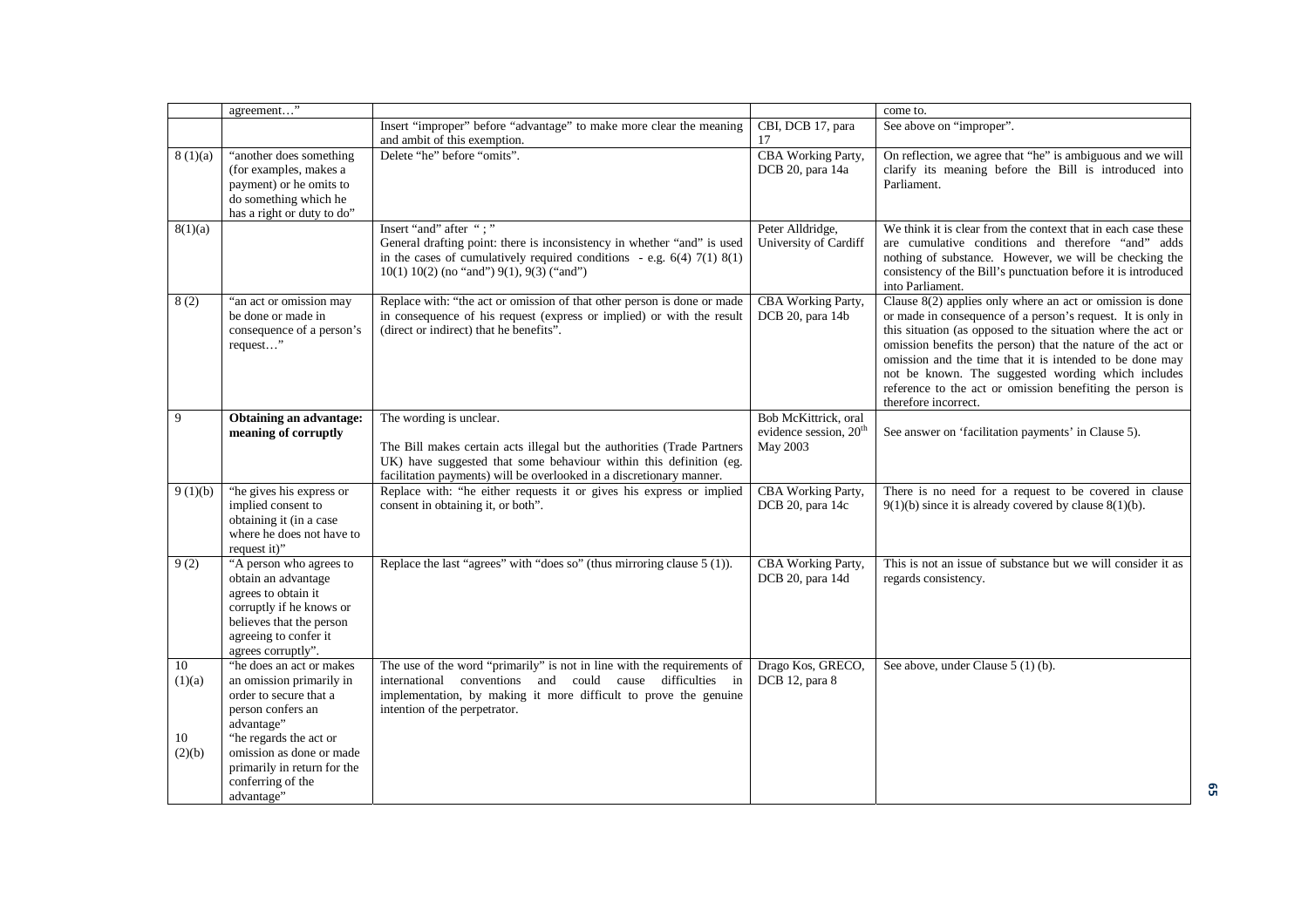| $10\,$<br>(1)(a) | "he does an act or makes<br>an omission primarily in<br>order to secure that a                                                                                                                                                                                                                                                                                              | Replace with: "he does an act or makes an omission primarily in order<br>that a person should confer an advantage (whoever may obtain it)".                                                                                                                                                                                                                                                     | CBA Working Party,<br>DCB 20, para 14e                                    | There is no change of substance here and we think the<br>existing wording is clear.                                                                                                                                                                                                                                                  |
|------------------|-----------------------------------------------------------------------------------------------------------------------------------------------------------------------------------------------------------------------------------------------------------------------------------------------------------------------------------------------------------------------------|-------------------------------------------------------------------------------------------------------------------------------------------------------------------------------------------------------------------------------------------------------------------------------------------------------------------------------------------------------------------------------------------------|---------------------------------------------------------------------------|--------------------------------------------------------------------------------------------------------------------------------------------------------------------------------------------------------------------------------------------------------------------------------------------------------------------------------------|
|                  | person confers an<br>advantage"                                                                                                                                                                                                                                                                                                                                             |                                                                                                                                                                                                                                                                                                                                                                                                 |                                                                           |                                                                                                                                                                                                                                                                                                                                      |
| 10(2)            | "A person who performs<br>his functions as an agent<br>performs them corruptly if<br>(a) he does an act or<br>makes an omission when<br>he knows or believes that<br>a person has corruptly<br>conferred an advantage<br>(whoever obtained it);<br>(b) he regards the act or<br>omission as done or made<br>primarily in return for the<br>conferring of the<br>advantage." | Replace with:<br>"(a) he knows or believes that a person has corruptly conferred an<br>advantage (whoever obtained it)<br>(b) he does an act or makes an omission primarily in return for the<br>conferring of that advantage".                                                                                                                                                                 | CBA Working Party,<br>DCB 20, para 14f                                    | We will consider this.                                                                                                                                                                                                                                                                                                               |
| 11               | Meaning of agent and<br>principal                                                                                                                                                                                                                                                                                                                                           | Requires greater detail about what would happen if the briber (ie.<br>person C from clause 5) was not a UK national (as only the agent and<br>the principal are mentioned here) and the corruption offence takes place<br>in the UK.                                                                                                                                                            | Drago Kos, GRECO,<br>DCB 12, para 9                                       | We do not think that this issue is unclear. If any person<br>(no matter what his nationality), who is not protected by<br>immunity, 'bribes' someone in the UK, he would be liable<br>for prosecution in the UK under clause 1.                                                                                                      |
|                  |                                                                                                                                                                                                                                                                                                                                                                             | The concept of agency, though well developed in common law, has<br>been stretched unreasonably in this Bill. The concept of actors in the<br>offence being agents for, or performing functions for 'the public' is<br>particularly difficult.                                                                                                                                                   | Transparency<br>International (UK),<br>DCB 18, para 3.4                   | In this respect the Bill, like the Law Commission's<br>scheme, builds on the precedent of section $1$ (3) of the<br>1906 Act, which is currently in use.                                                                                                                                                                             |
| 11(1)<br>a)      | " to perform the<br>functions for the second;"                                                                                                                                                                                                                                                                                                                              | Replace ";" ["semi-colon"] with ", or" ["comma or"] at end of 11(1)(a)<br>and (b), $11(2)(a)$ , $15(7)(b)$ , $16(4)(a)$ and $18(a)$ . This would reflect<br>consistency with the correctly punctuated clauses in the rest of the draft<br>Bill.                                                                                                                                                 | <b>CBA Working Party,</b><br>DCB 20, para 16b                             | We do not think there is any ambiguity in these provisions.<br>However, we will be checking the consistency of the Bill's<br>punctuation before it is introduced into Parliament.                                                                                                                                                    |
| 11<br>(1)(a)     | "the first and the second<br>are partners in the same<br>partnerships"                                                                                                                                                                                                                                                                                                      | This clause creates unreasonable difficulties for partnerships. To ensure<br>that there is no corruption, under clause $7(1)(b)$ the consent of all<br>partners is required and this creates real practical and inappropriate<br>difficulties.                                                                                                                                                  | George Staple,<br>Clifford Chance,<br>DCB 19, para 9                      | We think that it is appropriate, in the event that one partner<br>is receiving advantages as the prime motivator for certain<br>acts or omissions performed as part of his functions for the<br>partnership, that the other partners should consent (or that<br>their consent would be given if they knew all the<br>circumstances). |
| 11(3)            | "A person is an agent<br>performing functions for<br>the public if the functions<br>he performs are of a<br>public nature."                                                                                                                                                                                                                                                 | In the absence of an autonomous definition of "foreign public official"<br>in clause 11, the UK authorities are requested to give an assurance, as<br>was done by the Attorney General in the context of the Anti-Terrorism,<br>Crime and Security Act 2001, that this Bill is intended to cover "all the<br>categories of public official that the OECD Convention requires to be<br>covered". | Secretariat to the<br>OECD's Bribery<br>Working Group,<br>DCB 26, para 2b | We believe that all categories of public official that the<br>OECD Convention requires to be covered are covered by<br>Clause 11 $(3)$ and $(4)$ . We would be happy to give such<br>assurance.                                                                                                                                      |
| 12               | Proceedings in<br><b>Parliament</b>                                                                                                                                                                                                                                                                                                                                         | Remove clause $12 - if$ the words or actions in proceedings of a member<br>or a witness could be used to prosecute the member or witness or some<br>other person, proceedings in Parliament would no longer be free from                                                                                                                                                                        | Harry Evans, Clerk<br>of the Senate<br>(Australia), DCB 2,                | Clause 12 is intended to ensure that speeches in Parliament<br>are free of external interference, because it aims to ensure<br>that what is said is not subject to the influence of a corrupt                                                                                                                                        |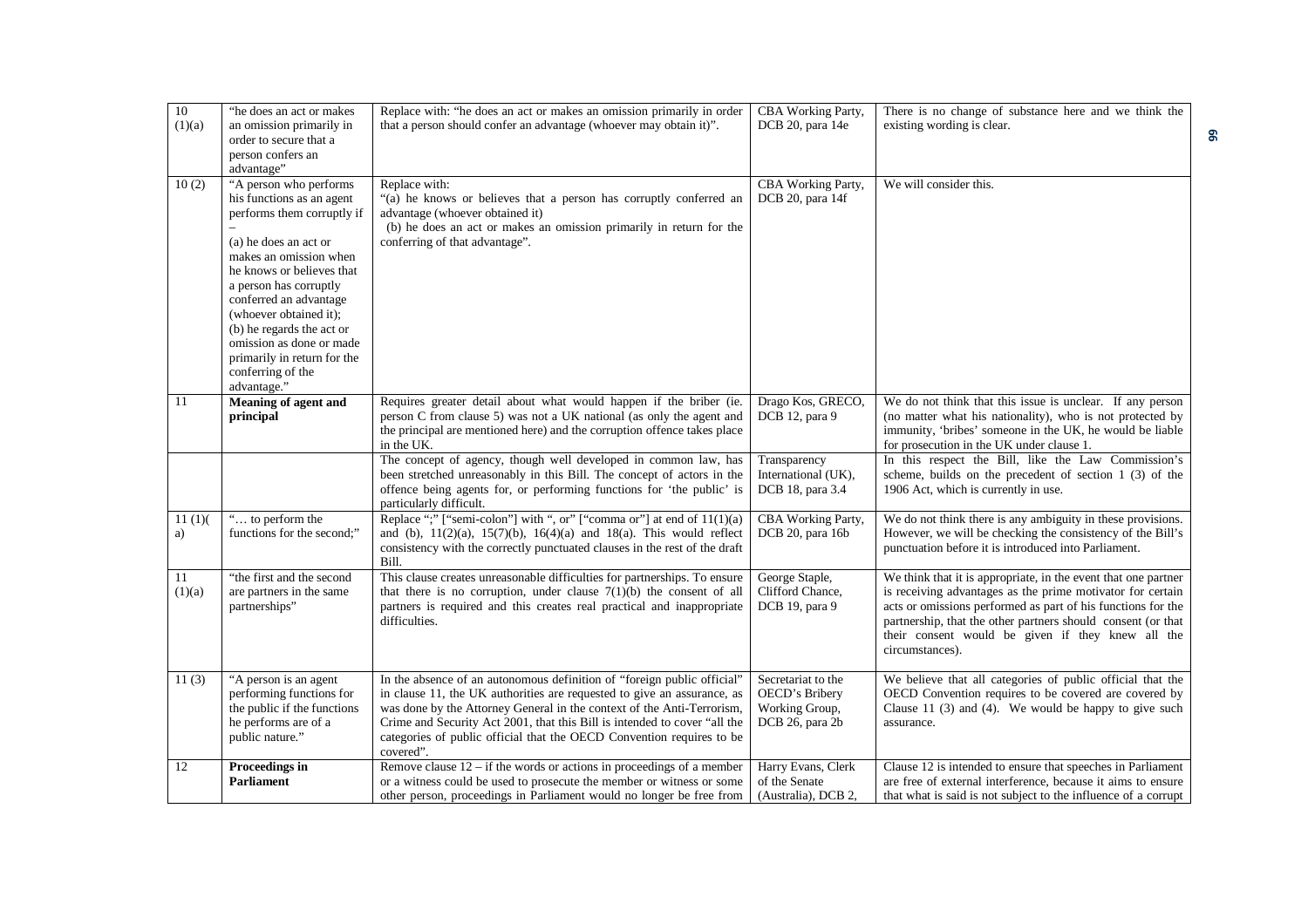|       |                                               | all external interference.                                                                                                                                                                                                                                                                                               | para 10                                                                                           | advantage. (See the Attorney General's reply to question<br>551). Also, in corruption cases, action can only be taken<br>with the consent of the Attorney-General – a protection on<br>the importance of which the Joint Committee on<br>Parliamentary Privilege insisted.                                                                                                                                                                                                                                                                                                                                                                                                                                                                                                                                                                                                                                                                                                                                                                                                                                                                |
|-------|-----------------------------------------------|--------------------------------------------------------------------------------------------------------------------------------------------------------------------------------------------------------------------------------------------------------------------------------------------------------------------------|---------------------------------------------------------------------------------------------------|-------------------------------------------------------------------------------------------------------------------------------------------------------------------------------------------------------------------------------------------------------------------------------------------------------------------------------------------------------------------------------------------------------------------------------------------------------------------------------------------------------------------------------------------------------------------------------------------------------------------------------------------------------------------------------------------------------------------------------------------------------------------------------------------------------------------------------------------------------------------------------------------------------------------------------------------------------------------------------------------------------------------------------------------------------------------------------------------------------------------------------------------|
|       |                                               | Consider whether clause 12 needs to be drafted more narrowly and<br>whether the drafting is proportionate to the perceived problem.<br>Additionally, consider whether the clause should proceed at all, in the<br>absence of a commitment from the Government to the introduction of a<br>Parliamentary Privileges Bill. | Roger Sands, Clerk<br>of the House of the<br>Commons, DCB 5,<br>para 14                           | We do not agree that clause 12 should be drafted more<br>narrowly (see the Attorney General's answer to Q549). In<br>particular it does need to cover others as well as MPs (see<br>the Attorney General's answer to $Q$ 565). It is possible that<br>primarily in return for a corrupt reward a person who is not<br>a Member might say or do something in Parliament. For<br>example, having been paid by the owners of a factory, a<br>representative of an NGO with an interest in ecology might<br>give evidence to a committee scrutinising a Bill on noxious<br>gases to the effect that the fumes from this factory do not<br>harm the environment in any way. In addition, for<br>example, a person charged with conferring an advantage<br>on an MP would not currently be able to use evidence of<br>parliamentary proceedings in his defence. Without clause<br>12, what was said or done in Parliament could not be made<br>available as evidence in court and notwithstanding the fact<br>that a record may be available within Hansard, or the<br>action in question may have been televised, no inference<br>can be made. |
|       |                                               |                                                                                                                                                                                                                                                                                                                          |                                                                                                   | On the question of a Privileges Bill, see the Attorney<br>General's answer to Q 546.                                                                                                                                                                                                                                                                                                                                                                                                                                                                                                                                                                                                                                                                                                                                                                                                                                                                                                                                                                                                                                                      |
|       |                                               | Parliamentary privilege could better be maintained by the<br>implementation of the fifth recommendation of the Joint Committee on<br>Parliamentary Privilege (replacement of section 13 of the Defamation<br>Act 1996).                                                                                                  | Michael Davies,<br>Clerk of Parliaments,<br>DCB 6, para 3                                         | The $5th$ recommendation would not solve the problem of<br>the potential usefulness of evidence of proceedings in<br>Parliament in securing convictions for corruption.                                                                                                                                                                                                                                                                                                                                                                                                                                                                                                                                                                                                                                                                                                                                                                                                                                                                                                                                                                   |
|       |                                               | Consider the United States model as an alternative to this clause - the<br>Supreme Court has explicitly drawn between the improper compact and<br>the performance; the first within the cognisance of the courts, the<br>second not.                                                                                     | Sir William McKay,<br>DCB 11, para 35                                                             | Please refer to question 556 and 570 of the Attorney<br>General's evidence.                                                                                                                                                                                                                                                                                                                                                                                                                                                                                                                                                                                                                                                                                                                                                                                                                                                                                                                                                                                                                                                               |
|       |                                               | Having sanctions against MPs who might speak for corrupt purposes<br>would enhance freedom of speech in the Parliament. It might also be<br>useful to extend this clause to include fraud, but this would be a policy<br>issue.                                                                                          | <b>Attorney General</b><br>Lord Goldsmith, oral<br>evidence session, 4 <sup>th</sup><br>June 2003 | There is an argument that corruption is a special case in<br>that it has the potential to be detrimental to the freedom of<br>speech in itself: that is, a corrupt bargain could motivate<br>what was said or done in Parliament.<br>Clearly,<br>parliamentary privilege has the potential to be an<br>impediment to the prosecution of other offences, but this is<br>not an issue for this Bill. Extending clause 12 to fraud<br>would be outside the scope of the Bill.                                                                                                                                                                                                                                                                                                                                                                                                                                                                                                                                                                                                                                                                |
| 12(2) | "These offences are<br>corruption offences"   | Remove this clause and put its content in a separate clause within Part I<br>(along with $13(3)$ , $15(9)$ and $17(4)$ ). Stating the definition of corruption<br>offences more than once is not necessary.                                                                                                              | CBA Working Party,<br>DCB 20, para 15                                                             | We will consider this. The same applies to clause $12(2)$ .                                                                                                                                                                                                                                                                                                                                                                                                                                                                                                                                                                                                                                                                                                                                                                                                                                                                                                                                                                                                                                                                               |
| 13    | <b>Corruption committed</b><br>outside the UK | There is a lack of clarity about the locus of prosecutions for such<br>offences. According to the Brussels Convention and UK common law,                                                                                                                                                                                 | Corner House, DCB<br>1, para 9.2                                                                  | The clause enables UK nationals and incorporated bodies<br>to be tried in the UK. The locus of prosecutions is a matter                                                                                                                                                                                                                                                                                                                                                                                                                                                                                                                                                                                                                                                                                                                                                                                                                                                                                                                                                                                                                   |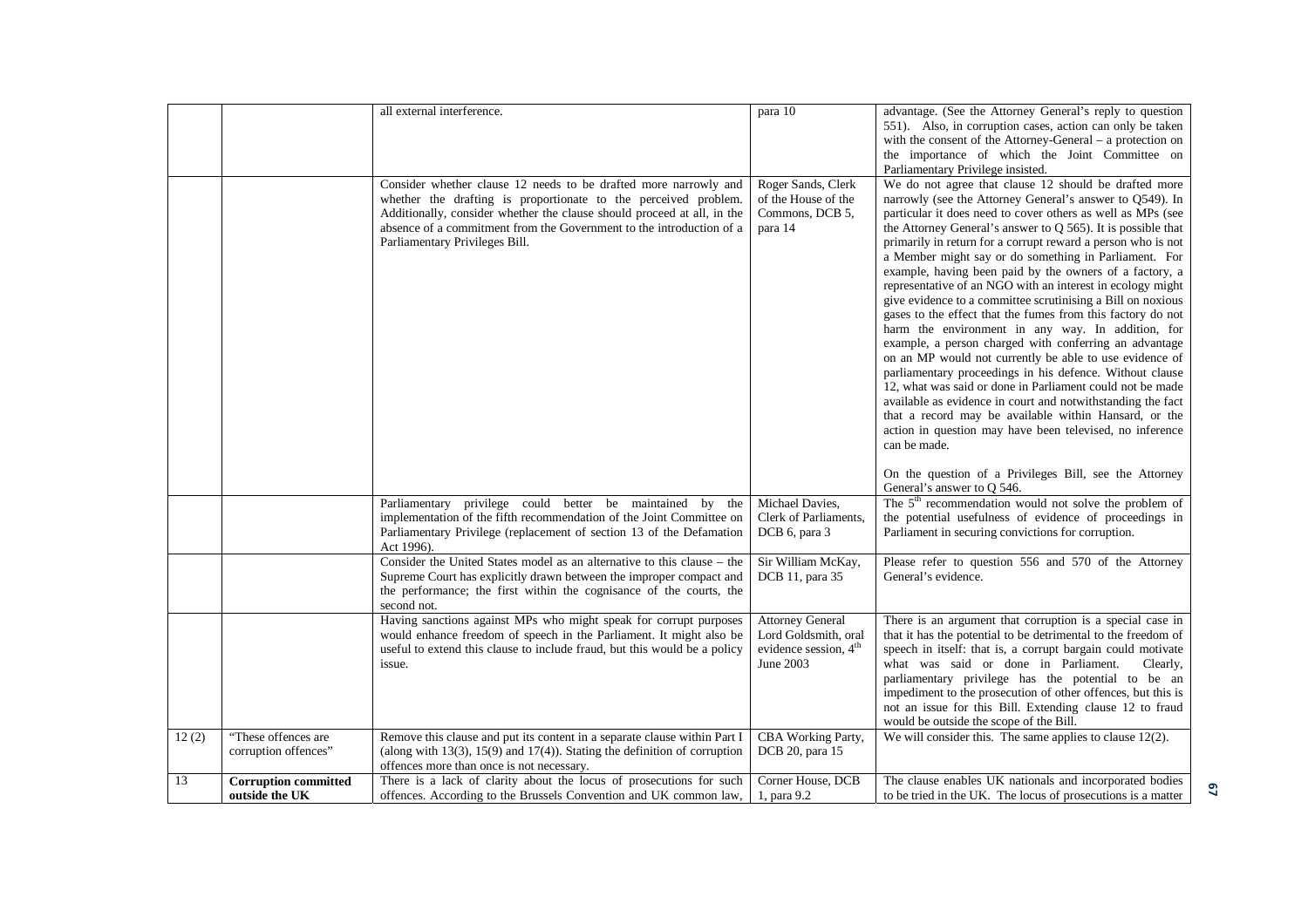|  | it is wrong for the Government to suggest (as it did in its response for<br>consultations) that the locus of prosecution should be in the countries<br>where payments have been made.<br>Greater detail needed to explain what would happen if a foreign                                                                                                                                                                                                                   | Drago Kos, GRECO,                                       | for consideration on a case by case basis, not for the Bill.<br>For practical reasons (availability of witnesses and<br>evidence) the jurisdiction where the acts took place is<br>usually best placed to try the offence.<br>The UK does not have universal jurisdiction, thus a foreign                                                                                                                                                                                                                                                                                                                                                                                                                                                                                                                                                                                                      |
|--|----------------------------------------------------------------------------------------------------------------------------------------------------------------------------------------------------------------------------------------------------------------------------------------------------------------------------------------------------------------------------------------------------------------------------------------------------------------------------|---------------------------------------------------------|------------------------------------------------------------------------------------------------------------------------------------------------------------------------------------------------------------------------------------------------------------------------------------------------------------------------------------------------------------------------------------------------------------------------------------------------------------------------------------------------------------------------------------------------------------------------------------------------------------------------------------------------------------------------------------------------------------------------------------------------------------------------------------------------------------------------------------------------------------------------------------------------|
|  | national committed a corruption offence abroad and was arrested in the<br>UK. Could he/she be prosecuted in the UK?                                                                                                                                                                                                                                                                                                                                                        | DCB 12, para 11                                         | national who committed a corruption offence abroad would<br>not be triable by UK courts. He could be extradited to face<br>trial in his own country, or in the jurisdiction where the<br>acts took place.                                                                                                                                                                                                                                                                                                                                                                                                                                                                                                                                                                                                                                                                                      |
|  | Clause 13 should extend to include subsidiary companies of those<br>incorporated in the UK if under actual control. In the case of other<br>subsidiaries, associated companies and joint ventures, there should be<br>an offence by the UK incorporated company if it fails to take adequate<br>measures to satisfy itself that the foreign registered company or joint<br>venture is implementing sustainable anti-corruption policies in the<br>conduct of its business. | Transparency<br>International (UK),<br>DCB 18, para 4.3 | The UK already has jurisdiction over acts committed by<br>any company, foreign or UK, which commits acts of<br>bribery wholly or partly in its territory and this form of<br>jurisdiction will be confirmed and extended by clause 14.<br>In addition, under the Criminal Law Act 1977, the courts<br>of England and Wales have jurisdiction over persons who<br>conspire to commit any act in another country which is an<br>offence against the law of that country, provided that the<br>act would have constituted an offence if committed here,<br>and provided there is some connection to England and<br>Wales, for example, where an act (or omission) which<br>contributes to the formation or furtherance of the<br>conspiracy takes place here. Therefore a UK parent<br>company that conspired in the UK with its foreign<br>subsidiary to pay a bribe abroad could be prosecuted. |
|  |                                                                                                                                                                                                                                                                                                                                                                                                                                                                            |                                                         | We do not think it appropriate to go further and to take<br>jurisdiction over a foreign company for actions which take<br>place entirely in a foreign country. The position of<br>overseas subsidiaries (which are clearly foreign if they are<br>registered abroad) is an international problem, which needs<br>to be tackled on an international basis. The OECD is<br>examining the issue and the Government has said (in its<br>response to the all-party Commons International<br>Development Committee report on corruption) that it will<br>consider its policy in relation to the coverage of foreign<br>subsidiaries in the light of the OECD examination, its<br>existing policy on extra-territoriality and its obligations as<br>a member of the World Trade Organisation.                                                                                                         |
|  | This would inevitably include countries where actions would not be<br>illegal or even morally disapproved. Is it right to 'export' criminal law<br>for a crime with a proposed maximum sentence of only seven years and<br>would it 'unfairly' disadvantage citizens/companies who were British/<br>incorporated in the UK? Additionally, there are obvious practical<br>problems involved in trying such a crime.                                                         | <b>CBA Working Party,</b><br>DCB 20, para 3 and 4       | We consider it of the utmost importance that UK citizens<br>do not contribute to corruption either at home or abroad.<br>The vast majority of OECD countries have extra territorial<br>jurisdiction over their nationals, thus we do not see any<br>unfair disadvantage for UK interests. We do not know of<br>any country in which bribery is not considered a crime.<br>Although we agree that there could be practical problems<br>in trying a corruption crime which took place abroad, we<br>do not consider it impossible - the USA prosecutes a<br>handful of such cases each year. In any case extra-                                                                                                                                                                                                                                                                                  |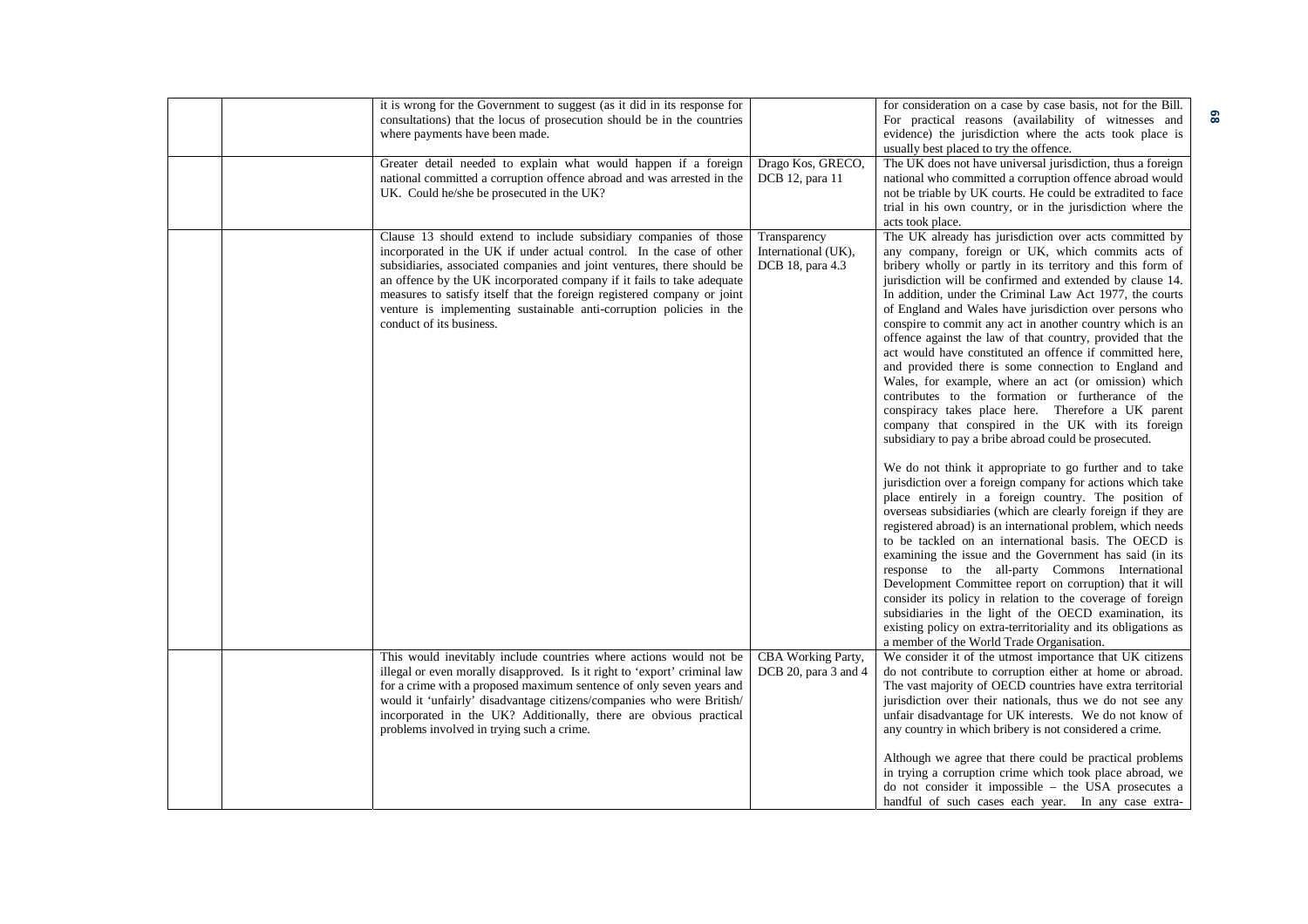|              |                                                                                                                                                                                |                                                                                                                                                                                                         |                                                                                   | territorial jurisdiction has substantial preventative force.                                                                                                                                                                                                                                                                                                                                                                                                                                                                                                                                                                                                                                                                                                                                            |
|--------------|--------------------------------------------------------------------------------------------------------------------------------------------------------------------------------|---------------------------------------------------------------------------------------------------------------------------------------------------------------------------------------------------------|-----------------------------------------------------------------------------------|---------------------------------------------------------------------------------------------------------------------------------------------------------------------------------------------------------------------------------------------------------------------------------------------------------------------------------------------------------------------------------------------------------------------------------------------------------------------------------------------------------------------------------------------------------------------------------------------------------------------------------------------------------------------------------------------------------------------------------------------------------------------------------------------------------|
|              |                                                                                                                                                                                | A clause should be inserted which explicitly states that bribery of<br>foreign public officials is covered.                                                                                             | Mark Pieth, Professor<br>of Criminology, oral<br>evidence session, 2<br>June 2003 | We think that the inclusion of such a clause would raise<br>more questions than it would resolve. It is clear that the<br>bribery of foreign public officials is covered in the Bill.<br>The requirement under the Convention is that Parties<br>should criminalise the bribery of foreign public officials.<br>The means by which parties achieve that aim remain open<br>to them. Indeed the commentaries on the Convention,<br>adopted by the Negotiating Conference in 1997 state: "a<br>statute prohibiting the bribery of agents generally which<br>does not specifically address bribery of a foreign public<br>official, and a statute specifically limited to this case could<br>both comply.                                                                                                  |
| 13<br>(1)(a) | "This section applies if -<br>A national of the United<br>Kingdom or a body<br>incorporated under law in<br>any part of the United<br>Kingdom does or omits to<br>do anything" | Unincorporated associations and partnerships should be included as<br>bodies capable of committing corruption offences.                                                                                 | Transparency<br>International (UK),<br>DCB 18, para 4.2                           | An unincorporated body does not have legal personality so<br>criminal liability for corruption could not attach to the<br>body itself. Any criminal liability would have to attach to<br>the people who were members of the unincorporated body.<br>So it would be possible, for example, to bring within the<br>scope of the corruption offences individual members of a<br>partnership where the partnership was drawn up under<br>English law. But we think this would be taking extra-<br>territorial jurisdiction too far. Many people will make their<br>agreements subject to English law even though they have<br>no connection with this country. It would not be fair for<br>them suddenly to find that they were personally subject to<br>English criminal law jurisdiction because of this. |
| 13<br>(2)(a) | "the act or omission<br>constitutes the offence<br>concerned;"                                                                                                                 | Replace ";" ["semi-colon"] with "," ["comma"] at end of 13(2)(a),<br>$15(7)(a)$ and $16(3)(a)$ . This would reflect consistency with the correctly<br>punctuated clauses in the rest of the draft Bill. | CBA Working Party,<br>DCB 20, para 16c                                            | We do not think there is any ambiguity in these provisions.<br>However, we will be checking the consistency of the Bill's<br>punctuation before it is introduced into Parliament.                                                                                                                                                                                                                                                                                                                                                                                                                                                                                                                                                                                                                       |
| 13<br>(3)(c) | "These offences are<br>corruption offences -<br>aiding, abetting,<br>counselling or procuring<br>the commission of an<br>offence under this Part"                              | Change to: "complicity in, including aiding, abetting, implicitly<br>authorising, counselling or procuring the commission of an offence."                                                               | Corner House, DCB<br>1, para 7.5                                                  | Clause $13(3)(c)$ reflects section 8 of the Accessories and<br>Abettors Act 1861 which makes it an offence to aid, abet,<br>counsel or procure the commission of any indictable<br>offence.                                                                                                                                                                                                                                                                                                                                                                                                                                                                                                                                                                                                             |
| 15           | <b>Authorisations for</b><br>intelligence agencies                                                                                                                             | The Criminal Convention does not contain any express provision which<br>provides clear justification for clause 15. The legal basis for this clause<br>may need further clarification.                  | Khawar Qureshi,<br>DCB 7, para 15                                                 | There is no specific provision on security service issues in<br>the Council of Europe Convention. As we have not ratified<br>the Council of Europe Convention, there is no legal<br>impediment to our enacting clauses 15 and 16. They are<br>closely based on section 7 of the Intelligence Services Act<br>1994. That allows the Secretary of State to grant<br>authorisations to the SIS which have the effect of negating<br>any liability that might otherwise arise under UK law in<br>relation to acts carried out outside the British Islands. This<br>would apply to the making of 'corrupt' payments.<br>We do not see that there is a problem with the OECD<br>Convention as it relates to international business                                                                            |

**69**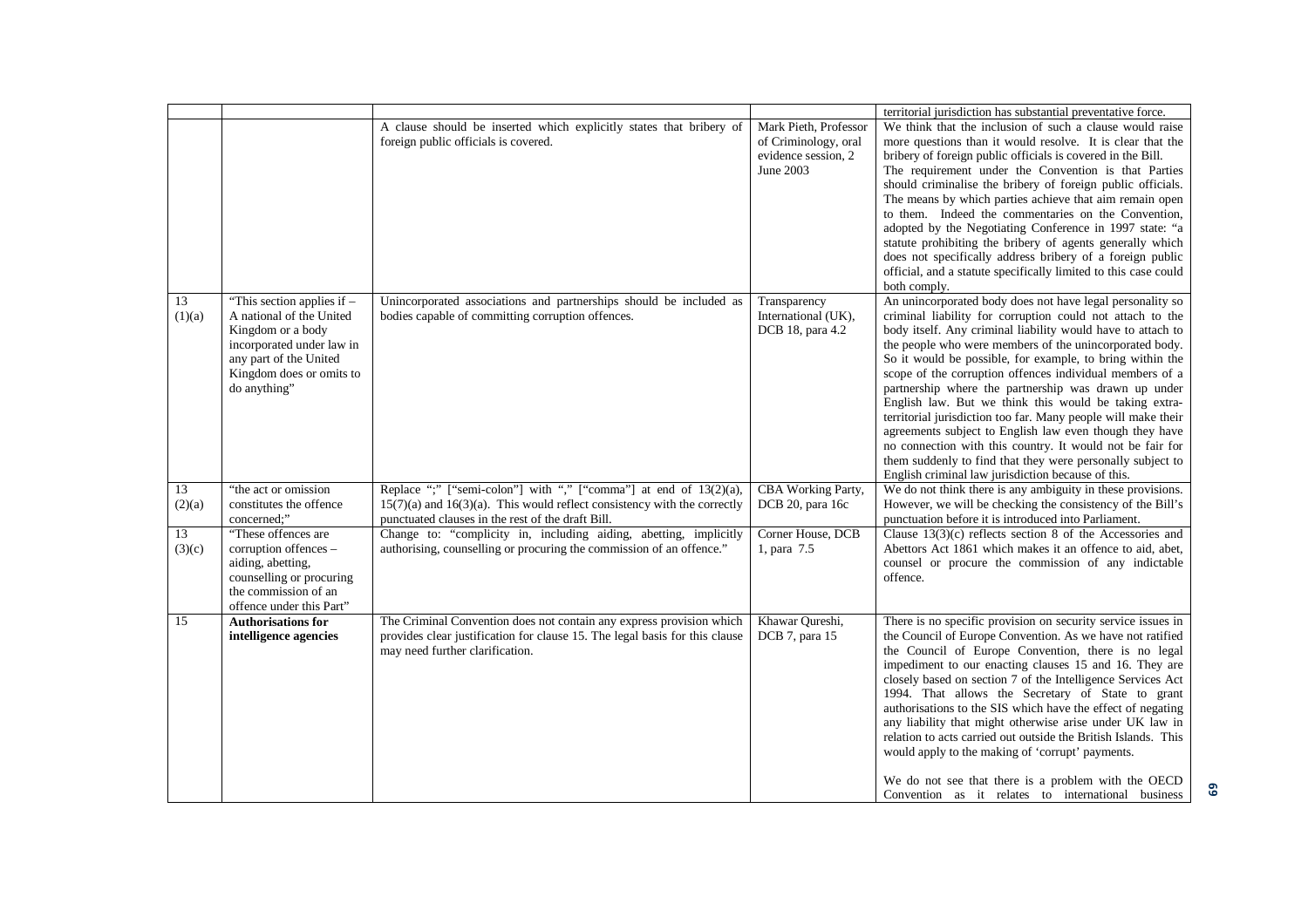|              |                                         |                                                                                                                                                                                                                                                                                                                                                        |                                                                                                   | transactions only.                                                                                                                                                                                                                                                                                                                                                                                                                                                                                                                                                                                                                                                                                                                                                                                                                                                                                                                                                                                                                                                                                                                                                                                                                                                                                                                                                                                 |
|--------------|-----------------------------------------|--------------------------------------------------------------------------------------------------------------------------------------------------------------------------------------------------------------------------------------------------------------------------------------------------------------------------------------------------------|---------------------------------------------------------------------------------------------------|----------------------------------------------------------------------------------------------------------------------------------------------------------------------------------------------------------------------------------------------------------------------------------------------------------------------------------------------------------------------------------------------------------------------------------------------------------------------------------------------------------------------------------------------------------------------------------------------------------------------------------------------------------------------------------------------------------------------------------------------------------------------------------------------------------------------------------------------------------------------------------------------------------------------------------------------------------------------------------------------------------------------------------------------------------------------------------------------------------------------------------------------------------------------------------------------------------------------------------------------------------------------------------------------------------------------------------------------------------------------------------------------------|
|              |                                         |                                                                                                                                                                                                                                                                                                                                                        |                                                                                                   | As concerns the Council of Europe, we do recognise that<br>the remit of the Convention is wider and we will consider<br>the issue in the ratification process. However, we do not<br>consider that the question is unique to the UK.                                                                                                                                                                                                                                                                                                                                                                                                                                                                                                                                                                                                                                                                                                                                                                                                                                                                                                                                                                                                                                                                                                                                                               |
| 15 and<br>16 | <b>Authorisations:</b><br>supplementary | No international treaty would allow an exemption from the general<br>criminalisation of corruption as stated in clauses 15 and 16. It is not in<br>compliance with the Council of Europe's Criminal Law Convention on<br>Corruption or the OECD Convention on Combating Bribery of Foreign<br>Public Officials in International Business Transactions. | Drago Kos, GRECO,<br>DCB 12, para 12                                                              | See above and the Attorney General's point below.                                                                                                                                                                                                                                                                                                                                                                                                                                                                                                                                                                                                                                                                                                                                                                                                                                                                                                                                                                                                                                                                                                                                                                                                                                                                                                                                                  |
|              |                                         | Clauses 15 and 16 are inappropriate in a new corruption law and, if<br>needed at all, should be included in a more general Intelligence<br>Services Act.                                                                                                                                                                                               | Transparency<br>International (UK),<br>DCB 18, para 3.11                                          | We recognise the point about the desirability of a wider<br>provision but there is no current vehicle for a wider<br>change.                                                                                                                                                                                                                                                                                                                                                                                                                                                                                                                                                                                                                                                                                                                                                                                                                                                                                                                                                                                                                                                                                                                                                                                                                                                                       |
|              |                                         | This clause is "asking for trouble" in relation to the OECD Convention.                                                                                                                                                                                                                                                                                | Mark Pieth, Professor<br>of Criminology, oral<br>evidence session, 2<br>June 2003                 | The Convention is limited to bribery in international<br>business transactions and the clauses are modelled on<br>extant provisions (see above).                                                                                                                                                                                                                                                                                                                                                                                                                                                                                                                                                                                                                                                                                                                                                                                                                                                                                                                                                                                                                                                                                                                                                                                                                                                   |
|              |                                         | The Attorney General regards it as highly desirable to have these<br>provisions. It is better to have these activities subscribed to by<br>parliament but subject to checks and balances.                                                                                                                                                              | <b>Attorney General</b><br>Lord Goldsmith, oral<br>evidence session, 4 <sup>th</sup><br>June 2003 | We agree with the Attorney General.                                                                                                                                                                                                                                                                                                                                                                                                                                                                                                                                                                                                                                                                                                                                                                                                                                                                                                                                                                                                                                                                                                                                                                                                                                                                                                                                                                |
| 17           | <b>Consent to prosecution</b>           | The Attorney or Solicitor General's consent for prosecution should be<br>removed from the bill to allow for private prosecutions (this also<br>represents a potential breach of Article 5 of OECD Convention on<br>Combating Bribery in International Business Transactions).                                                                          | Corner House, DCB<br>1, para 4                                                                    | The requirement for the Law Officers' consent to statutory<br>corruption prosecutions is part of the existing law and it<br>does not lead to problems.<br>The Government made a statement on its position on the<br>consent requirement in corruption cases on 10 April 2001.<br>They noted that the Law Commission had recommended in<br>October 1998 that consent should be required for "offences<br>which create a high risk that the right of private<br>prosecutions will be abused and the institution of<br>proceedings will cause the defendant irreparable harm".<br>The Government said it believed that this category is<br>relevant to the offence of corruption. It also noted that the<br>Joint Committee on Parliamentary Privilege recommended<br>that prosecution under the new legislation, whether of a<br>member or non-member, should require the consent of a<br>law officer. They said that 'all those who are in the public<br>eye are particularly vulnerable to mistaken or malicious<br>allegations. For these people, and no doubt others, the new<br>offence will create a high risk that the unrestricted right of<br>private prosecution will be abused'. CBI has underlined<br>that Attorney General's Consent is a very useful safeguard.<br>The Attorney General's consent is in the current law. The<br>OECD stated in its 2003 report that "the Working Group |

**70**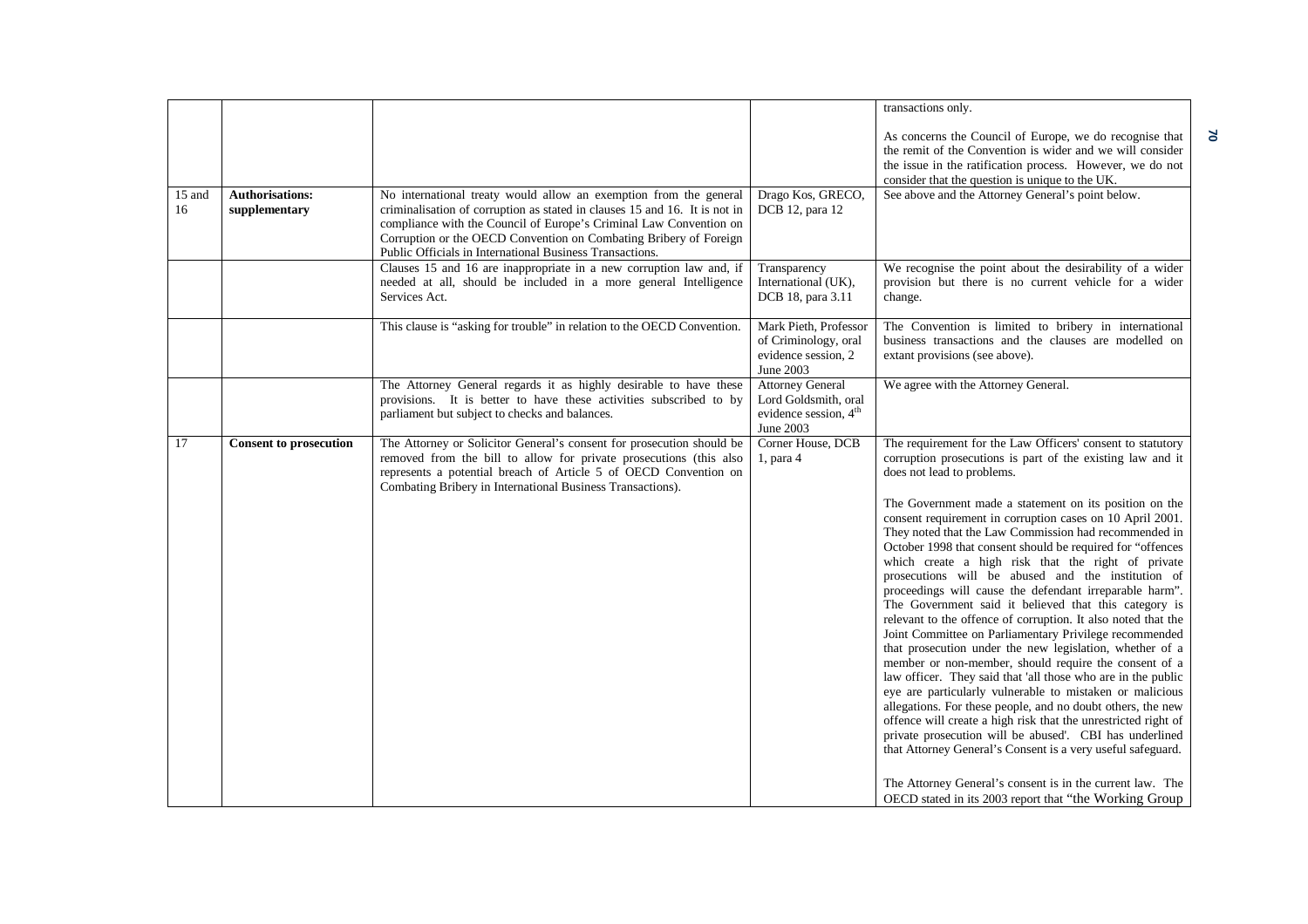|  |                                                                                                                                                                                                                                                                                                                                                                                              |                                                                                                              | is of the opinion that the U.K. law now addresses the<br>requirements set forth in the Convention."<br>The issue of private prosecutions is not dealt with in the<br>OECD Convention.                                                                                                                                                                                                                                                                                                                            |
|--|----------------------------------------------------------------------------------------------------------------------------------------------------------------------------------------------------------------------------------------------------------------------------------------------------------------------------------------------------------------------------------------------|--------------------------------------------------------------------------------------------------------------|------------------------------------------------------------------------------------------------------------------------------------------------------------------------------------------------------------------------------------------------------------------------------------------------------------------------------------------------------------------------------------------------------------------------------------------------------------------------------------------------------------------|
|  | In relation to allegations against Members, consent to prosecution<br>should be given by Director of Public Prosecutions after consultation<br>with the Parliamentary Commissioner for Standards. Proposals that<br>discretion over the prosecution of elected MPs should be exercised by a<br>Government Minister run contrary to both history and principle.                               | Roger Sands, Clerk<br>of the House of<br>Commons, DCB 5,<br>para 12                                          | Please see responses 571, 580 and 585 of the Attorney<br>General's evidence.                                                                                                                                                                                                                                                                                                                                                                                                                                     |
|  | No explanation is given as to why the consent of the Attorney General<br>or Director of Public Prosecutions for NI is needed to start proceedings.<br>This is a highly unusual clause and might lead to a perception of<br>political interference in prosecutorial functions. At the very least,<br>additional explanatory language is needed.                                               | Drago Kos, GRECO,<br>DCB 12, para 14                                                                         | See above                                                                                                                                                                                                                                                                                                                                                                                                                                                                                                        |
|  | The CPS does not believe that the Attorney General's consent is<br>necessary. The consent of the DPP could act as a necessary check<br>against private prosecutions which are not in the public interest. In<br>practice, this would mean an individual prosecutor taking the decision<br>under the Director's delegated authority                                                           | CPS, DCB 15, para<br>3.1                                                                                     | In the case of Attorney General's consent, the consent can<br>only be delegated to the Solicitor General. However in the<br>case of the Director of Public Prosecutions, such consent<br>can be delegated to individual prosecutors, which may not<br>satisfy all concerned that the protection given would be of<br>a high enough level. The Nicholls Report suggested that<br>"the Director of Public Prosecutions does not appear to be<br>appropriate because he does not have parliamentary<br>experience." |
|  | Politicisation of prosecutions would be retrograde and there should be<br>no requirement for the Attorney General's consent to prosecution of<br>offences.                                                                                                                                                                                                                                   | Transparency<br>International (UK),<br>DCB 18, para 3.15                                                     | See above. There is no question of politicisation of<br>prosecutions – see Attorney General's answer to Q 585.                                                                                                                                                                                                                                                                                                                                                                                                   |
|  | Considerable care has been taken to distance the Attorney-General<br>from daily decisions of the prosecuting authorities (setting up CPS and<br>SFO) and there seems to be no reason why the principles behind this<br>should not be equally valid in respect of prosecutions for corruption. It<br>would also be inappropriate for the DPP to sanction a prosecution<br>brought by the SFO. | George Staple,<br>Clifford Chance,<br>DCB 19, para 14 and<br>15                                              | See above                                                                                                                                                                                                                                                                                                                                                                                                                                                                                                        |
|  | This clause could be limited to cases where the defendant is an elected<br>representative.<br>The DPP considers that consultation/ communication with the<br>Parliamentary Commissioner would be mandatory before taking a case<br>forward. Even if it were not included in the draft Bill, it would be done<br>anyway.                                                                      | DPP and SFO, oral<br>evidence session, 14 <sup>th</sup><br>May 2003                                          | MPs are not the only people who could be damaged by a<br>malicious prosecution. The CBI and others consider that<br>the risk of malicious prosecutions in the field of business<br>and the devastating effect these could have on victims<br>merits the retention of Attorney General's consent.<br>We understand the Attorney General is to write on this<br>matter.                                                                                                                                            |
|  | The OECD would have difficulties with this clause and sees no reason<br>for a political officer to give consent to all corruption cases. However,<br>the OECD would not object to the consent of the Attorney General<br>being attached to cases involving MPs.<br>The Attorney General would be able to bring parliamentary knowledge                                                       | Mark Pieth, Professor<br>of Criminology, oral<br>evidence session, 2<br>June 2003<br><b>Attorney General</b> | The OECD's BWG has already determined that the UK's<br>existing law, and New Zealand's law (which has a<br>similarly broad consent requirement), address the<br>requirements of the Convention.<br>The Government prefers to retain the Attorney General                                                                                                                                                                                                                                                         |
|  | and experience to the role. However, the Attorney General is "quite<br>relaxed" about who the consent should come from (either himself or the                                                                                                                                                                                                                                                | Lord Goldsmith, oral<br>evidence session, 4 <sup>th</sup>                                                    | consent mechanism.                                                                                                                                                                                                                                                                                                                                                                                                                                                                                               |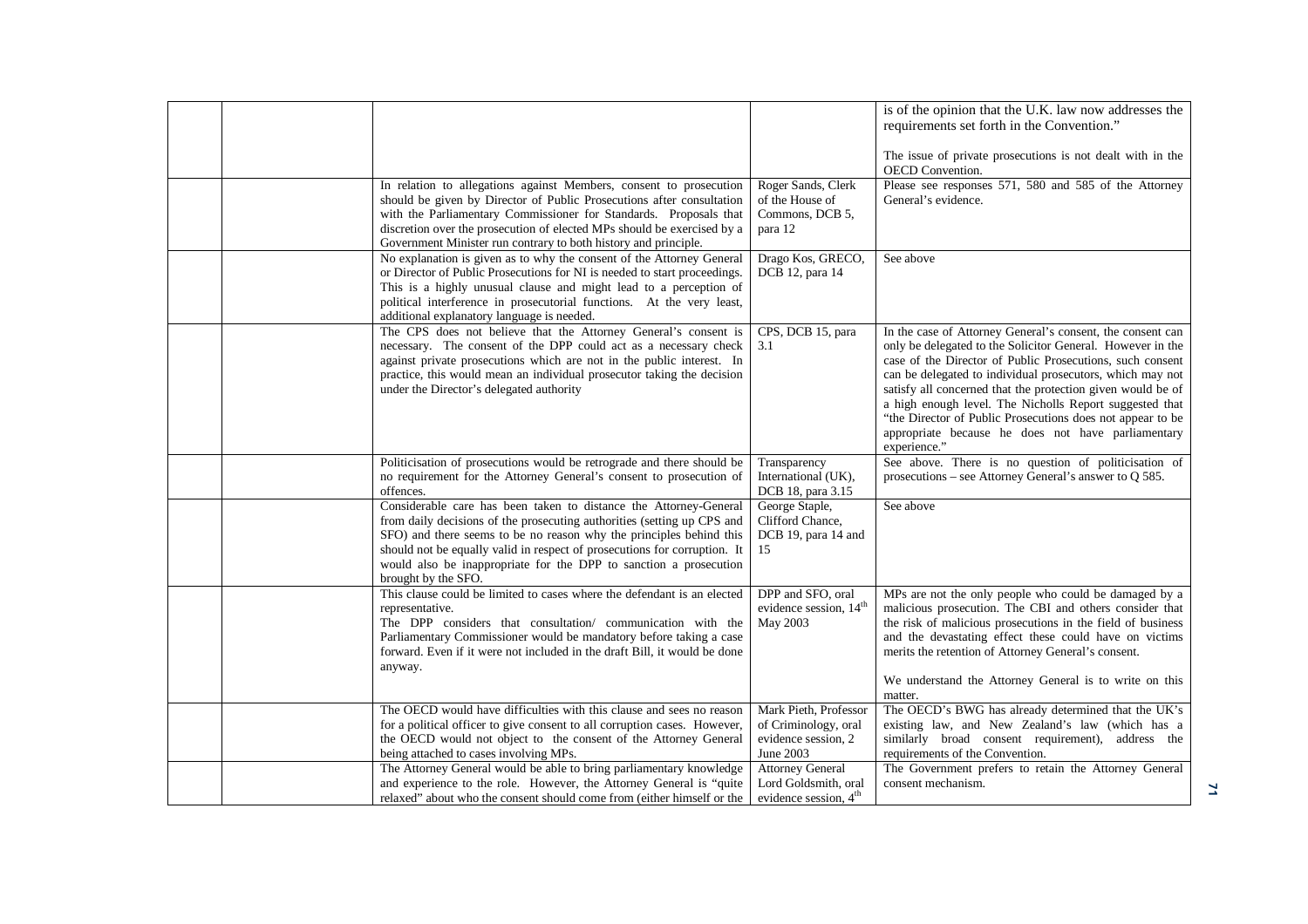|       |                                                                                                                                              | DPP), as long as the reason for not giving it to the Attorney General<br>was because they could not be trusted. He and his predecessors have<br>been committed to making impartial decisions.                                                                                                                                                                                                     | June 2003                             |                                                                                                                                                                                                                                                                                                                                                                                                                                                                                                                   |
|-------|----------------------------------------------------------------------------------------------------------------------------------------------|---------------------------------------------------------------------------------------------------------------------------------------------------------------------------------------------------------------------------------------------------------------------------------------------------------------------------------------------------------------------------------------------------|---------------------------------------|-------------------------------------------------------------------------------------------------------------------------------------------------------------------------------------------------------------------------------------------------------------------------------------------------------------------------------------------------------------------------------------------------------------------------------------------------------------------------------------------------------------------|
| 17(1) | "No proceedings for a<br>corruption offence may be<br>started in England and<br>Wales except with the<br>consent of the Attorney<br>General" | The Attorney General might have or be perceived as having a conflict<br>of interest if he has to decide if a corruption offence can be brought<br>against a politician. It might be better for clause $17(1)$ to require the<br>consent of the Attorney General or the Director of Public Prosecutions,<br>provided that he can only delegate this duty to certain specified senior<br>officials. | Sir Stephen Silber,<br>DCB 22, para 4 | See previous comments.                                                                                                                                                                                                                                                                                                                                                                                                                                                                                            |
| 19    | "Abolition of existing<br>offences etc"                                                                                                      | Further clarification is needed regarding the repeal of Section 2 of the<br>Prevention of Corruption Act 1916. In particular, the Bill contains no<br>provision dealing with 'illicit enrichment' which is defined in Article<br>25 of the UN Draft Convention on Corruption.                                                                                                                     | Khawar Qureshi,<br>DCB 7, paras 19-22 | Section 2 of the Prevention of Corruption Act 1916 in<br>effect places the onus on the public servant to prove his<br>innocence and is to be repealed as it could potentially<br>conflict with ECHR.<br>We think that the offence of "illicit enrichment" as defined<br>in the draft UN Convention is also potentially in conflict<br>with ECHR. We have agreed to an EU Common Position<br>binding us not to support a mandatory provision. The<br>Government has no intention to introduce any such<br>offence. |
| 22    | "Postponement of<br>limitation periods"                                                                                                      | There is no provision for compensation claims, as provided for in<br>Article 5 of the Civil Convention. Normal civil proceedings could be<br>considered, but further clarification is required regarding whether<br>proceedings against the Crown could be undertaken in this manner.                                                                                                             | Khawar Qureshi,<br>DCB 7, para 10     | (Answer from Department of Constitutional Affairs). We<br>believe that the usual principles on which the Crown is<br>liable will apply in the same way to corruption as they do<br>elsewhere. Generally the Crown Proceedings Act 1947<br>provides for the Crown to be liable in tort and contract in<br>the same way as a private person. We do not consider that<br>the subject of corruption raises any new issues in respect of<br>Crown liability.                                                           |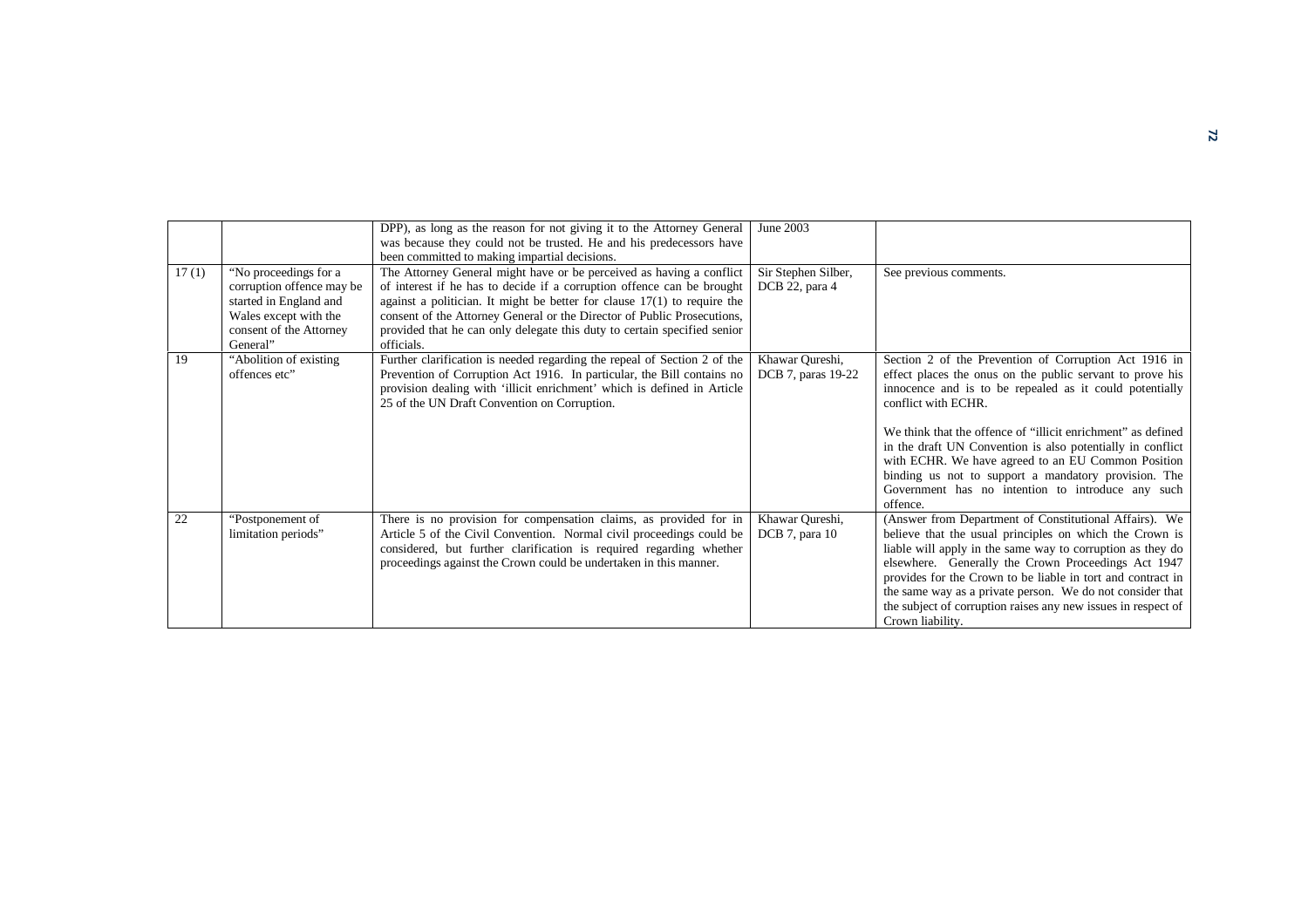#### **Annex 2 : TABLE OF INTERNATIONAL OBLIGATIONS**

| Agreement                                                                                                                                                                                                                                  | <b>Summary of agreement</b>                                                                                                                                                                                                                                                                                                                                                                                                                                                                                                                                                                                                                                                                                                                                                                                                                                                                                                                                                                                                                                 | <b>Entry</b> into<br>force | UK signed               | <b>UK</b> ratified                                                                        | Other<br>comments                                                                                                    |
|--------------------------------------------------------------------------------------------------------------------------------------------------------------------------------------------------------------------------------------------|-------------------------------------------------------------------------------------------------------------------------------------------------------------------------------------------------------------------------------------------------------------------------------------------------------------------------------------------------------------------------------------------------------------------------------------------------------------------------------------------------------------------------------------------------------------------------------------------------------------------------------------------------------------------------------------------------------------------------------------------------------------------------------------------------------------------------------------------------------------------------------------------------------------------------------------------------------------------------------------------------------------------------------------------------------------|----------------------------|-------------------------|-------------------------------------------------------------------------------------------|----------------------------------------------------------------------------------------------------------------------|
| Organisation for<br>Economic<br>Cooperation and<br>Development<br>Convention on<br>combating bribery of<br>foreign public<br>officials in<br>international<br>business transactions<br>Agreement<br>currently legally<br>binding on the UK | Requires member states to establish as a criminal offence intentionally offering, promising or<br>giving an undue advantage to a foreign public official in return for that official acting or refraining<br>from acting in the exercise of his or her functions, in order to obtain or retain business or other<br>improper advantage in the conduct of international business. "Foreign public official" means:<br>any person holding a legislative, administrative or judicial office of a foreign country,<br>Ø<br>whether appointed or elected<br>any person exercising a public function for a foreign country, including for a public<br>Ø<br>agency or public enterprise<br>any official or agent of a public international organisation.<br>Ø<br>Member states must ensure that this criminal offence extends to legal persons and to money<br>laundering where it is connected to the corruption offence.<br>Implementation of the Convention is monitored by the OECD Working Group on Bribery in<br><b>International Business Transactions.</b> | 15 February<br>1999        | 17<br>December<br>1997  | 14<br>December<br>1998                                                                    | Currently<br>implemented in<br>the UK by Part<br>12 of the Anti-<br>Terrorism,<br>Crime and<br>Security Act<br>2001. |
| Protocol to the<br>Convention on the<br>protection of the<br>European<br>Communities'<br>financial interests<br>Agreement<br>currently legally<br>binding on the UK                                                                        | Requires member states to ensure that the following conduct is made a criminal offence (where<br>"official" means any European Community or national official):<br>an official who deliberately requests or accepts an undue advantage in return for acting or<br>#<br>refraining from acting in the exercise of his or her functions in a way which is likely to<br>damage the European Communities' financial interests<br>any person who deliberately promises or gives an undue advantage to an official in return for<br>e#<br>acting or refraining from acting in the exercise of his or her functions in a way which is likely<br>to damage the European Communities' financial interests.                                                                                                                                                                                                                                                                                                                                                           | 17 October<br>2002         | 27<br>September<br>1996 | UK notified<br>completion<br>of its<br>internal<br>procedures<br>on 11<br>October<br>1999 |                                                                                                                      |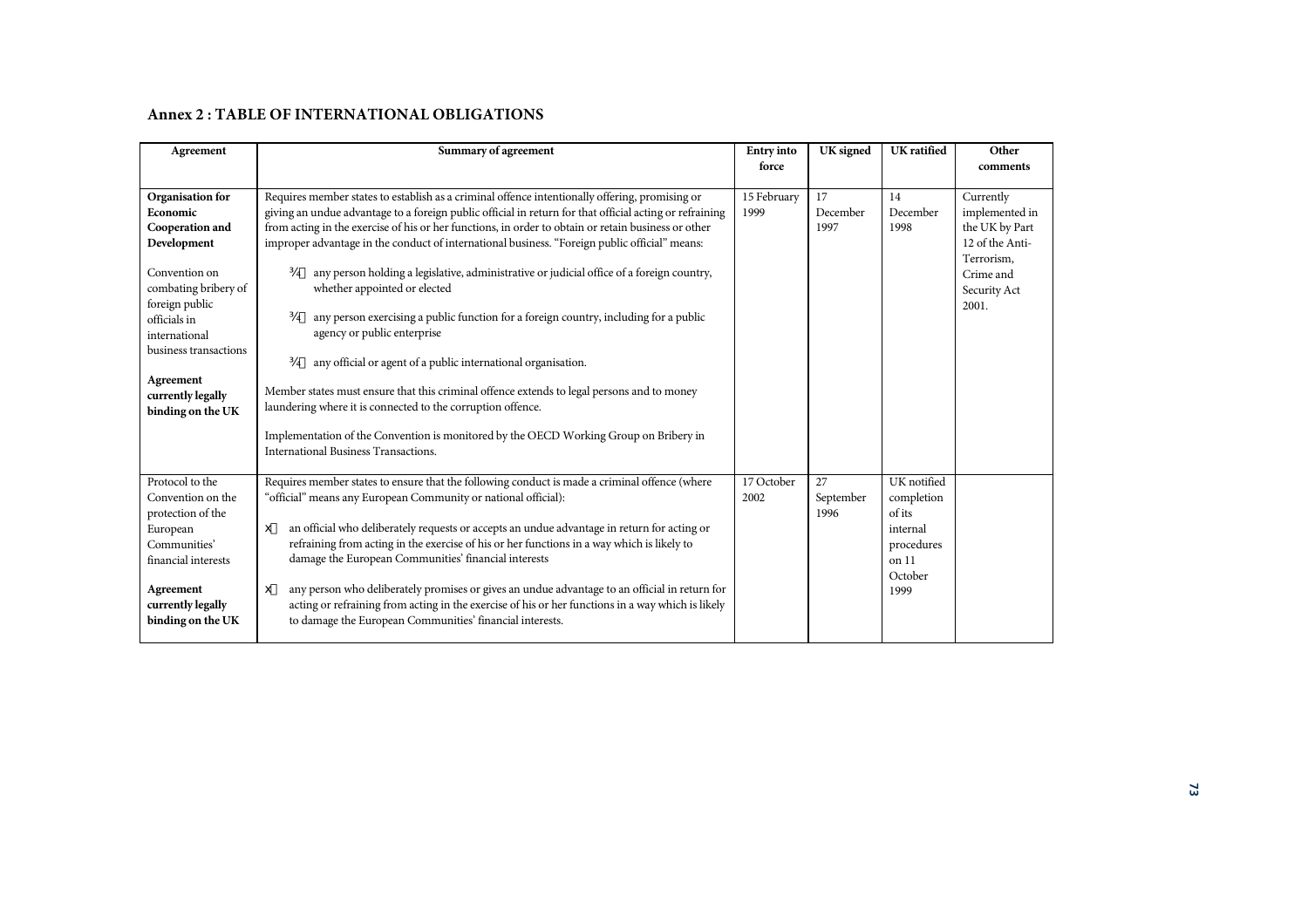| Agreement                                                                                                                                                                            | <b>Summary of agreement</b>                                                                                                                                                                                                                                                                                                                                                                                                                                                                                                                                                                                                                                                                                                                                                                                                                                                                                                                                                                                                  | <b>Entry</b> into    | UK signed          | UK ratified         | Other                                                                                                                                                                                                                                                                                                                                              |
|--------------------------------------------------------------------------------------------------------------------------------------------------------------------------------------|------------------------------------------------------------------------------------------------------------------------------------------------------------------------------------------------------------------------------------------------------------------------------------------------------------------------------------------------------------------------------------------------------------------------------------------------------------------------------------------------------------------------------------------------------------------------------------------------------------------------------------------------------------------------------------------------------------------------------------------------------------------------------------------------------------------------------------------------------------------------------------------------------------------------------------------------------------------------------------------------------------------------------|----------------------|--------------------|---------------------|----------------------------------------------------------------------------------------------------------------------------------------------------------------------------------------------------------------------------------------------------------------------------------------------------------------------------------------------------|
|                                                                                                                                                                                      |                                                                                                                                                                                                                                                                                                                                                                                                                                                                                                                                                                                                                                                                                                                                                                                                                                                                                                                                                                                                                              |                      |                    |                     | comments                                                                                                                                                                                                                                                                                                                                           |
| <b>Council of Europe</b><br>Criminal Law<br>Convention on<br>Corruption<br>Agreement in force<br>but the UK has not<br>yet ratified -- not<br>currently legally<br>binding on the UK | Requires member states to establish as a criminal offence:<br>either intentionally promising, offering or giving an undue advantage to the following<br>#<br>persons, or the following persons requesting, receiving or accepting an undue advantage, in<br>return for acting or refraining from acting in the exercise of his or her functions:<br>domestic or foreign public officials<br>Ø<br>members of domestic and foreign public assemblies and international parliamentary<br>Ø<br>assemblies<br>directors or staff of private sector entities<br>Ø<br>officials of international organisations and judges and officials of international courts<br>Ø<br>either intentionally promising, offering or giving an undue advantage to anyone who asserts<br>∉#<br>or confirms that he or she is able to exert an improper influence over the decision-making of<br>any of the following persons, or accepting such an undue advantage (known as "trading in<br>influence"):<br>domestic or foreign public officials<br>Ø | force<br>1 July 2002 | 27 January<br>1999 | Not yet<br>ratified | The UK has not<br>ratified the<br>Convention<br>because it has not<br>been in a<br>position to do so,<br>as the UK<br>currently has no<br>offence of<br>trading in<br>influence. The<br>UK could enter a<br>reservation to the<br>offence of<br>trading in<br>influence to<br>enable it to ratify<br>the convention:<br>of the 20<br>member states |
|                                                                                                                                                                                      | members of domestic and foreign public assemblies and international parliamentary<br>Ø<br>assemblies<br>officials of international organisations<br>Ø<br>judges and officials of international courts<br>Ø<br>any money laundering of proceeds arising from the corruption offences specified in this<br>#<br>convention.<br>Member states must ensure that the appropriate criminal offences extend to legal persons and to<br>money laundering where it is connected to the corruption offences.<br>Implementation of the convention is monitored by GRECO (the Group of States against<br>Corruption).                                                                                                                                                                                                                                                                                                                                                                                                                    |                      |                    |                     | that have ratified<br>the convention to<br>date, seven have<br>entered a full or<br>limited<br>reservation to the<br>offence of<br>trading in<br>influence.                                                                                                                                                                                        |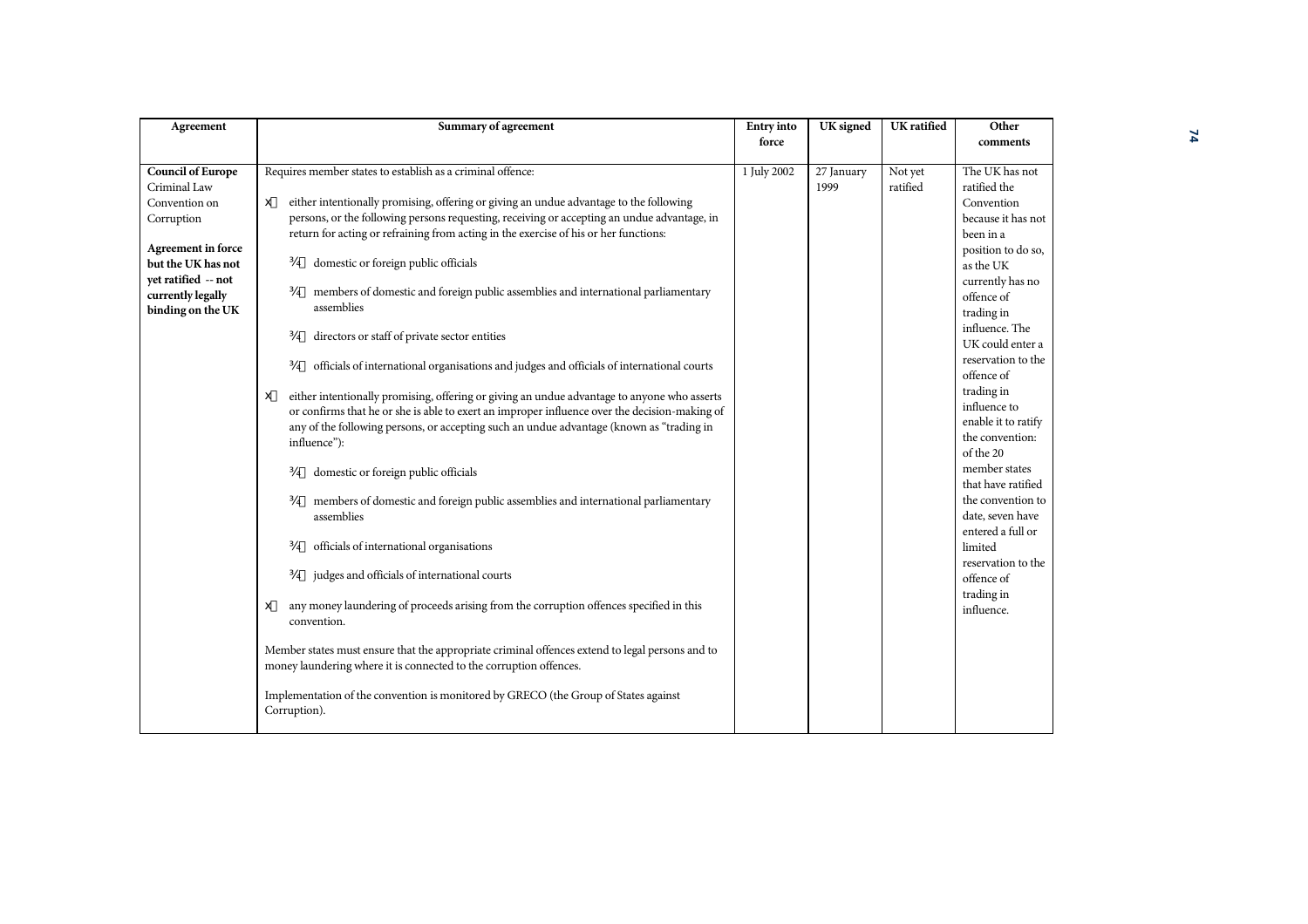| Agreement                                  | Summary of agreement                                                                                                                                                                   | <b>Entry</b> into | <b>UK</b> signed | UK ratified | Other             |
|--------------------------------------------|----------------------------------------------------------------------------------------------------------------------------------------------------------------------------------------|-------------------|------------------|-------------|-------------------|
|                                            |                                                                                                                                                                                        | force             |                  |             | comments          |
| <b>European Union</b>                      | Based on the offences set out in the Protocol to the Convention on the protection of the European                                                                                      | Not yet in        | 25 June          | UK notified | Article 13(3) of  |
| Convention on the                          | Communities' financial interests (set out above) but broadens these offences by omitting the                                                                                           | force             | 1997             | completion  | the Convention    |
| fight against                              | words "in a way which is likely to damage the European Communities' financial interests".                                                                                              |                   |                  | of its      | provides that the |
| corruption involving                       |                                                                                                                                                                                        |                   |                  | internal    | Convention will   |
| officials of the                           | Consequently, requires member states to ensure that the following conduct is made a criminal                                                                                           |                   |                  | procedures  | enter into force  |
| European                                   | offence (where "official" means any European Community or national official):                                                                                                          |                   |                  | on 11       | 90 days after the |
| Communities or                             |                                                                                                                                                                                        |                   |                  | October     | last member state |
| officials of member                        | an official who deliberately requests or accepts an undue advantage in return for acting or<br>#                                                                                       |                   |                  | 1999        | has notified      |
| states of the                              | refraining from acting in the exercise of his or her functions                                                                                                                         |                   |                  |             | completion of its |
| European Union                             |                                                                                                                                                                                        |                   |                  |             | internal          |
|                                            | any person who deliberately promises or gives an undue advantage to an official in return for<br>#<br>acting or refraining from acting in the exercise of his or her functions         |                   |                  |             | procedures.       |
| Agreement not yet                          |                                                                                                                                                                                        |                   |                  |             | Neither           |
| in force but the UK<br>has ratified -- not | any head of business or person having power to take decisions or exercise control within a<br>∉#                                                                                       |                   |                  |             | Germany nor       |
|                                            | business who authorises a person under their authority to engage in active corruption.                                                                                                 |                   |                  |             | Luxembourg has    |
| currently legally<br>binding on the UK     |                                                                                                                                                                                        |                   |                  |             | yet given         |
|                                            |                                                                                                                                                                                        |                   |                  |             | notification.     |
| <b>Council of Europe</b>                   | Requires member states to provide that:                                                                                                                                                | Not yet in        | 8 June 2000      | Not yet     | Requires 14       |
| Civil Law                                  |                                                                                                                                                                                        | force             |                  | ratified    | ratifications     |
| Convention on                              | persons who have suffered damage as a result of corruption shall have the right to initiate an<br>∉#                                                                                   |                   |                  |             | before it can     |
| Corruption                                 | action in order to obtain full compensation for this damage. This includes actions against the                                                                                         |                   |                  |             | enter into force: |
|                                            | state in the case of corruption by public officials. Compensation sought may cover material                                                                                            |                   |                  |             | currently has     |
| Agreement not in                           | damage, loss of profits and non-pecuniary loss.                                                                                                                                        |                   |                  |             | only 10           |
| force and the UK has                       |                                                                                                                                                                                        |                   |                  |             | ratifications.    |
| not yet ratified - not                     | any clause of a contract providing for corruption shall be null and void<br>∉#                                                                                                         |                   |                  |             |                   |
| currently legally                          |                                                                                                                                                                                        |                   |                  |             |                   |
| binding on the UK                          | an employee who has reasonable grounds to suspect corruption and who reports in good<br>#<br>faith his or her suspicions to the appropriate authorities shall be protected against any |                   |                  |             |                   |
|                                            | unjustified sanction.                                                                                                                                                                  |                   |                  |             |                   |
|                                            |                                                                                                                                                                                        |                   |                  |             |                   |
|                                            | Implementation of the Convention is monitored by GRECO.                                                                                                                                |                   |                  |             |                   |
|                                            |                                                                                                                                                                                        |                   |                  |             |                   |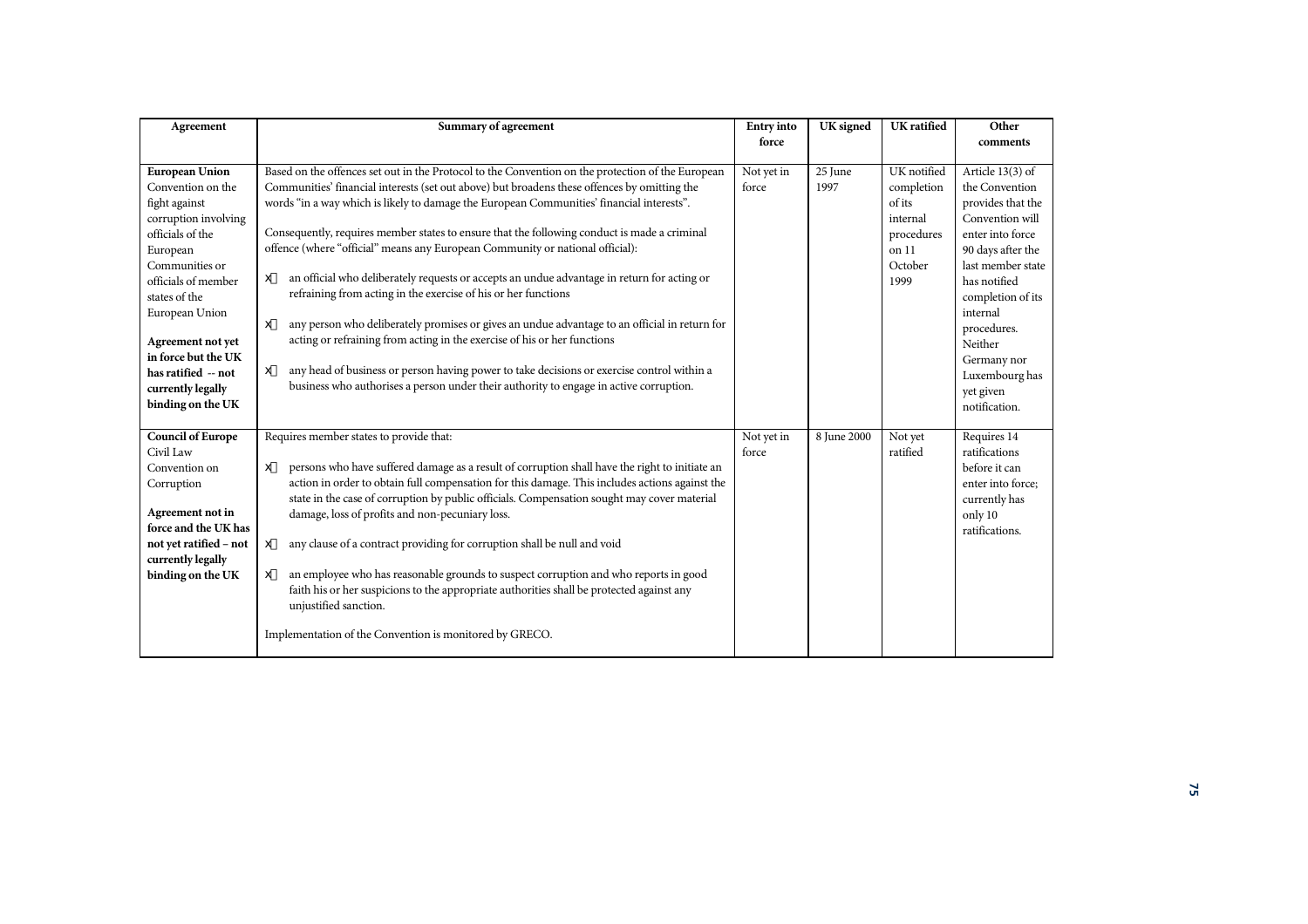| <b>Draft Agreement</b> | Summary of agreement                                                                                | <b>Entry</b> into | UK signed  | <b>UK</b> ratified | Other               |
|------------------------|-----------------------------------------------------------------------------------------------------|-------------------|------------|--------------------|---------------------|
|                        |                                                                                                     | force             |            |                    | comments            |
|                        |                                                                                                     |                   |            |                    |                     |
| <b>United Nations</b>  | This appears to be intended to be a comprehensive convention of broad application; it adopts a      | Not               | Not        | Not                | Currently, will     |
| Convention on          | wide-ranging approach to corruption and matters associated with it, and is currently 85 clauses in  | applicable        | applicable | applicable         | require either 20   |
| Corruption             | length. In summary, the draft convention would:                                                     |                   |            |                    | or 40 countries     |
|                        |                                                                                                     |                   |            |                    | (the number is      |
|                        | apply to the prevention, investigation and prosecution of corruption and criminal acts<br>∉#        |                   |            |                    | not yet decided)    |
|                        | related specifically to corruption                                                                  |                   |            |                    | to ratify it before |
| Draft agreement -      |                                                                                                     |                   |            |                    | it can come into    |
| not currently legally  | apply also to the recovery and return of assets and proceeds derived from corruption<br>∉#          |                   |            |                    | force.              |
| binding on the UK      |                                                                                                     |                   |            |                    |                     |
|                        | require member states to criminalise acts of corruption irrespective of whether they involve<br>∉#  |                   |            |                    |                     |
|                        | the public or the private sector                                                                    |                   |            |                    |                     |
|                        |                                                                                                     |                   |            |                    |                     |
|                        | seek to address the links between corruption and other forms of crime, particularly organised<br>∉# |                   |            |                    |                     |
|                        | crime and economic crime, including money-laundering.                                               |                   |            |                    |                     |
|                        |                                                                                                     |                   |            |                    |                     |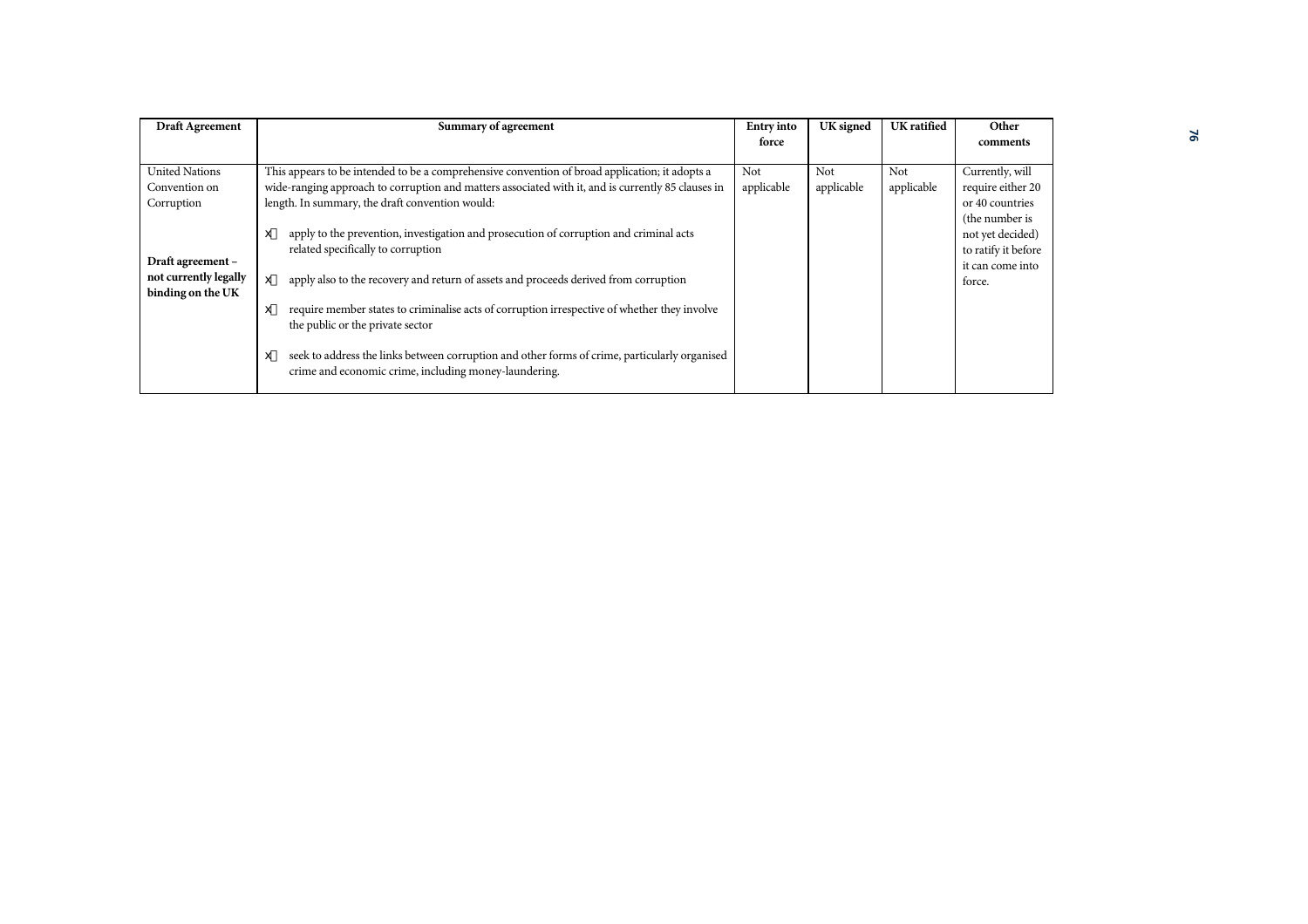## **Annex 3: Statutory functions of the intelligence agencies**

#### **Security Service**

The Security Service's functions are set out in section 1 of the Security Service Act 1989, as amended by the Security Service Act 1996, the Police Act 1997 and the Regulation of Investigatory Powers Act 2000.

## **The Security Service**

(1) There shall continue to be a Security Service (in this Act referred to as "the Service") under the authority of the Secretary of State.

(2) The function of the Service shall be the protection of national security and, in particular, its protection against threats from espionage, terrorism and sabotage, from the activities of agents of foreign powers and from actions intended to overthrow or undermine parliamentary democracy by political, industrial or violent means.

(3) It shall also be the function of the Service to safeguard the economic well-being of the United Kingdom against threats posed by the actions or intentions of persons outside the British Islands.

[(4) It shall also be the function of the Service to act in support of the activities of police forces[, the National Criminal Intelligence Service, the National Crime Squad] and other law enforcement agencies in the prevention and detection of serious crime.]

[(5) Section 81(5) of the Regulation of Investigatory Powers Act 2000 (meaning of "prevention" and "detection"), so far as it relates to serious crime, shall apply for the purposes of this Act as it applies for the purposes of the provisions of that Act not contained in Chapter I of Part I.]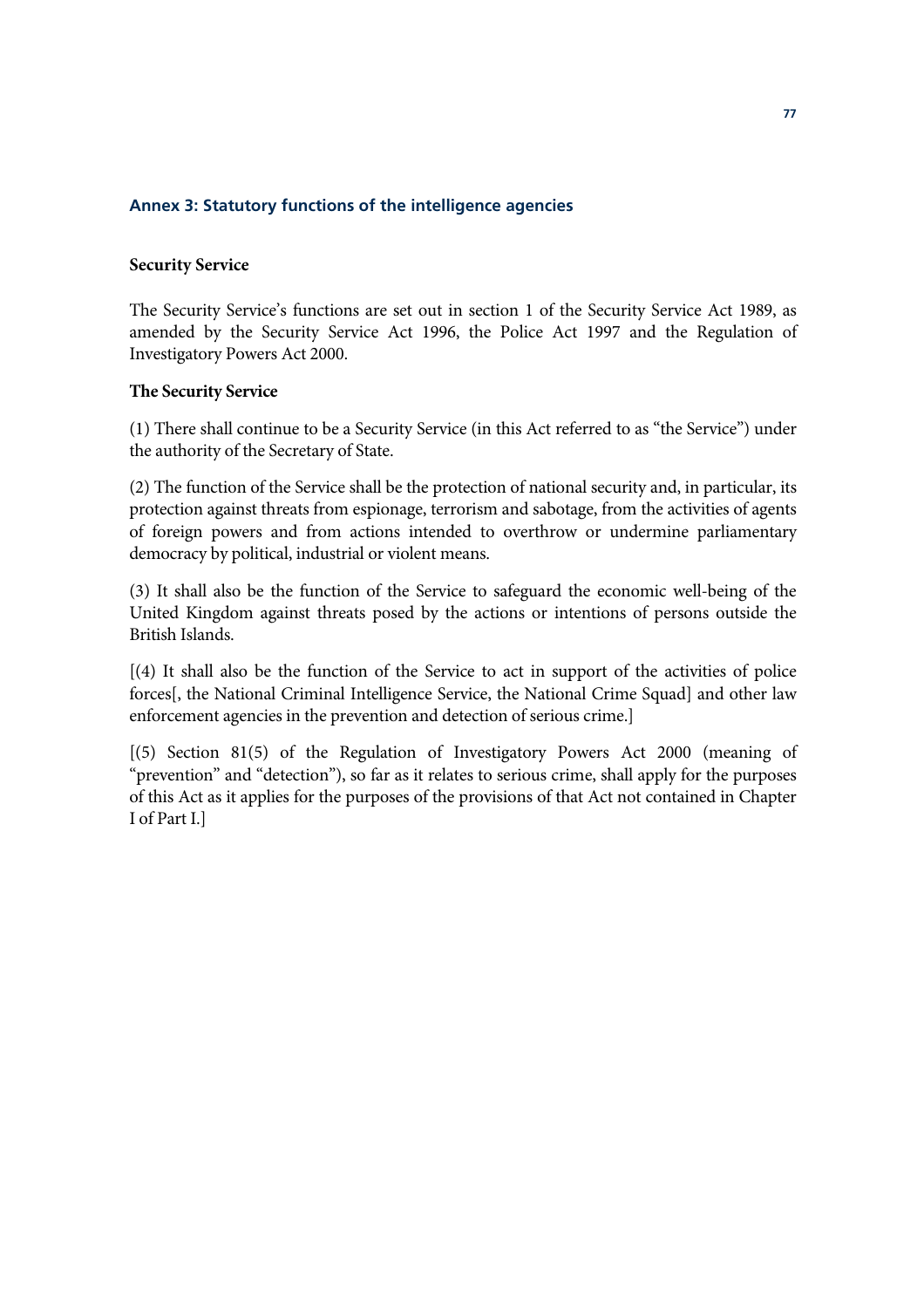# **Intelligence service**

The Intelligence Service's functions are set out in section 1 of the Intelligence Services Act 1994.

# **1 The Secret Intelligence Service**

(1) There shall continue to be a Secret Intelligence Service (in this Act referred to as "the Intelligence Service") under the authority of the Secretary of State; and, subject to subsection (2) below, its functions shall be—

(a) to obtain and provide information relating to the actions or intentions of persons outside the British Islands; and

(b) to perform other tasks relating to the actions or intentions of such persons.

(2) The functions of the Intelligence Service shall be exercisable only—

(a) in the interests of national security, with particular reference to the defence and foreign policies of Her Majesty's Government in the United Kingdom; or

(b) in the interests of the economic well-being of the United Kingdom; or

(c) in support of the prevention or detection of serious crime.

# **Government Communications Headquarters**

The GCHQ's functions are set out in section 3 of the Intelligence Services Act 1994.

# **The Government Communications Headquarters**

(1) There shall continue to be a Government Communications Headquarters under the authority of the Secretary of State; and, subject to subsection (2) below, its functions shall be—

(a) to monitor or interfere with electromagnetic, acoustic and other emissions and any equipment producing such emissions and to obtain and provide information derived from or related to such emissions or equipment and from encrypted material; and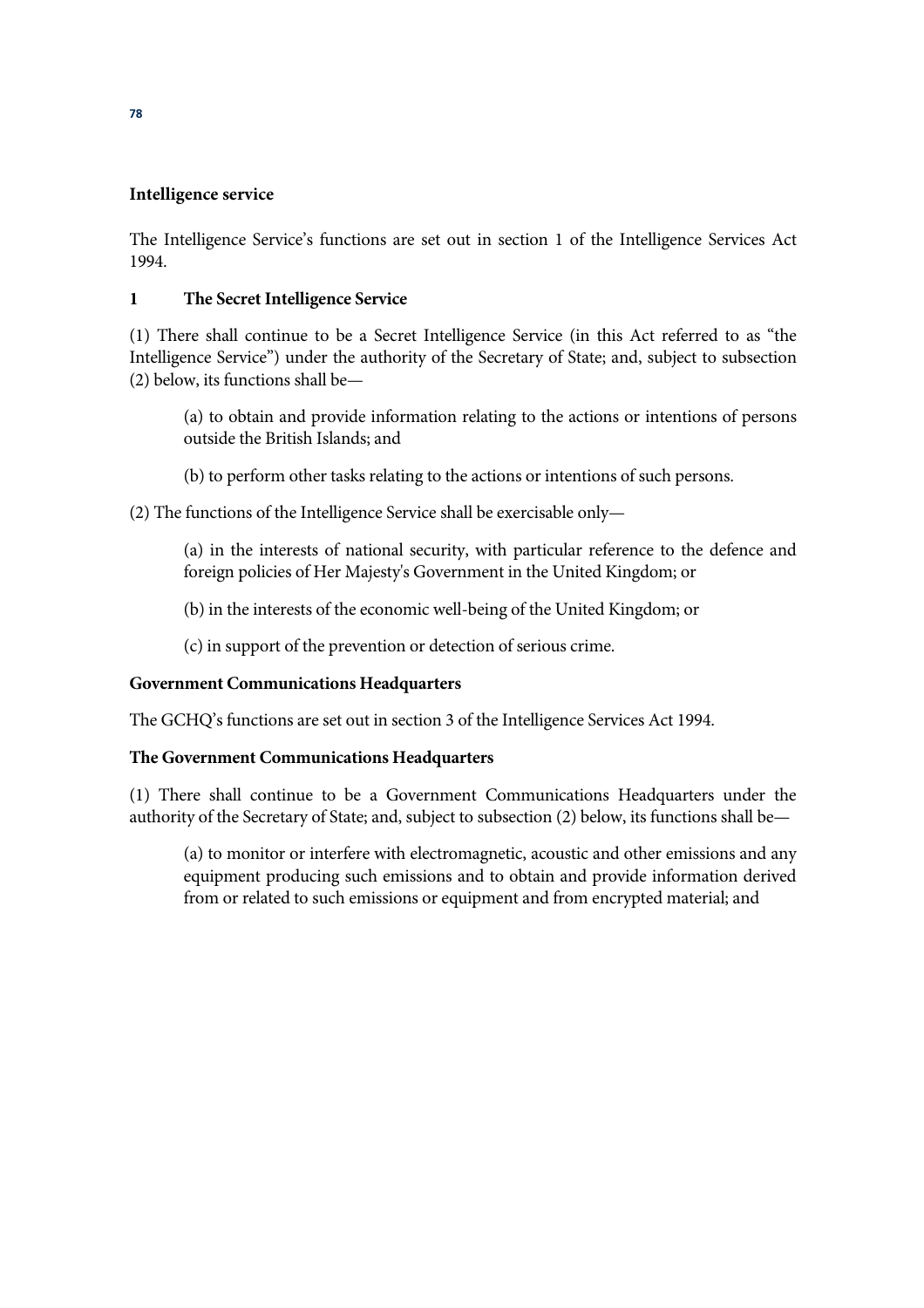(b) to provide advice and assistance about—

(i) languages, including terminology used for technical matters, and

(ii) cryptography and other matters relating to the protection of information and other material, to the armed forces of the Crown, to Her Majesty's Government in the United Kingdom or to a Northern Ireland Department or to any other organisation which is determined for the purposes of this section in such manner as may be specified by the Prime Minister.

(2) The functions referred to in subsection (1)(a) above shall be exercisable only—

(a) in the interests of national security, with particular reference to the defence and foreign policies of Her Majesty's Government in the United Kingdom; or

(b) in the interests of the economic well-being of the United Kingdom in relation to the actions or intentions of persons outside the British Islands; or

(c) in support of the prevention or detection of serious crime.

(3) In this Act the expression "GCHQ" refers to the Government Communications Headquarters and to any unit or part of a unit of the armed forces of the Crown which is for the time being required by the Secretary of State to assist the Government Communications Headquarters in carrying out its functions.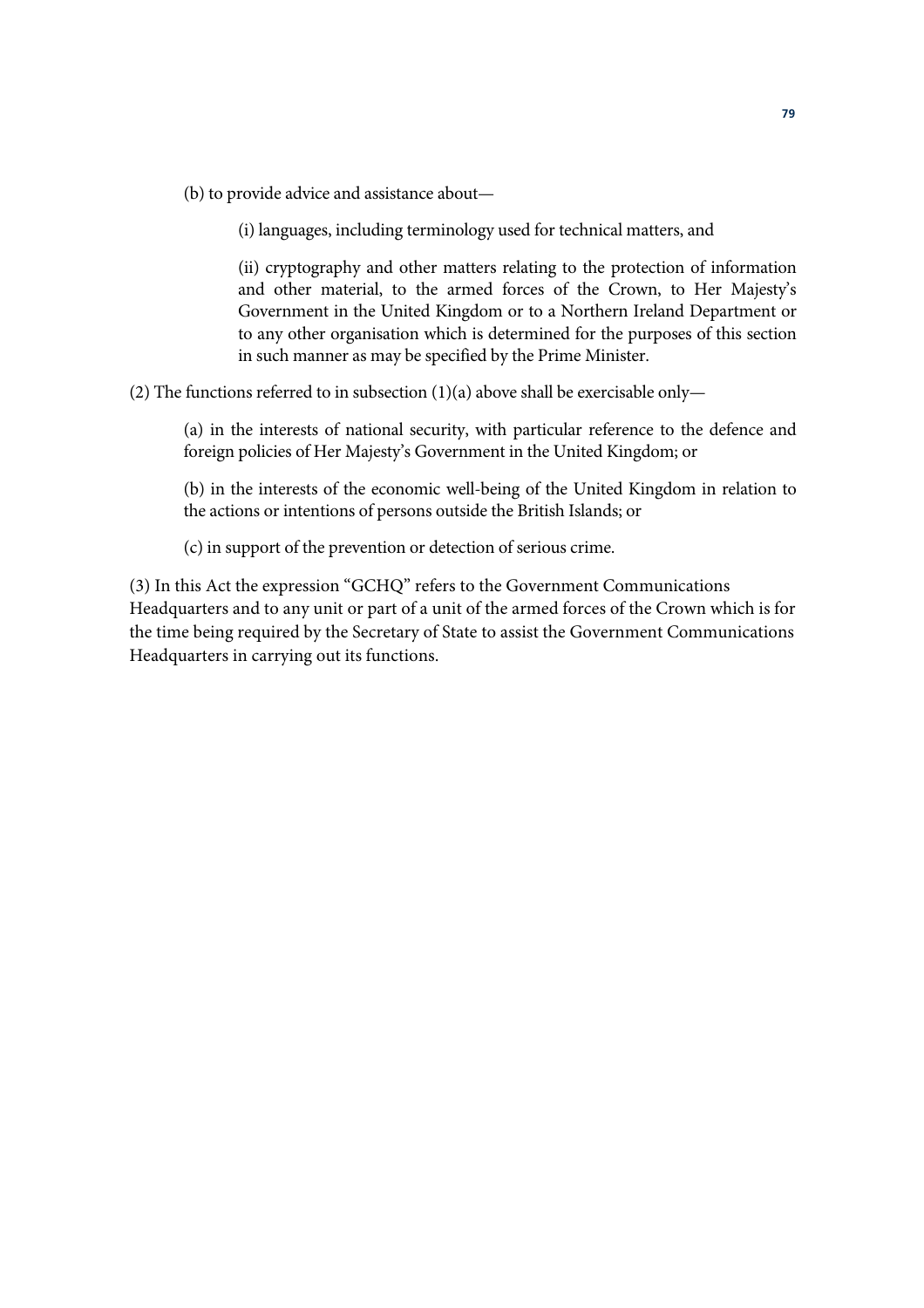# **Annex 4: Note by Peter Alldridge, specialist adviser, on locating the harm in bribery and corruption – an alternative approach**

#### **What is wrong with bribery?**

Differing definitions of the crime bribery flow from differing accounts of what is wrong with the phenomenon. There are at least four possible accounts of the harm(s) in bribery. Bribery might be said to be harmful because:

(i) it involves an inducement to breach of a civil law duty. This is the basis of the position taken in the Draft Corruption Bill with its insistence upon a principal-agent relationship and inducement towards its breach.

(ii) the creation of a market in goods or services whose being sold degrades them, or otherwise prevents the proper operation of government. This was the rationale for the earliest corruption statutes – against bribery of judges and magistrates and the sale of offices and commissions, but it would only cover a small area of public sector corruption. (iii) it is an impediment to fair competition in liberalised global markets and consequently a detriment to consumers, producers and economic growth. Much of the evidence about corruption, particularly international corruption, dealt with these cases, often in public sector procurement.<sup>172</sup>

(iv) it involves abuse of public position for private gain. This kind of definition, adopted, for example, by the World Bank, does not distinguish public sector bribery from other misconduct and excludes some private sector bribery.

A coherent law of bribery will identify the harm and generate definitions directed against its prevention.

A second major issue requiring resolution at the outset is the place of bribery law relative to other areas of criminal law. In particular, the point at which bribery of an official ends and extortion<sup>173</sup> by that official begins is notoriously unclear, as is the apparent area of overlap between bribery and conspiracy to defraud, and the criminal offences<sup>174</sup> dealing with various market abuses. If the offence of misconduct in public office is to be given a more significant role in the fight against public sector corruption (for example, by extending the definition of public office) then again this needs to be taken into account in the reform of bribery. If any acceptance by a public sector worker of a bribe is misconduct then there is less need for specific bribery offences. Coherence of criminal law requires that it generate appropriate labels and consistent sentences, and that like cases should be treated alike. Proliferation of offences each dealing with the same wrong cannot be avoided entirely, but areas of overlap should be carefully considered.

<sup>172</sup> E.g. Supplementary document from the Corner House: Susan Hawley, Turning a Blind Eye: Corruption and the UK Export Credits Guarantee Department (Sturminster Newton, Dorset: The Corner House 2003).

<sup>173</sup> Which since 1968 could be charged as blackmail (Theft Act 1968 s.21) or under clauses 2or 3 of the Draft Bill.

<sup>174</sup> Particularly that under Section 188 of the Enterprise Act 2002.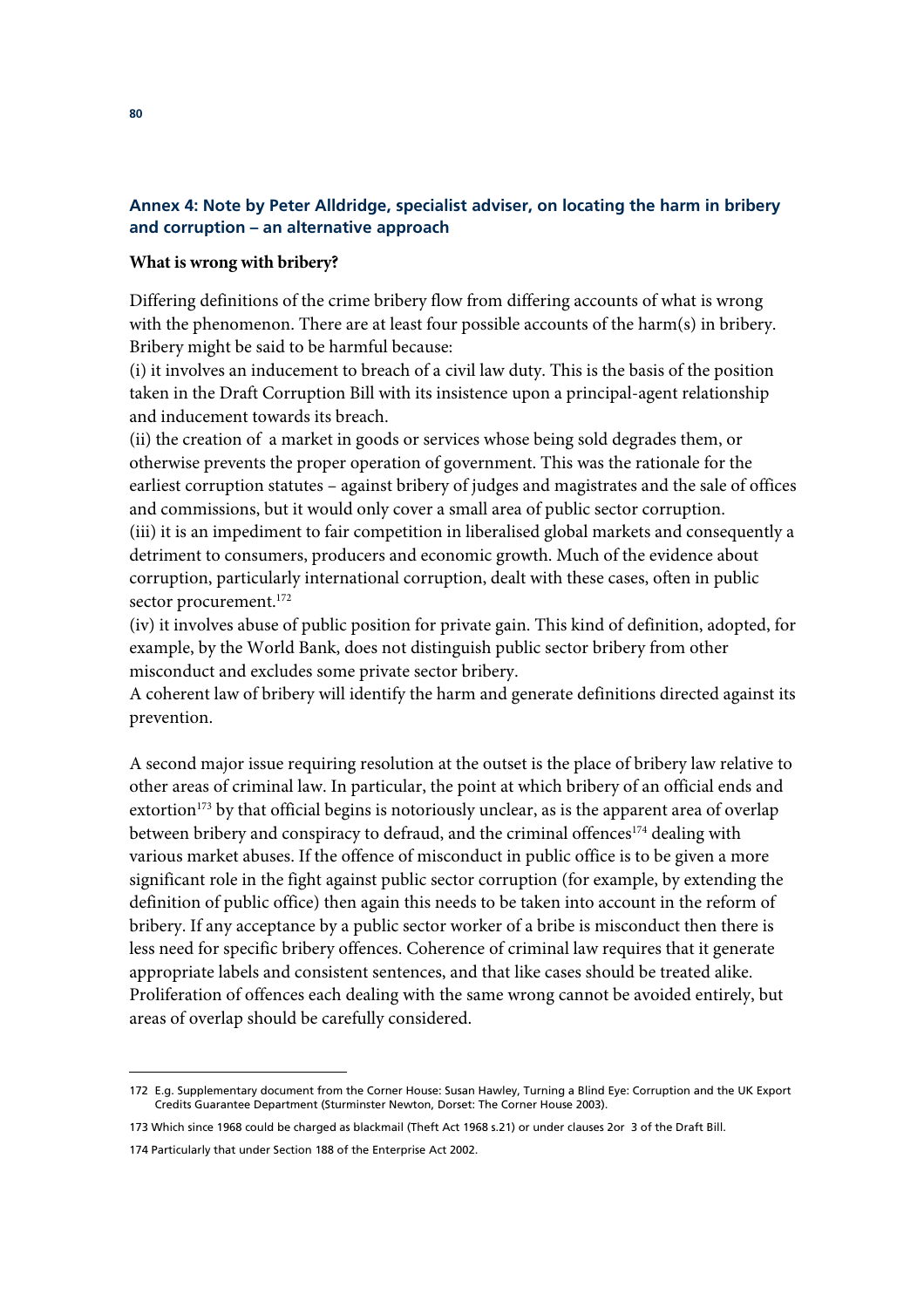#### **The Law Commission's view of the harm in bribery**

The Law Commission took as its starting point, both in the Consultation Paper<sup>175</sup> and its Report,176 that the betrayal of a principal-agent relationship should form the basis of the crime of corruption.177 The Commission relied on the Oxford English Dictionary for this account.178 A number of things follow from the choice of disloyalty as the foundation stone for the definition of the offence:

- 1. A law of corruption based around disloyalty must identify the relationship within which the disloyalty takes place. This is done in the principal-agent relationship, which has been widely criticised.
- 2. The element of moral turpitude must be directed against that relationship: hence the definition of "corruptly" in clause 5.
- 3. There must be a defence of consent by the principal (clause 7). In general, except for the most exceptional cases the consent of the victim is a complete defence to a criminal charge. If the principal is the "victim" it is his/her consent which is relevant. However, if the "victims" are others (competitors or end-users) then the consent of the principal should be irrelevant.
- 4. If the offence has its root in disloyalty there is no reason in principle<sup>179</sup> why extraterritorial jurisdiction should be imposed in the case of disloyalty induced overseas, when it is not imposed, for example, for paying the agent overseas to hit the principal.

Much of the evidence before the Committee has emphasised the damage to *others than the principal* (competitors and end-users) which is consequential upon the bribe.<sup>180</sup> Sentencing has not hitherto emphasised the degree of disloyalty. The growth in global interest in corruption from the time of the enactment of the US Foreign Corrupt Practices Act 1978 till the present, including Lord Falconer's emphasis upon markets and democratic value<sup>181</sup> has

<sup>175.</sup>Law Commission, Consultation Paper No 145, *Legislating the Criminal Code: Corruption* (1997) CP Ch 7, following Phil Fennell and P.A. Thomas, 'Corruption in England and Wales: An Historical Analysis', (1981) 11 *International Journal of Sociology of Law* 167, themselves citing Lord Ellenborough C.J.'s judgment in *Thompson v Havelock* (1808) 1 Camp 527; 170 ER 1045. The case, however, turned upon its particular facts and is not authority, for any wide proposition, nor for any proposition in criminal law.

<sup>176</sup> Law Commission Report No 248, *Legislating the Criminal Code: Corruption* (1998) 5.4 *et seq.*

<sup>177</sup> The "fundamental mischief" Law Commission, Consultation Paper No 145, *Legislating the Criminal Code: Corruption* (1997) Para 1.15.

<sup>178</sup> Sir Stephen Silber, memorandum of 23rd June 2003.

<sup>179</sup> Other than the fulfilment of international obligations, the significance of which is not underestimated.

<sup>180</sup> E.g. Transparency International written evidence paras 2.2-2.3: Corner House Susan Hawley, Turning a Blind Eye: Corruption and the UK Export Credits Guarantee Department (Sturminster Newton, Dorset: The Corner House 2003) quantifies the damage done by corruption it describes to the *taxpayers* of the countries concerned, who are not always the principals.

<sup>181</sup> Corruption Draft legislation Cm 5777 (2003) Foreword, page 5.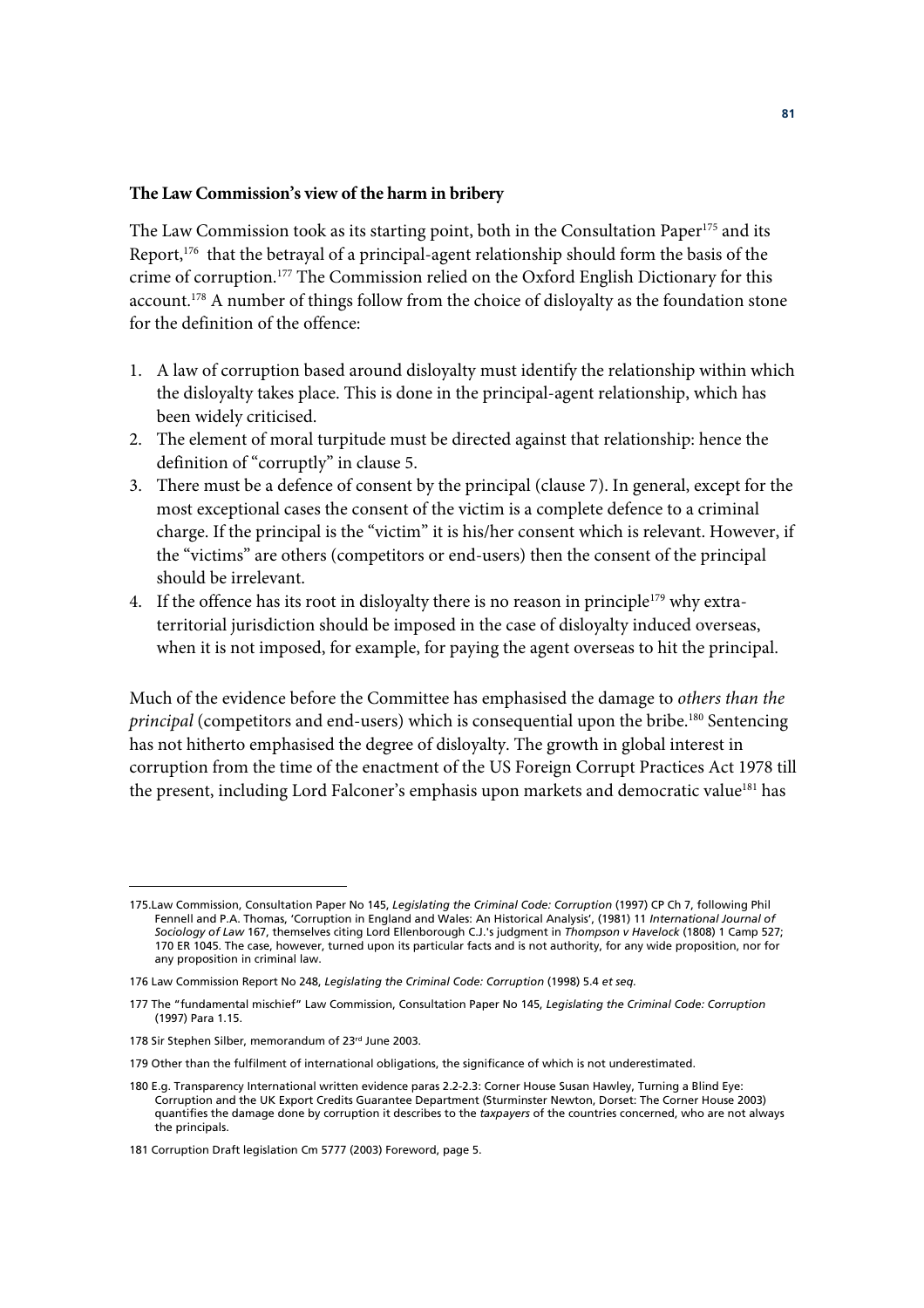not been driven by concern about loyalty of agents.<sup>182</sup> It has been driven by concern about the operation of (increasingly globalised) markets.

This suggests the possibility of a different model of the harm in corruption, one which better responds to the complaints which have placed bribery high on the agenda of the internationalisation of criminal law. It relates the crime (and its gravity) not to loyalty and the principal-agent relationship, but to the relationship between the actor and the market of which s/he forms part. On this account, bribery is not the corruption of a *relationship* but of a *market*. Bribery occurs in two overlapping but distinct sets of cases:

attempts to operate a market where it is not an appropriate allocative mechanism – attempts to pay for goods and services which ought not to be for sale at all. These cases are attempts to buy or sell the proper functioning of government (widely considered, to include policing, votes, administration of justice, local government and other public services). The precise limits beyond which there can be no market are set, usually by statute in individual jurisdictions;

there is a market whose existence is desirable or at least legitimate, having rules as to how allocation is to take place (how competition is to work), and proper functioning of that market is undermined by the bribe. The benefits of competition to the end-user are denied by bribes, and competitors may also be damaged.

Instead of there being one broad offence based upon an indistinct wrong related to loyalty there are two wrongs upon which offences could be built. This enables more effective labelling and sentencing. An offer of a small bribe to, for example a traffic warden, strikes directly at the rule of law, is a different type of wrong and should command a heavier sentence than a small bribe to secure a small contract. A definition of corruption on these bifurcated lines would make it an offence (a) to confer or receive a benefit: with the intention of corrupting the proper functioning of government and public services: or (b) with the intention of corrupting the proper functioning of a regulated market.<sup>183</sup> The reason that the criminal law of corruption is so difficult is that it is not free-standing, but operates by reference to a series of existing legal duties. The approach taken in the Bill is to incorporate the duties owed by agents to principal, in its extended definition. These duties arise under public law and the civil law of employment, agency, fiduciaries, trusts, contracts and even marriage.184 The alternative approach finds the duties upon which the criminal law of corruption is to be built in the law relating to the relationship between an individual and the market in which s/he operates. A system for allocating goods services, jobs, contracts and other benefits - by competition – posits a set of rules for its proper functioning. These rules – the rules of markets - are limitations upon freedom of contract.

<sup>182</sup> Susan Rose-Ackerman 'Corruption and the Global Corporation: Ethical Obligations and Workable Strategies' in Michael Likosky ed. Transnational Law and Legal Process: Globalisation and Power Disparities (London: Butterworths, 2002) 148- 171

<sup>183</sup> An offence along these lines was suggested by Dr Desmond Turner to Sir Stephen Silber. (Q.657) Appropriate definitions would, of course, be required..

<sup>184</sup> Which would be a principal-agent relationship under clause 11(1)(a).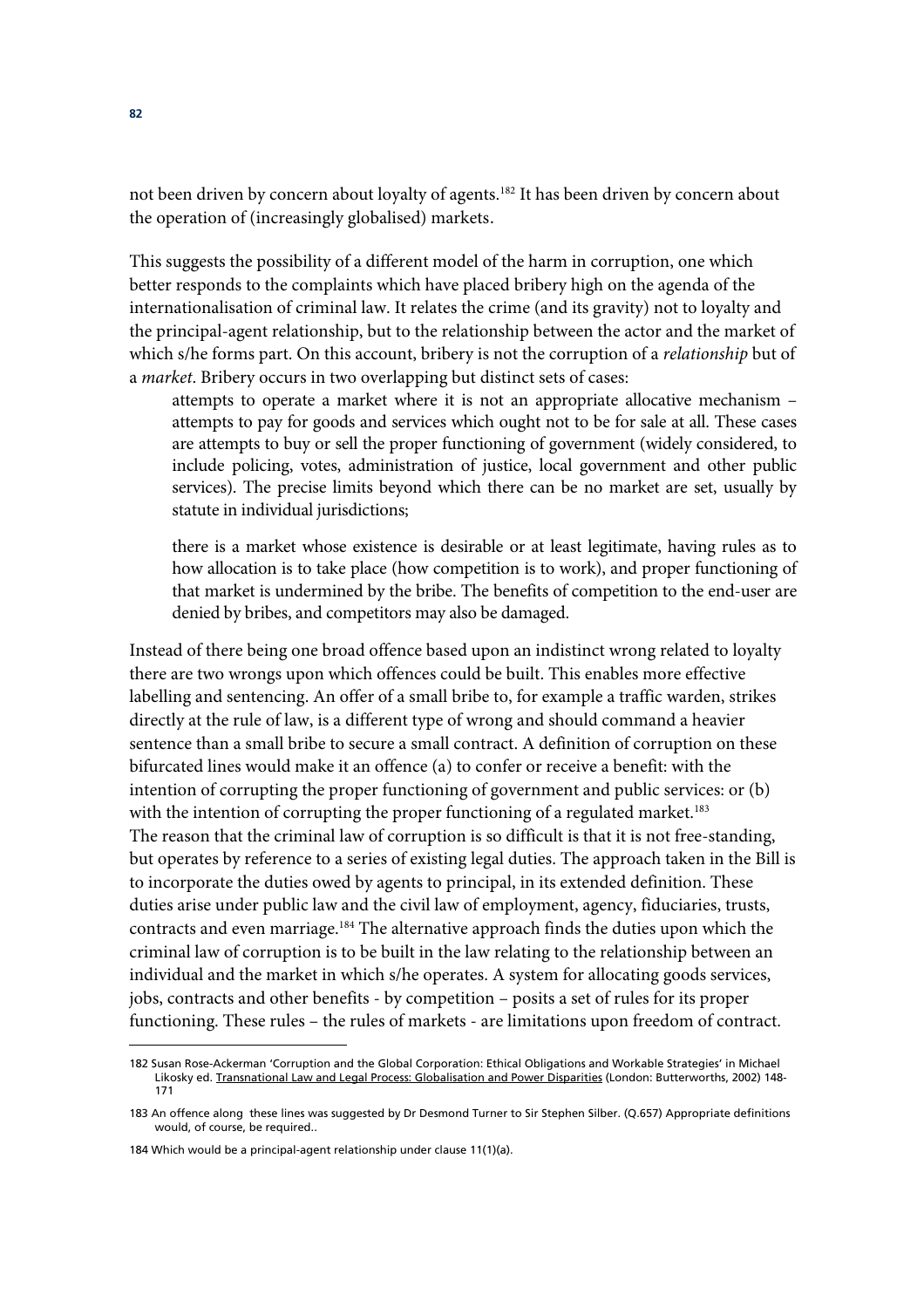They do not compel participants in a market to make the best bargain possible, but they do lay down minimum standards. They may or may not be incorporated in individual contracts between principal and agent. The rules may be laid down by European law,<sup>185</sup> in statutes,<sup>186</sup> in statutory instruments,<sup>187</sup> by prerogative powers,<sup>188</sup> under powers conferred by one of the former,189 by self-regulation (which generally gives rise to contractual obligations),190 or by rules from a combination of these sources. The "market" model of bribery holds that corruption is to be identified by reference to those rules. The object of corruption is to gain the benefits of acting according to those rules, whilst not actually doing so. This, and not disloyalty to the principal, is the "fundamental mischief" in corruption. The criminal law of corruption does not itself place limitations upon freedom of contract,<sup>191</sup> but rather punishes attempts to avoid existing restrictions upon freedom of contract.192

As against the "loyalty" model the advantages of the "market" model are:

- (i) the principal/agent requirement becomes unnecessary;
- (ii) "corruptly" is no longer an element in the offence and consequently the problems around defining it, and "primarily" are avoided. The mental state of "intention to corrupt" is easily comprehensible and sits well with the codification project;
- (iii) it is no longer necessary that the consent of the principal be a defence (clause 7);
- (iv) the vice in bribery would be is clear from the offences. The reader knows that the statute is intended to prevent corruption: (i) of government (ii) of markets. Clearer identification of the vice will enable judges to sentence more rationally and consistently. Other things being equal, corruption of government, striking directly at the rule of law, should be regarded more seriously than corruption of markets;
- (v) the adoption of extra-territorial liability is in principle<sup>193</sup> far easier to justify. The criminal law of England and Wales has far greater cause to be concerned with

<sup>185</sup> As, for example, in much competition law.

<sup>186</sup> As in the Financial Services and Markets Act 2000, the Enterprise Act 2002 or the legislation on discrimination on the basis of race. sex or disability.

<sup>187</sup> For example, some of the Statutory Instruments made under Financial Services and Markets Act 2000.

<sup>188</sup> For example, the rules relating to the making of appointments or contracts by Universities.

<sup>189</sup> The rules for the allocation of contracts or jobs in local government.

<sup>190</sup> For example, the Stock Exchange Rules.

<sup>191</sup> Pace Lord Falconer Oral Evidence Q 483, Q.583.

<sup>192</sup> It would be possible if desired to except discrimination law. Somebody pays a bribe to the personnel manager of a large enterprise acting with the approval of his/her principal, to induce them not to employ persons of a particular race or sex, or persons with disabilities. This is not covered by the Draft Bill: on the market model it would be an attempt to pervert the operation of a market in jobs (because the rules about discrimination in employment form part of the rules of the market in jobs). It is, of course actionable discrimination but is not otherwise criminal (except, perhaps, as a conspiracy to defraud). Whether it should be criminal bribery is an open question.

<sup>193</sup> i.e. again leaving aside again the question of the relevant international obligations.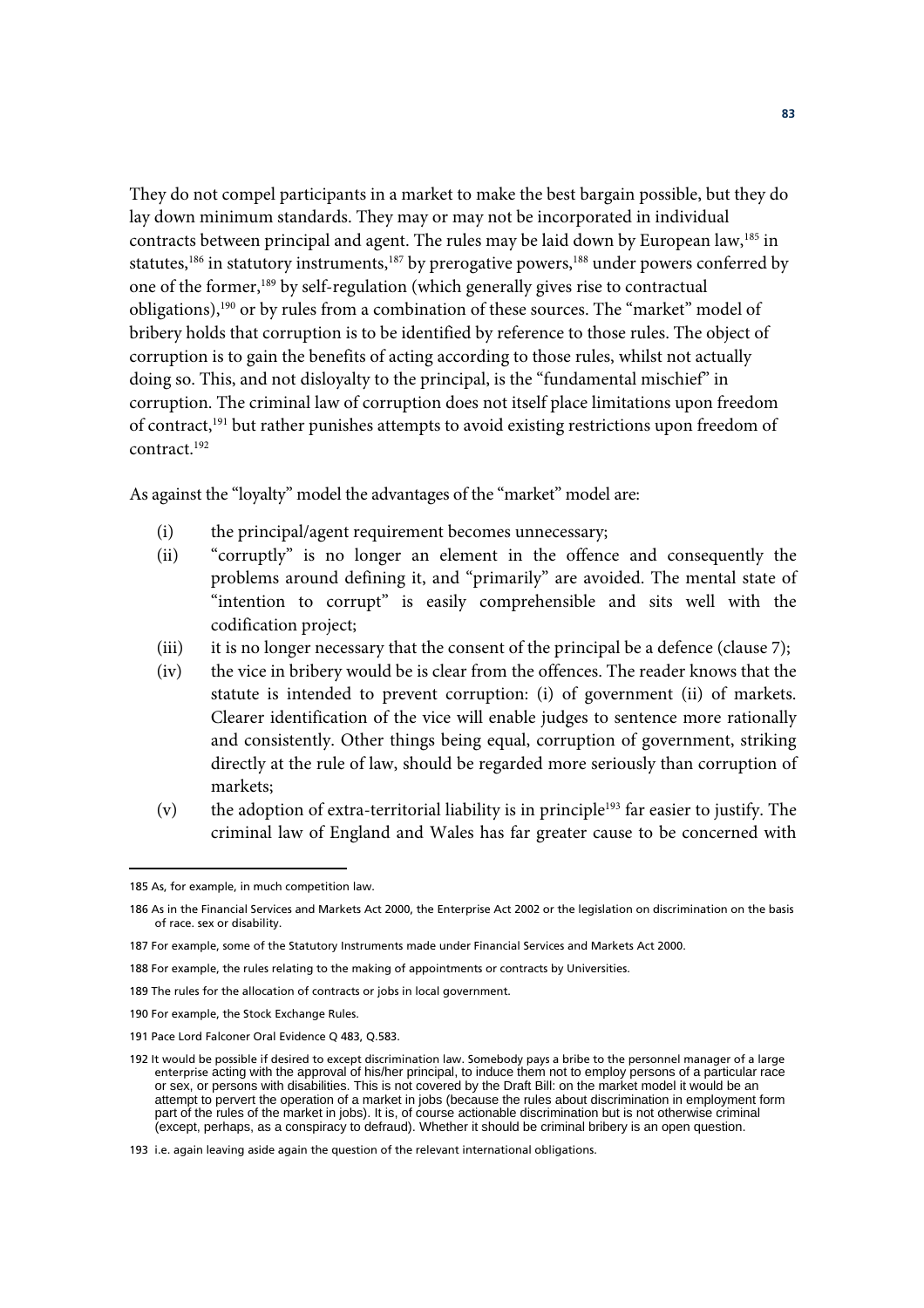proper operation of the organs of government and markets the than with the loyalty of individual public servants;

(vi) The *lacuna* in the case of a principal-principal bribe not covered by the Bill, is now covered.194

Peter Alldridge 14 July 2003

<sup>194</sup> Q487 & 488 (Lord Falconer) Note: the conduct may also amount to a conspiracy to defraud, and an offence under Enterprise Act 2002.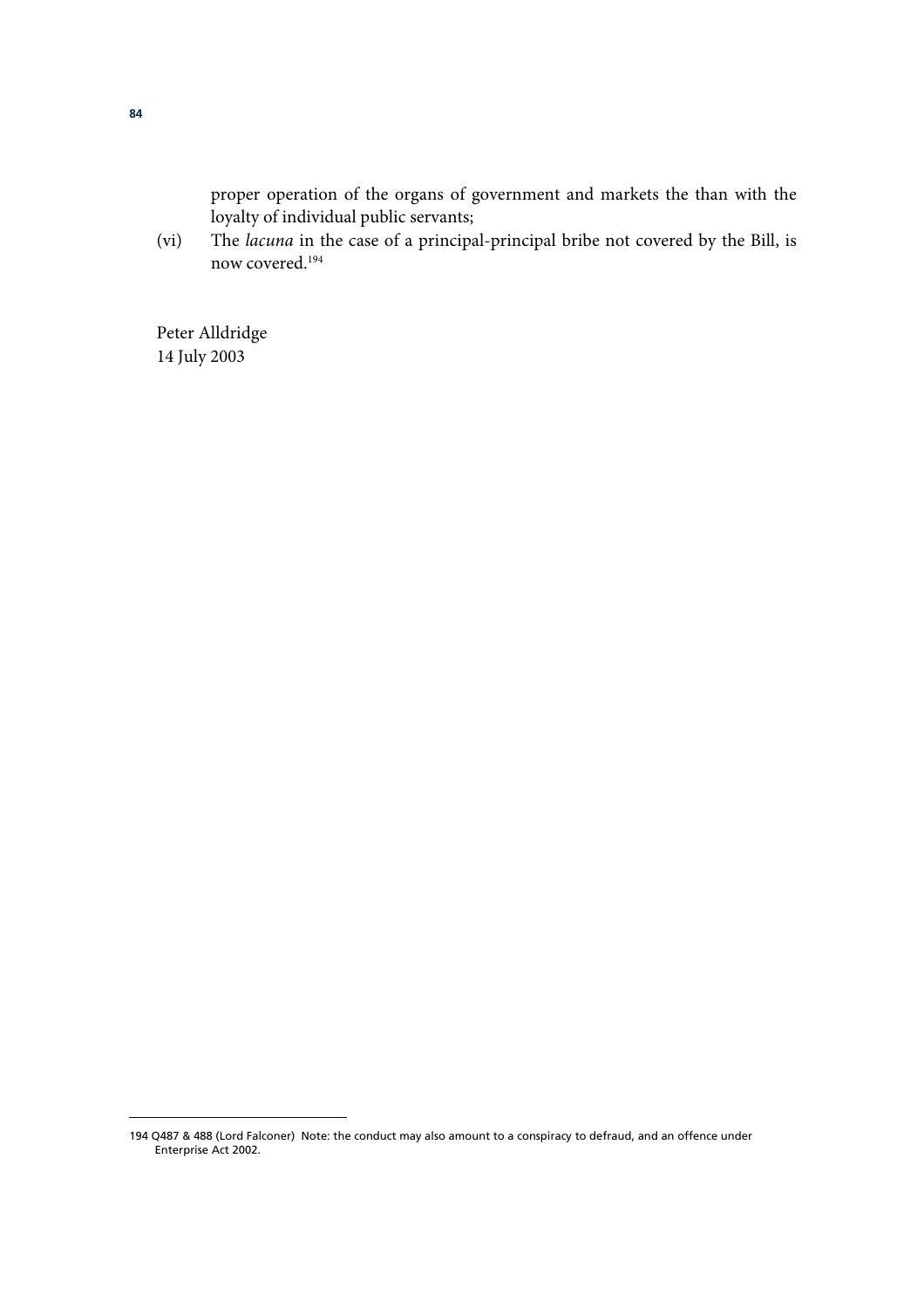# Formal minutes

#### *Extract from House of Lords Minute of 12 February 2003*

Corruption—It was moved by the Lord Privy Seal (Lord Williams of Mostyn) that it is expedient that a Joint Committee of Lords and Commons be appointed to consider and report on any draft Corruption Bill presented to both Houses by a Minister of the Crown, and that the Committee should report not later than four months after any such bill has been presented to both Houses; the motion was agreed to and a message was ordered to be sent to the Commons to seek their agreement thereto.

#### *Extract from Votes and Proceedings of the House of Commons 10 March 2003*

Draft Corruption Bill (Joint Committee),-*Ordered*, That the Lords Message of 12th February relating to a Joint Committee of both Houses to consider and report on any draft Corruption Bill presented to both Houses by a Minister of the Crown be now considered.

That this House concurs with the Lords in their Resolution relating to the said Joint Committee.

That a Select Committee of seven Members be appointed to join with the Committee appointed by the Lords to consider any such draft Corruption Bill. That the Committee shall have power-

- (i) to send for persons, papers and records;
- (ii) to sit notwithstanding any adjournment of the House;
- (iii) to report from time to time;
- (iv) to appoint specialist advisers;
- (v) to adjourn from place to place within the United Kingdom; and

That Vera Baird, Mr Edward Garnier, Mr John MacDougall, Mr Mark Oaten, Mr Richard Shepherd, Mr Paul Stinchcombe and Dr Desmond Turner be members of the Committee.-(*Derek Twigg.*)

#### *Extract from House of Lords Minute of 24 March 2003*

Corruption—It was moved by the Chairman of Committees that the Commons message of 11th March be now considered, and that a Committee of seven Lords be appointed to join with the Committee appointed by the Commons, to consider and report on any draft Corruption Bill presented to both Houses by a Minister of the Crown;

That, as proposed by the Committee of Selection, the Lords following be named of the Committee: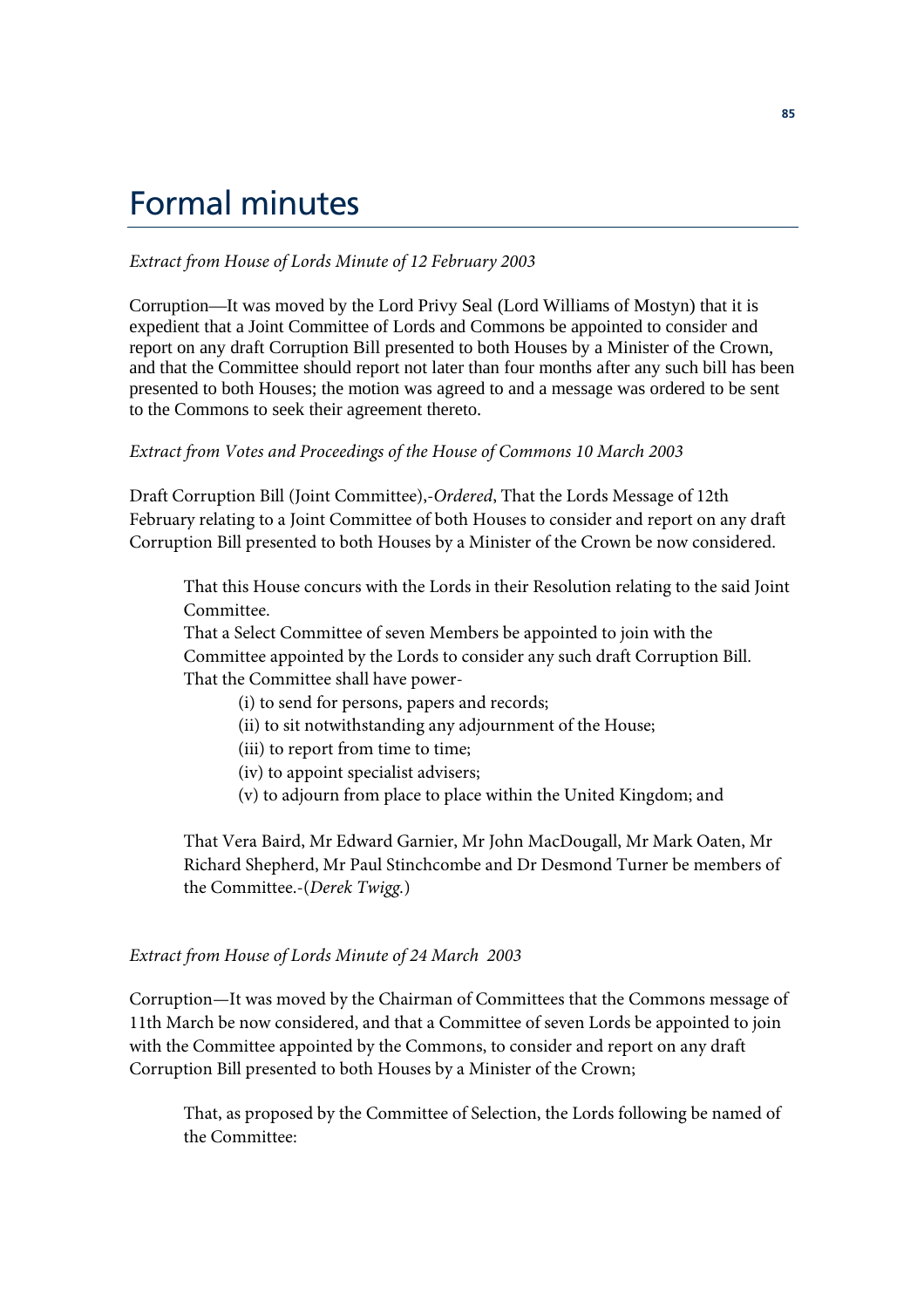- L. Bernstein of Craigweil
- L. Campbell-Savours L. Carlisle of Bucklow
- L. Slynn of Hadley
- L. Waddington
- B. Whitaker;
- B. Scott of Needham Market

That the Committee have power to agree with the Commons in the appointment of a Chairman;

That the Committee have leave to report from time to time;

That the Committee have power to appoint specialist advisers;

That the Committee have power to adjourn from place to place within the United Kingdom;

That the reports of the Committee from time to time shall be printed,

notwithstanding any adjournment of the House;

That the Committee do report no later than four months after the presentation of any such draft bill;

And that the Committee do meet with the Committee appointed by the Commons today at half past four o'clock in Committee Room 3A;

the motion was agreed to; and a message was ordered to be sent to the Commons to acquaint them therewith.

*Proceedings of the Joint Committee* 

# MONDAY 24 MARCH 2003

#### Members present:

 Lord Bernstein of Craigweil Lord Slynn of Hadley Lord Campbell-Savours Mr Paul Stinchcombe Lord Carlisle of Bucklow Dr Desmond Turner Mr John MacDougall **Lord Waddington** Mr Mark Oaten Baroness Whitaker

Vera Baird Baroness Scott of Needham Market

Members disclosed their interests relating to the draft Bill, pursuant to the resolutions of the House of Commons 13th July 1992 and the House of Lords 2nd July 2001: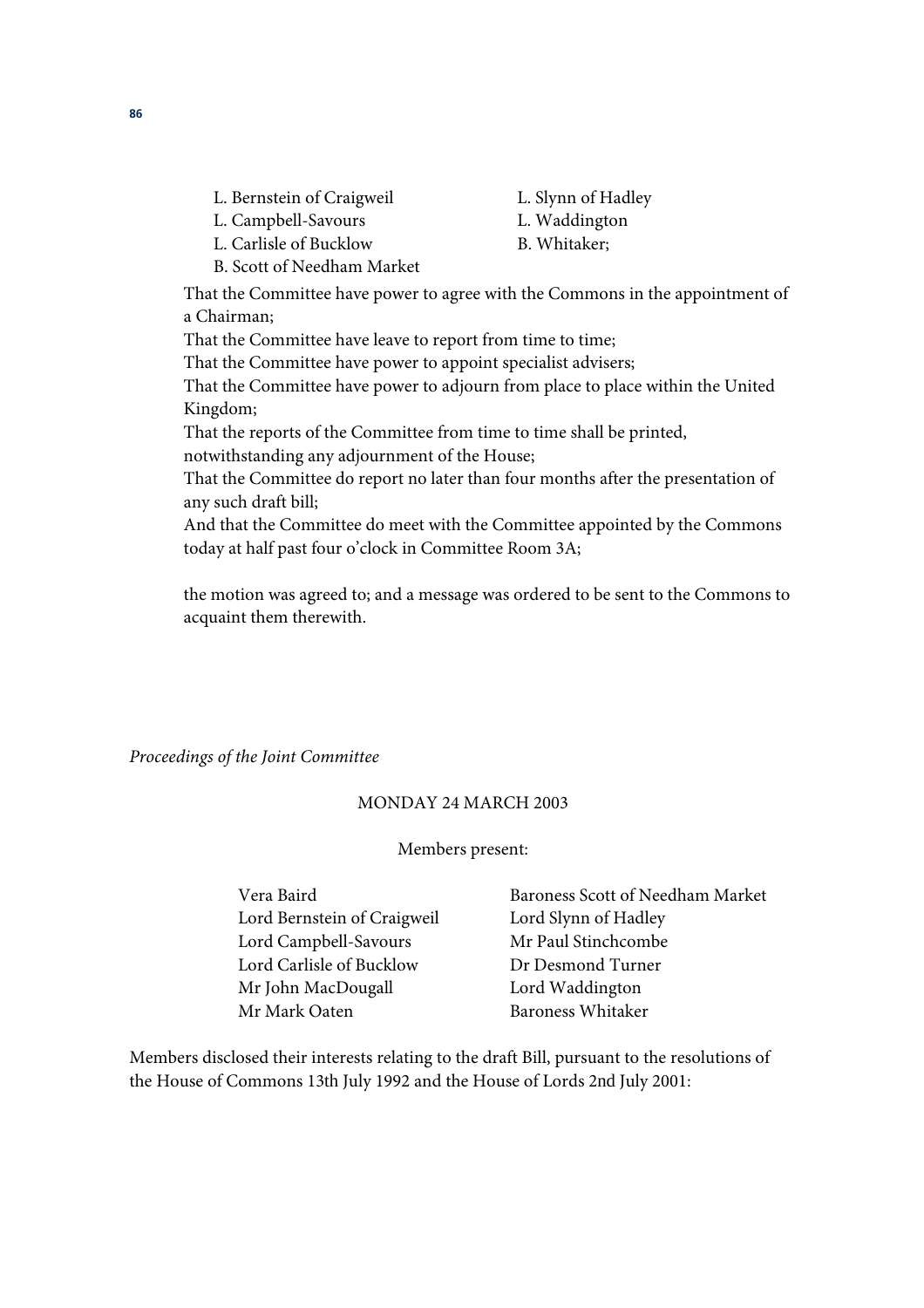Lord Bernstein of Craigweil declared an interest as a Director of Waddington Galleries Limited; Trustee, Jerusalem Foundation (UK); and Trustee, Trusthouse Charitable Foundation.

Lord Carlisle of Bucklow declared an interest as a retired barrister-at-law; former Chairman, Society of Conservative Lawyers; and member, Justice.

Baroness Scott of Needham Market declared an interest as a non-executive director, Entrust (landfill tax credit scheme regulator); non-executive director, Anglia Television (28 October 2002); elected member, Suffolk County Council; member, Commission for Integrated Transport; Vice Chair, Local Government Association; First Great Eastern Stakeholder Advisory Commission (2 December 2002); President, Association of Value Management; and Chair, Local Government Association Transport Executive.

Lord Slynn of Hadley declared an interest as retired a Lord of Appeal.

Lord Waddington declared an interest as Trustee of the estate of J.C. Waddington which owns farmland in Read, Lancashire; Trustee, Natural Justice; Vice Chairman, Bermuda Society; and as a member of the Joint Committee on Parliamentary Privilege 1998-99.

Baroness Whitaker declared employment (remunerated) on a consultant basis, as a member of the Friends Ivory Sime Committee of Reference for ethnical and socially responsible investment, and as part-time Deputy Chair of the Independent Television Commission. She also declared an interest as member of the Advisory Council of Transparency International (UK); Amnesty International; Justice; Liberty; Opportunity International; and Society of Labour Lawyers. She also declared an interest as a non-serving magistrate; and consultant in ethical investment, ISIS Asset Management (Friends Provident).

Vera Baird declared an interest as Queen's Counsel remunerated by the Legal Services Commission. She also declared an interest as Chair, Society of Labour Lawyers; Chair, Fawcett Society Commission on Women and Criminal Justice; member, Council of Justice; and member, Fabian Society.

Edward Garnier declared as an interest his private practice at the Bar.

Mark Oaten declared an interest as Associate Editor, House Magazine.

Richard Shepherd declared an interest as non-executive founder Chairman of Partridges of Sloane Street Ltd (food retailing), and Shepherd Foods (London) Ltd. He also declared an interest as a former member of Lloyd's -- resigned with effect from 31 December 1994 (categories of business underwritten in open and run-off years: all, except life); member of the Court of Governors, London School of Economics; and member of the Board of the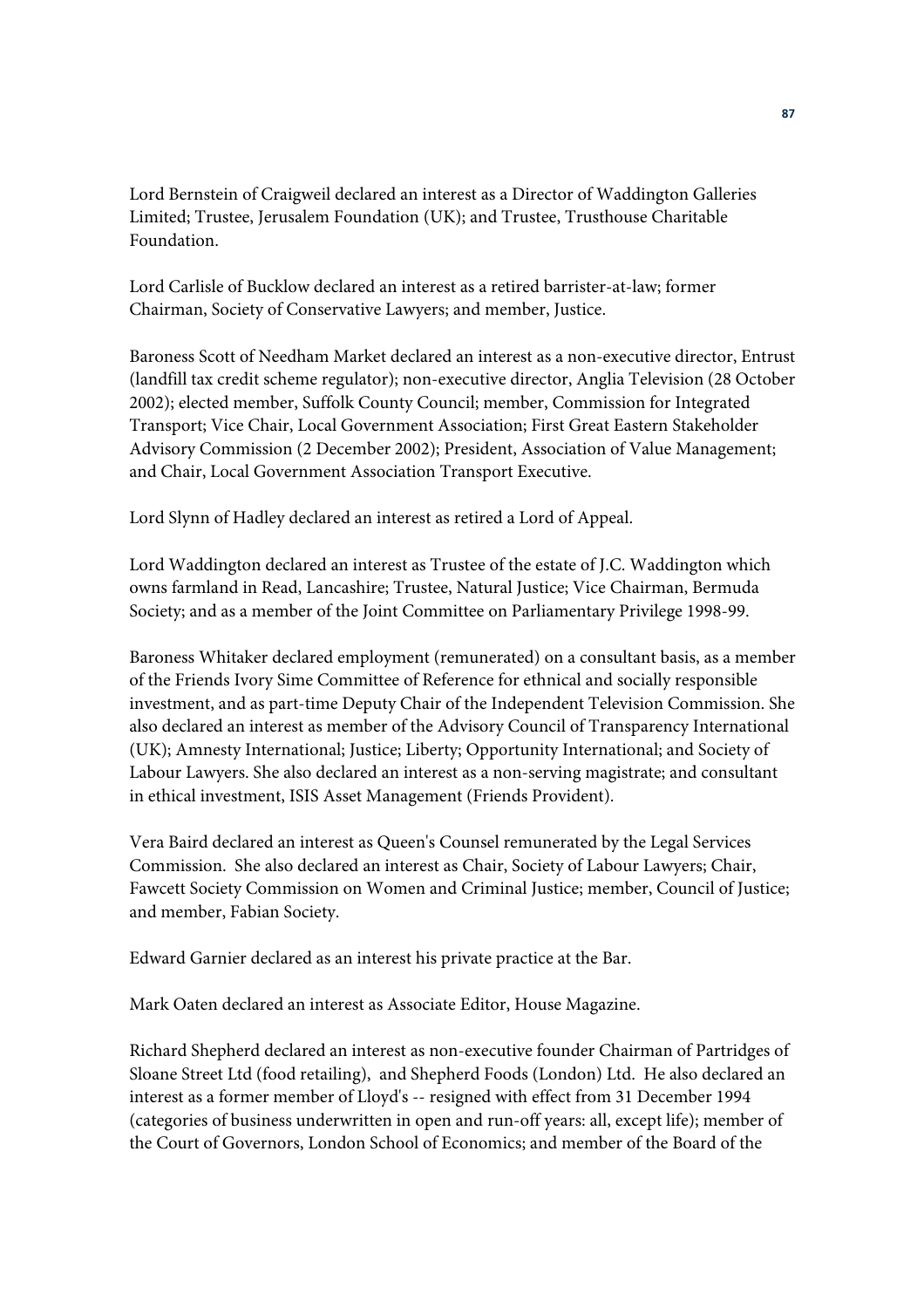Bologna Centre of the John Hopkins University, Paul Nitze School of Advanced International Relations.

Paul Stinchcombe declared an interest as a practising barrister.

Lord Slynn of Hadley was called to the Chair by acclamation.

The Committee deliberated.

*Ordered*, That the public be admitted during the examination of witnesses unless the Committee otherwise orders.—(*The Chairman.*)

*Ordered,* That the uncorrected transcripts of oral evidence given, unless the Committee otherwise orders, be published on the Internet.—(*The Chairman.*)

The Committee further deliberated.

[Adjourned till Wednesday 7 May at a quarter past Four o'clock

# WEDNESDAY 7 MAY 2003

# Members present:

# Lord Slynn of Hadley, in the Chair

Lord Campbell-Savours Mr Richard Shepherd Lord Carlisle of Bucklow Mr Paul Stinchcombe Mr Edward Garnier Lord Waddington Mr John MacDougall Baroness Whitaker Mr Mark Oaten

Lord Bernstein of Craigweil Baroness Scott of Needham Market

The Committee deliberated.

[Adjourned till Tuesday 13 May at quarter-past Four o'clock.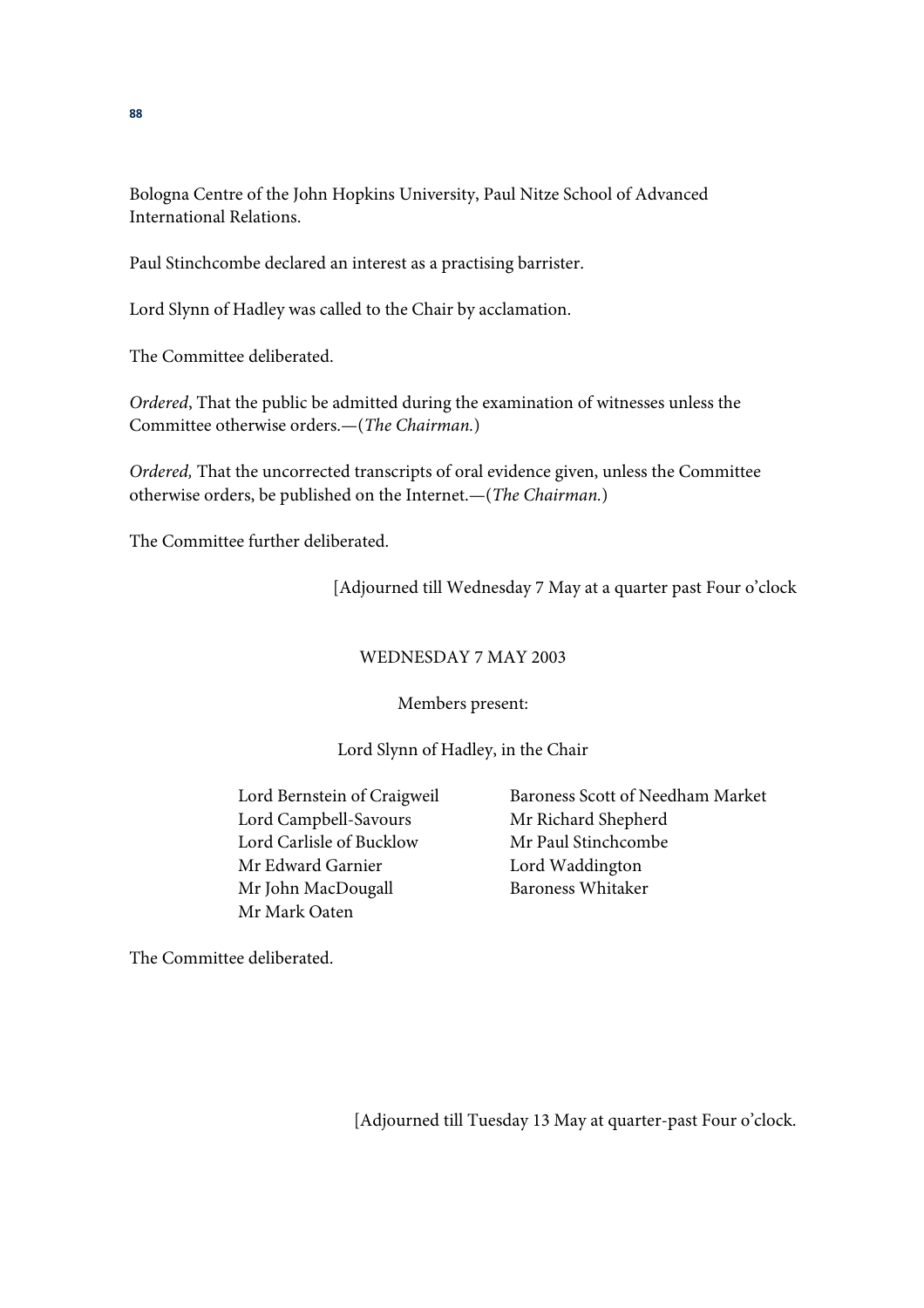#### TUESDAY 13 MAY 2003

#### Members present:

#### Lord Slynn of Hadley, in the Chair

Vera Baird Mr Richard Shepherd Lord Bernstein of Craigweil Mr Paul Stinchcombe Lord Campbell-Savours Dr Desmond Turner Mr Edward Garnier **Lord Waddington** Mr John MacDougall Baroness Whitaker Mr Mark Oaten

The Committee deliberated.

*Ordered*, That Peter Alldridge be appointed a Specialist Adviser to assist the Committee in its inquiry into the draft Corruption Bill.—(*The Chairman.*)

The Committee further deliberated.

Draft Corruption Bill: Mr Laurence Cockcroft, Chairman, Transparency International (UK), Mr Jeremy Carver CBE, Head of International Law, Clifford Chance LLP, and Mr Graham Rodmell, Director of Corporate and Regulatory Affairs, Transparency International (UK), were examined.

[Adjourned till tomorrow at Two o'clock.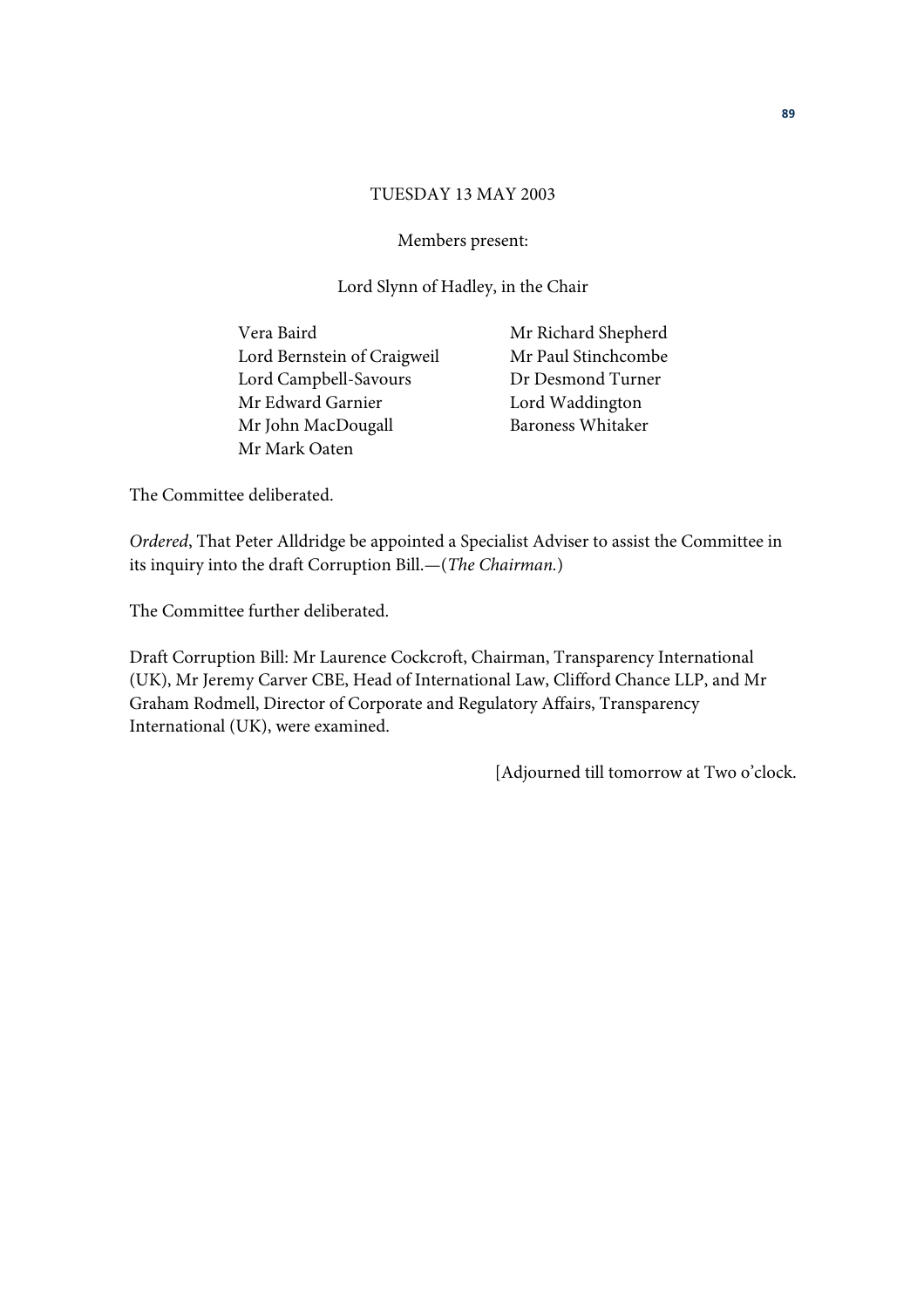#### WEDNESDAY 14 MAY 2003

Members present:

Lord Slynn of Hadley, in the Chair

Lord Bernstein of Craigweil Mr Paul Stinchcombe Lord Campbell-Savours Dr Desmond Turner Mr Edward Garnier Lord Waddington Mr John MacDougall Baroness Whitaker Mr Richard Shepherd

The Committee deliberated.

Draft Corruption Bill: Mr Robert Wardle, Director, Serious Fraud Office, and Sir David Calvert-Smith QC, Director of Public Prosecutions, were examined.

[Adjourned till Tuesday 20 May at Five o'clock.

## TUESDAY 20 MAY 2003

Members present:

Lord Slynn of Hadley, in the Chair.

 Lord Carlisle of Bucklow Mr Richard Shepherd Mr Edward Garnier **Dr Desmond Turner** Mr John MacDougall Lord Waddington Mr Mark Oaten Baroness Whitaker

Lord Campbell-Savours Baroness Scott of Needham Market

The Committee deliberated.

Draft Corruption Bill: Mr Bob McKittrick, President, Institution of Structural Engineers, was examined.

[Adjourned till tomorrow at quarter past Four o'clock.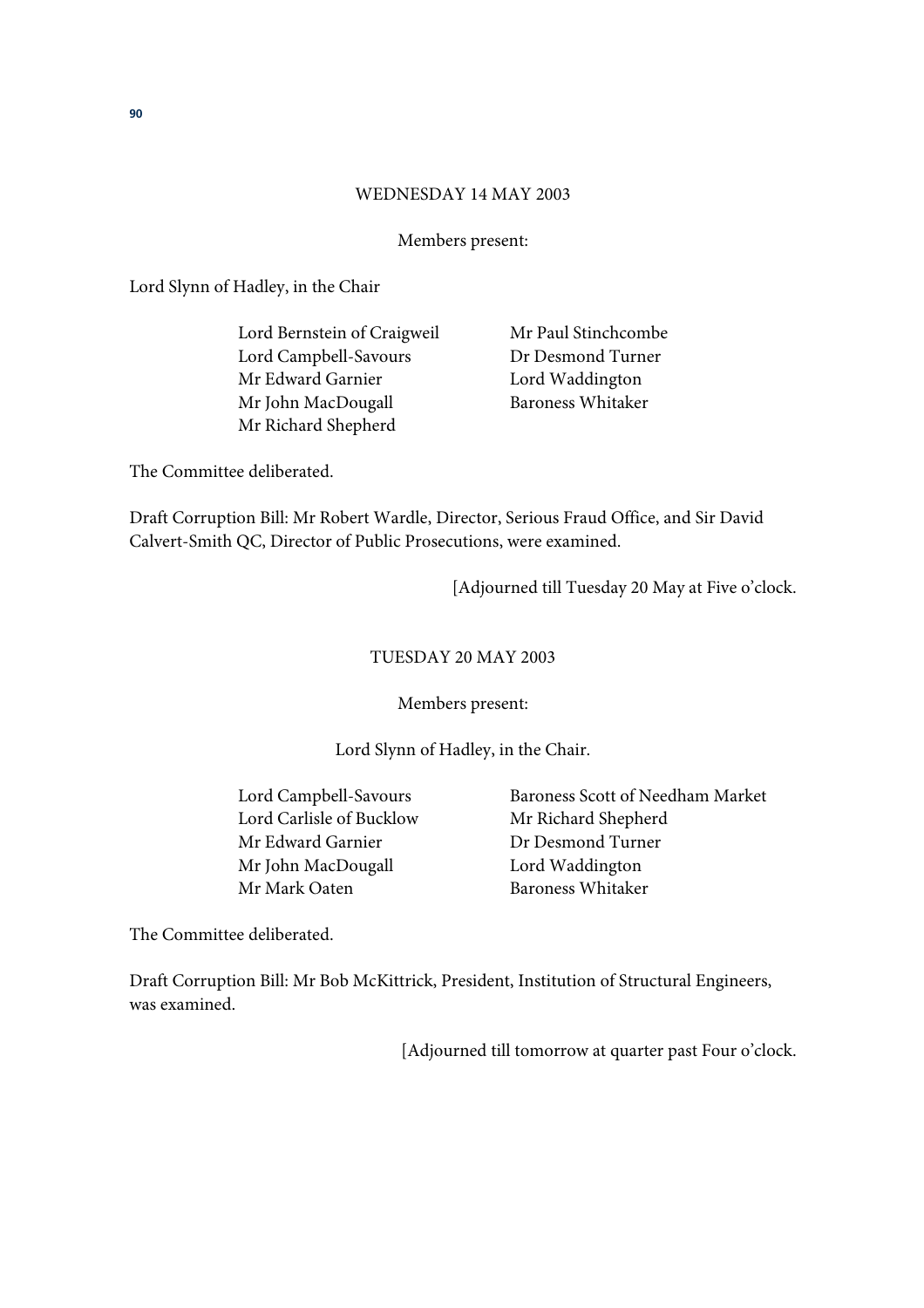#### WEDNESDAY 21 MAY 2003

#### Members present:

Lord Slynn of Hadley, in the Chair.

Vera Baird Mr Richard Shepherd Lord Bernstein of Craigweil Mr Paul Stinchcombe Lord Carlisle of Bucklow Lord Waddington Mr John MacDougall Baroness Whitaker Baroness Scott of Needham Market

The Committee deliberated.

Draft Corruption Bill: Professor Sir William McKay KCB, was examined.

[Adjourned till Monday 2 June at quarter past Four o'clock.

# MONDAY 2 JUNE 2003

Members present:

Lord Slynn of Hadley, in the Chair.

 Lord Bernstein of Craigweil Mr Paul Stinchcombe Lord Campbell-Savours Dr Desmond Turner Lord Carlisle of Bucklow Lord Waddington Mr Edward Garnier Baroness Whitaker

Vera Baird Baroness Scott of Needham Market

The Committee deliberated.

Draft Corruption Bill: Professor Mark Pieth, Chairman of the OECD Working Group on Bribery in International Business Transactions, was examined.

[Adjourned till Wednesday 4 June at quarter past Four o'clock.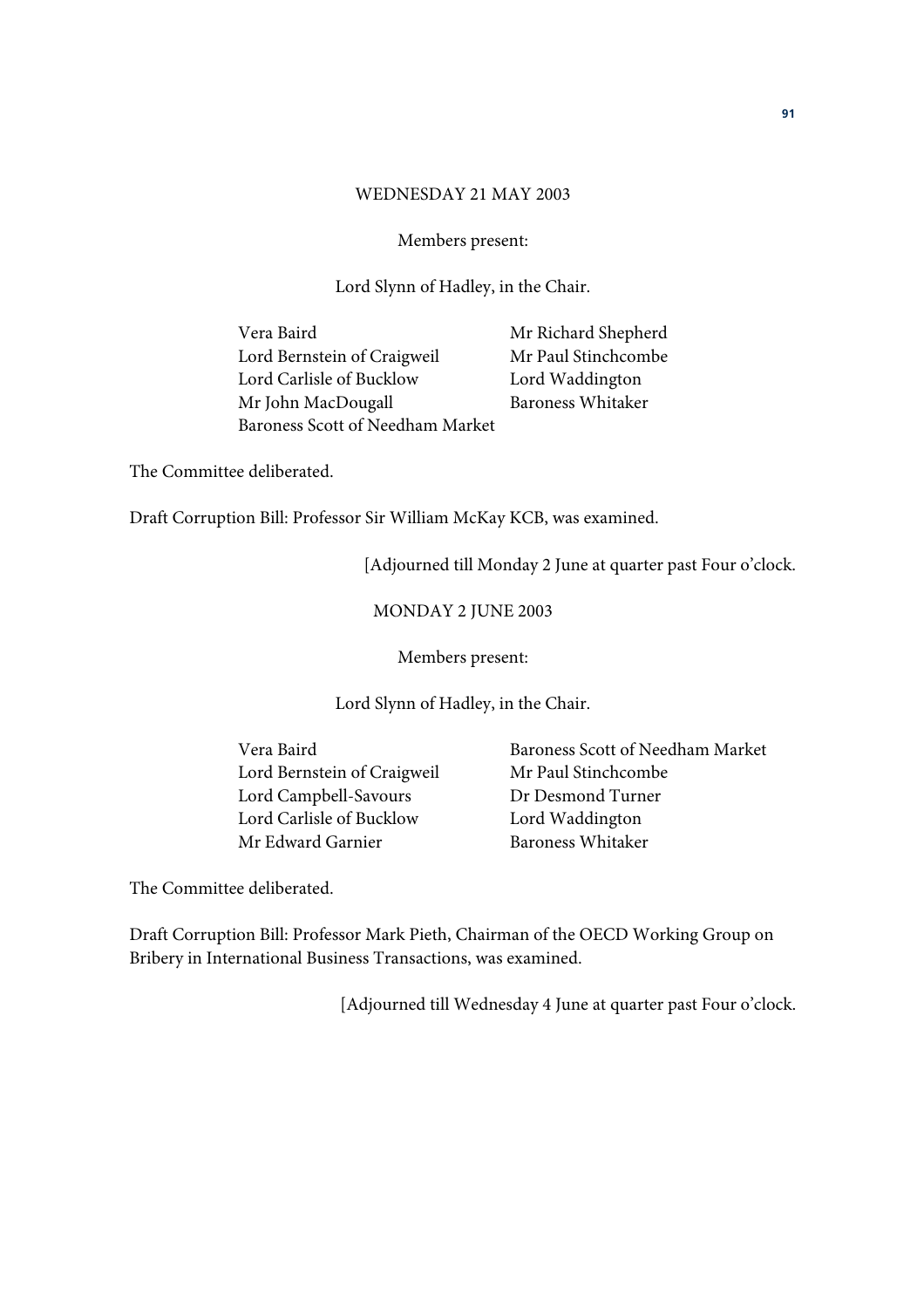#### WEDNESDAY 4 JUNE 2003

Members present:

Lord Slynn of Hadley, in the Chair.

Lord Bernstein of Craigweil Mr Paul Stinchcombe Lord Campbell-Savours Dr Desmond Turner Lord Carlisle of Bucklow Lord Waddington Mr John MacDougall Baroness Whitaker

Vera Baird Baroness Scott of Needham Market

The Committee deliberated.

Draft Corruption Bill: Lord Falconer of Thoroton QC, Minister of State for Criminal Justice, Sentencing and Law Reform, Mr Paul Stephenson, Bill Team Leader, and Ms Michelle Dyson, Solicitor, Home Office, were examined.

Lord Goldsmith QC, Attorney General, was examined.

[Adjourned till Tuesday 10 June at quarter past Four o'clock.

TUESDAY 10 JUNE 2003

Members present:

Lord Slynn of Hadley, in the Chair.

Lord Campbell-Savours Mr Paul Stinchcombe Lord Carlisle of Bucklow Dr Desmond Turner Mr Mark Oaten **Lord Waddington** Mr Richard Shepherd Baroness Whitaker

The Committee deliberated.

Draft Corruption Bill: Mr Justice Stephen Silber, was examined.

The Committee further deliberated.

[Adjourned till tomorrow at quarter past Four o'clock.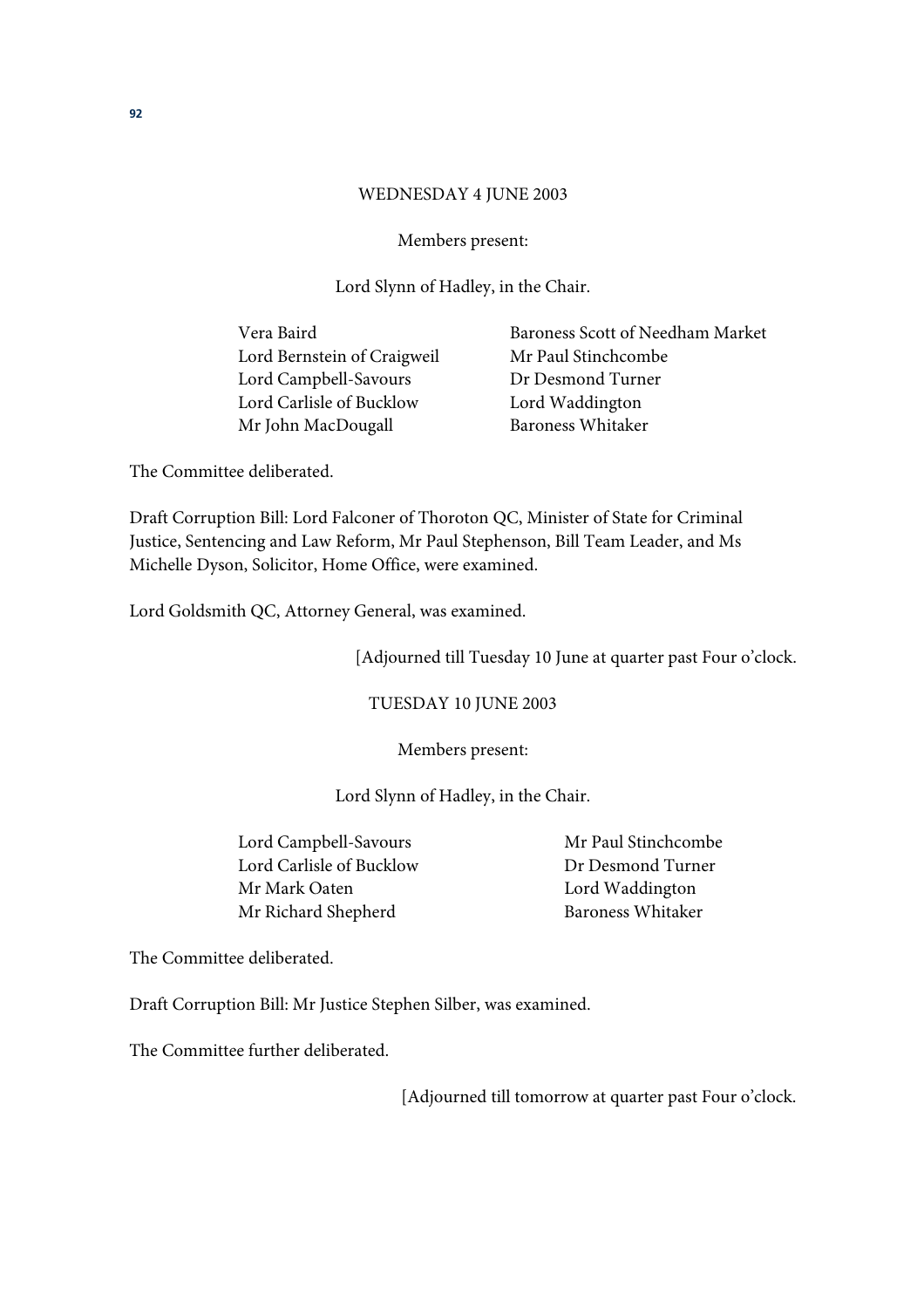#### WEDNESDAY 11 JUNE 2003

#### Members present:

Lord Slynn of Hadley, in the Chair.

| Vera Baird                       | Mr Richard Shepherd      |
|----------------------------------|--------------------------|
| Lord Bernstein of Craigweil      | Mr Paul Stinchcombe      |
| Lord Campbell-Savours            | Dr Desmond Turner        |
| Lord Carlisle of Bucklow         | Lord Waddington          |
| Baroness Scott of Needham Market | <b>Baroness Whitaker</b> |
|                                  |                          |

The Committee deliberated.

Draft Corruption Bill: Mr John Cridland, Deputy Director General, Mr Gary Campkin, Head of International Group, and Mr Andrew Berkeley, Barrister and Arbitrator, Confederation of British Industry, were examined.

The Committee further deliberated.

[Adjourned till Wednesday 18 June at quarter past Four o'clock.

WEDNESDAY 18 JUNE 2003

Members present:

Lord Slynn of Hadley, in the Chair.

 Vera Baird Mr Paul Stinchcombe Lord Bernstein of Craigweil Dr Desmond Turner Lord Campbell-Savours Lord Waddington Mr John MacDougall Baroness Whitaker Lord Carlisle of Bucklow

The Committee deliberated.

[Adjourned till Tuesday 1 July at quarter past Four o'clock.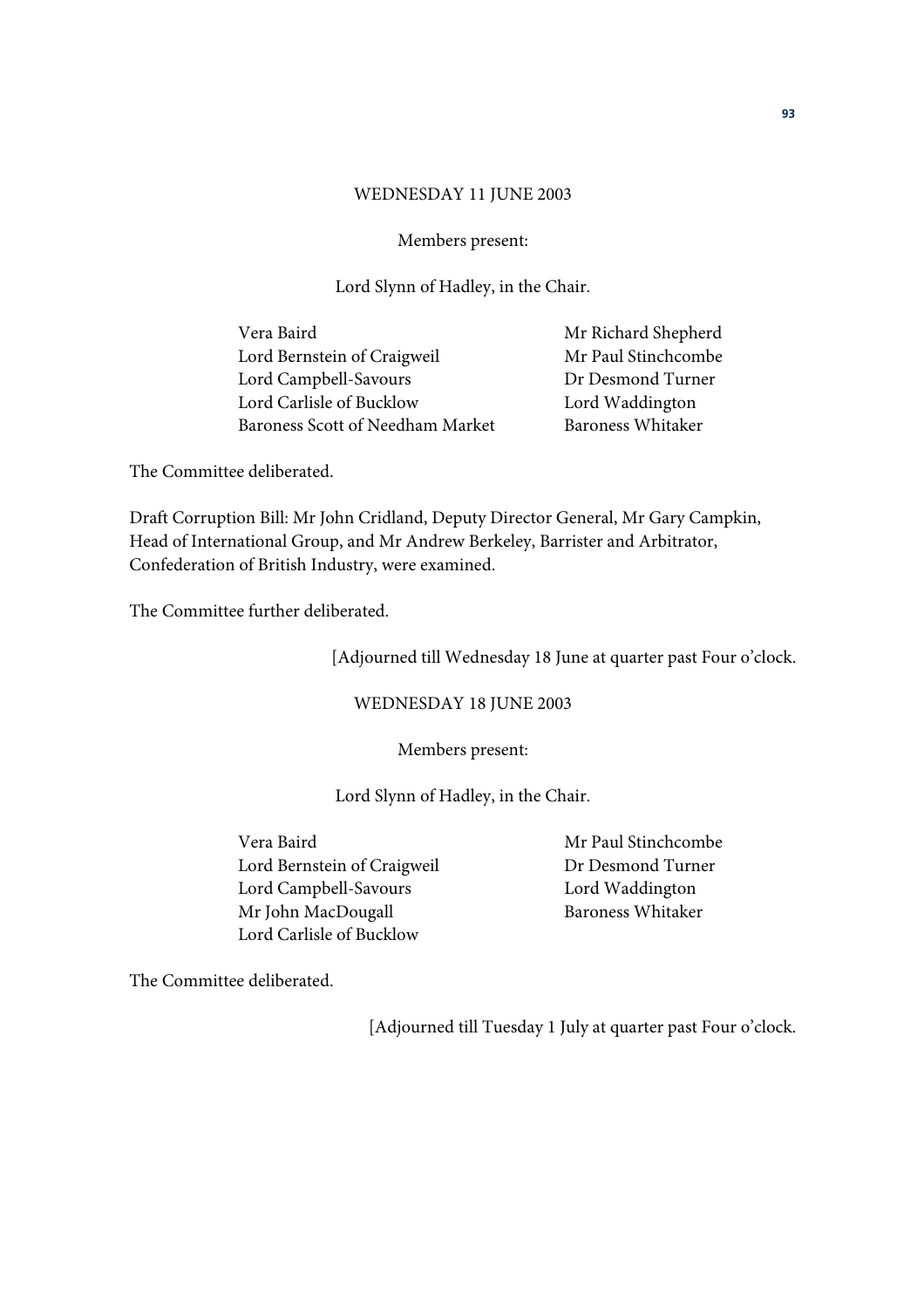#### TUESDAY 1 JULY 2003

#### Members present:

Lord Slynn of Hadley, in the Chair.

Lord Campbell-Savours Mr Richard Shepherd Lord Carlisle of Bucklow Mr Paul Stinchcombe Mr Edward Garnier Lord Waddington Mr Mark Oaten Baroness Whitaker

Lord Bernstein of Craigweil Baroness Scott of Needham Market

The Committee deliberated.

[Adjourned till tomorrow at quarter past Four o'clock.

#### WEDNESDAY 2 JULY 2003

#### Members present:

Lord Slynn of Hadley, in the Chair.

Lord Bernstein of Craigweil Mr Richard Shepherd Lord Campbell-Savours Mr Paul Stinchcombe Lord Carlisle of Bucklow Dr Desmond Turner Mr John MacDougall Lord Waddington Baroness Scott of Needham Market Baroness Whitaker

The Committee deliberated.

[Adjourned till Tuesday 8 July at quarter past Four o'clock.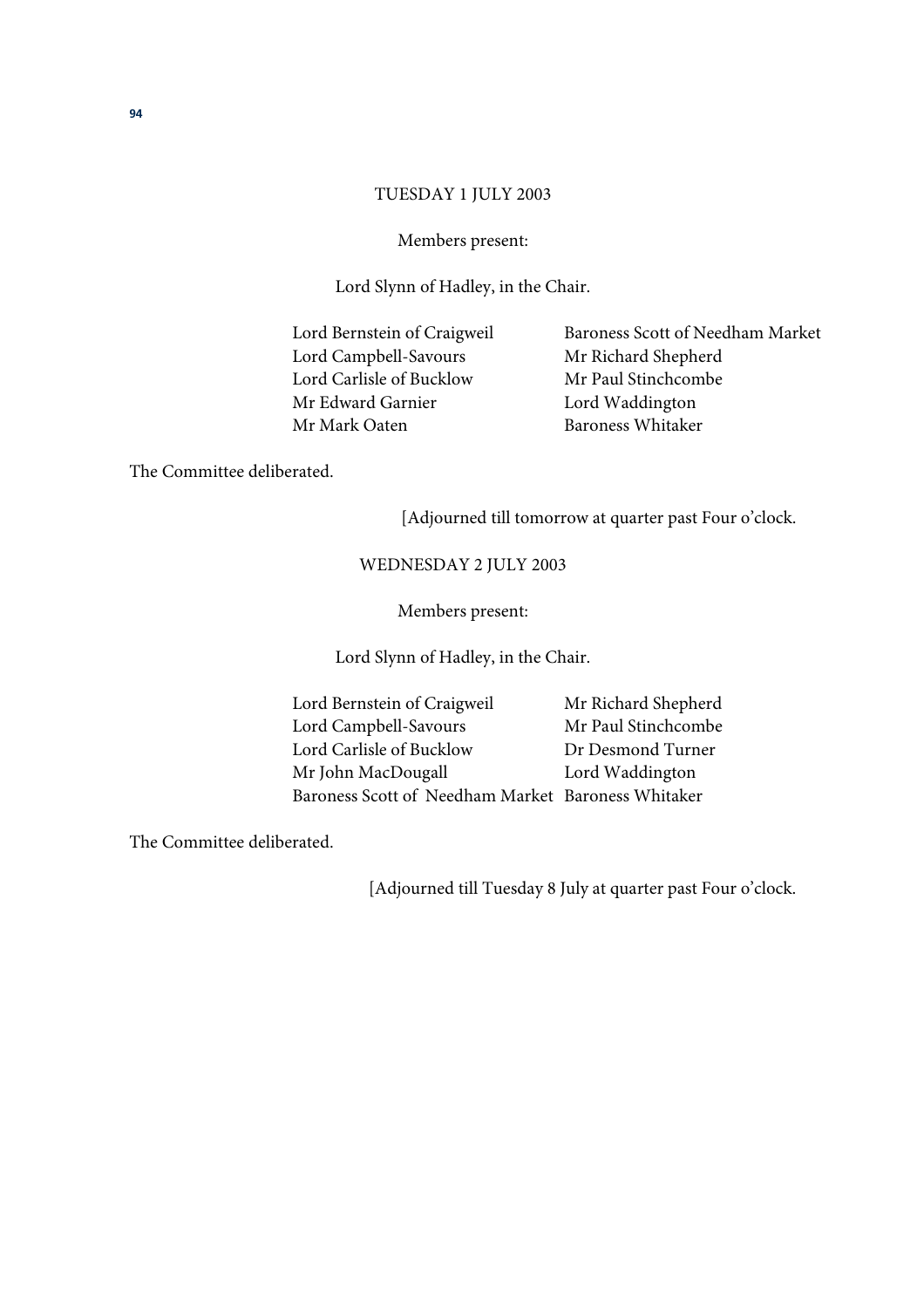#### TUESDAY 8 JULY 2003

#### Members present:

Lord Slynn of Hadley, in the Chair.

Lord Campbell-Savours Mr Richard Shepherd Lord Carlisle of Bucklow Mr Paul Stinchcombe Mr Edward Garnier **Lord Waddington** Dr Desmond Turner Baroness Whitaker

Lord Bernstein of Craigweil Baroness Scott of Needham Market

The Committee deliberated.

[Adjourned till tomorrow at quarter past Four o'clock.

#### WEDNESDAY 9 JULY 2003

Members present:

Lord Slynn of Hadley, in the Chair.

 Lord Campbell-Savours Mr Richard Shepherd Lord Carlisle of Bucklow Dr Desmond Turner Mr Edward Garnier Lord Waddington Mr John MacDougall Baroness Whitaker

The Committee deliberated.

[Adjourned till Tuesday 15 July at quarter past Four o'clock.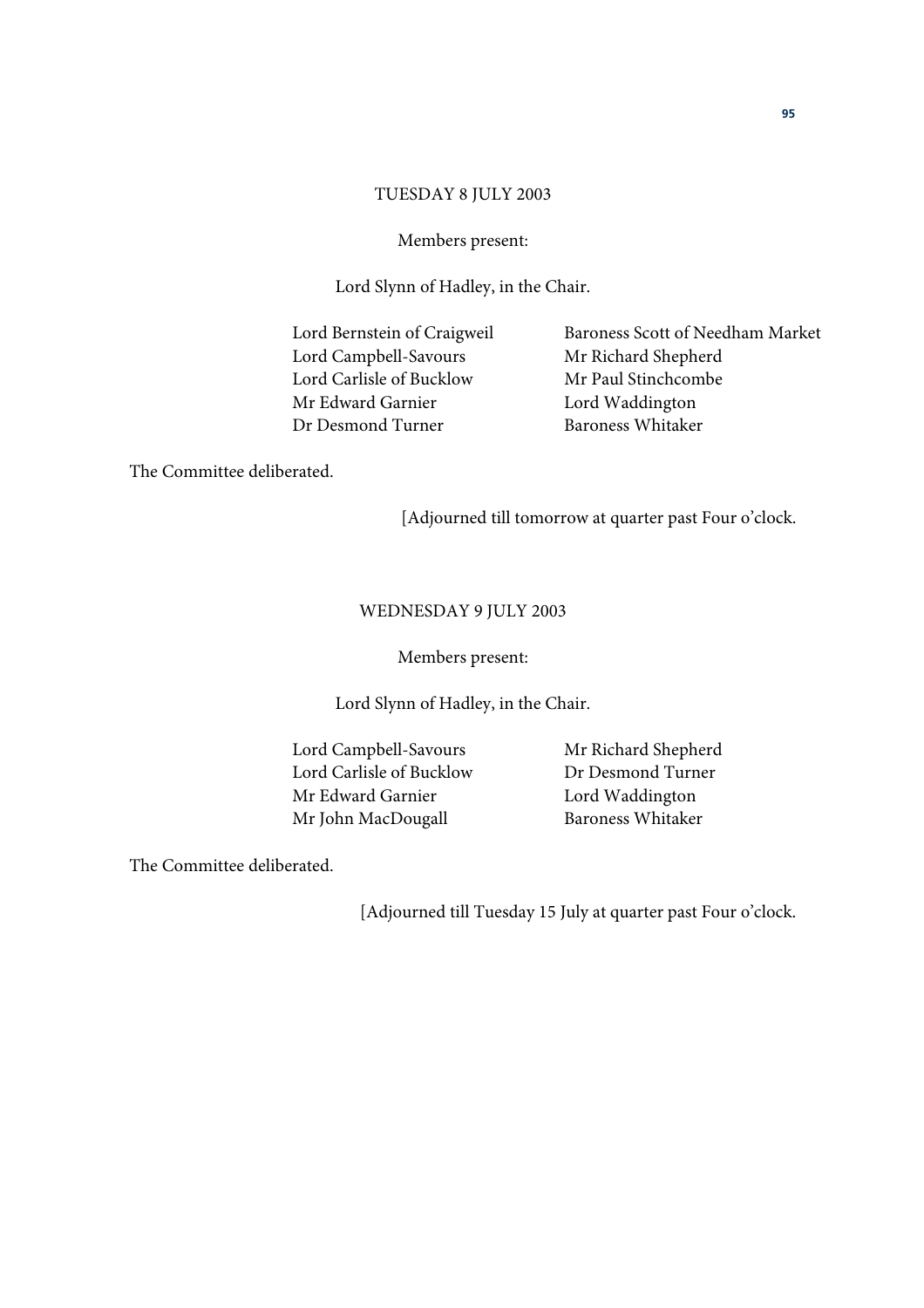#### TUESDAY 15 JULY 2003

#### Members present:

Lord Slynn of Hadley, in the Chair.

Lord Campbell-Savours Mr Richard Shepherd Lord Carlisle of Bucklow Mr Paul Stinchcombe Mr Edward Garnier Lord Waddington Mr John MacDougall Baroness Whitaker

Lord Bernstein of Craigweil Baroness Scott of Needham Market

The Committee deliberated.

[Adjourned till tomorrow at Two o'clock.

#### WEDNESDAY 16 JULY 2003

#### Members present:

Lord Slynn of Hadley, in the Chair.

Lord Campbell-Savours Mr Paul Stinchcombe Lord Carlisle of Bucklow Dr Desmond Turner Mr John MacDougall **Lord Waddington** Mr Richard Shepherd Baroness Whitaker

The Committee deliberated.

[Adjourned till tomorrow at Ten o'clock.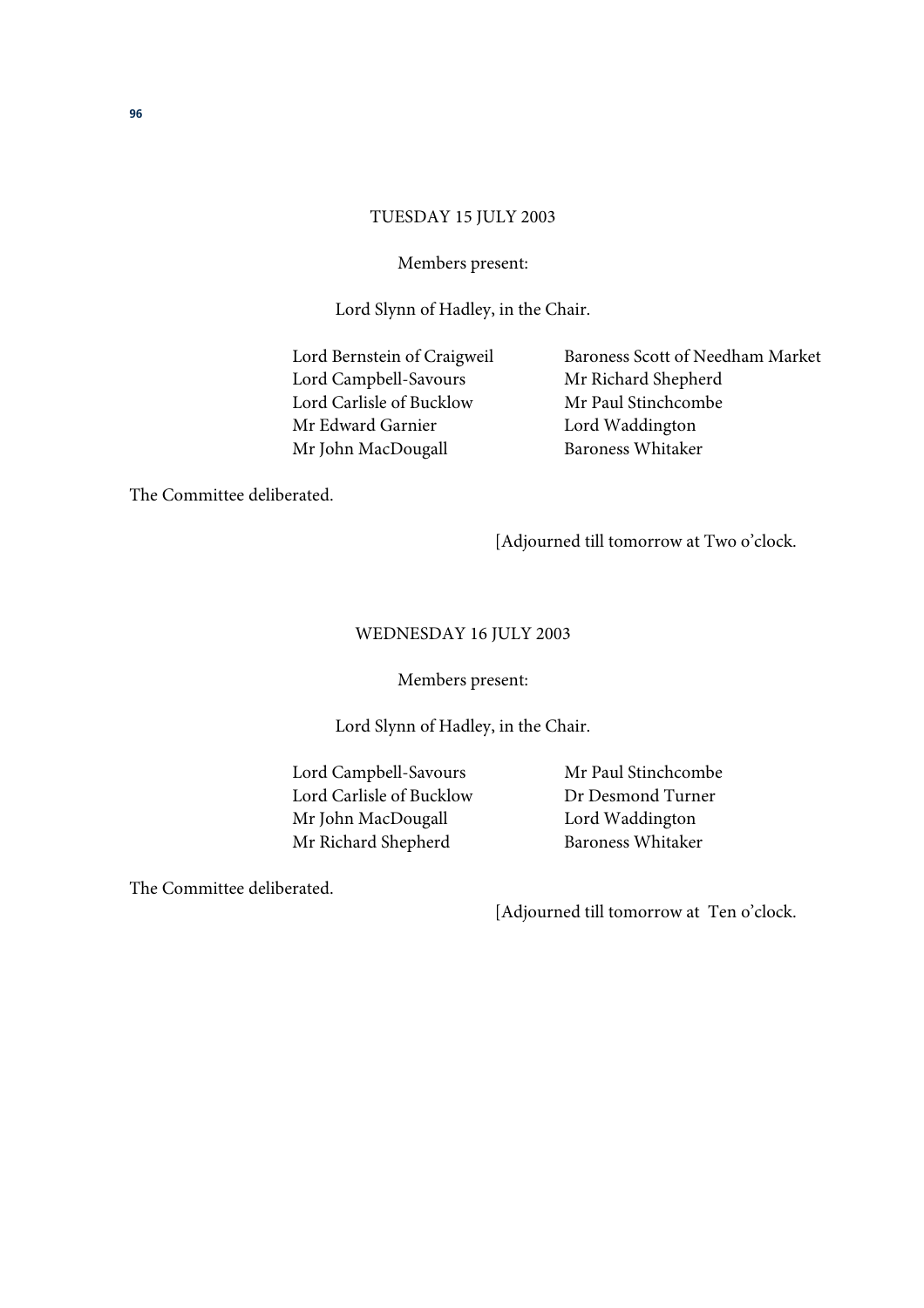#### THURSDAY 17 JULY 2003

## Members present:

Lord Slynn of Hadley, in the Chair.

Lord Bernstein of Craigweil Mr Paul Stinchcombe Lord Campbell-Savours Dr Desmond Turner Lord Carlisle of Bucklow Lord Waddington Mr John MacDougall Baroness Whitaker Mr Richard Shepherd

The Committee considered the draft report.

Paragraphs 1 to 162 were read and agreed to.

*Resolved*, That the draft Report be the Report of the Committee to both Houses.

*Ordered*, That the following papers be annexed to the Report:

- 1 Schedule of detailed points made about the draft Bill by witnesses, together with comments from the Home Office
- 2 Table of international obligations
- 3 Statutory provisions on the powers of the intelligence services
- 4 Note by Peter Alldridge, specialist adviser, on an alternative approach to locating the harm in bribery and corruption

*Ordered*, That the memoranda received by the Joint Committee be appended to the Minutes of Evidence.

*Ordered*, That The Chairman make the Report to the House of Lords and Mr Richard Shepherd make the Report to the House of Commons.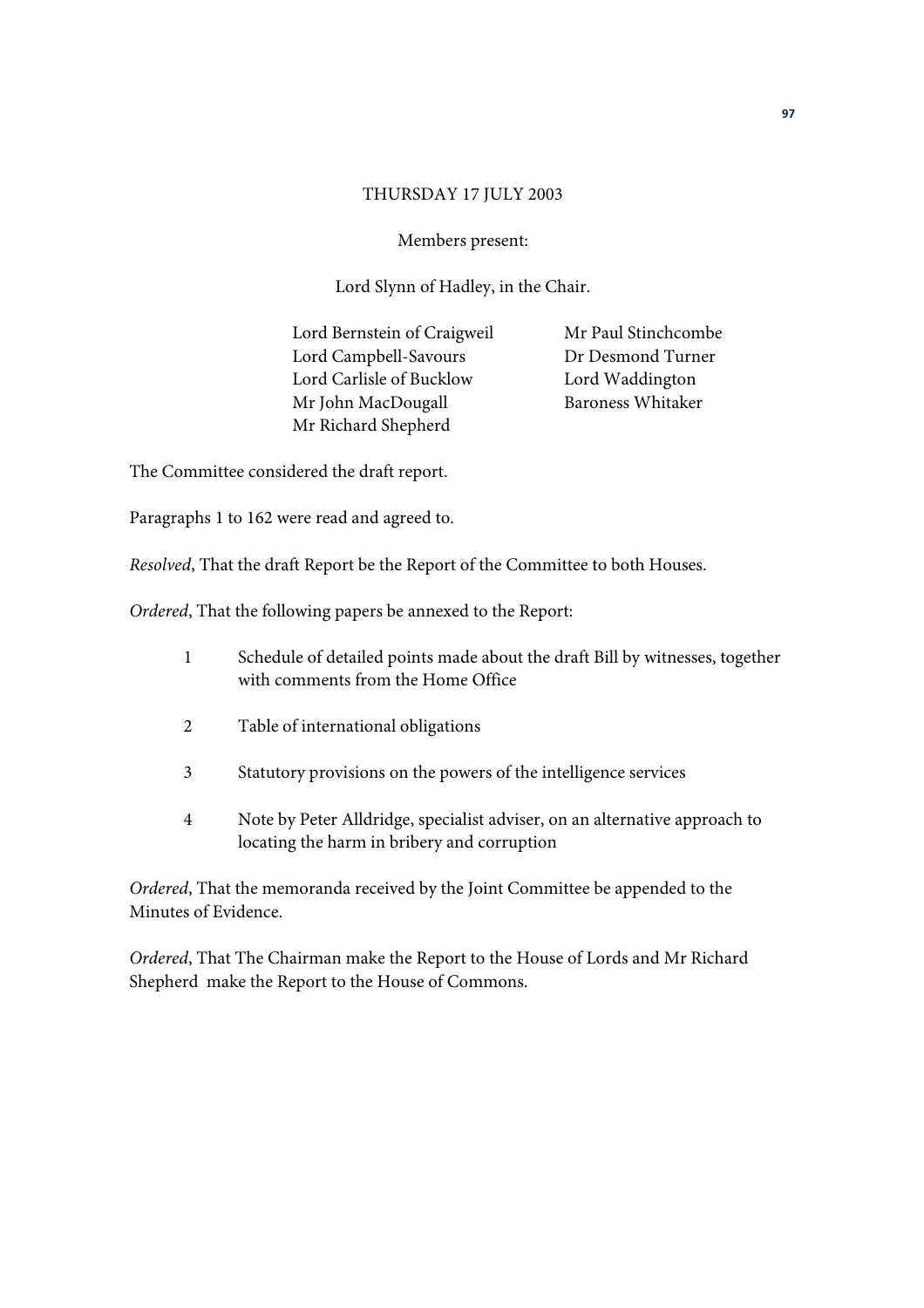# **Witnesses**

| Tuesday 13 May 2003                                                                                                                                                                                                                                    | Page            |
|--------------------------------------------------------------------------------------------------------------------------------------------------------------------------------------------------------------------------------------------------------|-----------------|
| Mr Laurence Cockcroft, Chairman, Transparency International (UK),<br>Mr Jeremy Carver, CBE, Head of International Law, Clifford Chance LLP, and<br>Mr Graham Rodmell, Director of Corporate and Regulatory Affairs,<br>Transparency International (UK) | Ev <sub>5</sub> |
| <b>Wednesday 14 May 2003</b>                                                                                                                                                                                                                           |                 |
| Sir David Calvert-Smith, QC, Director of Public Prosecutions and Mr Robert<br>Wardle, Director, Serious Fraud Office                                                                                                                                   | Ev 18           |
| <b>Tuesday 20 May 200</b>                                                                                                                                                                                                                              |                 |
| Mr Bob McKittrick, President, Institution of Structural Engineers                                                                                                                                                                                      | Ev 32           |
| <b>Wednesday 21 May 2003</b>                                                                                                                                                                                                                           |                 |
| Professor Sir William McKay KCB, University of Aberdeen and former Clerk of<br>the House of Commons                                                                                                                                                    | Ev 47           |
| Monday 2 June 2003                                                                                                                                                                                                                                     |                 |
| Professor Mark Pieth, Chair of the OECD Expert Group on Bribery in<br><b>International Business Transactions</b>                                                                                                                                       | Ev60            |
| <b>Wednesday 4 June 2003</b>                                                                                                                                                                                                                           |                 |
| Lord Falconer of Thoroton QC, Minister of State for Criminal Justice, Mr Paul<br>Stephenson, Leader, and Ms Michelle Dyson, Solicitor, draft Corruption Bill<br>Team, Home Office                                                                      | Ev 77           |
| Lord Goldsmith QC, Attorney General                                                                                                                                                                                                                    | Ev 88           |
| Tuesday 10 June 2003                                                                                                                                                                                                                                   |                 |
| <b>Mr Justice Stephen Silber</b>                                                                                                                                                                                                                       | Ev 102          |
| <b>Wednesday 11 June 2003</b>                                                                                                                                                                                                                          |                 |
| Mr John Cridland, Deputy Director General, Mr Gary Campkin, Head of<br>International Group, and Mr Andrew Berkeley, Barrister and Arbitrator,<br>Confederation of British Industry                                                                     | Ev 114          |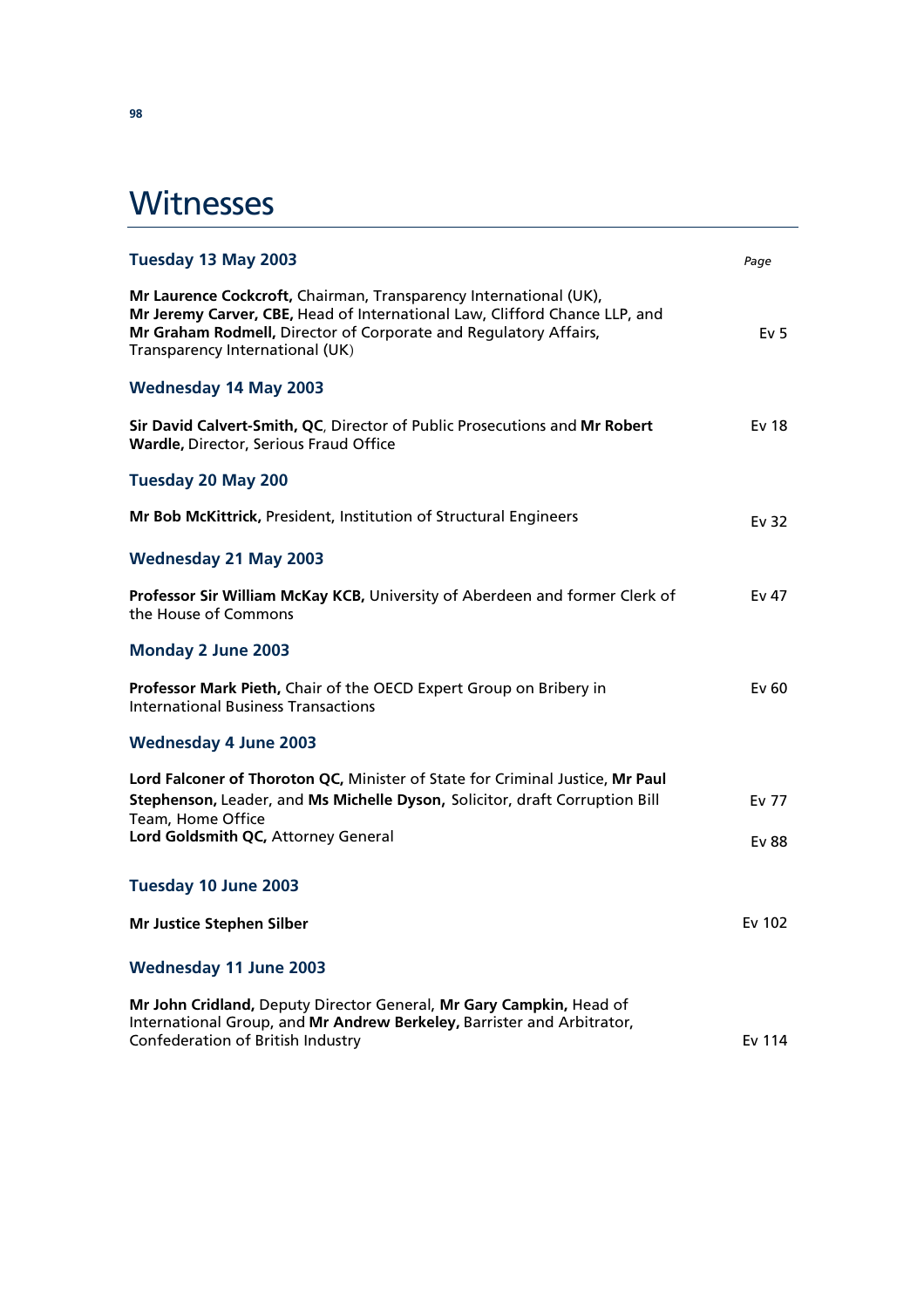# List of written evidence

| $\mathbf{1}$ | Transparency International (DCB 18) (DCB 31)                                            | Ev 1, Ev 162         |
|--------------|-----------------------------------------------------------------------------------------|----------------------|
| 2            | Serious Fraud Office (DCB 13)                                                           | Ev 16                |
| 3            | Crown Prosecution Service (DCB15) (DCB 29)                                              | Ev 17, Ev160         |
| 4            | Bob McKittrick (DCB 4)                                                                  | Ev 30                |
| 5            | Professor Sir William McKay (DCB 11)                                                    | Ev 42                |
| 6            | Lord Falconer of Thoroton QC (DCB 27)                                                   | Ev 74                |
| 7            | Mr Justice Stephen Silber (DCB 22) DCB 30) (DCB 33)                                     | Ev 97, Ev 98, Ev 169 |
| 8            | Confederation of British Industry (CBI) (DCB 17)                                        | Ev 111               |
| 9            | The Corner House (DCB 1)                                                                | Ev 126               |
| 10           | Harry Evans, Clerk of the Senate, Australia (DCB 2)                                     | Ev 131               |
| 11           | Clerk of the House of Commons (DCB 5)                                                   | Ev 132               |
| 12           | Clerk of the Parliaments (DCB 6)                                                        | Ev 135               |
| 13           | Khawar Qureshi (DCB 7)                                                                  | Ev 136               |
| 14           | Newspaper Society (DCB 8)                                                               | Ev 138               |
| 15           | Public Concern at Work (DCB 9)                                                          | Ev 139               |
| 16           | <b>Exports Credits Guarantee Department (DCB 1)</b>                                     | Ev 140               |
| 17           | Mr Drago Kos, Chairman (GRECO (DCB 12)                                                  | Ev 141               |
| 18           | Financial Services and Markets Legislation City Liaison Group (DCB 14)                  | Ev 143               |
| 19           | PricewaterhouseCoopers LLP (DCB 16)                                                     | Ev 144               |
| 20           | George Staple, Consultant, Clifford Chance (DCB 19)                                     | Ev 152               |
| 21           | <b>Criminal Bar Association (DCB 20)</b>                                                | Ev 154               |
| 22           | Dennis Gedge, Institute of Civil Engineering Surveyors (DCB 21)                         | Ev157                |
| 23           | Sir Nigel Wicks, Chairman, Committee on Standards in Public Life (DCB 23)               | Ev157                |
| 24           | Lord Norton of Louth, Chairman of the House of Lords Select Committee                   |                      |
|              | on the Constitution (DCB 24)                                                            | Ev 158               |
| 25           | <b>Audit Commission (DCB 28)</b>                                                        | Ev 158               |
| 26           | Organisation for Economic Cooperation and Development (OECD) (DCB 26)                   | Ev165                |
| 27           | Intelligence and Security Committee (DCB 32)                                            | Ev 169               |
| 28           | Lord Goldsmith QC, Attorney General (DCB 34)                                            | Ev 172               |
| 29           | Committee on Standards and Privileges (DCB 35)                                          | Ev 172               |
| 30           | Letter between the Chairman of the Liaison Committee and the<br>Prime Minister (DCB 36) | Ev 175               |